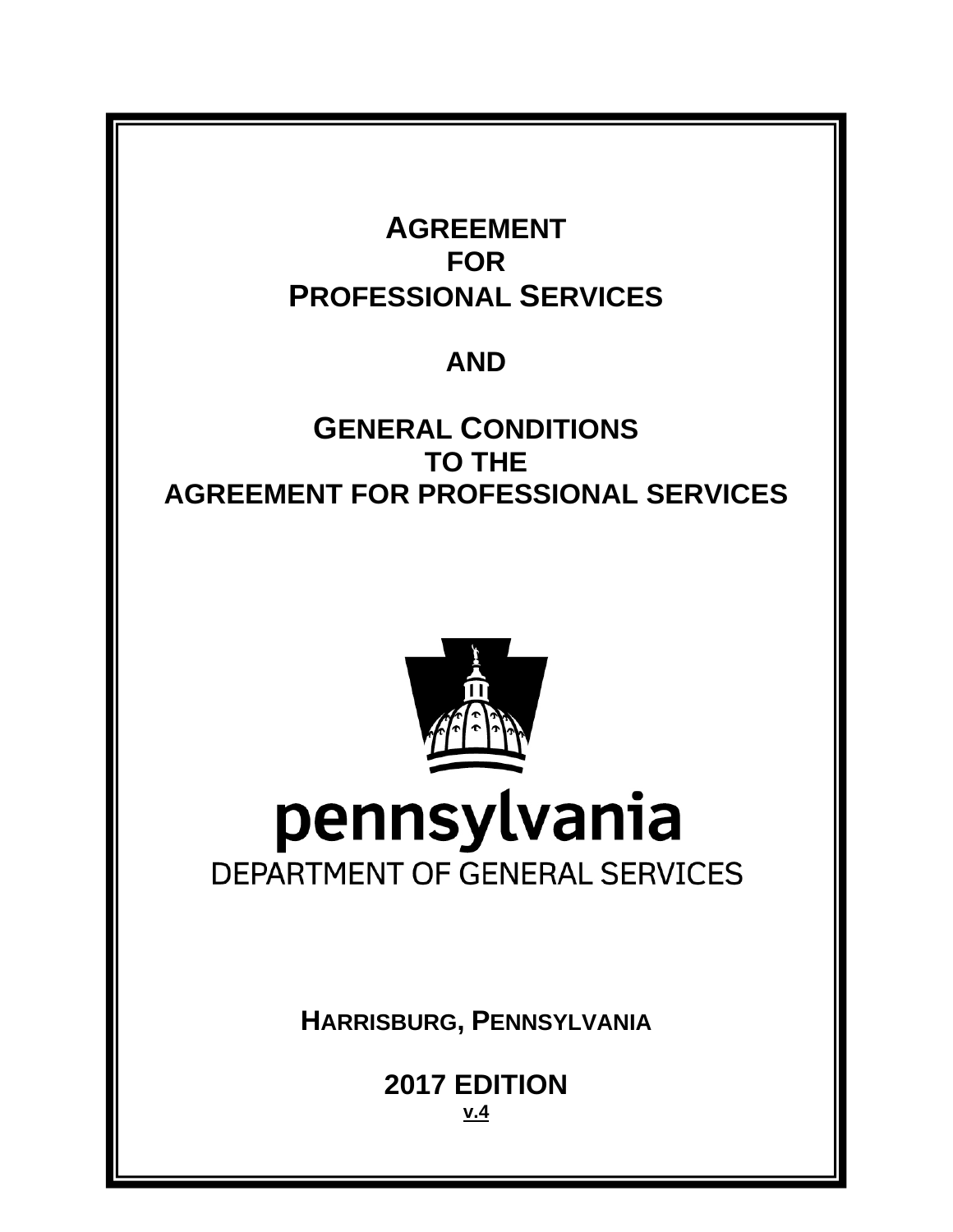Attachments: 1. Negotiated Project Scope

### **AGREEMENT FOR PROFESSIONAL SERVICES**

THIS AGREEMENT FOR PROFESSIONAL SERVICES ("Agreement") is made on this \_\_\_\_\_\_\_\_\_ day of \_\_\_\_\_\_\_\_\_\_\_\_\_\_\_ 20\_\_\_ by and between the Commonwealth of Pennsylvania ("Commonwealth"), Department of General Services ("Department") and

\_\_\_\_\_\_\_\_\_\_\_\_\_\_\_\_\_\_\_\_\_\_\_\_\_\_\_\_\_\_\_\_\_\_\_\_\_\_\_\_\_\_\_\_\_\_\_\_\_\_\_\_\_\_\_\_\_\_\_\_\_\_\_\_\_\_\_\_\_\_\_\_\_\_\_\_\_ NAME

having its principal place of business at

("Professional").

\_\_\_\_\_\_\_\_\_\_\_\_\_\_\_\_\_\_\_\_\_\_\_\_\_\_\_\_\_\_\_\_\_\_\_\_\_\_\_\_\_\_\_\_\_\_\_\_\_\_\_\_\_\_\_\_\_\_\_\_\_\_\_\_\_\_\_\_\_\_\_\_\_\_\_\_\_, ADDRESS

\_\_\_\_\_\_\_\_\_\_\_\_\_\_\_\_\_\_\_\_\_\_\_\_\_\_\_\_\_\_\_\_\_\_\_\_\_\_\_\_\_\_\_\_\_\_\_\_\_\_\_\_\_\_\_\_\_\_\_\_\_\_\_\_\_\_\_\_\_\_\_\_\_\_\_\_\_

**WHEREAS,** the Department is duly authorized by 62 Pa. C.S. § 905 to retain the Professional to provide and perform the design, procurement, and construction administration services required for Project No. DGS \_\_\_\_\_\_\_\_\_\_\_\_\_\_\_\_\_\_, for the construction of \_\_\_\_\_\_\_\_\_\_\_\_\_\_\_\_\_\_\_\_\_\_\_\_\_\_\_\_\_\_\_\_\_\_\_\_\_\_\_\_\_\_\_\_\_\_\_\_\_\_\_\_, ("Project").

PROJECT TITLE

**WHEREAS**, the Professional warrants that the architects and engineers that are in responsible charge are regularly licensed, as required by the Pennsylvania Statutes and Pennsylvania Code (Architects Licensure Law, Act of Dec. 14, 1982, P.L. 1227, as amended, 63 P.S. §34.1 et seq. and Regulations of the State Architects Licensure Board, 49 Pa. Code §9.1 et seq. and the Engineer, Land Surveyor and Geologist Registration Law, Act 367, 63 P.S. §148- 158.2, as amended and Regulations of the Board of Engineers, Land Surveyors and Geologists, 37 PA. Code §37.31 et seq.), to practice their professions in the Commonwealth of Pennsylvania.

**WHEREAS**, the Professional warrants that it has not paid or agreed to pay any Commonwealth officer or employee, including any member of the Department's Professional Selection Committee, any compensation or gratuity, contingent or otherwise, either directly or indirectly, in the solicitation, procurement or execution of this agreement.

**NOW THEREFORE,** the parties, hereto, in consideration of mutual promises herein contained, and intending to be legally bound hereby, the covenant and agree as follows:

- 1. **SCOPE OF WORK**. The Professional's scope of work for the Project is described in the "Negotiated Project Scope" as attached hereto and incorporated herein as Attachment 1.
- 2. **TIME SCHEDULE**. The time schedule established for the completion of the several submissions or stages is as follows:

|                                   | Days after effective date of |
|-----------------------------------|------------------------------|
|                                   | Agreement.                   |
| a. Programming                    |                              |
| b. Schematic Design               |                              |
| c. Design Development             |                              |
| d. Interim Construction Documents |                              |
| e. Construction Documents         |                              |
|                                   |                              |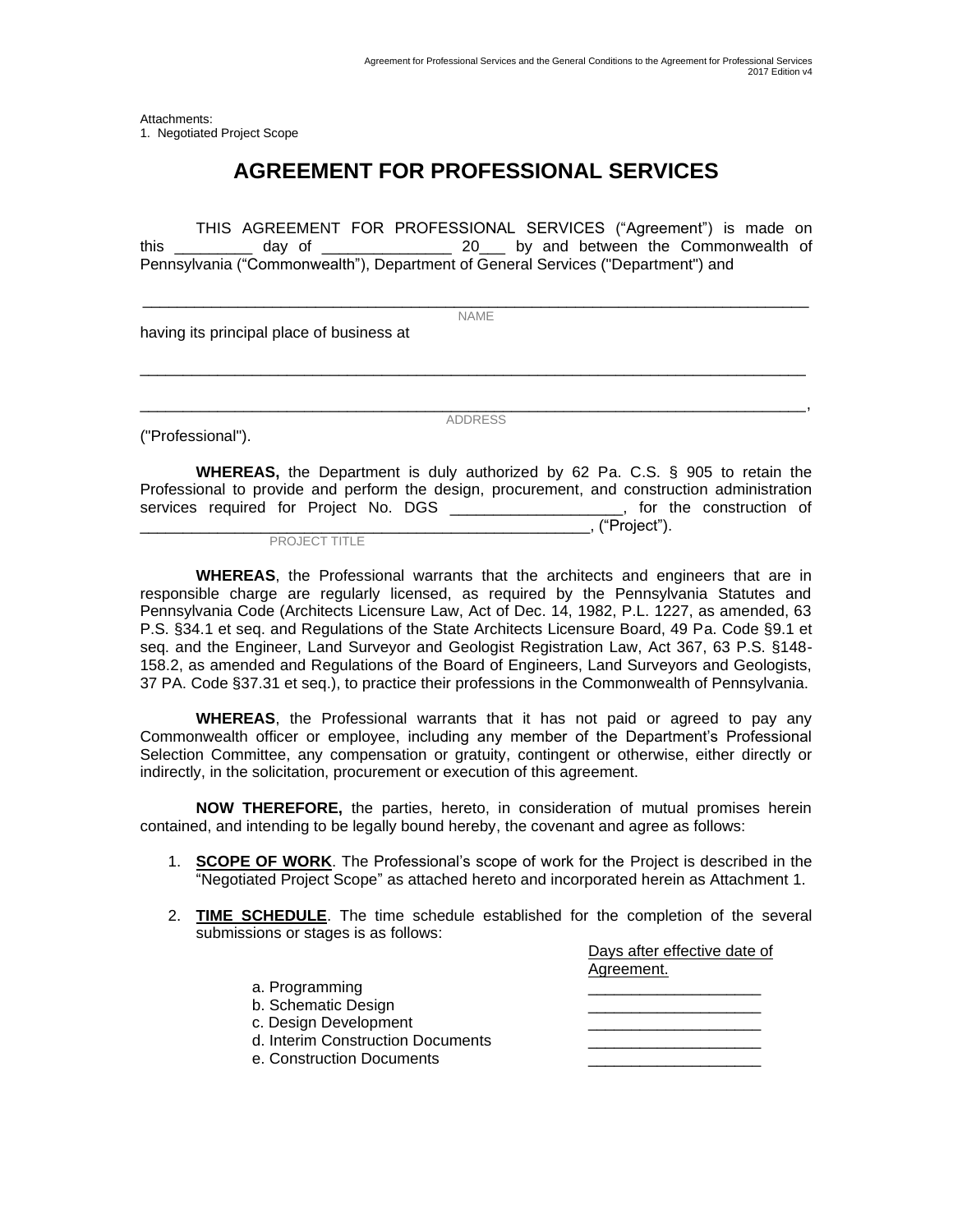- 3. **ADHERENCE TO TIME SCHEDULE**. Time shall be of the essence with regard to the Time Schedule set forth in paragraph 2 this Agreement, and it is the responsibility of the Professional to maintain and strictly adhere to it.
	- A. If it appears that any submission or stage of the Project will be delayed, the Professional shall immediately notify the Department and Client Agency (as defined in Exhibit J) in writing prior to the due date of that submission or stage, unless the due dates cannot be met due to conditions made by the Department. The Professional shall include in the written notice the reason(s) for the Professional's inability to meet the date(s) and a request that the Department extend the Time Schedule.
	- B. The Department will review the Professional's request(s) to extend the Time Schedule and will determine whether or not to Approve the request(s), in its sole discretion. Time Schedules may only be extended in writing by the Director of the Bureau of Capital Project Design Management.
	- C. If the Department determines that the delay is the fault of the Professional, the Department may:
		- i. approve the extension request in full or in part and extend the Time Schedule to reflect the accepted dates.
		- ii. deny the extension request and direct the Professional to expeditiously proceed with the design of the Project, in which case the Department may hold the Professional responsible for any costs attributable to the delay, which may also result in a negative performance evaluation; or
		- iii. deny the extension request and terminate the Agreement for default of the Professional, in accordance with the provisions of the General Conditions, attached hereto as Exhibit J, in which case the Department may hold the Professional responsible for any costs attributable to the delay, which may also result in a negative performance evaluation.
	- D. The Professional's failure to give the required prior notice of delay or failure to meet a submission's Time Schedule shall constitute failure to perform in accordance with the terms of this Agreement, and may result in the following:
		- i. termination of this Agreement in accordance with the General Conditions;
		- ii. a negative performance evaluation, which could result in the loss of future projects with the Department and/or entry into the Contractor Responsibility Program (as defined in Exhibit E); or
		- iii. an assessment of the Professional's fee.
	- E. If the Department determines that the delay is not due to the fault of the Professional, the Department may extend the Time Schedule as necessary. The Professional agrees that such an extension of the Time Schedule is the exclusive remedy for a delay and that a claim may not be made against the Department for increased costs due to the delay.
	- F. The period between the approval of the Construction Documents and authorization to prepare for the Construction Procurement Stage shall be considered a suspension, and the provision of General Conditions set forth in Article 9.3, Reactivation of Project, shall apply if the time has not been extended, due to a fault of the Professional. The length of the construction period shall, prior to the Bid/Proposal Opening Date (defined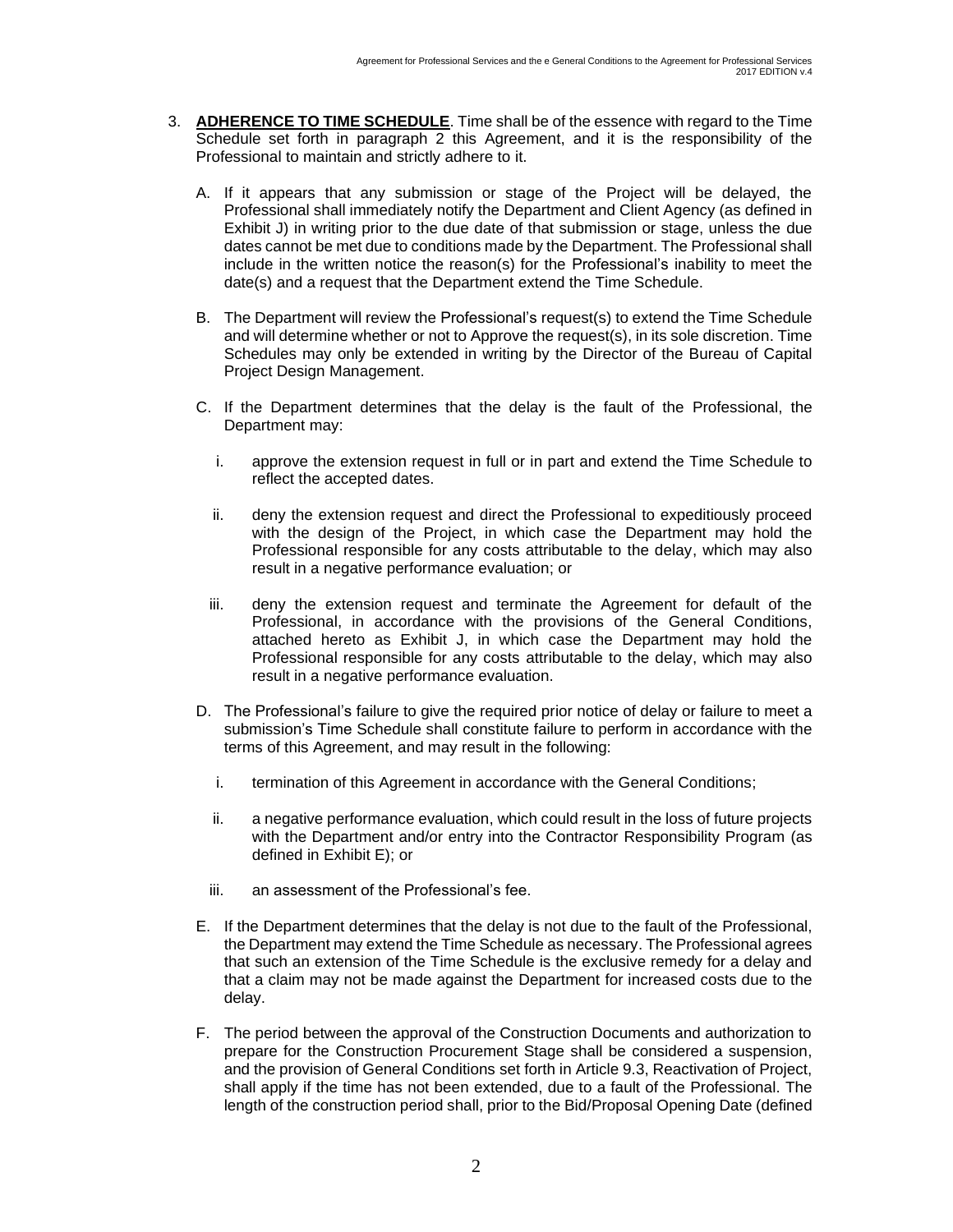in Exhibit J), be set by the Department commensurate with the Project design and conditions.

#### 4. **COMPENSATION AND COSTS**.

A. The Professional's compensation for Basic Services as defined in Exhibit B (which is attached hereto and incorporated by reference herein), shall consist of the following negotiated amounts, hereinafter called "Basic Services Compensation":

| <b>Schedule of Payments</b>                 | <b>Dollar Amount</b> |
|---------------------------------------------|----------------------|
| Programming                                 | \$                   |
| Schematic                                   | \$                   |
| Design Development                          | \$                   |
| <b>Interim Construction Documents</b>       | \$                   |
| <b>Construction Documents</b>               | \$                   |
| <b>Procurement Services</b>                 | \$                   |
| <b>Construction Contract Administration</b> | \$                   |
| <b>Final Payment</b>                        | \$                   |
| <b>TOTAL Basic Services Compensation</b>    | \$                   |

This Basic Services Compensation is based on the Negotiated Project Scope and the Base Construction Amount of \$\_\_\_\_\_\_\_\_\_\_\_\_\_\_\_\_\_\_\_\_\_\_\_\_\_, as agreed to by the Professional and the Department. The Basic Services Compensation amount is payable, as set forth in Paragraph 4.1.100 of the General Conditions, unless there is a Special Condition governing payment outlined in Exhibit K, attached hereto and incorporated by reference herein. The Professional's compensation for Basic Services may be adjusted in extreme circumstances due to major adjustments to the scope of work during the Design Stages. The Professional's Basic Services Compensation will not be adjusted based upon construction contract award amounts.

- B. The Professional shall be compensated for any required Additional Services as defined in Exhibit B, Section B in the following manner:
	- i. if the Additional Service was identified by the Department as necessary for the completion of the Project as of the date of this Agreement, they will be paid as either a part of the Basic Services Compensation or by Additional Compensation on the basis of a lump sum or a not-to-exceed fee, as written in the Negotiated Project Scope;
	- ii. if an Additional Service is determined by the Department to be necessary for the completion of the Project after the full execution of this Agreement, the Professional shall be paid a lump sum or a not-to-exceed fee for such services, as mutually agreed upon in advance by the Department and the Professional; or
	- iii. if an Additional Service has been identified by the Department as necessary during negotiations of this Agreement, but the scope and amount of compensation is unknown until after the Agreement is fully executed, the Professional shall be paid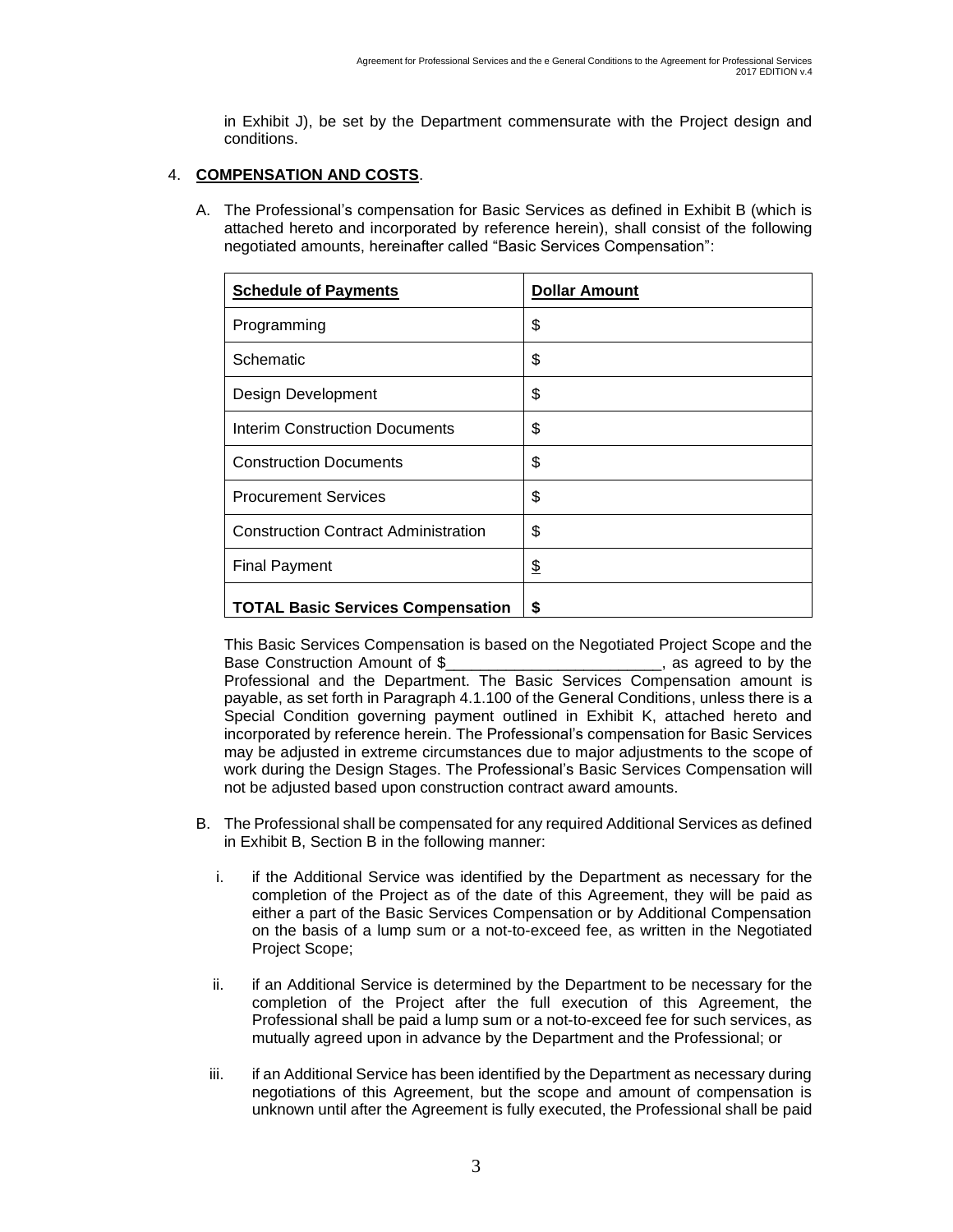a lump sum or a not-to-exceed fee as mutually agreed upon by the parties in advance of the commencement of the Additional Service.

Except for a negotiated lump sum, compensation for Additional Services performed directly by the Professional and all of the Professional consultants shall be calculated using the employee direct labor hourly rate times a maximum multiplier of 3 applied to the direct labor hourly rate. The total billing rate shall not exceed \$180.00 per hour. When salary is the source of employee compensation, an equivalent direct labor hourly rate shall be developed considering a 40-hour workweek, and then calculated for billing as above.

- C. **No Additional Services shall be performed without the prior written approval of the Department.** No additional monies, fees, or compensation shall be paid by the Department without an approved Work Order. The Professional will not be entitled to payment for services performed without the prior written approval of the Department.
- D. The Services of the Professional arising from a Change Order (as defined in Exhibit J) to a prime contractor authorized by the Department, which is not a result of the Professional's error or omission, shall be compensated at a rate of \_\_\_\_\_\_\_\_% applied to the Change Order amount, with no reduction for credit Change Orders. See **Article 2.9.107 of the General Conditions** and **Exhibit B** for additional information.
- E. The Professional shall submit invoices to the Department in accordance with this Agreement. The Department will make payments to the Professional, in accordance with this Agreement and the provisions of the Prompt Payment Schedules found in the Commonwealth Procurement Code, 62 Pa. C.S. §3931-§3939, which is incorporated herein by reference and made a part hereof as if those provisions were fully and at length herein recited, except that, where those provisions refer to the government agency, it is deemed to refer to the Department of General Services.
- F. Payments Though Automated Clearing House.
	- i. The Department will make all payments to the Professional through an Automated Clearing House (ACH).
	- ii. The Professional, within ten (10) days of receiving the Agreement, must include their ACH information in their user profile in the Commonwealth's PA Supplier Portal.
	- iii. The Professional must submit a unique invoice number with each invoice submitted. The unique invoice number will be listed on the Commonwealth of Pennsylvania's ACH remittance advice to enable the Professional to properly apply the Project's payment to the invoice submitted.
	- iv. It is the Professional's responsibility to ensure that the ACH information contained in SRM is accurate and complete. Failure to maintain accurate and complete information may result in delays in payments.
- G. Upon acceptance by the Professional of the final payment under the terms of this Agreement, including any Amendments hereto, the Professional waives any and all claims for any costs, damages, or additional fees under this Agreement.
- 5. **LIMITED BUDGET.** The Professional must design this Project within the Base Construction Amount, in accordance with Article 2.1.115 of the General Conditions to this Agreement.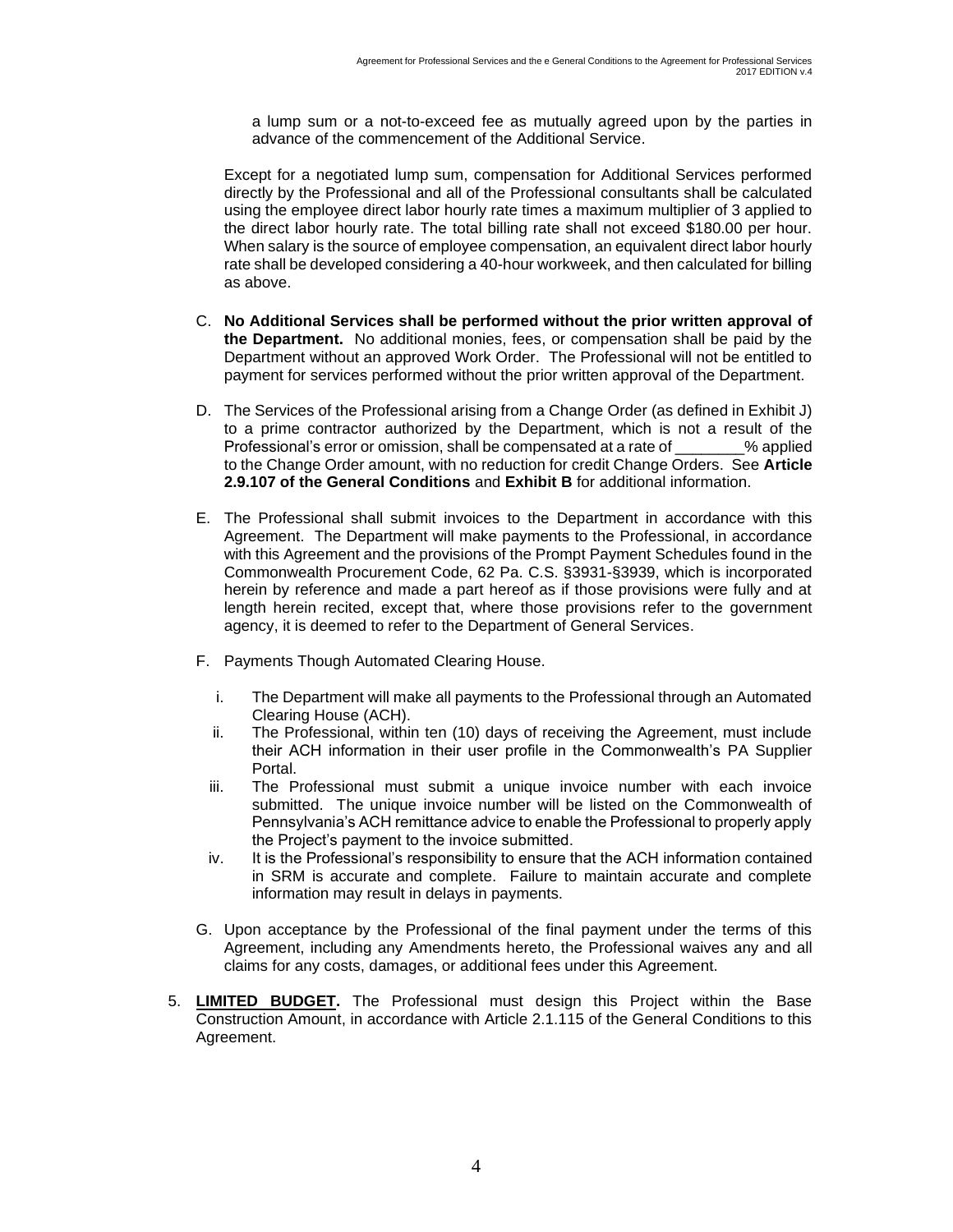- 6. **SMALL DIVERSE BUSINESS (SDB) and VETERAN BUSINESS ENTERPRISE (VBE) PARTICIPATION.** The Professional agrees to meet and maintain its  $\frac{1}{2}$  commitment to utilize SDBs made in its SDB Participation Submittal and associated required documents<br>and its % commitment to utilize VBEs made in its VBE Participation Submittal and % commitment to utilize VBEs made in its VBE Participation Submittal and the associated required documents. The SDB and VBE commitments are based on the total compensation paid to the Professional for this Project. The Professional agrees to complete the SDB and VBE payment information in the Department's Compliance Management Software, or as otherwise directed by the Department, in accordance with the Contract Documents.
- 7. **INCORPORATION BY REFERENCE**. This Agreement is made subject to and is governed by the Department's General Conditions of Professional Services Agreement, attached hereto as Exhibit J. The Professional's Application for Professional Selection is incorporated herein by reference. All Plans and Specifications must be prepared in conformity with the Department's Bureau of Capital Project Design Management Project Procedure Manual, as amended, and with the Department's Construction Contract Documents in effect at the time of the Construction Procurement Stage. This Agreement is subject to and governed by any Special Conditions made a part of thereof. In case of any irreconcilable inconsistency between a Special Condition and the General Conditions, the Special Condition shall govern.
- 8. **LAWS, REGULATIONS/ORDINANCES, and COMMONWEALTH PROVISIONS.** The Professional shall comply at all times with all applicable federal, Commonwealth of Pennsylvania, and local laws, ordinances, rules, regulations, and orders of any public authority having jurisdiction. Examples include but are not limited to the Americans with Disability Act Accessibility Guidelines and the Pennsylvania Uniform Construction Code. The Professional shall comply at all times with the laws and Commonwealth of Pennsylvania provisions included in Article 11 of the General Conditions and found throughout the Agreement for Professional Services and its General Conditions.
- 9. **APPLICABLE LAWS.** This Agreement for Professional Services shall be governed, construed, and enforced in accordance with the substantive laws of the Commonwealth of Pennsylvania.
- 10. **ASSIGNMENT**. The Professional and the Department each binds itself, its partners, successors, legal representatives, and assigns to the other party to this Agreement and to the partners, successors, legal representatives, and assigns of such other party in respect to all covenants of this Agreement. The Professional shall not assign, sublet, or transfer any interest in the whole or any part of this Agreement without the written consent of the Department. The Department may assign, sublet, or transfer its interest in this Agreement explicitly under statutory authority. This provision does not prevent an assignment for financing purposes of amounts, due or to become due, under this Agreement, nor the retaining, by the Professional, on its own responsibility and at its own expense, of such specialized architects or Professional engineers as may be necessary for the proper design and development of the Project.
- 11. **AMENDMENTS**. This Agreement may only be amended by a written agreement between the parties, executed by authorized representatives of the respective parties. The Professional hereby acknowledges receipt of notice that no person, including, but not limited to, the Client Agency, has any authority to amend or modify this Agreement or waive any term or provision hereof except by written amendment hereto signed by the Secretary of the Department or by the Deputy Secretary for Public Works of the Department.
- 12. **NO THIRD PARTY RIGHTS**. Nothing in this Agreement or in the General Conditions or Special Conditions or in any other document incorporated herein by reference or issued hereunder, expressed or implied, is intended to or shall be construed to confer upon, or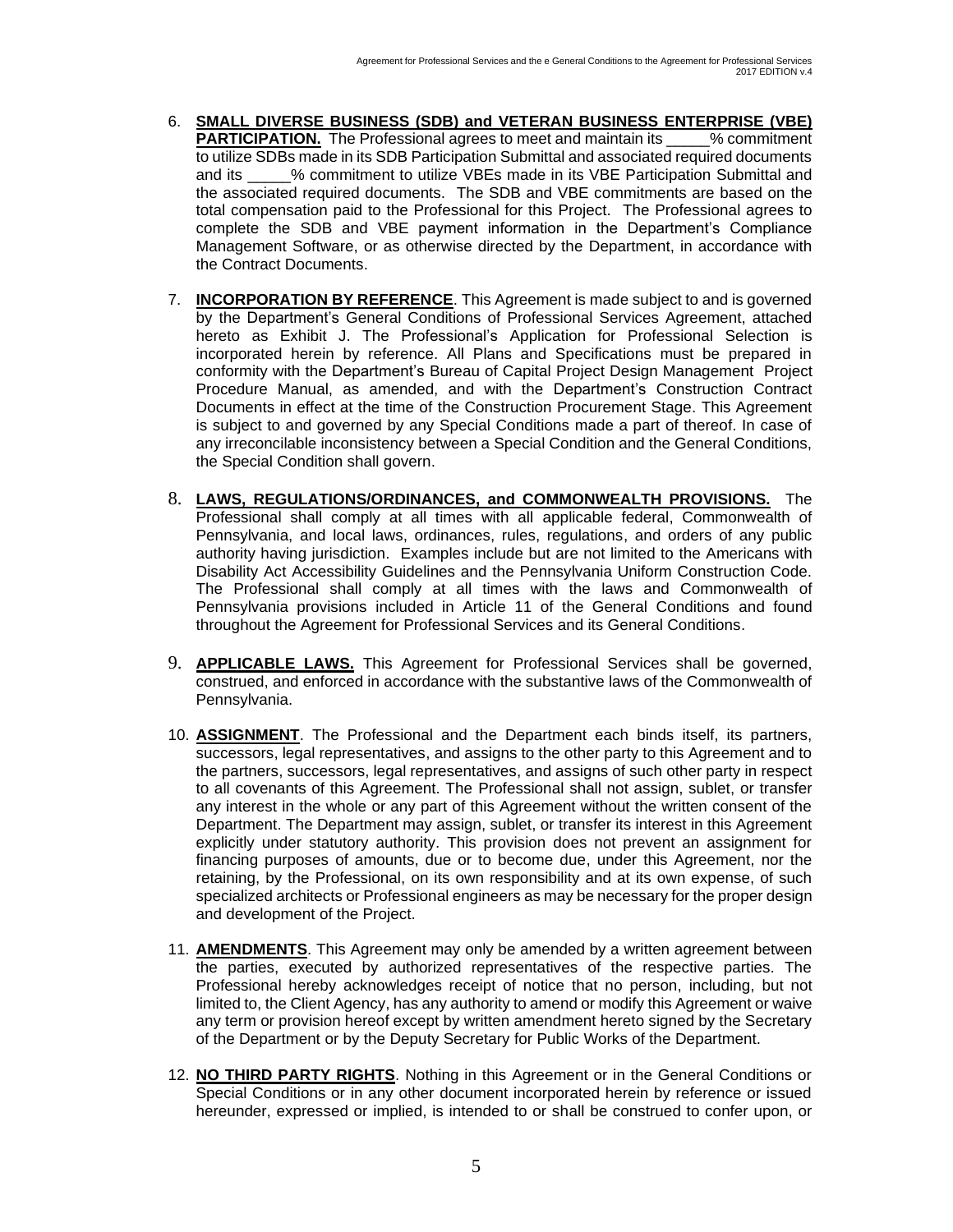given to, any person, firm or corporation or any Governmental Agency other than the Department, its successors and assigns, and the Professional, any right, remedy or claim, legal or equitable, whether as third party beneficiary or otherwise. This Agreement and all provisions applicable hereto or incorporated herein are for the sole and exclusive benefit of the Department, its successors and assigns and the Professional.

13. **NO PRIVITY OF CONTRACT.** The Professional agrees that there is no privity of contract between any other entity under contract with the Department and the Professional, and that the Professional is not an intended third party beneficiary of any other Department contract/agreement.

#### 14. **HOLD HARMLESS AND INDEMNIFY CLAUSE**.

- A. The Professional agrees to hold the Department and Commonwealth harmless from and indemnify the Department and Commonwealth against any and all third-party claims, demands and actions based upon or arising out of any activities performed by the Professional and its employees and agents under this Agreement, provided the Commonwealth gives Professional prompt notice of any such claim of which it learns. Pursuant to the Commonwealth Attorneys Act (71 P.S. Section 732-101, et seq.), the Office of Attorney General (OAG) has the sole authority to represent the Commonwealth in actions brought against the Commonwealth. The OAG may, however, in its sole discretion and under such terms as it deems appropriate, delegate its right of defense. If OAG delegates the defense to the Professional, the Commonwealth will cooperate with all reasonable requests of Professional made in the defense of such suits.
- B. Notwithstanding the above, neither party shall enter into any settlement without the other party's written consent, which shall not be unreasonably withheld. The Commonwealth may, in its sole discretion, allow the Professional to control the defense and any related settlement negotiations.
- 15. **PROFESSIONAL EVALUATIONS**. In signing this Agreement, the Professional consents to the evaluation of its performance by the Department and understands that any such evaluation may be used in future selections of Professionals. Furthermore, the Professional's Consultants may also be evaluated. The Professional is required to notify each of its Consultants that in contracting with the Professional, the Consultant consents to the Department's evaluation of the Consultant and to the use of any such evaluation in future selections of Professionals.
- 16. **PROFESSIONAL CONSULTANTS**. The Professional agrees to contract with the Professional's Consultants listed in Exhibit A, attached hereto and incorporated by reference herein, for specialized portions of the services. Each such Consultant shall comply with the conditions of this Agreement to the same extent as the Professional, and the Professional should include a clause in its Consultant Contracts to this effect. No changes shall be made to the Professional's Consultants listed in Exhibit A unless the Professional requests and receives prior written approval from the Department.
- 17. **ADDITIONAL SERVICES**. The Professional will perform all necessary Additional Services required by the Project, as found in the Negotiated Project Scope and Exhibit B to this Agreement. Provisions of all Additional Services will be consistent with the terms of the General Conditions, and will be by written direction of the Department expressly for the purpose of authorizing Additional Services. An amendment to the Agreement is not required for Additional Services enumerated in Exhibit B. These Additional Services will be authorized by a work order. Compensation for Additional Services shall be calculated as set forth in paragraph 4 herein.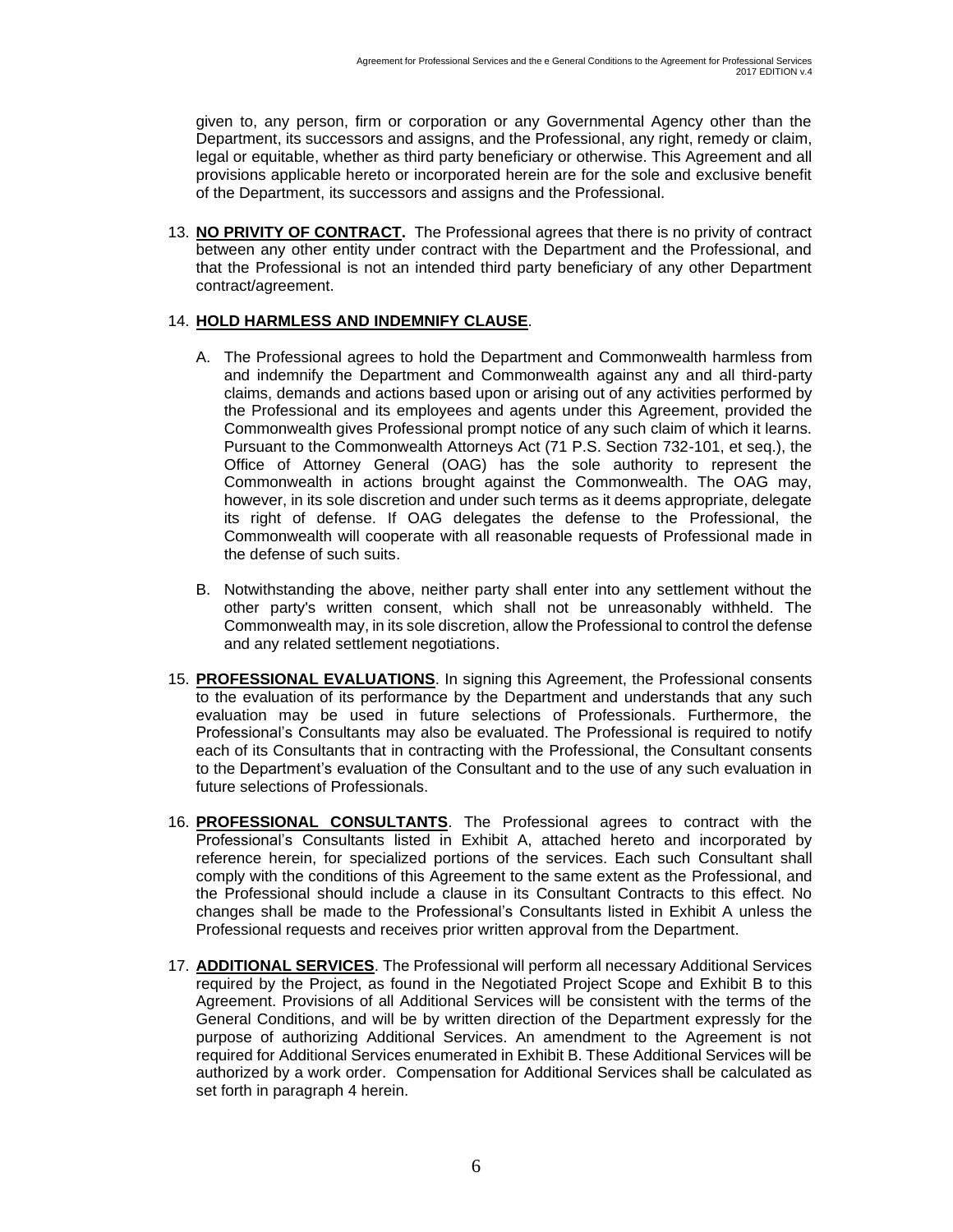18. **ATTENDANCE AT MEETINGS**. The Professional shall attend all meetings during Design and Construction Procurement Stages of the Project, which are required by the Department as part of Basic Services, unless described as Additional Services in Exhibit B. During the Construction Contract Administration Stage of the Project, the Professional shall attend the number of meetings as listed in this Section. Meetings for the purpose of the Construction Contract Administration Stage of the Project include job conferences and special meetings. In order to utilize the Professional's time in an efficient manner during its attendance at meetings, the Professional shall conduct site visits after its attendance at regularly scheduled job conferences. See Article 2.9.102 of the General Conditions for additional information regarding site visits and meetings. The Professional shall be compensated as an Additional Service for its attendance at meetings in excess of the numbers shown below:

Construction Contract Administration Stage Meetings up to one (1) year after Final Inspection

**Any visits compensated as an Additional Service shall not be counted against the number of visits included as Basic Services above. Any visits to the site by the Professional or Consultants not required by the Department, shall not be counted against the number of visits included as Basic Services above. Excluded visits would include those related to Change Orders or RFI responses.**

19. **SUSTAINABLE DESIGN, DEVELOPMENT AND PRACTICES**. The Professional shall adhere to its profession's Code of Ethics and Professional Conduct, including, but not limited to, practices prescribed by Obligations to the Environment. In performing its design services, the Professional shall give due consideration to environmentally responsible and sustainable building and site design, and discuss opportunities to incorporate such design with the Department.

#### 20. **RIGHT-TO-KNOW LAW**.

- A. The Pennsylvania Right-to-Know Law, 65 P.S. §§ 67.101-3104, ("RTKL") applies to this Agreement.
- B. If the Commonwealth needs the Professional's assistance in any matter arising out of the RTKL related to this Agreement, it shall notify the Professional using the legal contact information provided in this Agreement. The Professional, at any time, may designate a different contact for such purpose upon reasonable prior written notice to the Commonwealth.
- C. Upon written notification from the Commonwealth that it requires the Professional's assistance in responding to a request under the RTKL for information related to this Agreement that may be in the Professional's possession, constituting, or alleged to constitute, a public record in accordance with the RTKL ("Requested Information"), the Professional shall:
	- 1. Provide the Commonwealth, within ten (10) calendar days after receipt of written notification, access to, and copies of, any document or information in the Professional's possession arising out of this Agreement that the Commonwealth reasonably believes is Requested Information and may be a public record under the RTKL; and
	- 2. Provide such other assistance as the Commonwealth may reasonably request, in order to comply with the RTKL with respect to this Agreement.
- D. If the Professional considers the Requested Information to include a request for a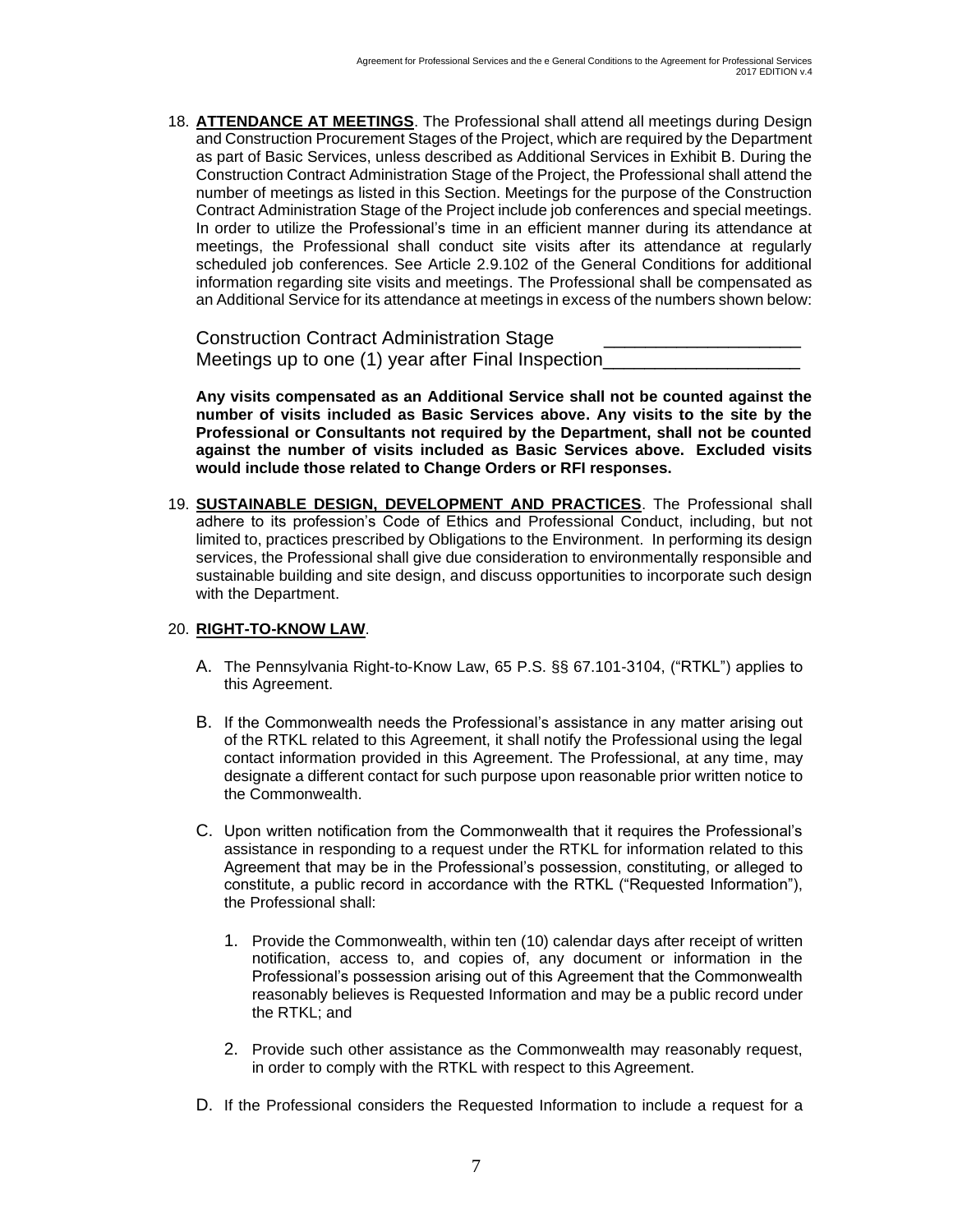Trade Secret or Confidential Proprietary Information, as those terms are defined by the RTKL, or other information that the Professional considers exempt from production under the RTKL, the Professional must notify the Commonwealth and provide, within seven (7) calendar days of receiving the written notification, a written statement signed by a representative of the Professional explaining why the requested material is exempt from public disclosure under the RTKL.

- E. The Commonwealth will rely upon the written statement from the Professional in denying a RTKL request for the Requested Information unless the Commonwealth determines that the Requested Information is clearly not protected from disclosure under the RTKL. Should the Commonwealth determine that the Requested Information is clearly not exempt from disclosure, the Professional shall provide the Requested Information within five (5) business days of receipt of written notification of the Commonwealth's determination.
- F. If the Professional fails to provide the Requested Information within the time period required by these provisions, the Professional shall indemnify and hold the Commonwealth harmless for any damages, penalties, costs, detriment or harm that the Commonwealth may incur as a result of the Professional's failure, including any statutory damages assessed against the Commonwealth.
- G. The Commonwealth will reimburse the Professional for any costs associated with complying with these provisions only to the extent allowed under the fee schedule established by theOffice of Open Records or as otherwise provided by the RTKL if the fee schedule is inapplicable.
- H. The Professional may file a legal challenge to any Commonwealth decision to release a record to the public with the Office of Open Records, or in the Pennsylvania Courts, however, the Professional shall indemnify the Commonwealth for any legal expenses incurred by the Commonwealth as a result of such a challenge and shall hold the Commonwealth harmless for any damages, penalties, costs, detriment or harm that the Commonwealth may incur as a result of the Professional's failure, including any statutory damages assessed against the Commonwealth, regardless of the outcome of such legal challenge. As between the parties, the Professional agrees to waive all rights or remedies that may be available to it as a result of the Commonwealth's disclosure of Requested Information pursuant to the RTKL.
- I. The Professional's duties relating to the RTKL are continuing duties that survive the expiration of this Agreement and shall continue as long as the Professional has Requested Information in its possession.
- 21. **MERGER CLAUSE.** This Agreement with all its Exhibits and Attachment 1, when executed, approved and delivered, shall constitute the entire Agreement between the parties, and there are no other representations or Agreements, oral or written, except as expressly set forth in this Agreement. This Agreement may not be amended or modified by the parties except as provided herein.
- 22. **SPECIAL CONDITIONS**. If required for the Project, Special Conditions are attached hereto as Exhibit K and incorporated by reference herein.

#### SIGNATURE PAGE IMMEDIATELY FOLLOWS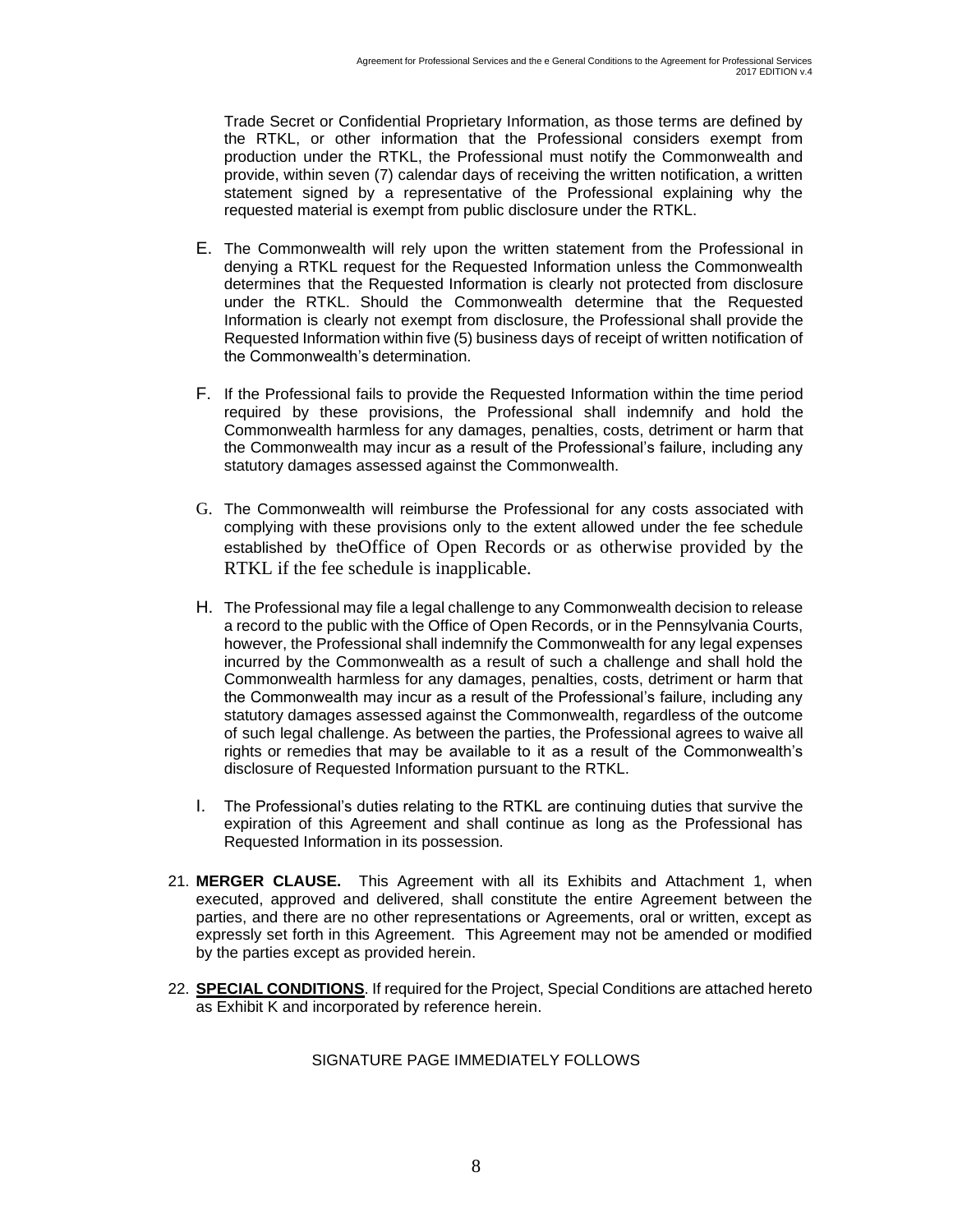IN WITNESS WHEREOF, this Agreement has been executed and delivered as of the date set forth above.

| ATTEST:                          | Corporation                                                                                                      |  |
|----------------------------------|------------------------------------------------------------------------------------------------------------------|--|
| Secretary/Treasurer<br>Date      | Name:<br>Date<br>President/Vice-President                                                                        |  |
| WITNESS(ES):                     |                                                                                                                  |  |
|                                  | Name:<br>Date<br>Limited Liability Company or Partnership                                                        |  |
|                                  | Name:<br>Date<br><b>Limited Partnership</b>                                                                      |  |
|                                  |                                                                                                                  |  |
|                                  |                                                                                                                  |  |
| <b>AND</b>                       | COMMONWEALTH OF PENNSYLVANIA,<br>ACTING THROUGH THE DEPARTMENT<br>OF GENERAL SERVICES                            |  |
|                                  | Secretary of General Services                                                                                    |  |
| APPROVED AS TO FORM AND LEGALITY |                                                                                                                  |  |
| DEPARTMENT OF GENERAL SERVICES   | OFFICE OF GENERAL COUNSEL                                                                                        |  |
| Office of Chief Counsel, DGS     | <b>Office of General Counsel</b>                                                                                 |  |
| OFFICE OF ATTORNEY GENERAL       |                                                                                                                  |  |
| Office of Attorney General       | I hereby certify that funds in the amount<br>of ____________________ are available<br>under Appropriation Symbol |  |
|                                  | <b>Comptroller Operations</b><br>Date                                                                            |  |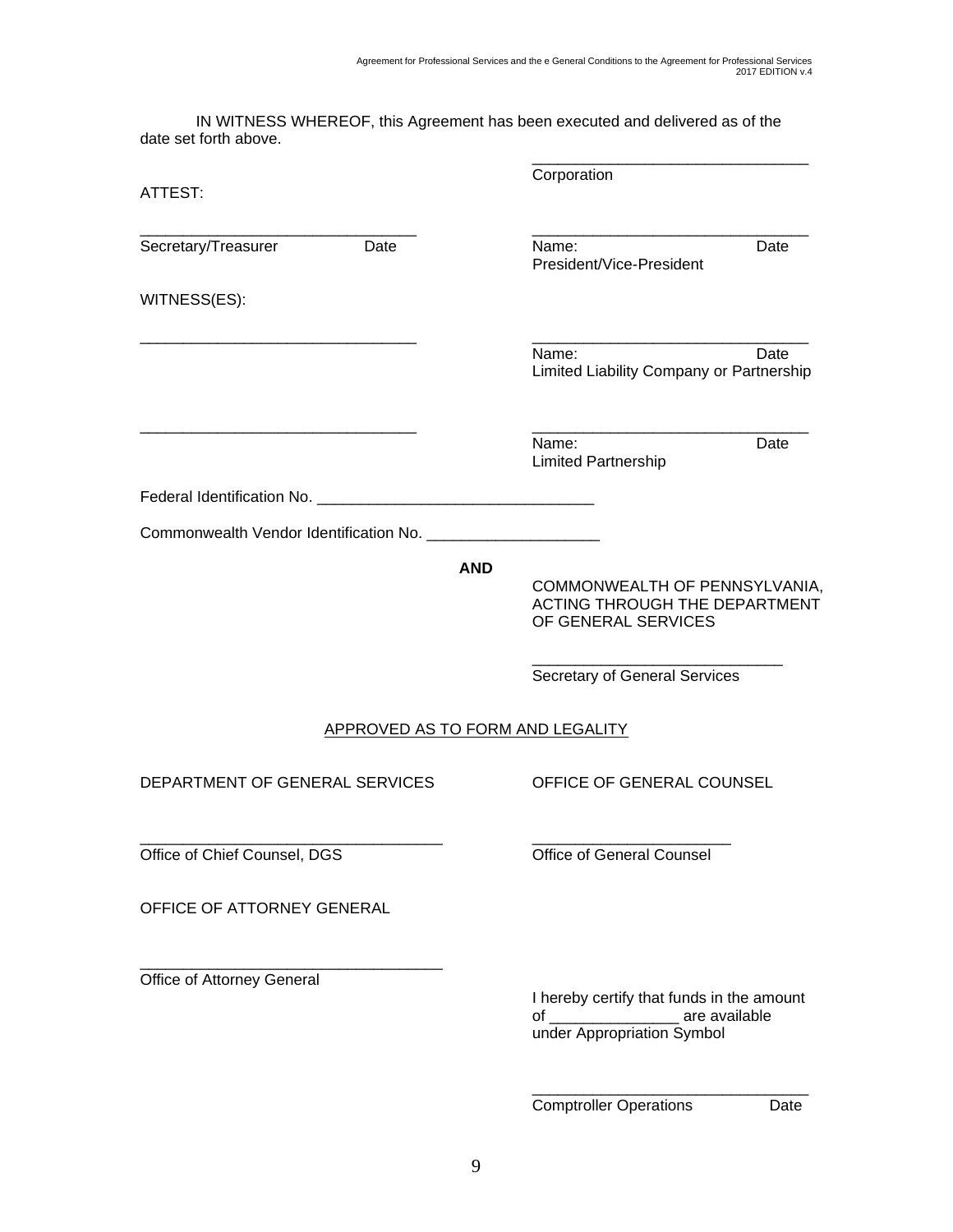# **TABLE OF CONTENTS**

# **EXHIBITS AND ATTACHMENTS**

| <b>EXHIBIT</b> | <b>TITLE</b>                                                         | <b>PAGE</b> |
|----------------|----------------------------------------------------------------------|-------------|
| A              | List of Professional's Consultants                                   | 11          |
| B              | Designation and Description of Services                              | 14          |
| C              | Non-Discrimination and Sexual Harassment Clause                      | 20          |
| D              | Contractor Integrity and Disclosure of Financial Interest Provisions | 22          |
| Е              | <b>Contractor Responsibility Provisions</b>                          | 25          |
| F              | Americans with Disability Act (ADA) Provisions                       | 26          |
| G              | Trade Practices Act Provisions                                       | 27          |
| н              | <b>Steel Products Provisions</b>                                     | 28          |
| I              | <b>Tax Liability Provisions</b>                                      | 29          |
| J              | General Conditions to the Agreement for Professional Services        | 30          |
| Κ              | <b>Special Conditions</b>                                            | 85          |
|                |                                                                      |             |

**ATTACHMENT TITLE**

A Negotiated Project Scope for Professional Agreement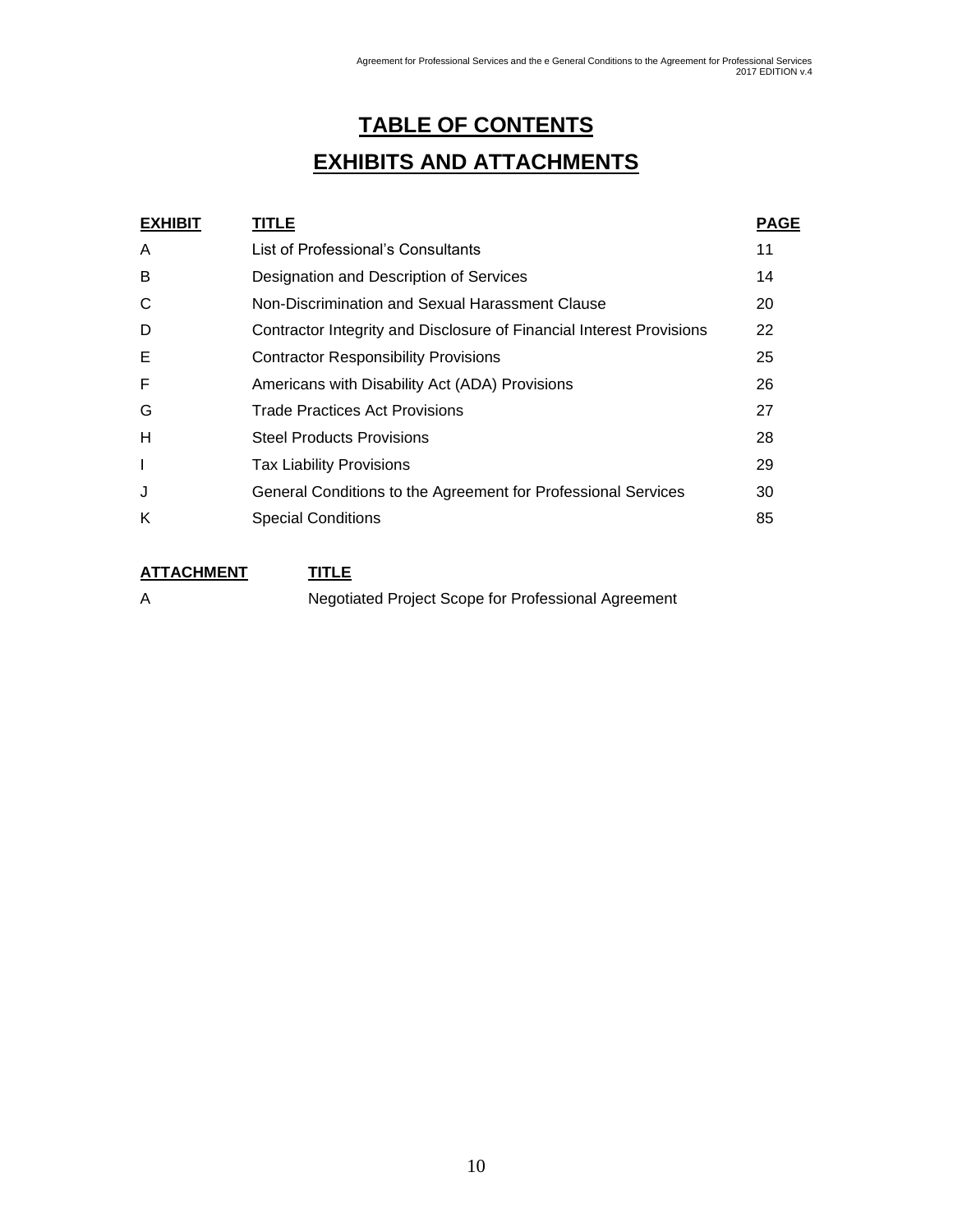# **Exhibit A**

### **LIST OF PROFESSIONAL'S CONSULTANTS**

The Professional agrees to contract with the following Consultants listed below, for specialized portions of the Work. The Consultants listed below shall include all Small Diverse Businesses and/or Veteran Business Enterprises and other Consultants listed on its Design Professional Selection Application ("Application"). Each Consultant shall comply with the General Conditions of this Agreement to the same extent as the Professional. No changes shall be made to those Consultants listed on the Application, unless specifically approved by the Director of the Bureau of Capital Project Design Management. Additionally, no changes to the Consultants listed below shall be made unless the Professional requests and receives approval from the Director of Capital Project Design Management.

| <b>Consultant's Name</b>                   |  |
|--------------------------------------------|--|
| <b>Consultant's Address</b>                |  |
| <b>Consultant's Phone</b>                  |  |
| <b>Email Address</b>                       |  |
| <b>Services</b>                            |  |
| Small Diverse Business (SDB) YES / NO      |  |
| Veteran Business Enterprise (VBE) YES / NO |  |
| Listed on Application YES / NO             |  |
|                                            |  |
| <b>Consultant's Name</b>                   |  |
| <b>Consultant's Address</b>                |  |
| <b>Consultant's Phone</b>                  |  |
| <b>Email Address</b>                       |  |
| Services                                   |  |
| Small Diverse Business (SDB) YES / NO      |  |
| Veteran Business Enterprise (VBE) YES / NO |  |
| Listed on Application YES / NO             |  |
|                                            |  |
| <b>Consultant's Name</b>                   |  |
| <b>Consultant's Address</b>                |  |
| <b>Consultant's Phone</b>                  |  |
| <b>Email Address</b>                       |  |
| <b>Services</b>                            |  |
| Small Diverse Business (SDB) YES / NO      |  |
| Veteran Business Enterprise (VBE) YES / NO |  |
| Listed on Application YES / NO             |  |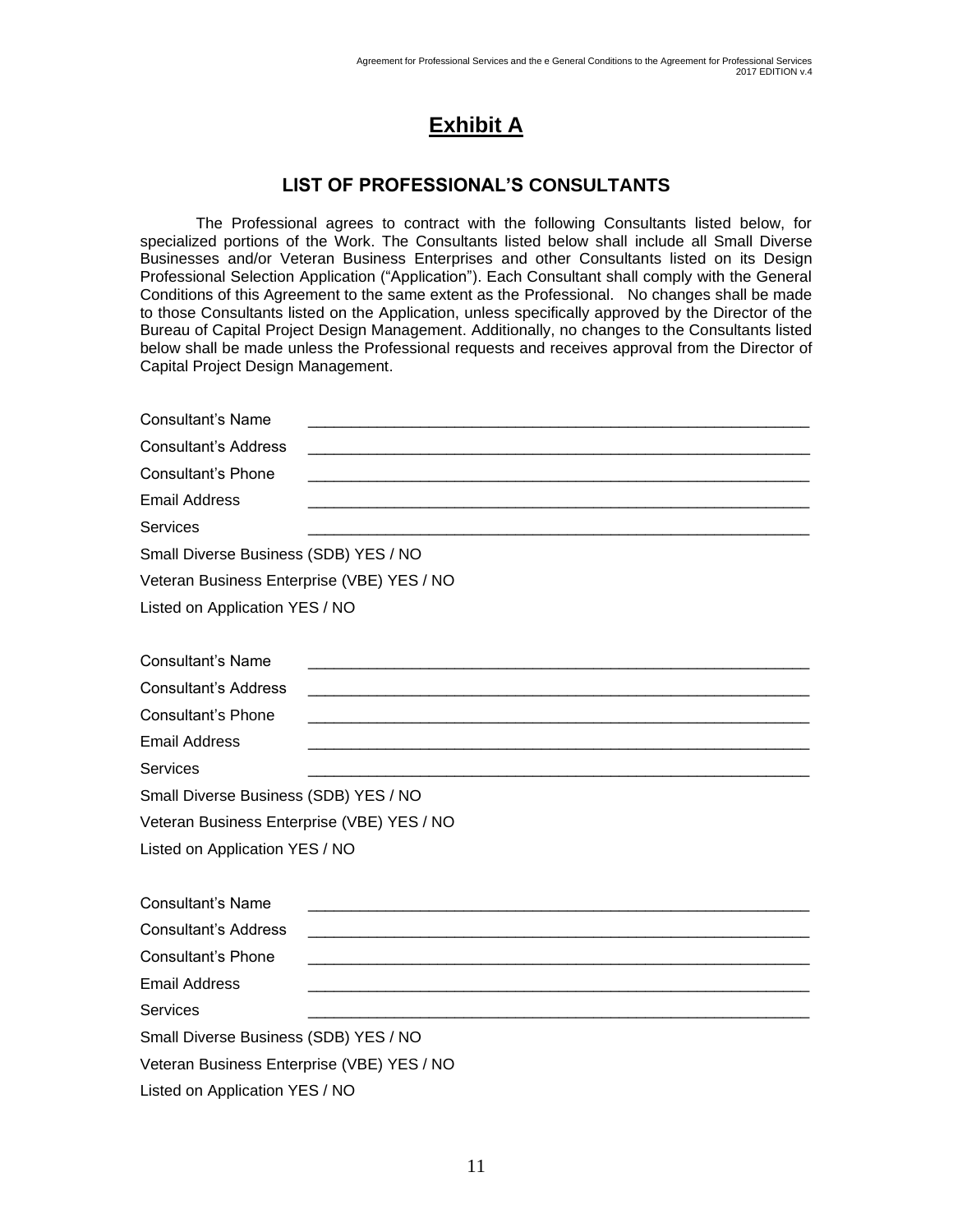| <b>Consultant's Name</b>                   |  |
|--------------------------------------------|--|
| <b>Consultant's Address</b>                |  |
| <b>Consultant's Phone</b>                  |  |
| <b>Email Address</b>                       |  |
| <b>Services</b>                            |  |
| Small Diverse Business (SDB) YES / NO      |  |
| Veteran Business Enterprise (VBE) YES / NO |  |
| Listed on Application YES / NO             |  |
|                                            |  |
| <b>Consultant's Name</b>                   |  |
| <b>Consultant's Address</b>                |  |
| <b>Consultant's Phone</b>                  |  |
| <b>Email Address</b>                       |  |
| <b>Services</b>                            |  |
| Small Diverse Business (SDB) YES / NO      |  |
| Veteran Business Enterprise (VBE) YES / NO |  |
| Listed on Application YES / NO             |  |
|                                            |  |
| <b>Consultant's Name</b>                   |  |
| <b>Consultant's Address</b>                |  |
| Consultant's Phone                         |  |
| <b>Email Address</b>                       |  |
| Services                                   |  |
| Small Diverse Business (SDB) YES / NO      |  |
| Veteran Business Enterprise (VBE) YES / NO |  |
| Listed on Application YES / NO             |  |
|                                            |  |
| <b>Consultant's Name</b>                   |  |
| <b>Consultant's Address</b>                |  |
| <b>Consultant's Phone</b>                  |  |
| Email Address                              |  |
| <b>Services</b>                            |  |
| Small Diverse Business (SDB) YES / NO      |  |
| Veteran Business Enterprise (VBE) YES / NO |  |
| Listed on Application YES / NO             |  |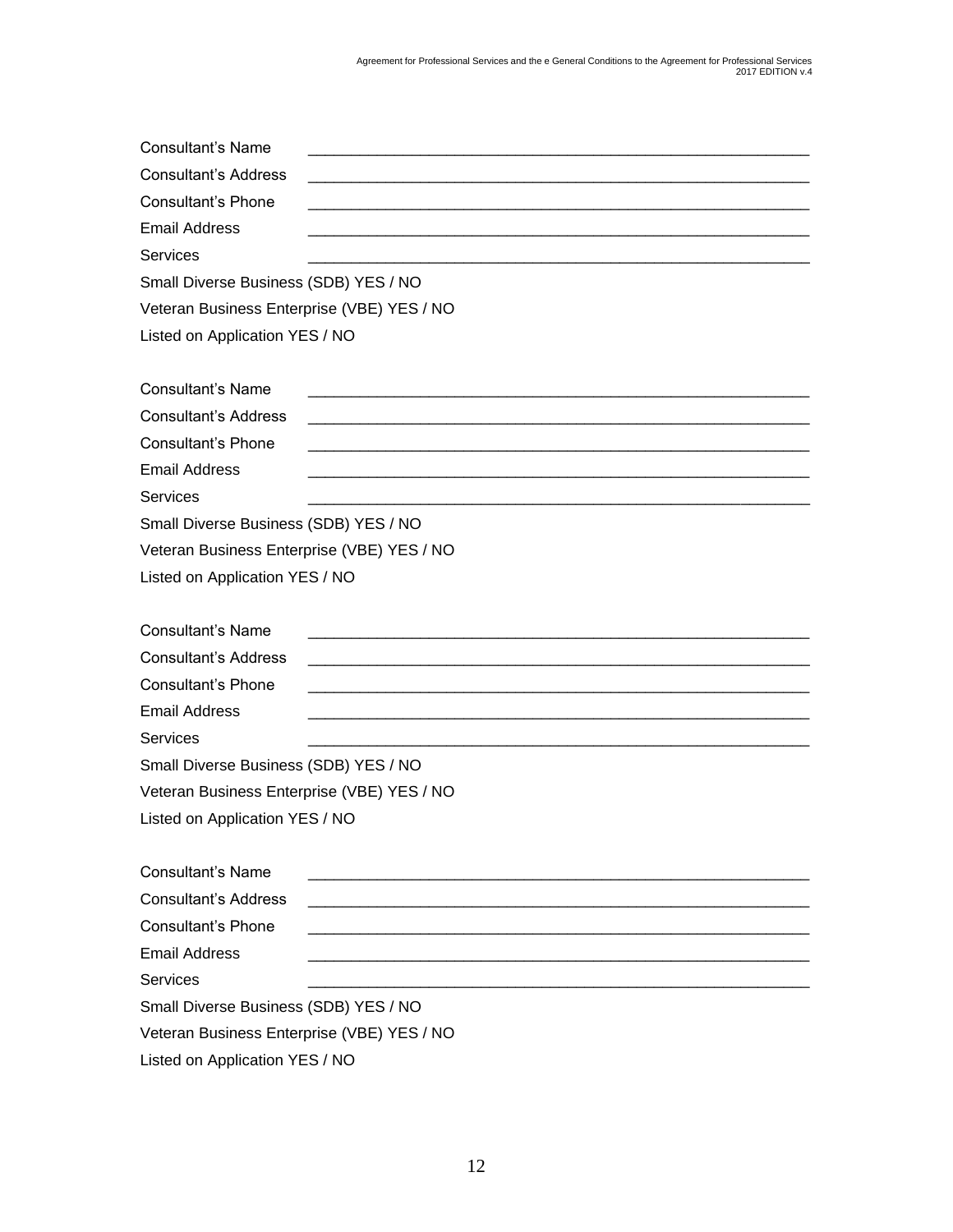| <b>Consultant's Name</b>                   |  |
|--------------------------------------------|--|
| <b>Consultant's Address</b>                |  |
| <b>Consultant's Phone</b>                  |  |
| <b>Email Address</b>                       |  |
| Services                                   |  |
| Small Diverse Business (SDB) YES / NO      |  |
| Veteran Business Enterprise (VBE) YES / NO |  |
| Listed on Application YES / NO             |  |
|                                            |  |
| <b>Consultant's Name</b>                   |  |
| <b>Consultant's Address</b>                |  |
| <b>Consultant's Phone</b>                  |  |
| <b>Email Address</b><br><b>Services</b>    |  |
| Small Diverse Business (SDB) YES / NO      |  |
| Veteran Business Enterprise (VBE) YES / NO |  |
| Listed on Application YES / NO             |  |
|                                            |  |
| <b>Consultant's Name</b>                   |  |
| <b>Consultant's Address</b>                |  |
| <b>Consultant's Phone</b>                  |  |
| <b>Email Address</b>                       |  |
| <b>Services</b>                            |  |
| Small Diverse Business (SDB) YES / NO      |  |
| Veteran Business Enterprise (VBE) YES / NO |  |
| Listed on Application YES / NO             |  |
|                                            |  |
| <b>Consultant's Name</b>                   |  |
| <b>Consultant's Address</b>                |  |
| <b>Consultant's Phone</b>                  |  |
| <b>Email Address</b>                       |  |
| <b>Services</b>                            |  |
|                                            |  |
| Small Diverse Business (SDB) YES / NO      |  |
| Veteran Business Enterprise (VBE) YES / NO |  |
| Listed on Application YES / NO             |  |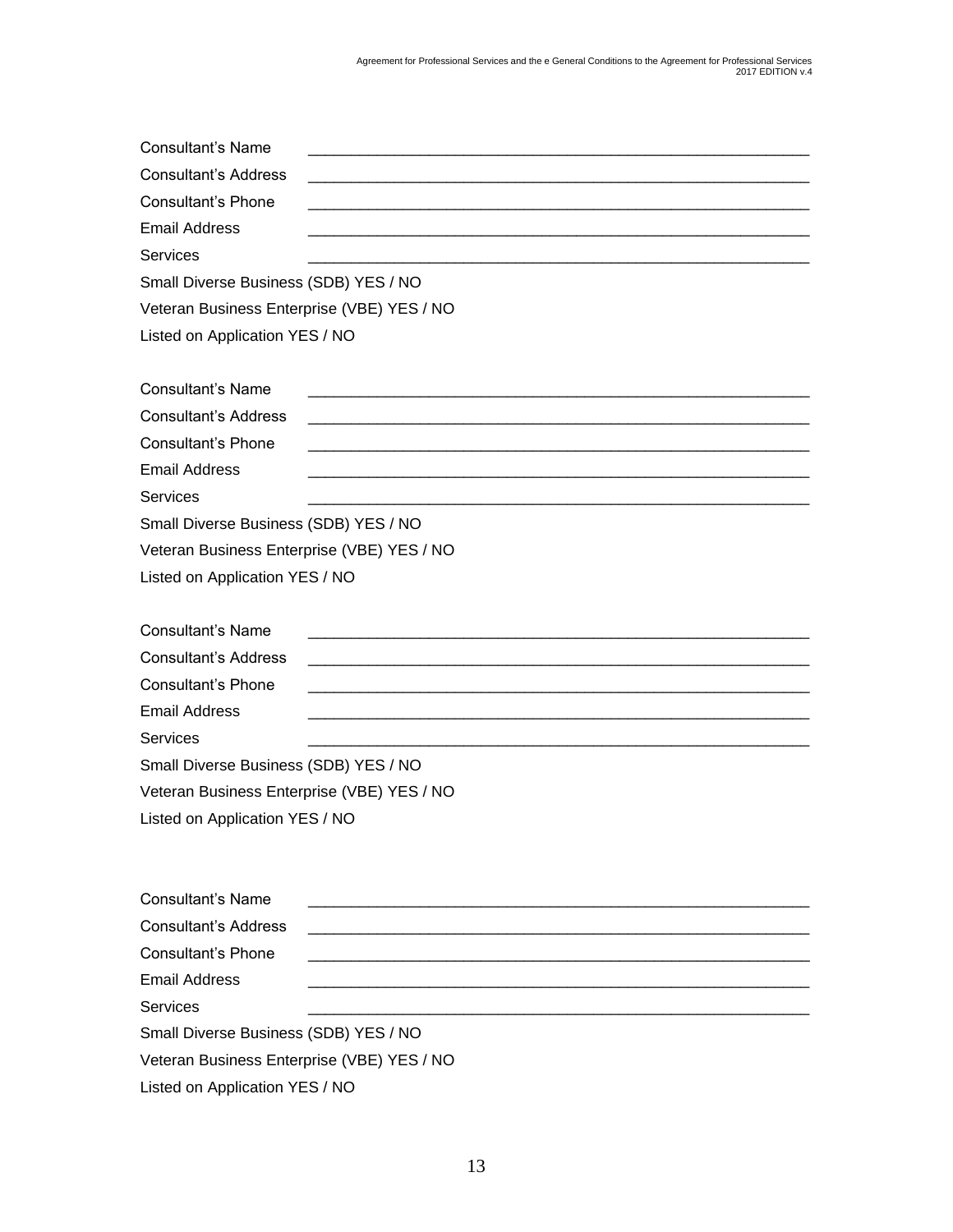### **Exhibit B DESIGNATION AND DESCRIPTION OF SERVICES**

#### A. **PROFESSIONAL SERVICES**.

The Professional's Services for the Project are included within the following categories for the purposes of compensation. The listed services encompass typical services that will be reviewed by the DEPARTMENT and the Professional during the negotiation of the Agreement and designated into one of three potential categories:

- 1. Basic Services paid within the Basic Services Compensation; or
- 2. Additional Services identified as needed during the initial negotiations of the Basic Services Compensation, but not included in Basic Services Compensation, and paid by Work Order at a Not to Exceed Fee or a Lump Sum Fee; or
- 3. Additional Services not evident or agreed upon during the negotiation of the Agreement, to be determined later and paid by Work Order as an Additional Service at a Not to Exceed Fee or a Lump Sum Fee.

The Department may supplement this Exhibit with further detailed description of the services.

#### B. **ITEMIZATION OF BASIC SERVICES**.

#### **Services listed in paragraphs 1, 2, and 3 are services deemed to be included as Basic Services unless negotiated by the parties as an Additional Service.**

- 1. BASIC SERVICE PROJECT STUDIES. The Professional shall perform project studies using the Professional's own employees or a Consultant, consistent with the inherent requirements of the Project to meet the fundamental needs of the Project, as part of Basic Services. These services include the following enumerated items below:
	- Coal Use Justification/Fuel Feasibility & Energy Source Analysis with Life Cycle Costing
	- Electrical Load/Distribution Investigation
	- Land Use Investigation
	- Site and Existing Conditions Investigation
	- **■** Utility Service Investigation
		- a. Utility Agreements and License Agreements: All services associated with design, documentation, identification of service fees and construction costs and construction administration required for Agreements with utility companies to interrupt, upgrade, relocate, maintain or provide new service for the Project are included in Basic Services. Also included are review and assistance with any Agreement.
- 2. CUSTOMARY BASIC SERVICES. The Professional shall perform customary Basic Services, using the Professional's own employees or a Consultant, consistent with the inherent requirements to meet the fundamental needs of the Project, as part of Basic Services. These services include the following items:
	- **Architectural**
	- Civil Engineering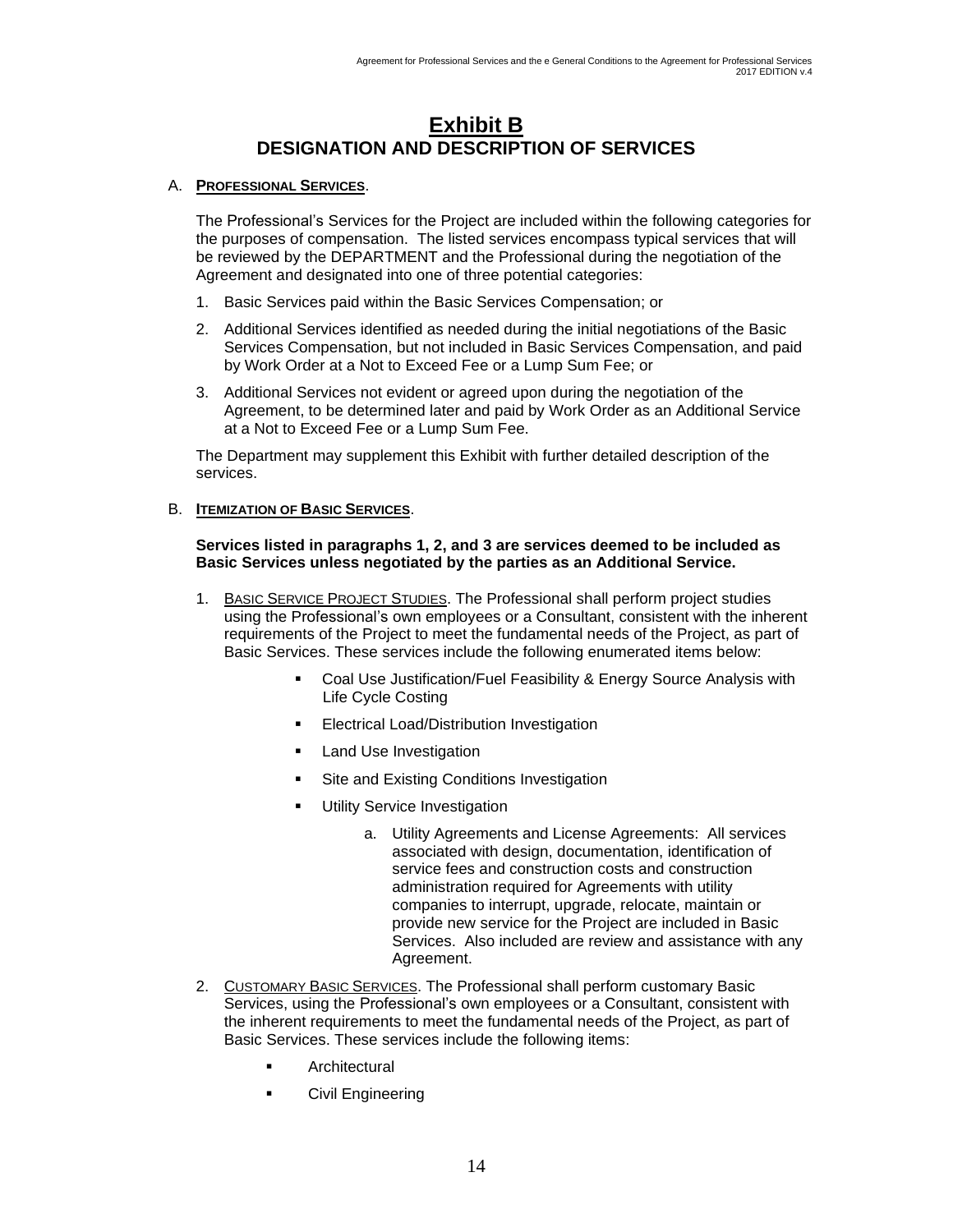- **Electrical Engineering**
- **Fire Protection Engineering**
- HVAC Engineering
- Plumbing Engineering
- **Structural Engineering**
- All regulatory permits and approvals required for construction of the Project, including but not limited to: Labor & Industry, Department of Health, Department of Environmental Protection, land development plan, sewage module, erosion and sedimentation control, stormwater management, PNDI, NPDES, PHMC, highway occupancy, zoning and code variances. Basic Services includes completion of application forms, including sewage modules, design of project construction elements necessary to comply with the regulatory requirements, including land development plans, sewage facilities, storm water management, sediment and erosion control, attendance at meetings with the governing body staff and/or Boards/Commissions/Councils/Authorities in connection with obtaining permits and approvals, drawings and compilations of computations which are required by the regulatory agency, municipality or zoning boards, and the review and development of any agreement if required by a Municipality or Authority.
- AutoCAD compatible files of the bid drawings uploaded to e-Builder.
- 3. SPECIALIZED BASIC SERVICES. The Professional shall perform the listed specialized Basic Services, using the Professional's own employees or a Consultant, consistent with the inherent requirements to meet the fundamental needs of the Project, as part of Basic Services. These services include the following enumerated items below:
	- Acoustical Consultation and Design
	- Audiovisual Consultation and Design
	- Code Analysis and Life Safety Consultation
	- **IT Management/Networking Consultation and Design**
	- **Elevator/Escalator Consultation and Design**
	- Environmental/Hazmat Remediation Design
	- Fire and Smoke Protection Consultation and Design
	- Foundation and Soils Engineering
	- **■** Interior Design/Space Planning/Finishes/Signage/Furnishings Layout
	- **EXIT Kitchen Equipment and Food Service Consultation and Design**
	- **■** Land Development Consultation and Design
	- Landscaping & Irrigation Consultation and Design
	- **Security Consultation and Design**
	- **Sustainable Design Consultation and Design**
	- **E** Lighting Consultation and Design
	- Telecommunication Infrastructure Consultation and Design
	- Wetland Absence/Presence Determination
	- **LEED® Consultation/Certification Services**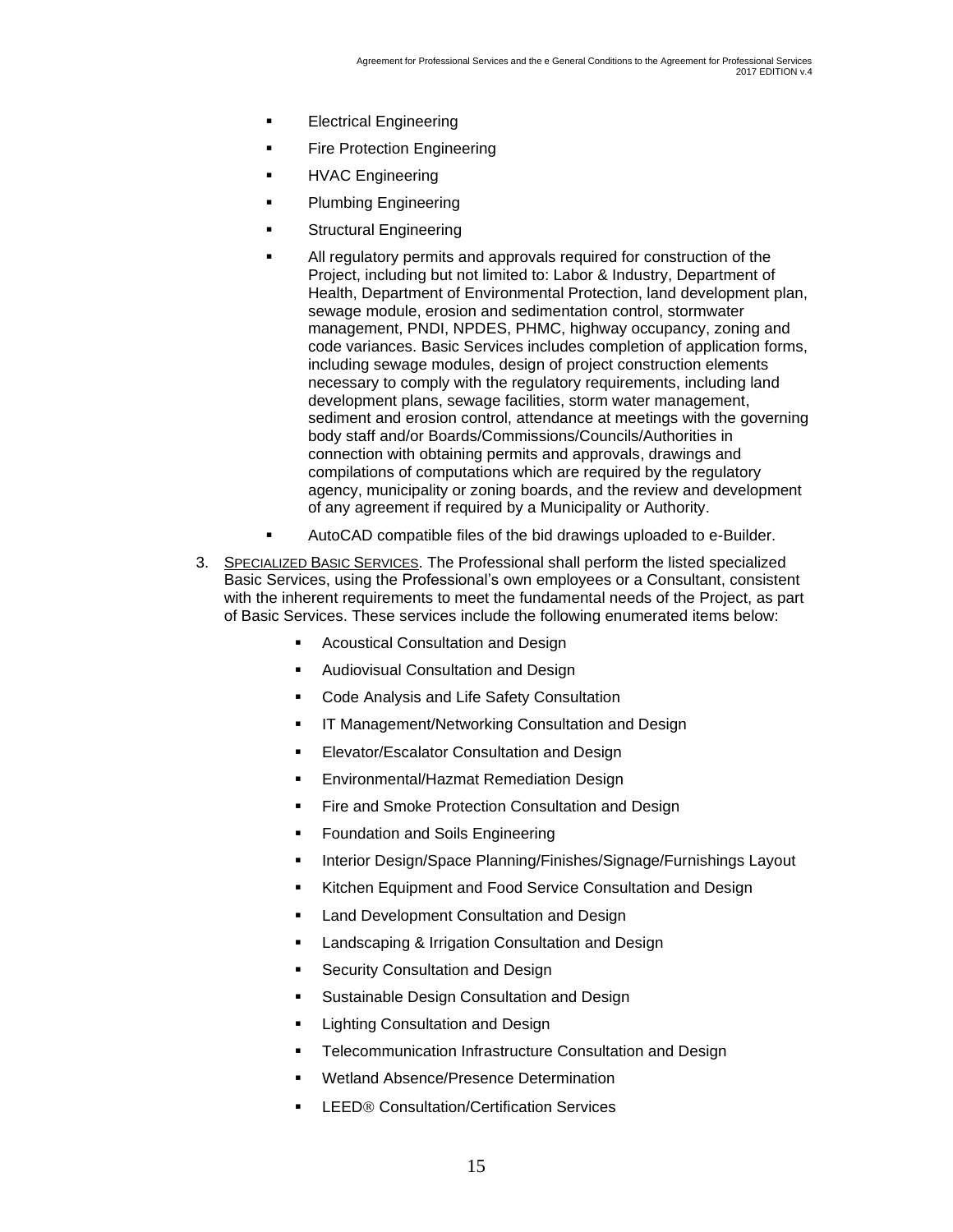#### C. **ITEMIZATION OF POTENTIAL ADDITIONAL SERVICES**

**Services listed in paragraph 1 are services deemed to be an Additional Service unless negotiated by the parties as a Basic Service. Services listed starting in paragraph 2 and in paragraphs thereafter under this subsection C are deemed to be Additional Services.**

- 1. Additional Services: Additional Services identified as needed shall be performed using the Professional's own employees or a Consultant, as Additional Services. These descriptions provide a general statement of what each Additional Service entails, but may include related services not specifically listed in the description and is not limited to what is described herein. These services include, but are not limited to:
	- Acoustical/Audiovisual/Lighting/Theatrical Consultation for Performance Halls, Broadcast Studios & Exhibitions
	- **IT Management/Networking Software/Hardware Selection**
	- **E** Historic Preservation Consultation and Design
	- Hospital/Medical Specialties
	- **■** Industrial Hygienist
	- **■** Interior Design for Artscaping/Plantscaping & Furnishings Selection
	- **■** Laboratory Consultation
	- **Library/Archives Consultation**
	- Quality Assurance Testing and Inspection, including Special **Inspections**
	- Sound/Vibration Analysis
	- **Environmental/Hazmat Survey and Testing**
	- Wetlands Delineation and Mitigation
	- **EXEDENT** Invasive Testing and Exploration on Existing Facilities
- 2. ATTENDANCE AT CONSTRUCTION MEETINGS. The Professional shall be compensated as an additional service for its attendance at construction meetings in excess of the meetings required by paragraph 18 of the Agreement.
- 3. CHANGE ORDERS. Additional compensation other than at the established percentage rate for Change Orders established in Paragraph 4 of the Agreement may be paid in the following circumstances at the sole discretion of the Department:
	- a. When the Department determines that Professional services for a debit or credit change order are such that the applicable percentage fee is not appropriate compensation, a negotiated amount will be established by a Work Order.
	- b. When directed to proceed in an emergency situation or when failure to proceed with the services would delay the Project (neither of which is the result of the Professional's error or omission) the Professional shall keep accurate records of costs incurred. If, within the Department's sole discretion, the Department deems it appropriate based upon the particular circumstances, the Department may pay additional compensation based on the Department's review and subsequent acceptance of the Professional's records of costs incurred.
	- c. When an authorized Change Order has been canceled prior to its execution, the Professional may be compensated for the Additional Services performed prior to cancellation at cost of services provided up to the fee amount that would have been calculated had the change order been awarded. The award amount used to calculate fee may be the contractor's submitted price, the Professional's initial or final estimate, or the Construction Manager's estimate,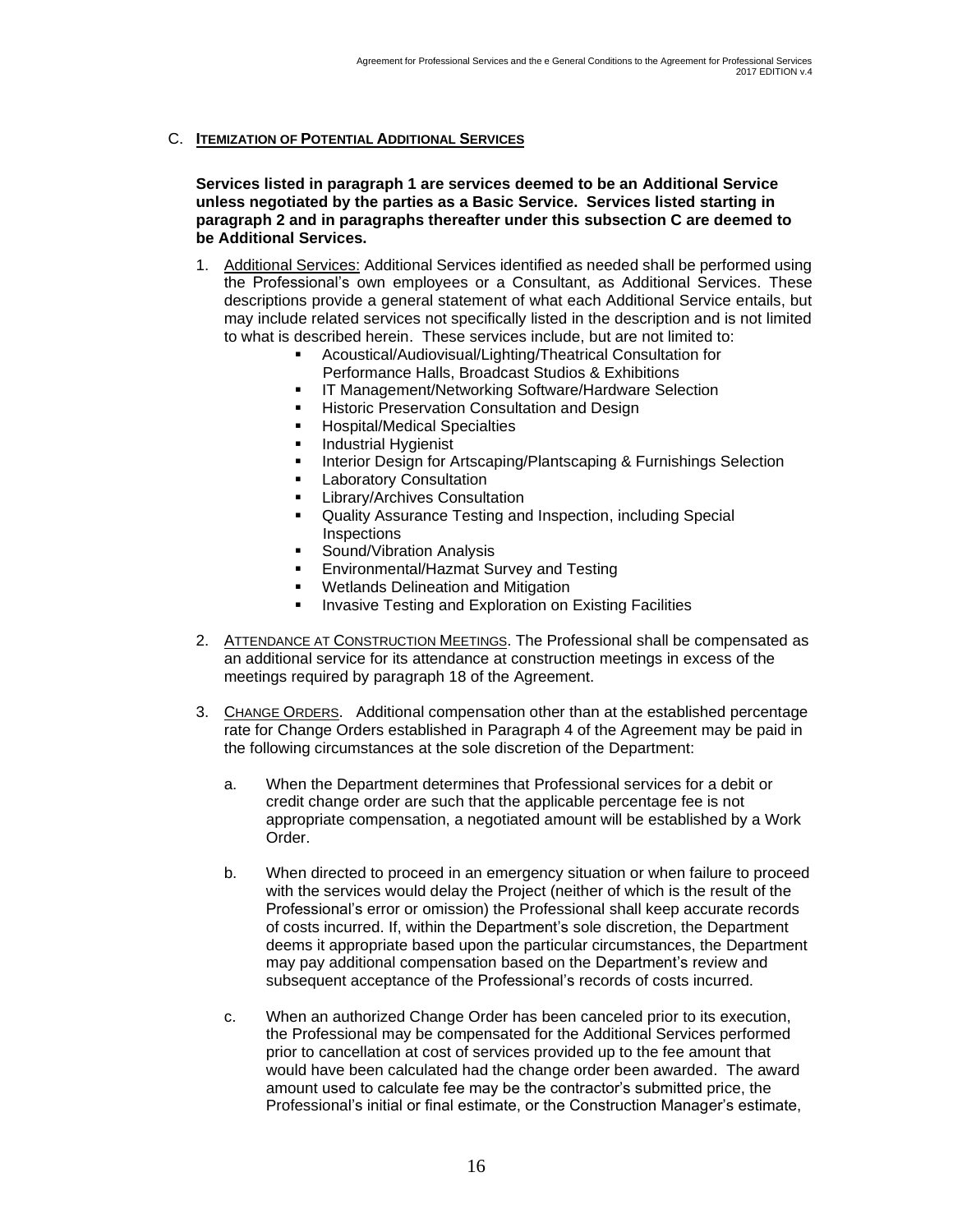at the Department's discretion. If the Work included in the canceled change order is subsequently undertaken by a separate phase or contract under this Agreement, the Department shall be credited the portion of the additional compensation paid for the canceled Change Order Design Work.

- 4. Scope Changes. The Professional, during the Design stage, may be compensated as an Additional Service when directed by the Department for scope additions and/or changes, as is more generally described in the "Negotiated Project Scope" and as supplemented by any additional incorporated documentation. These scope additions/changes shall be limited to items consistent with the Legislative authorization for the Project. The Professional's compensation for Basic Services and the Base Construction Amount in paragraph 4 of the Professional Agreement shall not be adjusted due to Scope Changes authorized under this paragraph.
- 5. CODES, ORDINANCES AND PERMITS. The Professional shall be reimbursed the actual amount paid to regulatory agencies for approvals, application for approvals and permits obtained by the Professional.
- 6. DEFAULT OF CONTRACTOR. The Professional shall be compensated as an Additional Service for its preparation of Bidding Documents and review of Work completed and/or yet to be done upon the default of the Contractor(s) and the services made necessary by major defects or deficiencies in the Work of the Contractor(s).
- 7. FIELD/LABORATORY TESTS AND INVASIVE EXPLORATION. The Professional shall be compensated as Additional Services for the field and/or laboratory tests it provides, including: sub-surface explorations, test borings, test pits, groundwater investigations, conductivity tests on groundwater, geothermal testing, laboratory testing of soils, testing of concrete, steel, masonry or other construction materials and equipment, compaction, permeability testing, bearing capacity, and any related testing and reports.
- 8. MEETINGS FOR REZONING AND VARIANCES AFTER FIRST REQUEST AND PRESENTATION. When required by the Department/Project, the Professional shall initiate and complete all necessary requests for rezoning and/or variances as a Basic Service, including filling out and submitting all necessary applications and/or permits and making the first representation to the applicable Code Enforcement Authority, Zoning Board, Planning Commission or Municipal Ruling Body. Also, included in Basic Services is the review and development of any agreement, if required by a Municipality or Authority. The Professional shall be compensated as an additional service for all subsequent hearings, public meetings, and/or additional requests for rezoning and/or variances, if resubmission of the request is approved by the Department.
- 9. ON-SITE REPRESENTATION (FULL TIME OR PART TIME).
	- a. If more extensive representation at the Site is required by the Department than is provided for in the Agreement, the Professional shall provide one (1) or more Project Representative(s) to assist the Professional. Such Project Representatives shall be selected, employed, and directed by the Professional. The Professional shall submit the name and qualifications of the proposed Project Representative to the Director of the Bureau of Capital Project Design Management for review and/or approval.
	- b. The Project Representative or Representatives shall provide the services noted in the Bureau of Capital Project Design Management's Project Procedure Manual and through continuous on-site observations, exercise good faith and due care to provide further protection to the Department against defects or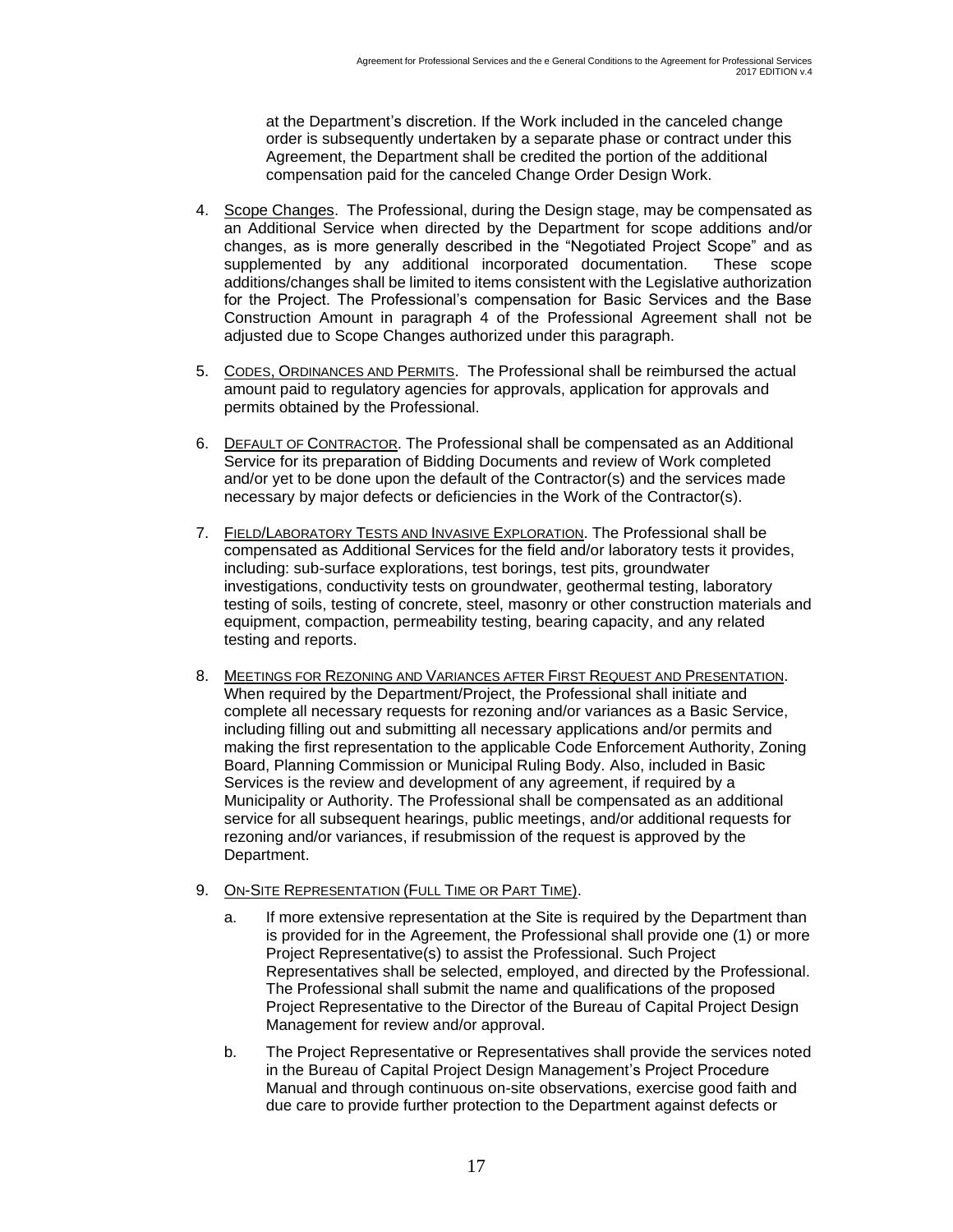deficiencies in the Work, but this additional service shall not relieve the Professional of its responsibilities under this Agreement.

- c. Compensation for each Project Representative shall be mutually agreed upon in advance.
- d. The Professional's on-site representation required by the Department during periods of construction overrun due to the fault of the Professional shall not be compensated.
- 10. RE-ACTIVATION OF THE PROJECT. Where a Project has been suspended during the Design Stage or if the time between Construction Document Submission approval and the authorization to prepare for Construction Procurement is a period longer than six (6) months and the Project is subsequently re-activated, the Professional shall be paid in accordance with the provisions of the General Conditions of the Agreement for Professional Services.
- 11. RE-BIDDING. When the Department determines, in its discretion, to re-bid the construction contracts, the Professional shall be compensated its direct cost for reissuing the documents and providing any services related to the administration of the re-bidding, unless the re-bidding is required due to the Professional's actions.
- 12. REPLACEMENT OF WORK DAMAGED BY FIRE OR OTHER CAUSES. The Professional shall be compensated as an Additional Service for evaluating and/or providing replacement studies for any Work damaged by fire or other causes beyond the Professional's control during design or construction.
- 13. REVISIONS TO APPROVED DRAWINGS AND SPECIFICATIONS. The Professional shall be compensated as an Additional Service when directed by the Department to make major revisions to previously approved Drawings or Specifications in whole, or to a significant extent, to accomplish changes not initiated by the Professional and not required by the terms of the Agreement to bring costs within the Base Construction Amount. In no case, however, shall revisions through the Design Development Documents Submissions, other than revisions made necessary by an approved revised Project Scope or fundamental Program change, be considered as Additional Services. Revisions addressing submission of Reviewers' comments, even after Design Development Approval, are not considered to be Revisions to Approved Drawings and Specifications, unless they involve complete or major changes to previously approved documents and are specifically authorized by the Department as an Additional Service.
- 14. SPECIAL PRESENTATION DRAWINGS OR MODELS FOR PUBLIC MEETINGS. The Professional shall be compensated as an additional service for all drawings and/or models that it prepares exclusively for public meetings deemed necessary by the Department and where such drawings or models are not specifically required by the permit or regulatory approval process. Drawings or models created under Basic Services shall not be an Additional Service.
- 15. SPECIAL STUDIES. The Professional shall be compensated as Additional Services for the special studies listed below when such studies are required by the Department or Local, State or Federal Government agencies and are not provided within the Project Scope. Additional detail is provided in the Bureau of Capital Project Design Management Project Procedure Manual.
	- **Endangered Species/Rare Plants Studies**
	- Environmental Assessments and/or Environmental Impact Statements
	- **•** Feasibility Studies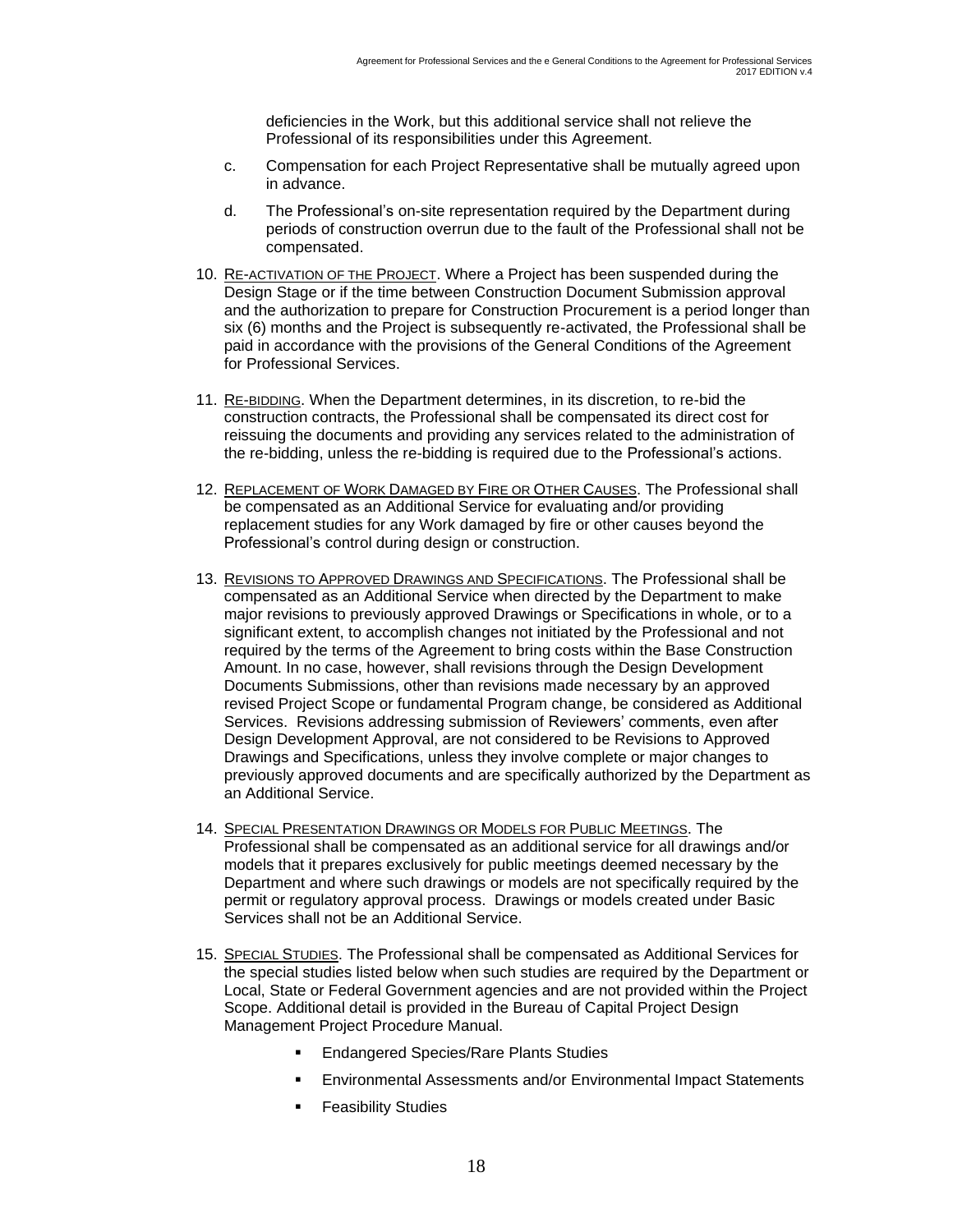- **Flood Plain Delineation**
- **Forensic Investigation**
- HAZMAT asbestos monitoring and testing during construction
- **HAZMAT Survey and Reports**
- **E** Land Surveying
- **Phase I and Phase II Archaeological Studies**
- Soil Contamination Studies
- Solid Waste Management Studies
- Test Wells
- Traffic Studies
- Water Flow Tests
- **EXECUTE:** Site Selection Investigations
- 16. SUBSURFACE UTILITY INVESTIGATION. The Professional shall be compensated as an Additional Service for providing subsurface utility investigation services, to determine the location and identification of unknown, unobservable underground facilities, utilities, tanks, and other buried objects to the extent required for construction of the Project. Prospecting techniques including radio frequency electromagnetic, magnetic acoustic emission sonics, terrain conductivity, ground penetrating radar, and select excavation shall be used to provide a comprehensive horizontal map and give an indication of vertical position. Information obtained using this service shall be shown on the Site Survey drawings and on the Construction documents.
- 17. MEASURED DRAWING. When existing drawings are not available, the preparation of measured drawings may be authorized as an Additional Service for an extensive survey of the existing structures to provide a comprehensive record of existing conditions. The survey may include all Architectural, Structural, HVAC, Plumbing, Electrical, Fire Protection, and all other conditions necessary for a comprehensive record of existing conditions. The surveys of existing conditions may include reasonable cutting of exploratory holes and other investigations to determine the location of existing elements. The Client Agency shall determine if the exploratory hole location is acceptable, considering the facility's operation and assist with relocation, if necessary. All existing conditions affecting the Work shall be documented on Contract Drawings.
- 18. WASTED DESIGN. The Professional shall be compensated as an Additional Service for abandoning or revising, to a significant extent, in-progress design when directed by the Department and not required by the terms of the Agreement to bring costs within the Base Construction Amount.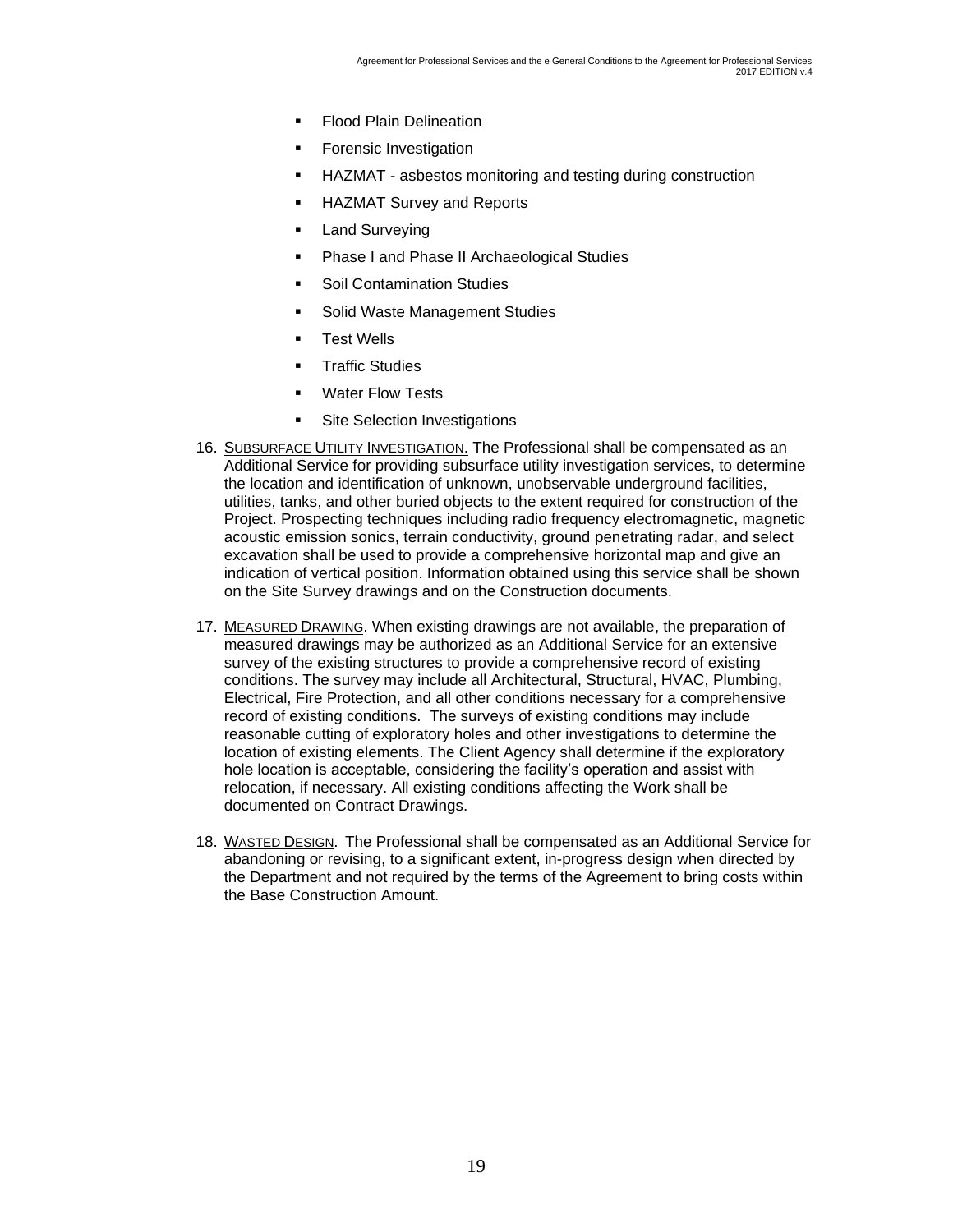# **EXHIBIT C**

### **NONDISCRIMINATION AND SEXUAL HARASSMENT CLAUSE**

#### **For purposes of this Exhibit C, the term "contract" means the Agreement and the term "contractor" means the Professional.**

During the term of this Contract, the Contractor agrees as follows:

- 1. In the hiring of any employee(s) for the manufacture of supplies, performance of work, or any other activity required under the contract or any subcontract, the Contractor, each subcontractor, or any person acting on behalf of the Contractor or subcontractor shall not discriminate by reason of race, gender, creed, color, sexual orientation, gender identity or expression, or in violation of the *Pennsylvania Human Relations Act* (PHRA) and applicable federal laws, against any citizen of this commonwealth who is qualified and available to perform the work to which the employment relates.
- 2. Neither the Contractor nor any subcontractor nor any person on their behalf shall in any manner discriminate by reason of race, gender, creed, color, sexual orientation, gender identity or expression, or in violation of the PHRA and applicable federal laws, against or intimidate any employee involved in the manufacture of supplies, the performance of work, or any other activity required under the contract.
- 3. Neither the Contractor nor any subcontractor nor any person on their behalf shall in any manner discriminate by reason of race, gender, creed, color, sexual orientation, gender identity or expression, or in violation of the PHRA and applicable federal laws, in the provision of services under the contract.
- 4. Neither the Contractor nor any subcontractor nor any person on their behalf shall in any manner discriminate against employees by reason of participation in or decision to refrain from participating in labor activities protected under the *Public Employee Relations Act*, *Pennsylvania Labor Relations Act* or *National Labor Relations Act,* as applicable and to the extent determined by entities charged with such Acts' enforcement, and shall comply with any provision of law establishing organizations as employees' exclusive representatives.
- 5. The Contractor and each subcontractor shall establish and maintain a written nondiscrimination and sexual harassment policy and shall inform their employees in writing of the policy. The policy must contain a provision that sexual harassment will not be tolerated and employees who practice it will be disciplined. Posting this Nondiscrimination/Sexual Harassment Clause conspicuously in easily-accessible and welllighted places customarily frequented by employees and at or near where the contracted services are performed shall satisfy this requirement for employees with an established work site.
- 6. The Contractor and each subcontractor shall not discriminate by reason of race, gender, creed, color, sexual orientation, gender identity or expression, or in violation of PHRA and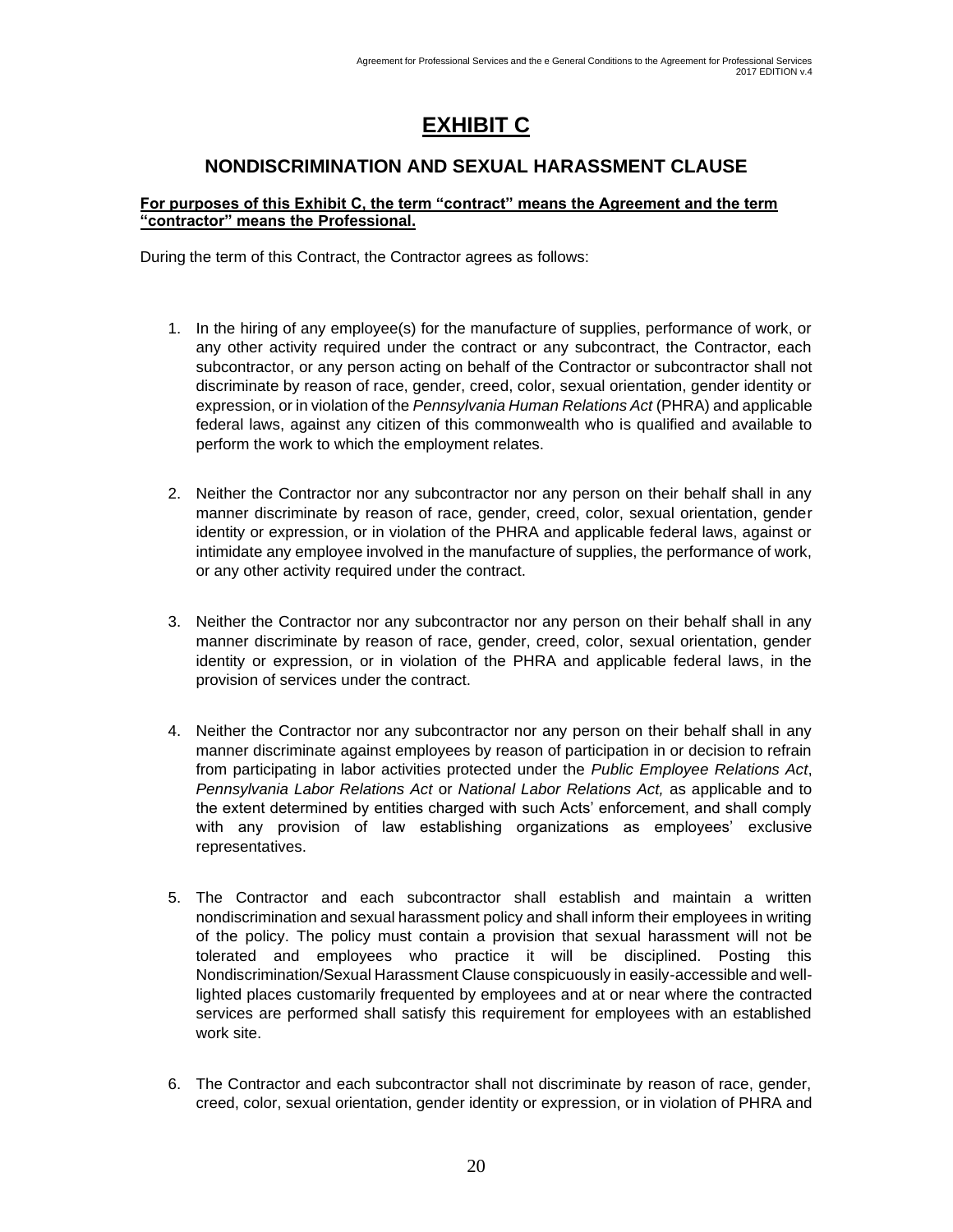applicable federal laws, against any subcontractor or supplier who is qualified to perform the work to which the contract relates.

- 7. The Contractor and each subcontractor represent that it is presently in compliance with and will maintain compliance with all applicable federal, state, and local laws, regulations and policies relating to nondiscrimination and sexual harassment. The Contractor and each subcontractor further represents that it has filed a Standard Form 100 Employer Information Report ("EEO-1") with the U.S. Equal Employment Opportunity Commission ("EEOC") and shall file an annual EEO-1 report with the EEOC as required for employers' subject to *Title VII* of the *Civil Rights Act of 1964*, as amended, that have 100 or more employees and employers that have federal government contracts or first-tier subcontracts and have 50 or more employees. The Contractor and each subcontractor shall, upon request and within the time periods requested by the commonwealth, furnish all necessary employment documents and records, including EEO-1 reports, and permit access to their books, records, and accounts by the contracting agency and the Bureau of Diversity, Inclusion and Small Business Opportunities for purpose of ascertaining compliance with provisions of this Nondiscrimination/Sexual Harassment Clause.
- 8. The Contractor shall include the provisions of this Nondiscrimination/Sexual Harassment Clause in every subcontract so that those provisions applicable to subcontractors will be binding upon each subcontractor.
- 9. The Contractor's and each subcontractor's obligations pursuant to these provisions are ongoing from and after the effective date of the contract through the termination date thereof. Accordingly, the Contractor and each subcontractor shall have an obligation to inform the commonwealth if, at any time during the term of the contract, it becomes aware of any actions or occurrences that would result in violation of these provisions.
- 10. The commonwealth may cancel or terminate the contract and all money due or to become due under the contract may be forfeited for a violation of the terms and conditions of this Nondiscrimination/Sexual Harassment Clause. In addition, the agency may proceed with debarment or suspension and may place the Contractor in the Contractor Responsibility File.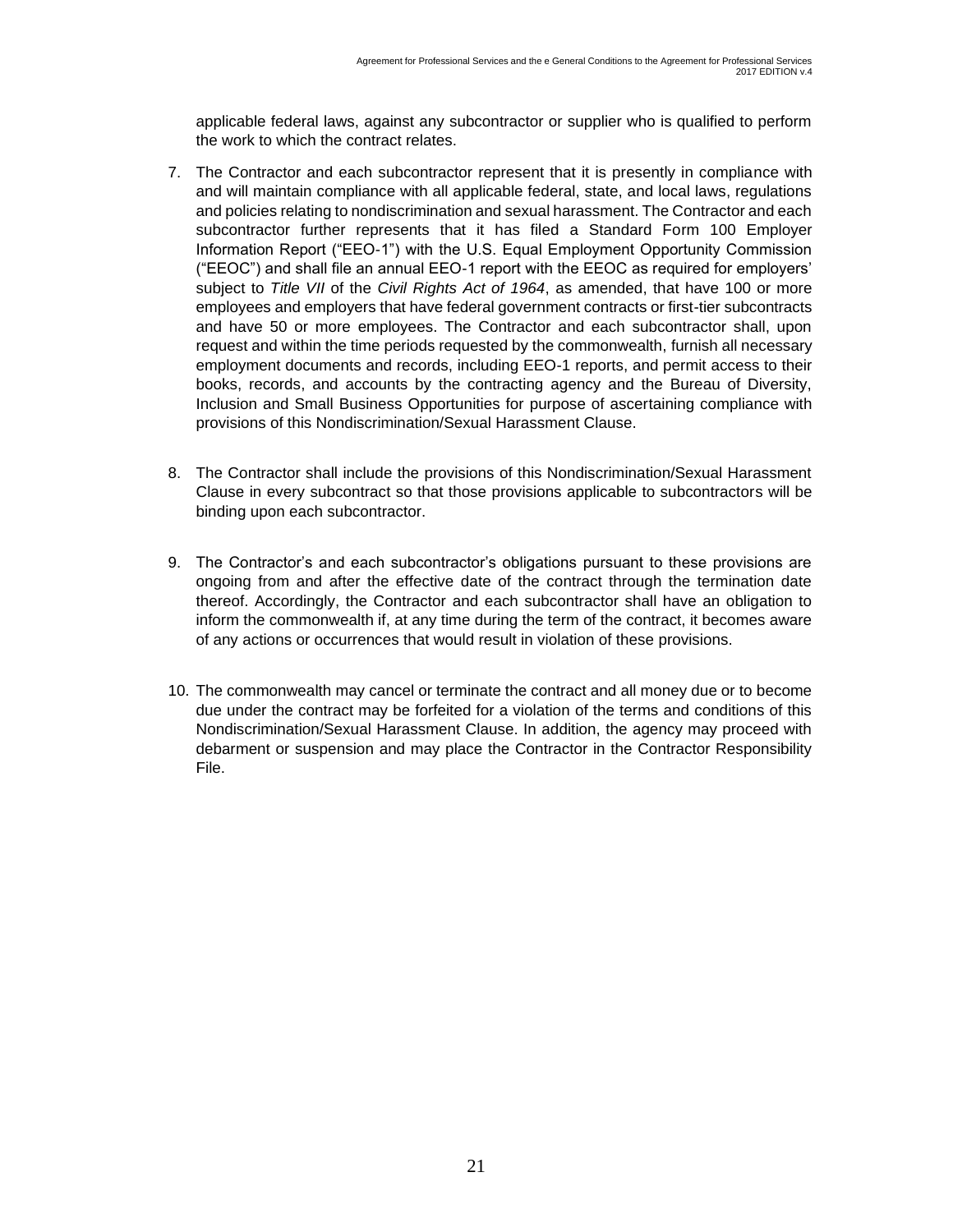# **EXHIBIT D**

#### **CONTRACTOR INTEGRITY AND DISCLOSURE OF FINANCIAL INTEREST PROVISIONS**

#### **For purposes of this Exhibit D, the term "contractor" means the Professional.**

It is essential that those who seek to contract with the Commonwealth of Pennsylvania ("Commonwealth") observe high standards of honesty and integrity. They must conduct themselves in a manner that fosters public confidence in the integrity of the Commonwealth contracting and procurement process.

- 1. **DEFINITIONS.** For purposes of these Contractor Integrity Provisions, the following terms shall have the meanings found in this Section:
	- a. **"Affiliate"** means two or more entities where (a) a parent entity owns more than fifty percent of the voting stock of each of the entities; or (b) a common shareholder or group of shareholders owns more than fifty percent of the voting stock of each of the entities; or (c) the entities have a common proprietor or general partner.
	- b. **"Consent"** means written permission signed by a duly authorized officer or employee of the Commonwealth, provided that where the material facts have been disclosed, in writing, by prequalification, bid, proposal, or contractual terms, the Commonwealth shall be deemed to have consented by virtue of the execution of this contract.
	- c. **"Contractor"** means the individual or entity that has entered this contract with the Commonwealth.
	- d. **"Contractor Related Parties"** means any affiliates of the Contractor and the Contractor's executive officers, Pennsylvania officers and directors, or owners of five (5) percent or more interest in the Contractor.
	- e. **"Financial Interest"** means either:
		- i. **(1)** Ownership of more than a five percent interest in any business; or
		- ii. **(2)** Holding a position as an officer, director, trustee, partner, employee, or holding any position of management.
	- f. **"Gratuity"** means tendering, giving, or providing anything of more than nominal monetary value including, but not limited to, cash, travel, entertainment, gifts, meals, lodging, loans, subscriptions, advances, deposits of money, services, employment, or contracts of any kind. The exceptions set forth in the *Governor's Code of Conduct, Executive Order 1980-18*, the *4 Pa. Code §7.153(b)*, shall apply.
	- g. **"Non-bid Basis"** means a contract awarded or executed by the Commonwealth with Contractor without seeking bids or proposals from any other potential bidder or offeror.
- 2. In furtherance of this policy, Contractor agrees to the following:
	- a. Contractor shall maintain the highest standards of honesty and integrity during the performance of this contract and shall take no action in violation of state or federal laws or regulations or any other applicable laws or regulations, or other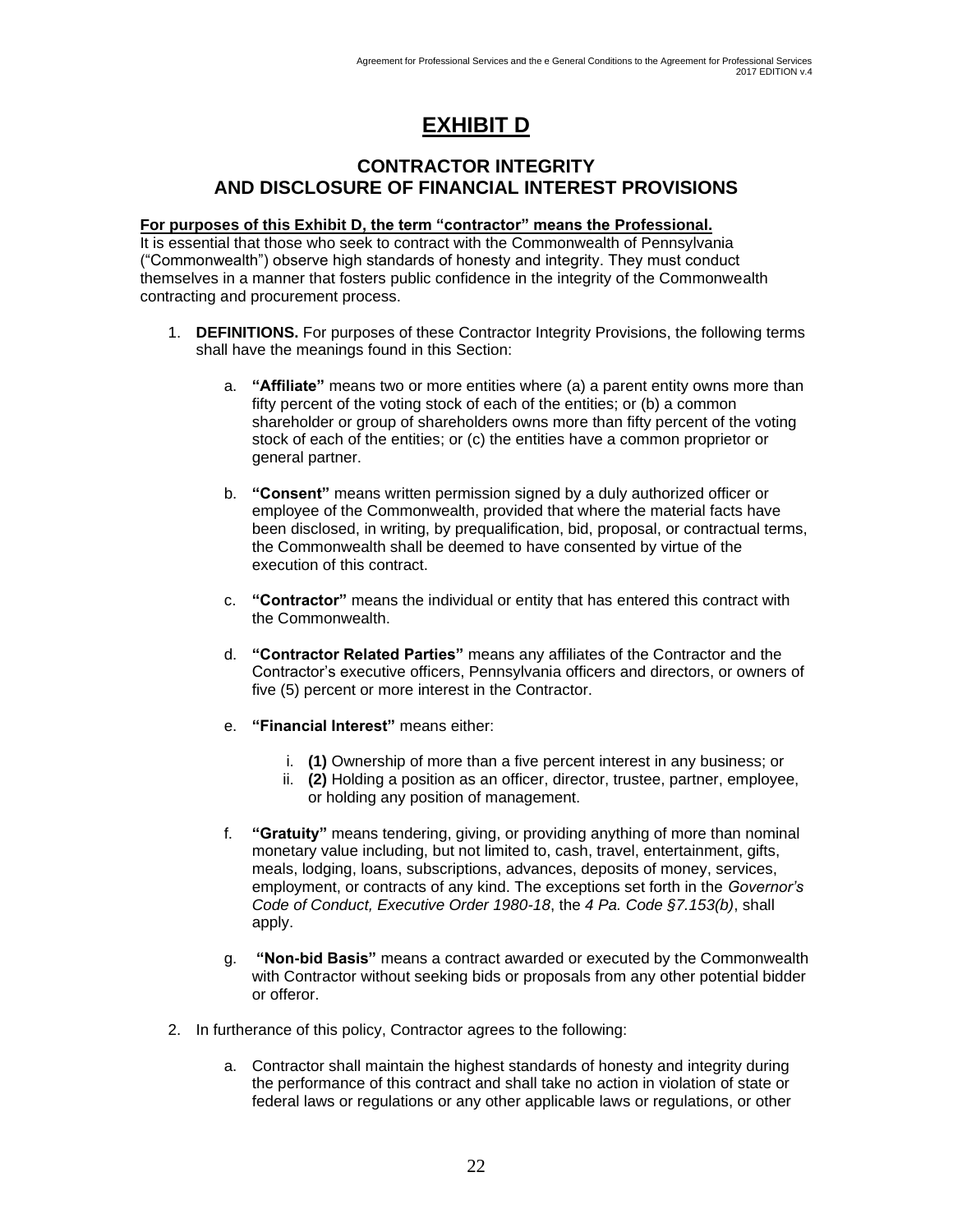requirements applicable to Contractor or that govern contracting or procurement with the Commonwealth.

- b. Contractor shall establish and implement a written business integrity policy, which includes, at a minimum, the requirements of these provisions as they relate to the Contractor activity with the Commonwealth and Commonwealth employees and which is made known to all Contractor employees. Posting these Contractor Integrity Provisions conspicuously in easily-accessible and welllighted places customarily frequented by employees and at or near where the contract services are performed shall satisfy this requirement.
- c. Contractor, its affiliates, agents, employees, and anyone in privity with Contractor shall not accept, agree to give, offer, confer, or agree to confer or promise to confer, directly or indirectly, any gratuity or pecuniary benefit to any person, or to influence or attempt to influence any person in violation of any federal or state law, regulation, executive order of the Governor of Pennsylvania, statement of policy, management directive or any other published standard of the Commonwealth in connection with performance of work under this contract, except as provided in this contract.
- d. Contractor shall not have a financial interest in any other contractor, subcontractor, or supplier providing services, labor, or material under this contract, unless the financial interest is disclosed to the Commonwealth in writing and the Commonwealth consents to Contractor's financial interest prior to Commonwealth execution of the contract. Contractor shall disclose the financial interest to the Commonwealth at the time of bid or proposal submission, or if no bids or proposals are solicited, no later than Contractor's submission of the contract signed by Contractor.
- e. Contractor certifies to the best of its knowledge and belief that within the last five (5) years Contractor or Contractor Related Parties have not:
	- i. been indicted or convicted of a crime involving moral turpitude or business honesty or integrity in any jurisdiction;
	- ii. been suspended, debarred, or otherwise disqualified from entering into any contract with any governmental agency;
	- iii. had any business license or professional license suspended or revoked;
	- iv. had any sanction or finding of fact imposed as a result of a judicial or administrative proceeding related to fraud, extortion, bribery, bid rigging, embezzlement, misrepresentation, or anti-trust; and
	- v. been, and is not currently, the subject of a criminal investigation by any federal, state or local prosecuting or investigative agency and/or civil anti-trust investigation by any federal, state, or local prosecuting or investigative agency.

If Contractor cannot so certify to the above, then it must submit along with its bid, proposal or contract a written explanation of why such certification cannot be made and the Commonwealth will determine whether a contract may be entered into with the Contractor. The Contractor's obligation pursuant to this certification is ongoing from and after the effective date of the contract through the termination date thereof. Accordingly, the Contractor shall have an obligation to immediately notify the Commonwealth in writing if at any time during the term of the contract if becomes aware of any event which would cause the Contractor's certification or explanation to change. Contractor acknowledges that the Commonwealth may, in its sole discretion, terminate the contract for cause if it learns that any of the certifications made herein are currently false due to intervening factual circumstances or were false or should have been known to be false when entering into the contract.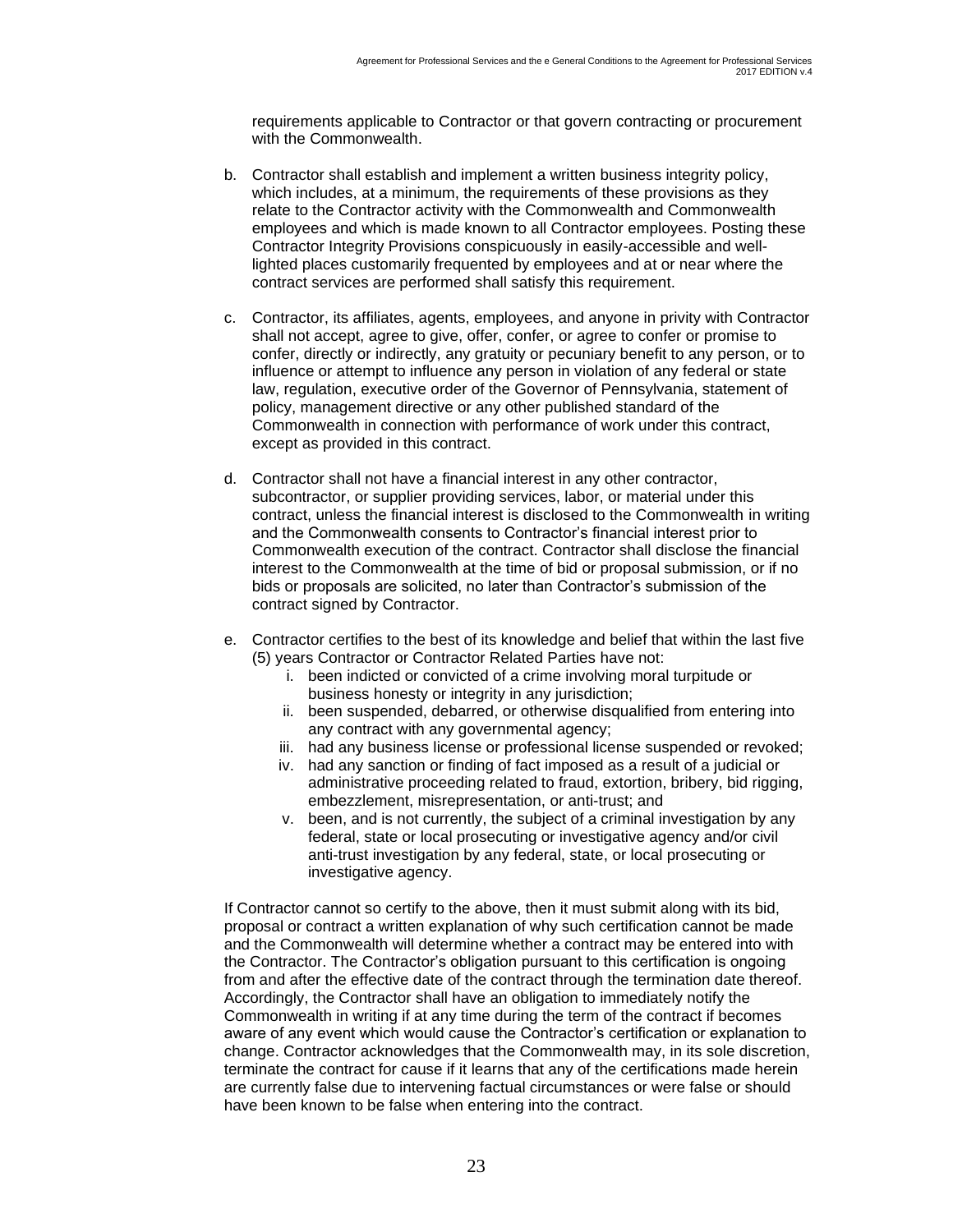- f. Contractor shall comply with the requirements of the *Lobbying Disclosure Act (65 Pa.C.S. §13A01 et seq.)* regardless of the method of award. If this contract was awarded on a Non-bid Basis, Contractor must also comply with the requirements of the *Section 1641 of the Pennsylvania Election Code (25 P.S. §3260a).*
- g. When Contractor has reason to believe that any breach of ethical standards as set forth in law, the Governor's Code of Conduct, or these Contractor Integrity Provisions has occurred or may occur, including but not limited to contact by a Commonwealth officer or employee which, if acted upon, would violate such ethical standards, Contractor shall immediately notify the Commonwealth contracting officer or the Office of the State Inspector General in writing.
- h. Contractor, by submission of its bid or proposal and/or execution of this contract and by the submission of any bills, invoices or requests for payment pursuant to the contract, certifies and represents that it has not violated any of these Contractor Integrity Provisions in connection with the submission of the bid or proposal, during any contract negotiations or during the term of the contract, to include any extensions thereof. Contractor shall immediately notify the Commonwealth in writing of any actions for occurrences that would result in a violation of these Contractor Integrity Provisions. Contractor agrees to reimburse the Commonwealth for the reasonable costs of investigation incurred by the Office of the State Inspector General for investigations of the Contractor's compliance with the terms of this or any other agreement between the Contractor and the Commonwealth that results in the suspension or debarment of the Contractor. Contractor shall not be responsible for investigative costs for investigations that do not result in the Contractor's suspension or debarment.
- i. Contractor shall cooperate with the Office of the State Inspector General in its investigation of any alleged Commonwealth agency or employee breach of ethical standards and any alleged Contractor non-compliance with these Contractor Integrity Provisions. Contractor agrees to make identified Contractor employees available for interviews at reasonable times and places. Contractor, upon the inquiry or request of an Inspector General, shall provide, or if appropriate, make promptly available for inspection or copying, any information of any type or form deemed relevant by the Office of the State Inspector General to Contractor's integrity and compliance with these provisions. Such information may include, but shall not be limited to, Contractor's business or financial records, documents or files of any type or form that refer to or concern this contract. Contractor shall incorporate this paragraph in any agreement, contract or subcontract it enters into in the course of the performance of this contract/agreement solely for the purpose of obtaining subcontractor compliance with this provision. The incorporation of this provision in a subcontract shall not create privity of contract between the Commonwealth and any such subcontractor, and no third party beneficiaries shall be created thereby.
- j. For violation of any of these Contractor Integrity Provisions, the Commonwealth may terminate this and any other contract with Contractor, claim liquidated damages in an amount equal to the value of anything received in breach of these Provisions, claim damages for all additional costs and expenses incurred in obtaining another contractor to complete performance under this contract, and debar and suspend Contractor from doing business with the Commonwealth. These rights and remedies are cumulative, and the use or non-use of any one shall not preclude the use of all or any other. These rights and remedies are in addition to those the Commonwealth may have under law, statute, regulation, or otherwise.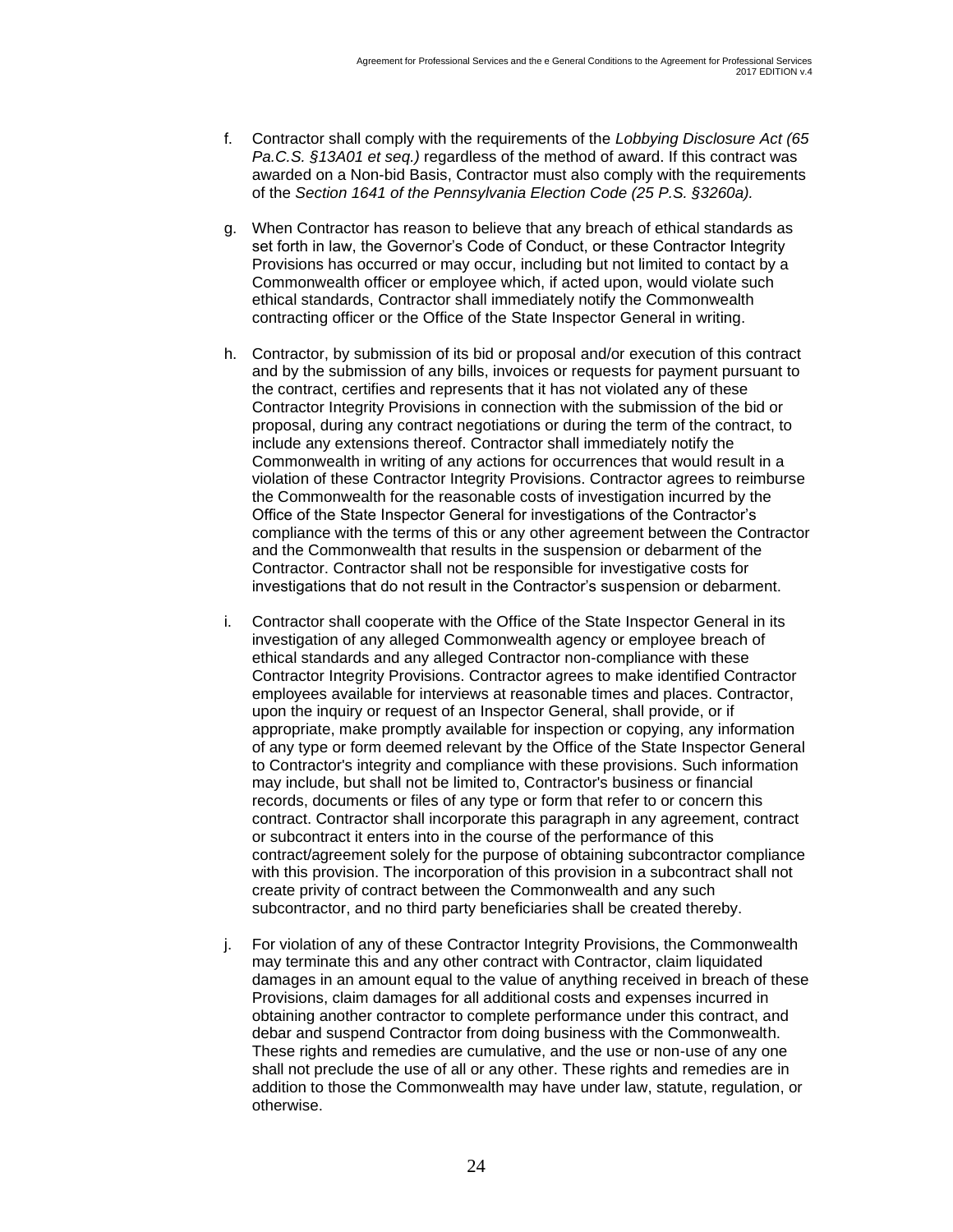# **EXHIBIT E**

### **CONTRACTOR RESPONSIBILITY PROVISIONS**

#### **For purposes of this Exhibit E, the term "contract" means the Agreement and the term "contractor" means the Professional.**

For the purpose of these provisions, the term contractor is defined as any person, including, but not limited to, a bidder, offeror, loan recipient, grantee or lessor, who has furnished or performed or seeks to furnish or perform, goods, supplies, services, leased space, construction or other activity, under a contract, grant, lease, purchase order or reimbursement agreement with the Commonwealth of Pennsylvania (Commonwealth). The term contractor includes a permittee, licensee, or any agency, political subdivision, instrumentality, public authority, or other public entity in the Commonwealth.

**1.** The Contractor certifies, in writing, for itself and its subcontractors required to be disclosed or approved by the Commonwealth, that as of the date of its execution of this Bid/Contract, that neither the Contractor, nor any such subcontractors, are under suspension or debarment by the Commonwealth or any governmental entity, instrumentality, or authority and, if the Contractor cannot so certify, then it agrees to submit, along with its Bid/Contract, a written explanation of why such certification cannot be made.

**2.** The Contractor also certifies, in writing, that as of the date of its execution of this Bid/Contract, it has no tax liabilities or other Commonwealth obligations, or has filed a timely administrative or judicial appeal if such liabilities or obligations exist, or is subject to a duly approved deferred payment plan if such liabilities exist.

**3.** The Contractor's obligations pursuant to these provisions are ongoing from and after the effective date of the Contract through the termination date thereof. Accordingly, the Contractor shall have an obligation to inform the Commonwealth if, at any time during the term of the Contract, it becomes delinquent in the payment of taxes, or other Commonwealth obligations, or if it or, to the best knowledge of the Contractor, any of its subcontractors are suspended or debarred by the Commonwealth, the federal government, or any other state or governmental entity. Such notification shall be made within 15 days of the date of suspension or debarment.

**4.** The failure of the Contractor to notify the Commonwealth of its suspension or debarment by the Commonwealth, any other state, or the federal government shall constitute an event of default of the Contract with the Commonwealth.

**5.** The Contractor agrees to reimburse the Commonwealth for the reasonable costs of investigation incurred by the Office of State Inspector General for investigations of the Contractor's compliance with the terms of this or any other agreement between the Contractor and the Commonwealth that results in the suspension or debarment of the contractor. Such costs shall include, but shall not be limited to, salaries of investigators, including overtime; travel and lodging expenses; and expert witness and documentary fees. The Contractor shall not be responsible for investigative costs for investigations that do not result in the Contractor's suspension or debarment.

**6.** The Contractor may obtain a current list of suspended and debarred Commonwealth contractors online at **[http://www.dgs.pa.gov.](http://www.dgs.pa.gov/)**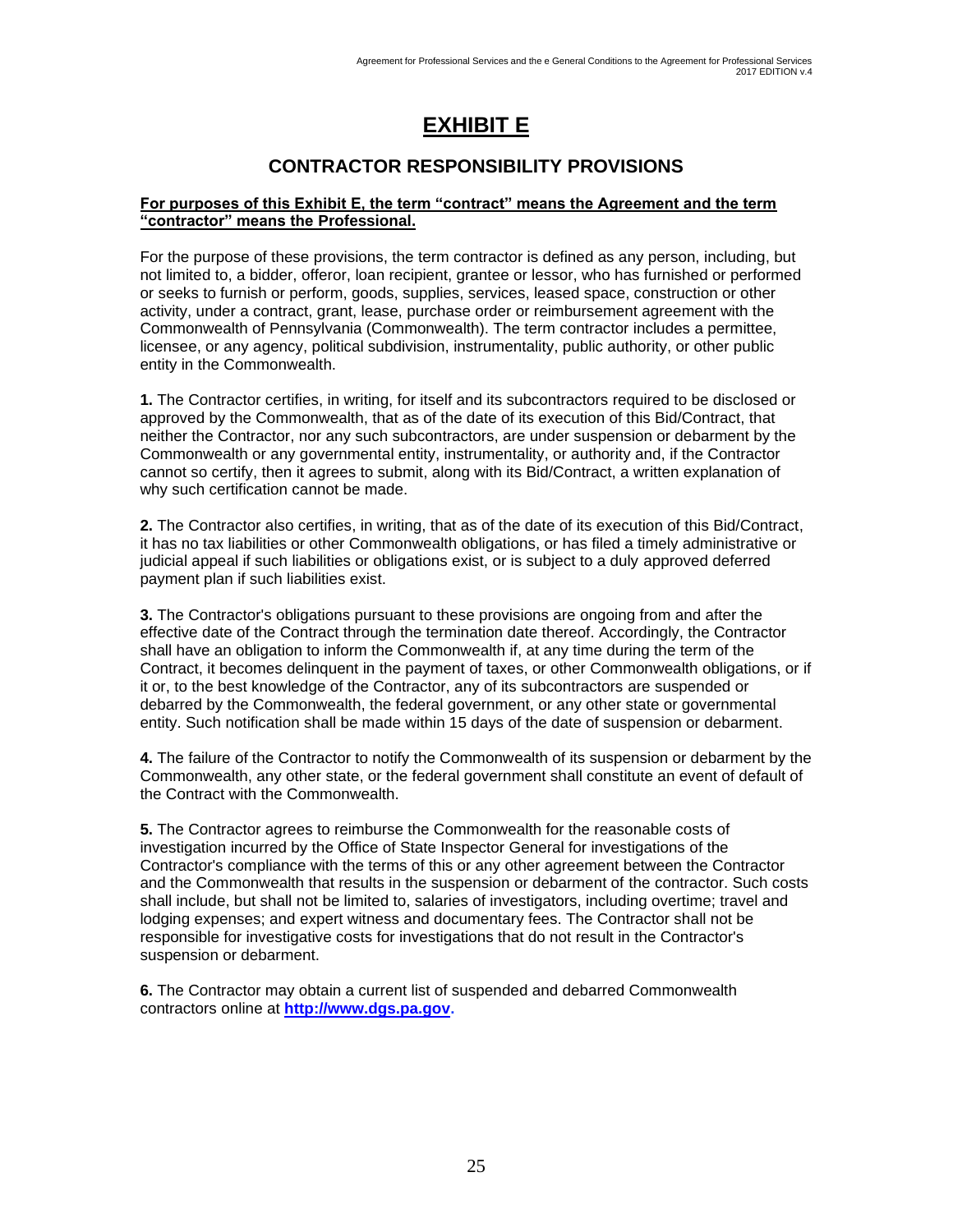# **EXHIBIT F**

### **AMERICANS WITH DISABILITIES ACT (ADA) PROVISIONS**

#### **For purposes of this Exhibit F, the term "contract" means the Agreement and the term "contractor" means the Professional.**

During the term of this contract, the contractor agrees as follows:

- 1. Pursuant to federal regulations promulgated under the authority of The Americans with Disabilities Act, 28 C.F.R. 35.202 et seq., the contractor understands and agrees that no individual with a disability shall, on the basis of the disability, be excluded from participation in this contract or from such activities provided for under this contract. As a condition of accepting and executing this contract, the contractor agrees to comply with the "General Prohibitions Against Discrimination," 28 C.F.R. 35.130, and all other regulations promulgated under Title II of The Americans with Disabilities Act which are applicable to the benefits, services, programs, and activities provided by the Commonwealth of Pennsylvania through contracts with outside contractors.
- 2. The contractor shall be responsible for and agrees to indemnify and hold harmless the Commonwealth of Pennsylvania from all losses, damages, expenses, claims, demands, suits, and actions brought by any party against the Commonwealth of Pennsylvania as a result of the contractor's failure to comply with the provisions of paragraph 1 above.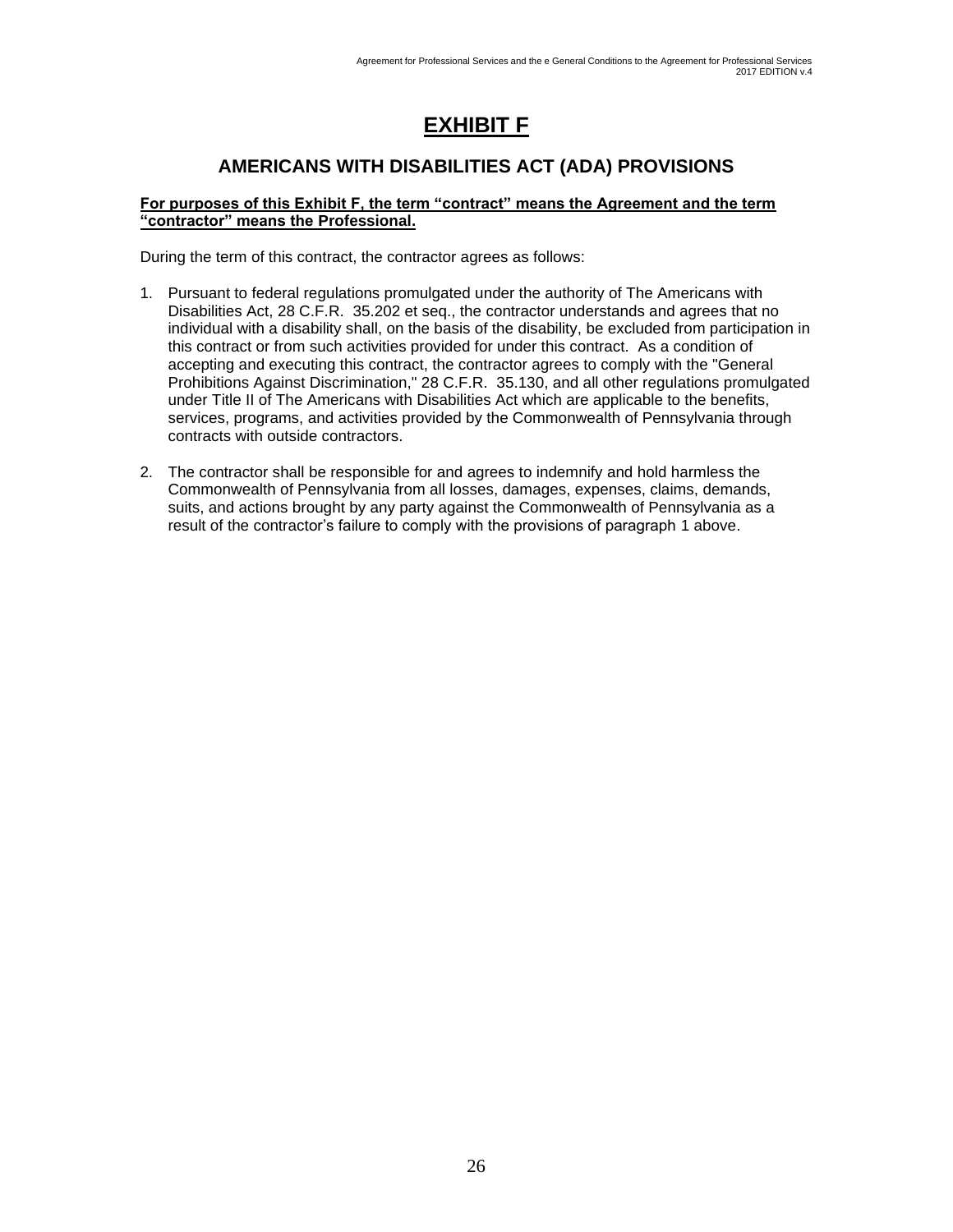# **EXHIBIT G**

### **TRADE PRACTICES ACT PROVISIONS**

- 1. **Prohibition.** The *Trade Practices Act* prohibits the Commonwealth from specifying, purchasing or permitting to be furnished or used, in any public works, aluminum or steel products made in a foreign country which has been determined as "discriminating" by the court. It is also unlawful for any importer to sell or offer for sale to any person for use in any public works, aluminum or steel products made in a foreign county which has been determined as "discriminating."
- **2. Requirement.** In accordance with the Trade Practices Act (71 P.S. § 773.101, et seq.) the Contractor shall not specify, or permit to be used, in the Work any aluminum or steel products made in a foreign country that discriminates against aluminum or steel products manufactured in Pennsylvania. The countries of Brazil, South Korea, Spain, Mexico and Argentina have been found to discriminate against certain products manufactured in Pennsylvania. Therefore, the specification, purchase or use of those countries' products, as listed below, is not permitted for a project.
	- **a. Public Works** means any structure, building, highway, waterway, street, pier, transit car or system, airport or other betterment, work or improvement, whether for governmental or proprietary use contracted for by any public agency or financed in whole or in part by any public agency.
	- **b. Aluminum or Steel Products** means aluminum or steel products rolled, formed, shaped, drawn, extruded, forged, cast, fabricated, or otherwise similarly processed, or processed by a combination of two or more of such operations, from aluminum or steel not made in the United States.

#### **c. Discriminating Countries.**

- **i. Brazil:** Welded carbon steel pipes and tubes; carbon steel wire rod; tool steel; certain stainless steel bar; stainless steel wire rod and cold form stainless steel bar; pre-stressed concrete steel wire strand; hot-rolled carbon steel plate in coil; hot-rolled carbon steel sheet, and cold-rolled carbon steel sheet.
- **ii.** Spain: Certain stainless steel products, including stainless steel wire rod, hotrolled stainless steel bars and cold-formed stainless steel bars; pre-formed stainless steel bars; pre-stressed concrete steel wire strand; certain steel products including hot rolled steel plate, cold-rolled carbon steel plate, carbon steel structural shapes, galvanized carbon steel sheet, hot-rolled carbon steel bars, and cold-formed carbon steel sheet.
- **iii. South Korea:** Welded carbon steel pipes and tubes hot-rolled carbon steel place; hot-rolled carbon steel sheet and galvanized steel sheet.
- **iv. Argentina:** Carbon steel wire rod and cold-rolled carbon steel sheet.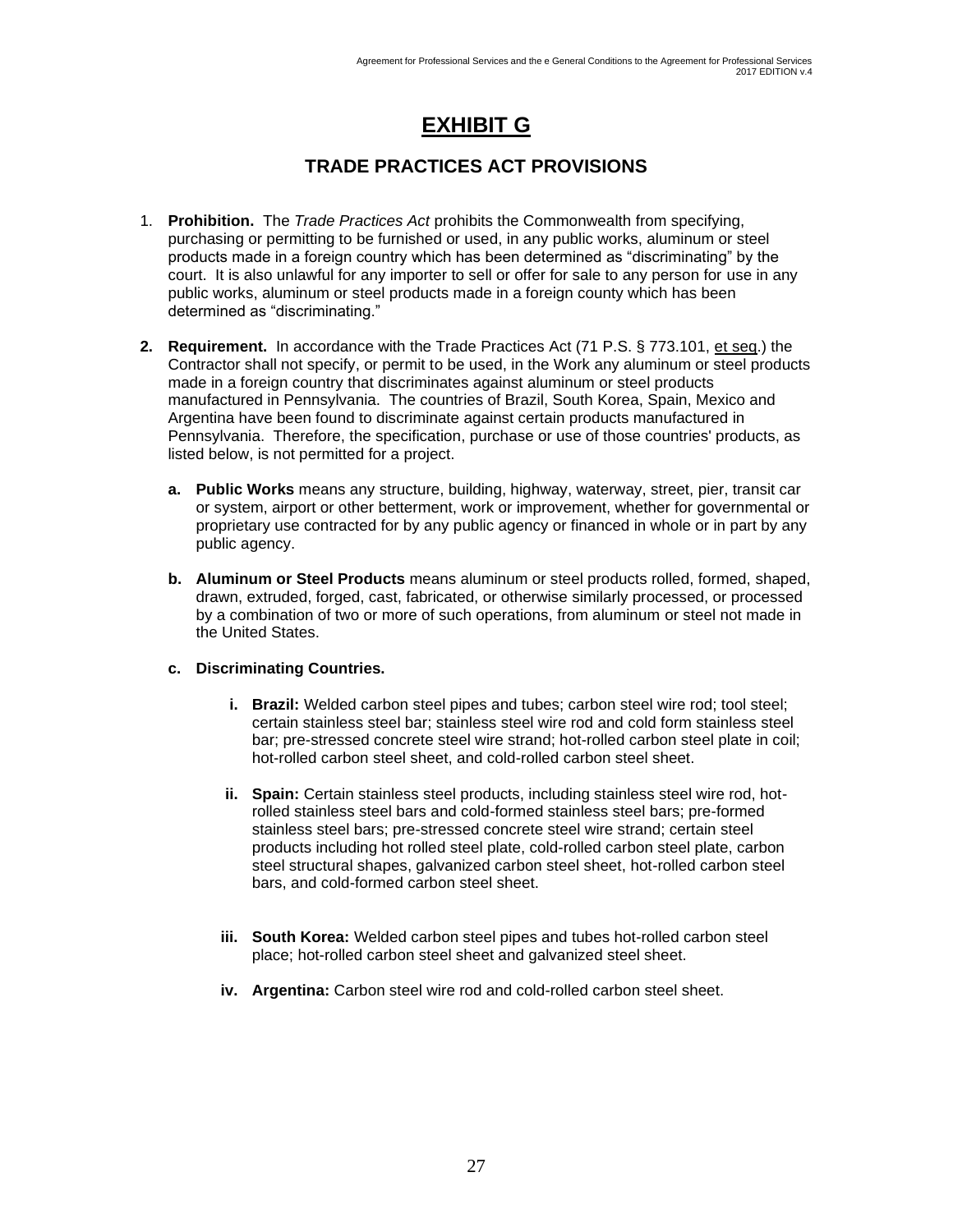# **EXHIBIT H**

### **STEEL PRODUCTS PROVISION**

Pursuant to the Steel Products Procurement Act (SPPA), 73 P.S. § 1881, et seq. ("the SPPA") steel products including approved proprietary products must be composed of steel manufactured in the United States. Products containing foreign steel are permitted only if 75% of the cost of the product is composed of articles or materials mined, produced or manufactured in the United States. The Department may grant an exception to the prohibition when it determines that the product is not manufactured of United States steel in sufficient quantity for the project. The Professional shall not knowingly specify a prohibited product if there are other steel products that meet the requirements of the SPPA.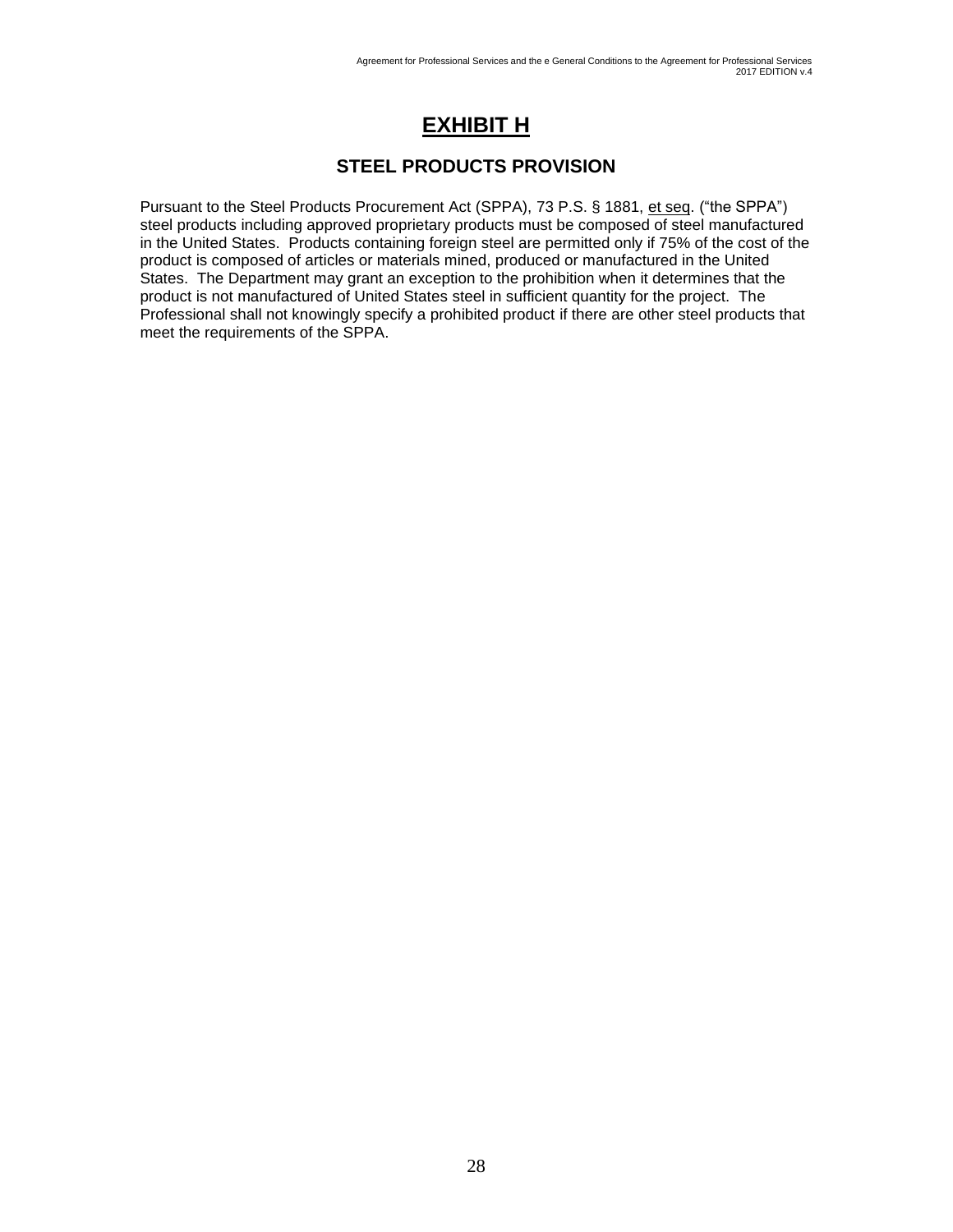# **EXHIBIT I**

### **TAX LIABILITY PROVISION**

#### **For purposes of this Exhibit H, the term "contract" means the Agreement and the term "contractor" means the Professional.**

The contractor, by execution of the contract:

- 1. Certifies that the contractor has no outstanding tax liability to the Commonwealth of Pennsylvania;
- 2. Authorizes the Commonwealth to set off any state and local tax liabilities of the Contractor or any of its subsidiaries, as well as any other amount due to the Commonwealth from the Contractor, not being contested on appeal by the Contractor, against any payment due to the Contractor under a contract with the Commonwealth.

The certification of no outstanding tax liability is a material representation of fact upon which reliance is placed by the Department in entering into the contract. If it is later determined that the contractor knowingly rendered an erroneous certification, the Department may find the contractor in default and terminate the contract. Such erroneous certification may also be grounds for the initiation of civil or criminal proceedings.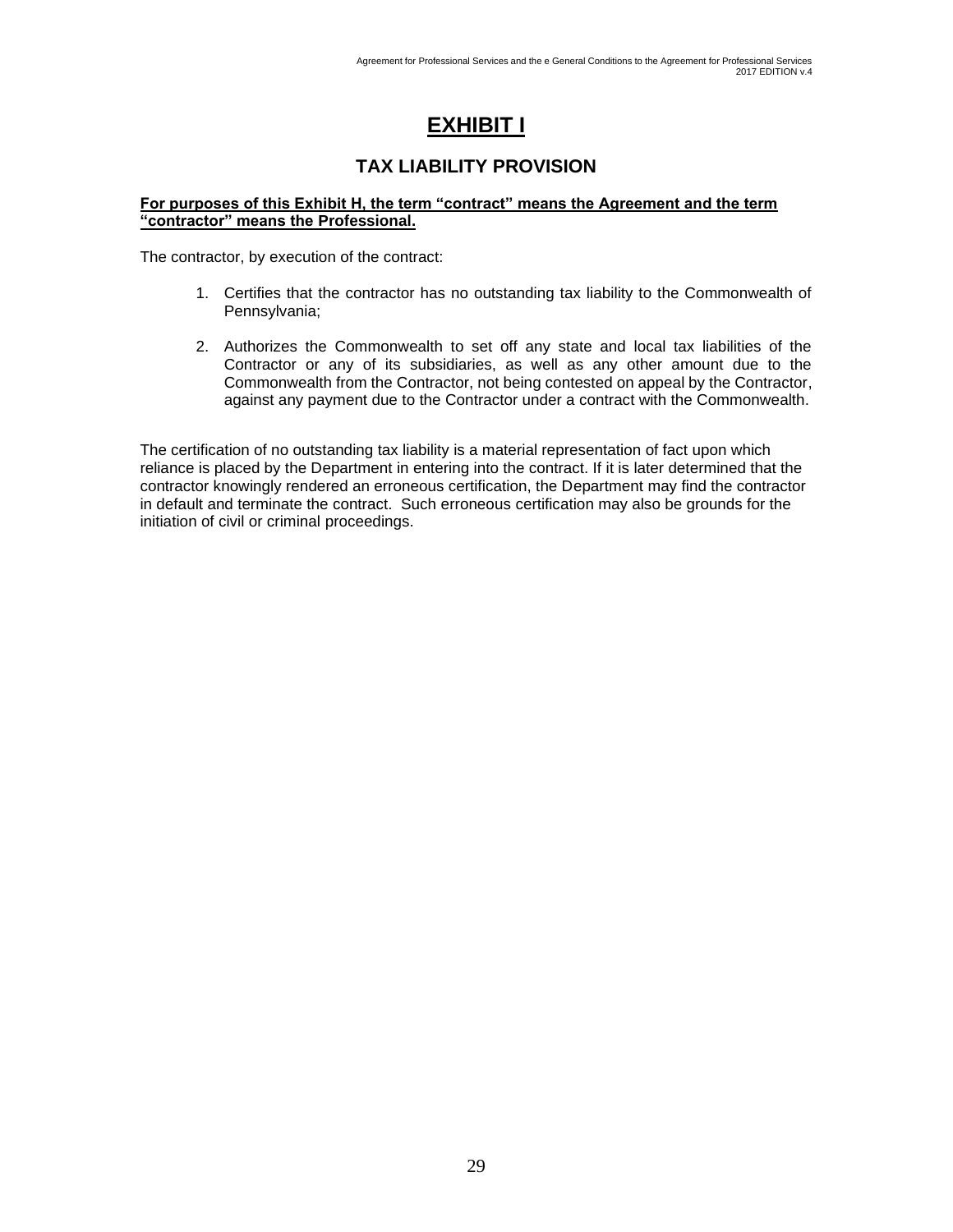# **EXHIBIT J**

## **GENERAL CONDITIONS TO THE AGREEMENT FOR PROFESSIONAL SERVICES**

### **TABLE OF CONTENTS**

#### **ARTICLE 1: DEFINITIONS**

| 1.1                | Definitions                                                  |
|--------------------|--------------------------------------------------------------|
| 1.1.100            | <b>Additional Services</b>                                   |
| 1.1.101            | <b>Administrative Procedures</b>                             |
| 1.1.102            | <b>Agreement for Professional Services</b>                   |
| 1.1.103            | Allocation                                                   |
| 1.1.104            | <b>Application for Payment</b>                               |
| 1.1.105            | Base Bid                                                     |
| 1.1.106            | <b>Base Construction Amount</b>                              |
| 1.1.107            | <b>Basic Services</b>                                        |
| 1.1.108            | <b>Basic Services Compensation</b>                           |
| 1.1.109            | <b>Bid Opening Date</b>                                      |
| 1.1.110            | Change Order                                                 |
| 1.1.111            | <b>Client Agency</b>                                         |
| 1.1.112            | <b>Commissioning Agent</b>                                   |
| 1.1.113            | Commonwealth                                                 |
| 1.1.114            | <b>Construction Budget</b>                                   |
| 1.1.115            | <b>Construction Contract Duration</b>                        |
| 1.1.116            | <b>Construction Contract Start Date</b>                      |
| 1.1.117            | <b>Construction Manager</b>                                  |
| 1.1.118            | <b>Construction Procurement Services</b>                     |
| 1.1.119            | <b>Contract Completion Date</b>                              |
| 1.1.120            | Days                                                         |
| 1.1.121            | Department                                                   |
| 1.1.122            | Department of Labor and Industry "Plan Revision" Submission  |
| 1.1.123            | Director of Bureau of Capital Project Design Management      |
| 1.1.124            | Effective Date of the Agreement                              |
| 1.1.125            | Error or Omission Change Order                               |
| 1.1.126            | Final Inspection                                             |
| 1.1.127            | Job Conference                                               |
| 1.1.128            | <b>Lead Contractor</b>                                       |
| 1.1.129            | <b>Negotiated Project Scope</b>                              |
| 1.1.130            | Orientation                                                  |
| 1.1.131            | <b>Phased Project</b>                                        |
| 1.1.132            | <b>Prime Contractor</b><br><b>Prime Contractor Documents</b> |
| 1.1.133            | Professional                                                 |
| 1.1.134            |                                                              |
| 1.1.135            | Professional's Consultant                                    |
| 1.1.136<br>1.1.137 | Project Procedure Manual<br>Project                          |
| 1.1.138            | <b>Project Schedule</b>                                      |
| 1.1.139            | <b>Project Scope</b>                                         |
| 1.1.140            | <b>Punch List</b>                                            |
| 1.1.141            | <b>Record Drawings</b>                                       |
| 1.1.142            | Request for Information                                      |
| 1.1.143            | Samples                                                      |
|                    |                                                              |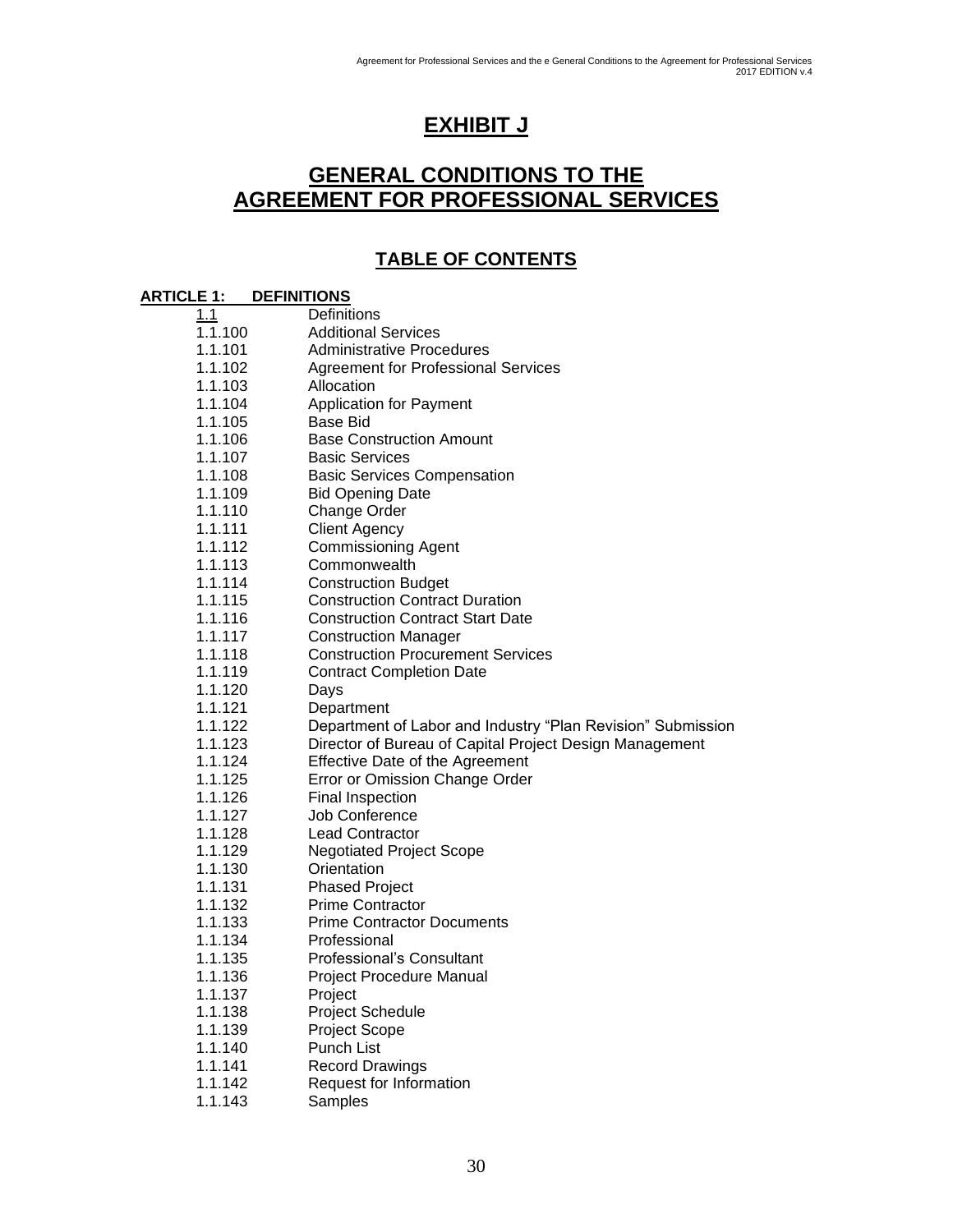| 1.1.144 | Secretary                                                              |
|---------|------------------------------------------------------------------------|
| 1.1.145 | <b>Small Diverse Business/ Veteran Business Enterprise Consultants</b> |
| 1.1.146 | Specification                                                          |
| 1.1.147 | Subcontractor                                                          |

- 1.1.148 Submittals
- 1.1.149 Substantial Completion
- 
- 1.1.150 Uniform Construction Code (UCC)<br>1.1.151 Work
- $1.1.151$
- 1.1.152 Work Order

#### **ARTICLE 2: THE PROFESSIONALS RESPONSIBILITIES AND SERVICES**

| 2.1     | <b>General Requirements</b>                                         |
|---------|---------------------------------------------------------------------|
| 2.1.100 | <b>Professional's Services</b>                                      |
| 2.1.101 | <b>Limited Budget Contract</b>                                      |
| 2.1.102 | <b>Professional Client Relationship</b>                             |
| 2.1.103 | <b>Professional's Consultants</b>                                   |
| 2.1.104 | Progress Reports During Design                                      |
| 2.1.105 | Attendance at and Minutes of Conferences and Meetings During Design |
| 2.1.106 | Contractor Claim Review and Attendance and Testimony as Witness     |
| 2.1.107 | Coordination of Services, Utilities and Existing Facilities         |
| 2.1.108 | Coordination with Occupant Activities and Other Projects            |
| 2.1.109 | Visits to Site                                                      |
| 2.1.110 | Submissions                                                         |
| 2.1.111 | Separate Prime Contracts                                            |
| 2.1.112 | Representation as to Qualifications                                 |
| 2.1.113 | <b>Selected Construction Management</b>                             |
| 2.1.114 | Selected Commissioning Agent                                        |
| 2.1.115 | <b>Statement of Probable Construction Costs</b>                     |
|         |                                                                     |
| 2.2     | Programming Submission                                              |
| 2.2.100 | <b>Project Scope Statement</b>                                      |
| 2.2.101 | <b>Orientation Conference</b>                                       |
| 2.2.102 | Program                                                             |
| 2.2.103 | <b>Concept Design Option</b>                                        |
| 2.2.104 | Programming Submission Approval                                     |
| 2.2.105 | Programming Submission Rejection                                    |
|         |                                                                     |
| 2.3     | <b>Schematic Design Submission</b>                                  |
| 2.3.100 | <b>Schematic Design Documents</b>                                   |
| 2.3.101 | <b>Statements of Probable Construction Costs</b>                    |
| 2.3.102 | Schematic Design Approval                                           |
| 2.3.103 | Small Diverse Business and Veteran Business Enterprise Requirements |
| 2.3.104 | <b>Schematic Design Documents Rejection</b>                         |
|         |                                                                     |
| 2.4     | Design Development Submission                                       |
| 2.4.100 | <b>Design Development Documents</b>                                 |
| 2.4.101 | <b>Statement of Probable Construction Costs</b>                     |
| 2.4.102 | Design Development Approval                                         |
| 2.4.103 | Design Development Documents Rejection                              |
|         |                                                                     |
| 2.5     | Interim Construction Documents Submission                           |
| 2.5.100 | Interim Construction Documents                                      |
| 2.5.101 | <b>Statement of Probable Construction Cost</b>                      |
| 2.5.102 | Interim Construction Documents Approval                             |
| 2.5.103 | Interim Construction Documents Rejection                            |
|         |                                                                     |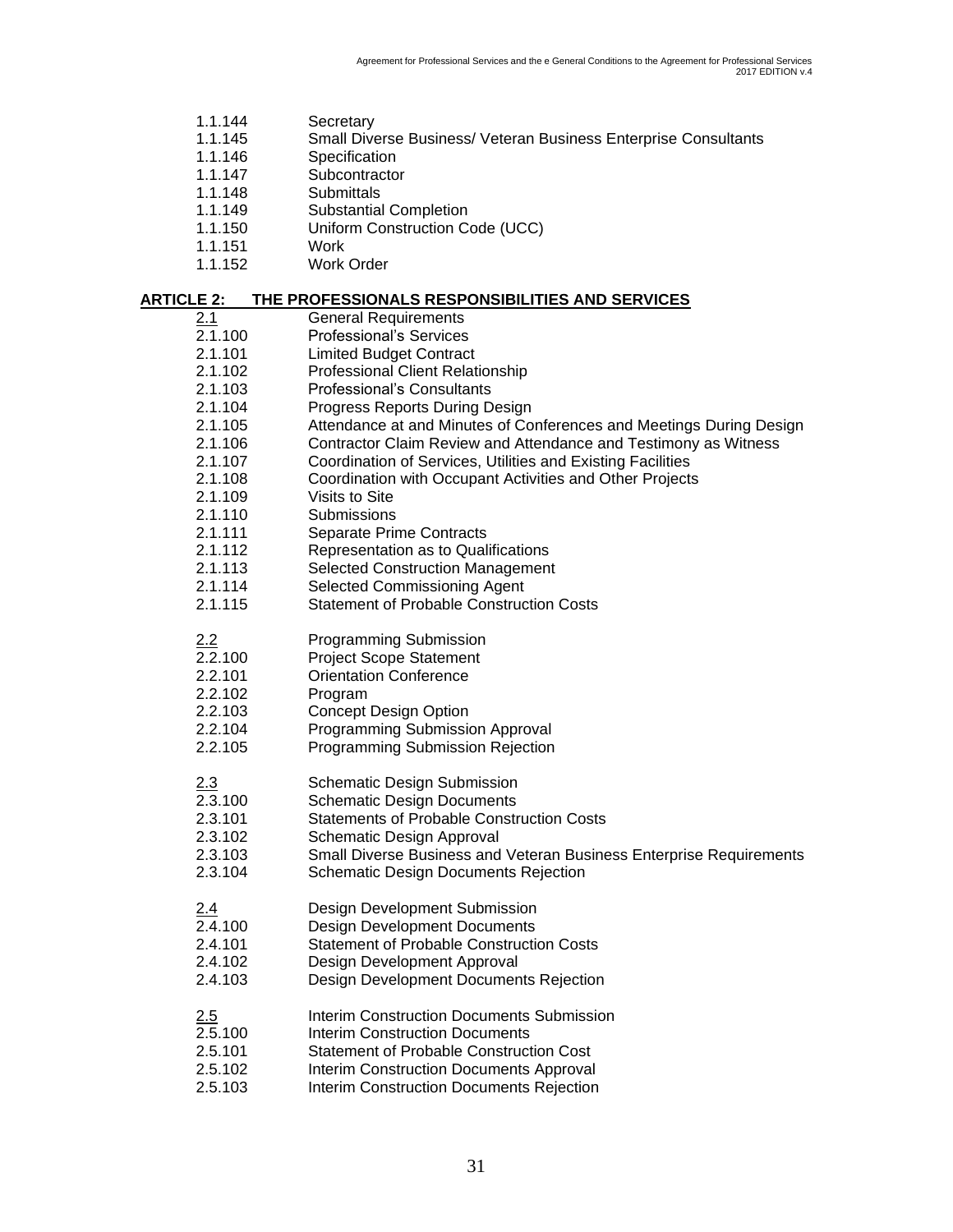| 2.6          | <b>Construction Document Submission</b>                            |
|--------------|--------------------------------------------------------------------|
| 2.6.100      | <b>Construction Documents</b>                                      |
| 2.6.101      | Final Statement of Probable Construction Cost                      |
| 2.6.102      | Uniform Construction Code (UCC) Application for Building Permit    |
| 2.6.103      | <b>Construction Documents Approval</b>                             |
| 2.6.104      | <b>Construction Documents Rejection</b>                            |
| <u>2.7</u>   | <b>Conditional Acceptance of Design Submission Documents</b>       |
| 2.7.100      | <b>Schematic Design Documents</b>                                  |
| 2.7.101      | <b>Design Development Documents</b>                                |
| 2.7.102      | <b>Interim Construction Documents</b>                              |
| 2.7.103      | <b>Construction Documents</b>                                      |
| 2.8          | <b>Construction Procurement</b>                                    |
| 2.8.100      | Scope of Services                                                  |
| 2.8.101      | Advertising and Receipt of Bids or Proposals                       |
| 2.8.102      | Addenda                                                            |
| 2.8.103      | <b>Pre-Bid Conferences</b>                                         |
| 2.8.104      | <b>Evaluation of Bids</b>                                          |
| 2.8.105      | Payment upon Award of Contract                                     |
| 2.9          | <b>Construction Contract Administration</b>                        |
| 2.9.100      | Scope of Services                                                  |
| 2.9.101      | Access to Work and On-Site Representation                          |
| 2.9.102      | Visits to the Site and Meetings                                    |
| 2.9.103      | Interpreter                                                        |
| 2.9.104      | <b>Review of Contractor's Submittals</b>                           |
| 2.9.105      | Progress Reports as to Construction                                |
| 2.9.106      | Review and Approval of Contractor's Breakdown Sheets               |
| 2.9.107      | <b>Change Orders</b>                                               |
| 2.9.108      | <b>Errors and Omissions</b>                                        |
| 2.9.109      | Rejection or Stoppage of Work                                      |
| 2.9.110      | <b>Construction by State Employees</b>                             |
| 2.9.111      | <b>Standards of Quality</b>                                        |
| 2.9.112      | Substitutions                                                      |
| 2.9.113      | <b>Extensions of Time</b>                                          |
| 2.9.114      | Professional Observation of Testing                                |
| 2.9.115      | <b>Record Drawing Maintenance</b>                                  |
| 2.10         | <b>Project Closeout</b>                                            |
| 2.10.100     | <b>Closeout Generally</b>                                          |
| 2.10.101     | <b>Final Inspection</b>                                            |
| 2.10.102     | Punch List Completion Verification and Acceptance                  |
| 2.10.103     | Construction Administration Beyond Scheduled Completion Date       |
| 2.10.104     | Department of Labor and Industry "Record Drawings"                 |
| 2.10.105     | DGS "Record Drawings"                                              |
| 2.10.106     | <b>Construction and Maintenance Data</b>                           |
| <u> 2.11</u> | <b>Additional Services</b>                                         |
| 2.11.100     | Additional Services Not Covered by Compensation for Basic Services |
| 2.11.101     | <b>Compensation for Additional Services</b>                        |
| 2.12         | <b>UCC Compliance</b>                                              |
| 2.12.100     | <b>Compliance During Construction</b>                              |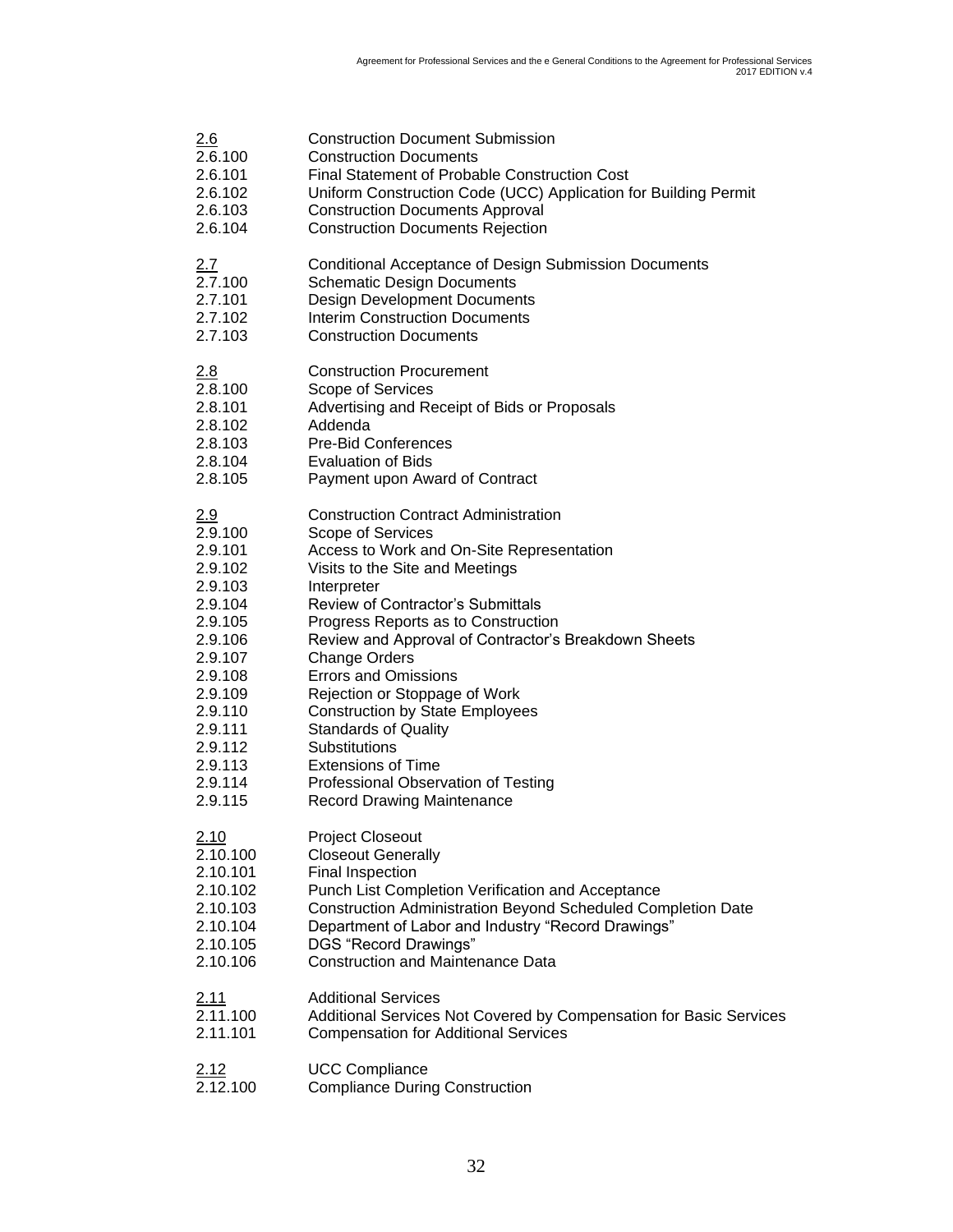# **ARTICLE 3: THE DEPARTMENT'S RESPONSIBILITIES AND DUTIES**

- Basic Information
- 3.1.101 Plat or Survey and Surveyor's Report and Due Diligence in Investigating **Conditions**
- 3.1.102 Interpretation of Instructions
- 3.1.103 Department to Act Promptly
- 3.1.104 Effect of Department's Decision on Design Work
- 3.1.105 Duty to Report

#### **ARTICLE 4: THE PROFESSIONAL'S COMPENSATION AND PAYMENT**

- 4.1.100 Basis of Professional's Compensation
- 4.1.101 Basis of Professional's Compensation for Additional Services
- 4.1.102 Schedule of Payments During Design
- 4.1.103 Schedule of Payments During Construction Contract Administration
- 4.1.104 Final Payment
- 4.1.105 Phasing
- 4.1.106 Change Orders
- 4.1.107 No Fees on Claims
- 4.1.108 No Fees on Construction Manager or Commissioning Agent Contract

#### **ARTICLE 5: PROFESSIONAL'S ACCOUNTING RECORDS**

- 5.1.100 Records
- 5.1.101 Records of Additional Services

#### **ARTICLE 6: SUBMITTALS**

- 6.1.100 Submittal Register
- 6.1.101 Submittal Schedule
- 6.1.102 Approval of Submittals
- 6.1.103 Contractor Coordination of Approved Submittals
- 6.1.104 Corrections to Submittals
- 6.1.105 Effect of Approval
- 6.1.106 Failure to Adhere to Schedule

### **ARTICLE 7: PROFESSIONAL'S RESPONSIBILITY FOR CONSULTANTS OBSERVANCE OF LAWS AND COOPERATION WITH LOCAL BODIES, AND INSTRUCTION REGARDING**

#### **PROPRIETARY ITEMS**

- 7.1.100 Responsibility
- 7.1.101 Cooperation with Local Bodies
- 7.1.102 Proprietary Items, Copyrights, Patents

#### **ARTICLE 8: INSURANCE**

- 8.1.100 Professional Liability Insurance
- 8.1.101 General Liability Insurance
- 8.1.102 Certificate of Insurance
- 8.1.103 Unacceptable Insurance Company
- 8.1.104 Failure to Comply with Insurance Requirements

#### **ARTICLE 9: TERMINATION OF PROFESSIONAL AGREEMENT AND SUSPENSION OF WORK THEREUNDER**

| <u>9.1</u> | <b>Termination</b>                            |
|------------|-----------------------------------------------|
| 9.1.100    | Termination for Convenience of the Department |
| 9.1.101    | Termination Upon Disability of Professional   |
| 9.1.102    | Termination for Default of Professional       |
| 9.1.103    | Adjustment of Compensation Upon Termination   |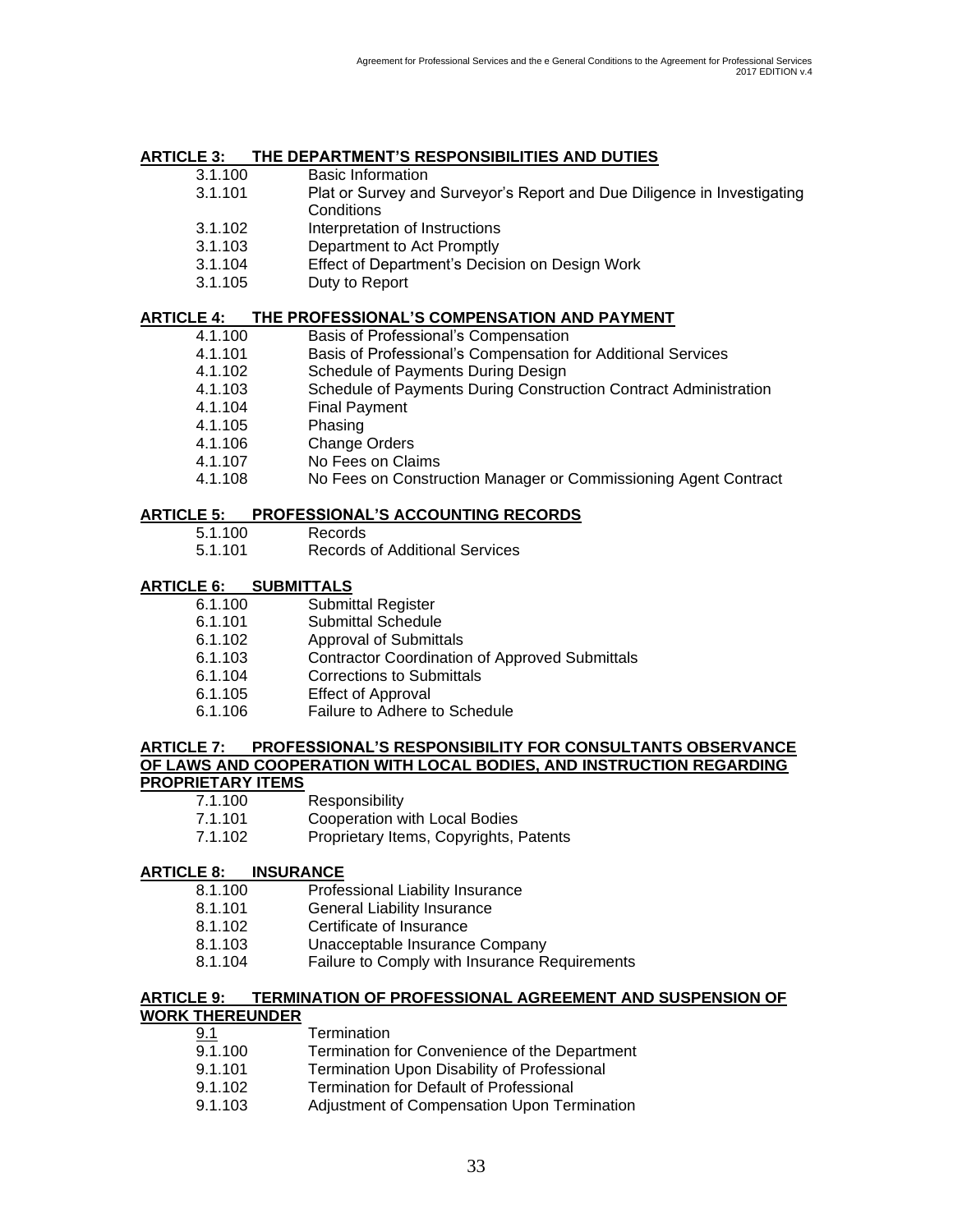| 9.2     | Suspension                       |
|---------|----------------------------------|
| 9.2.100 | Suspension of Work               |
| 9.2.101 | <b>Payment During Suspension</b> |

- 9.3 Reactivation of Project
- 9.3.100 Adjustment of Compensation on Reactivation of Project
- 9.3.101 Disputes Regarding Reactivation

#### **ARTICLE 10: OWNERSHIP OF DOCUMENTS**

| 10.1.100 | Department Owns Documents |  |
|----------|---------------------------|--|
|          |                           |  |

10.1.101 Patents, Copyrights, Licenses, and Ownership of Documents

#### **ARTICLE 11: PROVISIONS REQUIRED BY LAW TO BE INSERTED**

- 11.1.100 Provisions Deemed Inserted 11.1.101 Nondiscrimination and Sexual Harassment Clause 11.1.102 Contractor Integrity Provisions and Disclosure of Financial Interest 11.1.103 Contractor Debarment Provisions 11.1.104 Americans with Disabilities Act (ADA) Provisions 11.1.105 Trade Practices Act Provisions 11.1.106 Steel Products Procurement Act
- 11.1.107 Tax Liabilities Provisions
- 11.1.108 Environmental Statement

#### **ARTICLE 12: PROFESSIONAL AND CONSULTANT RELATIONSHIP**

- 12.1.100 Professional and Consultant Relationship
- 12.1.101 Professional's Consultant Payment

#### **ARTICLE 13: SMALL DIVERSE BUSINESS AND VETERAN BUSINESS ENTERPRISE PARTICIPATION**

| 13.1.100 | General Information                                                                                    |
|----------|--------------------------------------------------------------------------------------------------------|
| 13.1.101 | Professional's Duty                                                                                    |
| 13.1.102 | Small Diverse Business / Veteran Business Enterprise Utilization Report                                |
| 13.1.103 | Calculation and Credit of the Professional's Payments Toward the<br>Submitted Participation Percentage |
| 13.1.104 | Remedies                                                                                               |

#### **ARTICLE 14: DISPUTES**

- 14.1.100 Professional Must Carry on Work During the Dispute Process
- 14.1.101 Dispute Resolution is a 3-Step Process
- 14.1.102 Step 1: Field Dispute Review Request
- 14.1.103 Step 2: Claim Settlement Conference
- 14.1.104 Step 3: Filing a Claim at the Board of Claims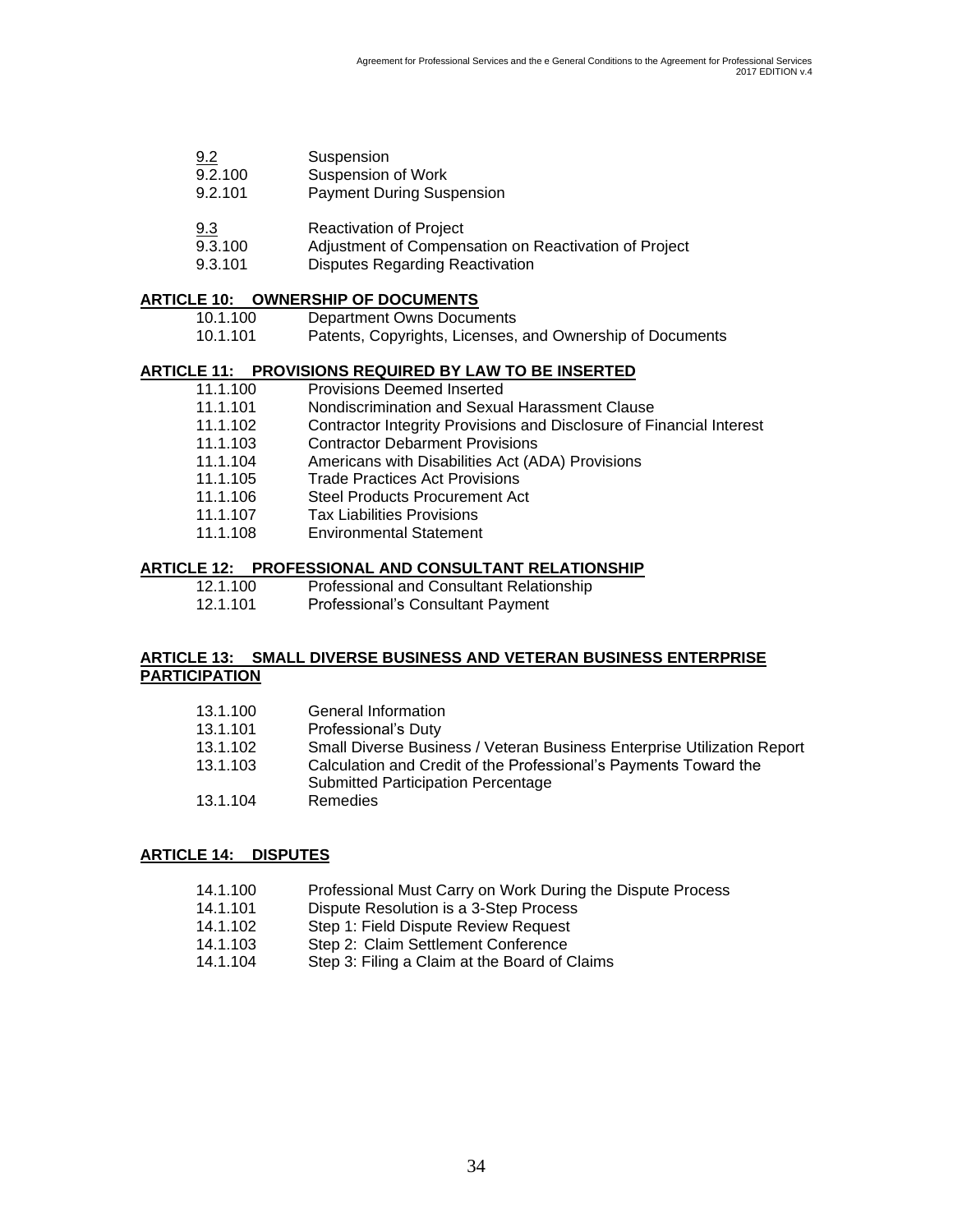## **GENERAL CONDITIONS TO THE AGREEMENT FOR PROFESSIONAL SERVICES**

### **ARTICLE 1 – DEFINITIONS**

**1.1. DEFINITIONS**: Whenever in these General Conditions to the Agreement for Professional Services the following words and expressions occur, they have the following meanings, which shall be construed in conjunction with applicable Commonwealth Procurement Code definitions:

**1.1.100 ADDITIONAL SERVICES**: Any and all Professional Services determined by the Department during and/or after the execution of the Agreement to be necessary for Project completion, but not included as Basic Services.

**1.1.101 ADMINISTRATIVE PROCEDURES**: The Department of General Services' (the Department) construction procedures manual to be followed for various administrative functions, including but not limited to: Project correspondence, Job Conferences, schedules, testing, submittals, Applications for Payment, Change Orders, Extensions of Time, Steel Product Procurement compliance, Substantial Completion, and Final Inspection.

**1.1.102 AGREEMENT FOR PROFESSIONAL SERVICES**: The Agreement for Professional Services, including these General Conditions thereto and any Special Conditions, in addition to any Amendments, between the Department and the Professional. The Agreement for Professional Services represents the entire and integrated contract between the parties and supersedes all prior negotiations or representations, either written or oral. To the extent these referenced documents are amended by statute, statutory language will control. The Agreement for Professional Services is commonly referred to as the "Agreement" or "Professional Agreement".

**1.1.103 ALLOCATION**: The amount of Commonwealth Capitol Budget funds authorized by the Commonwealth Legislature for the design and construction of the Project.

**1.1.104 APPLICATION FOR PAYMENT**: The document submitted by the contractor pursuant to the applicable Administrative Procedure for review by the Department and/or release of payment.

**1.1.105 BASE BID**: A discreetly defined scope of construction work encompassed for various construction scenarios of the Project.

**1.1.106 BASE CONSTRUCTION AMOUNT**: Dollar value designated in the Agreement within which to award construction contracts.

**1.1.107 BASIC SERVICES**: Normal and customary architectural and engineering services, which may include as applicable, civil, structural, HVAC (heating, ventilating, air conditioning), plumbing, electrical, fire protection, and landscaping architecture and all other mutually agreed upon services by the Professional required for the Project which are designated as Basic Services and set forth in the spreadsheet which is included in Exhibit B.

**1.1.108 BASIC SERVICES COMPENSATION**: Total amount payable by the Department to the Professional for the performance of the Services under this Agreement.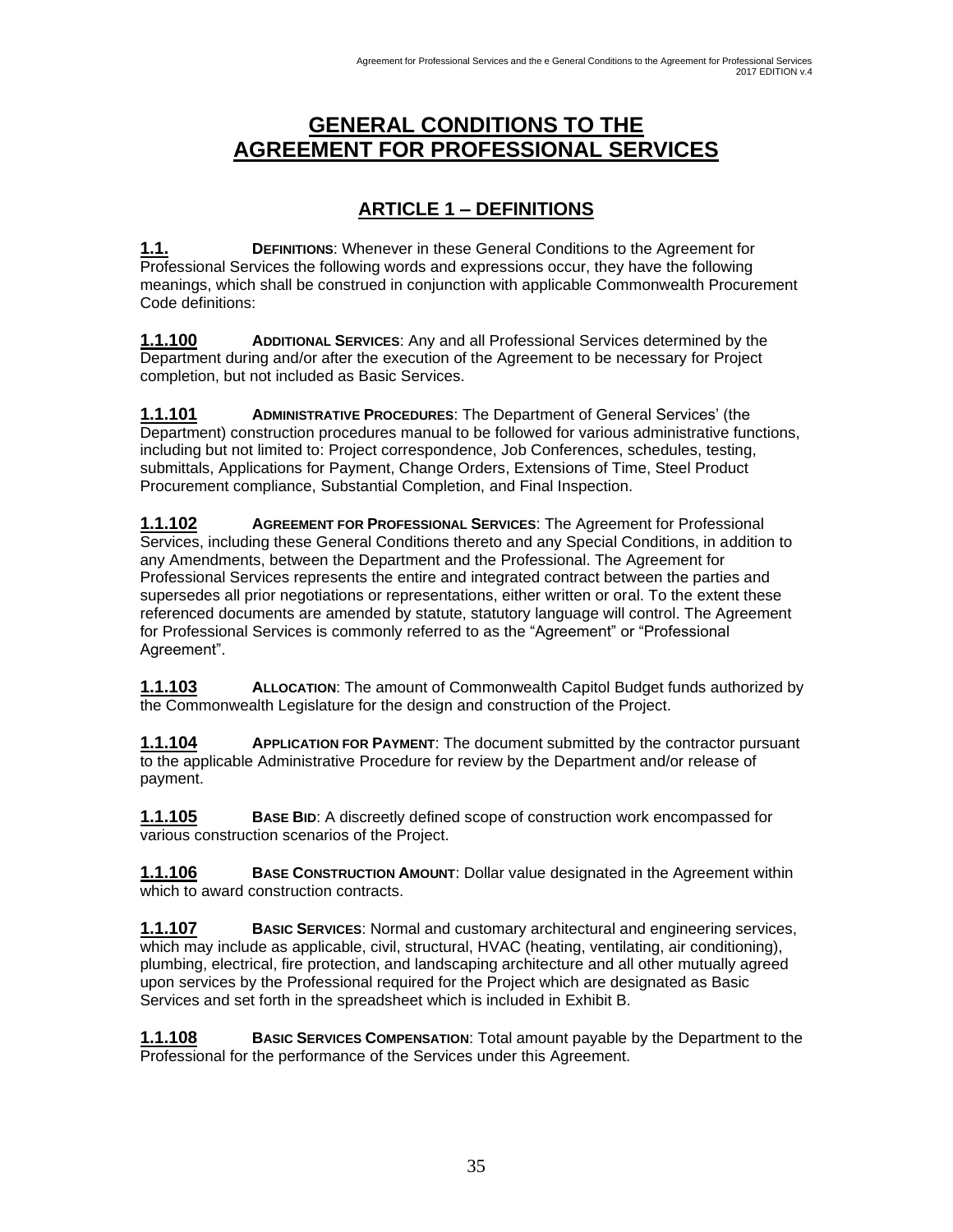**1.1.109 BID OPENING DATE**: Date upon which bids are received for construction contracts for the Project and opened publicly in accordance with the Commonwealth Procurement Code. Also, known as the Proposal Due Date if the Department uses the Best Value RFP method of procurement.

**1.1.110 CHANGE ORDER**: A written order signed by the Department directing the construction contractor to make changes that the Changes In The Work article of the Construction Contract authorizes the Department to order. The change order may be either with the consent of the construction contractor or a unilateral order by the Department. The construction contract sum may be changed only by change order.

**1.1.111 CLIENT AGENCY**: This term refers to any executive agency, government agency, state-affiliated agency, or state-related institution that will ultimately use the completed Project, which includes the Work covered by the construction contract.

**1.1.112 COMMISSIONING AGENT:** Individual or entity retained by the Department for the purpose of providing services such as design intent documentation, commissioning plan, constructability evaluation, commissioning of any of the various constructed building systems, and training.

**1.1.113 COMMONWEALTH**: Commonwealth of Pennsylvania.

**1.1.114 CONSTRUCTION BUDGET**: Base Construction Amount plus the amount of Contingencies.

**1.1.115 CONSTRUCTION CONTRACT DURATION:** The number of calendar days set forth in the construction contract for completion of the Work, also referred to as Contract Time.

**1.1.116 CONSTRUCTION CONTRACT START DATE:** For purposes of calculating dates for completion of the Work, this is the date upon which the Initial Job Conference is held for the Project.

**1.1.117 CONSTRUCTION MANAGER**: There may not be a Construction Manager on every project. If the Department does not retain a Construction Manager, any reference in these General Conditions to "Construction Manager" shall be interpreted to mean the Department's representative from the Bureau of Construction. If the Department does retain a Construction Manager at any point during the Project, the Construction Manager shall be the consultant retained by the Department to act as the Department's designee and authorized representative to manage the Project. The Professional agrees that there is no privity of contract between the Construction Manager and the Professional, nor is the Professional an intended third party beneficiary of the Department/Construction Manager contract.

**1.1.118 CONSTRUCTION PROCUREMENT SERVICES**: Services performed by the Professional to assist the Department in obtaining construction contracts for the Project, which may include reproduction of the Contract Documents, and when required, attendance at pre-bid or preproposal conferences and evaluation of bids/qualifications.

**1.1.119 CONTRACT COMPLETION DATE**: The date calculated by adding the Contract Duration and any granted Extensions of Time to the Construction Contract Start Date for the completion of the Work.

**1.1.120 DAYS**: Calendar days unless specifically stated otherwise in this Agreement.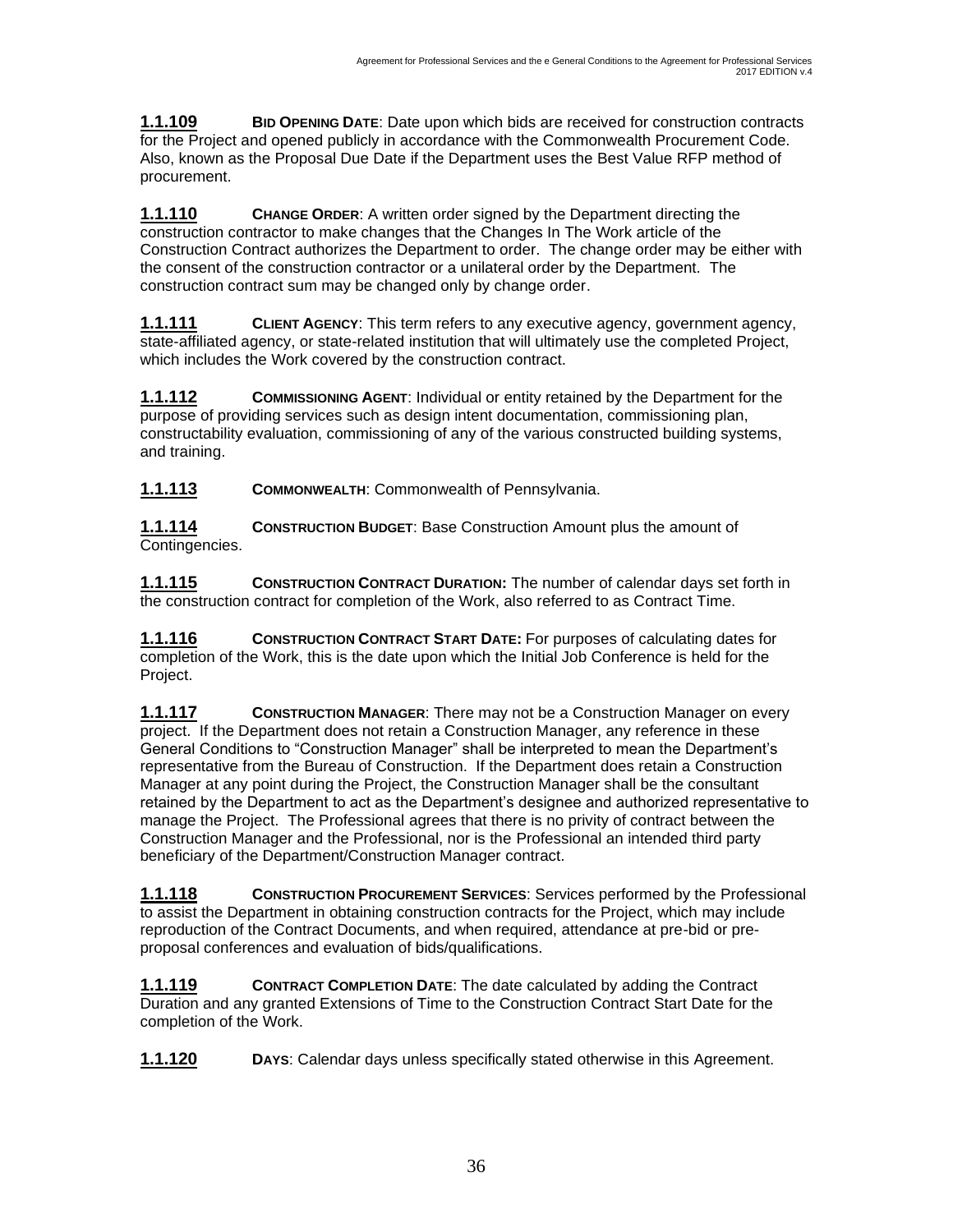**1.1.121 DEPARTMENT**: The Department of General Services of the Commonwealth of Pennsylvania, also known as "DGS", or any authorized representative or designee, and is referred to throughout this Agreement as singular in number. The terms "Department" and "DGS" are used interchangeably throughout these General Conditions.

**1.1.122 DEPARTMENT OF LABOR AND INDUSTRY "PLAN REVISION" SUBMISSION.** The revised set of Construction documents submitted by the Professional to the Department of Labor and Industry for approval of design and construction changes made after the UCC Building Permit is issued. This "Plan Revision Submission" is also referred to as the "Department of Labor & Industry Record Drawings" and shall be submitted in accordance with PA L&I and PA UCC requirements. Receipt of the approved Plan Revision Submission is required before an L&I Occupancy Permit will be issued.

**1.1.123 DIRECTOR OF BUREAU OF CAPITAL PROJECT DESIGN MANAGEMENT**: The Department's employee who is the administrative head of the Bureau of Capital Project Design Management. The Bureau of Capital Project Design Management may serve as the Professional.

**1.1.124 EFFECTIVE DATE OF THE AGREEMENT**: Date on which the last Commonwealth official required to execute the agreement executes it.

**1.1.125 ERROR OR OMISSION CHANGE ORDER**: A change order to a construction contract required to correct deficiencies that the Department deems were caused by the Professional's failure to comply with its standard of care in the performance of services under this Agreement.

**1.1.126 FINAL INSPECTION**: A review of the Work conducted by the Professional, when requested by a contractor, to determine whether the Project is substantially complete. If, as a result of this inspection, the Work is determined to be substantially complete, the Professional generates a certificate of completion, a Punch List of uncompleted items, and a reasonable cost of completion.

**1.1.127 JOB CONFERENCE**: Bi-weekly meetings scheduled and conducted on-site by DGS' Bureau of Construction Assistant Project Manager with the Professional and all Prime Contractors, and when necessary, the Construction Manager, to discuss and review the progress of the Work.

**1.1.128 LEAD CONTRACTOR**: The Prime Contractor who coordinates the progress of the Work. The Lead Contractor will be designated in the Specifications.

**1.1.129 NEGOTIATED PROJECT SCOPE:** A detailed Scope of Services prepared and agreed upon by the Department and the Professional during the Project negotiations for Professional Services which becomes an attachment to the Agreement for Professional Services.

**1.1.130 ORIENTATION**: A meeting scheduled and conducted by the DEPARTMENT with the PROFESSIONAL and the Client Agency for the purpose of reviewing and discussing the Project Scope, the PROFESSIONAL's services, scheduling, and an initial site visit, where applicable.

**1.1.131 PHASED PROJECT**: A Project that is usually designed by the same Professional and divided into separate projects or parts and released for bidding at different times.

**1.1.132 PRIME CONTRACTOR:** Any contractor holding a contract ("Prime Contract") with the Department for construction of the Project. The Department, in its sole discretion, shall determine the number of Prime Contractors on each Project. The Professional is not entitled to any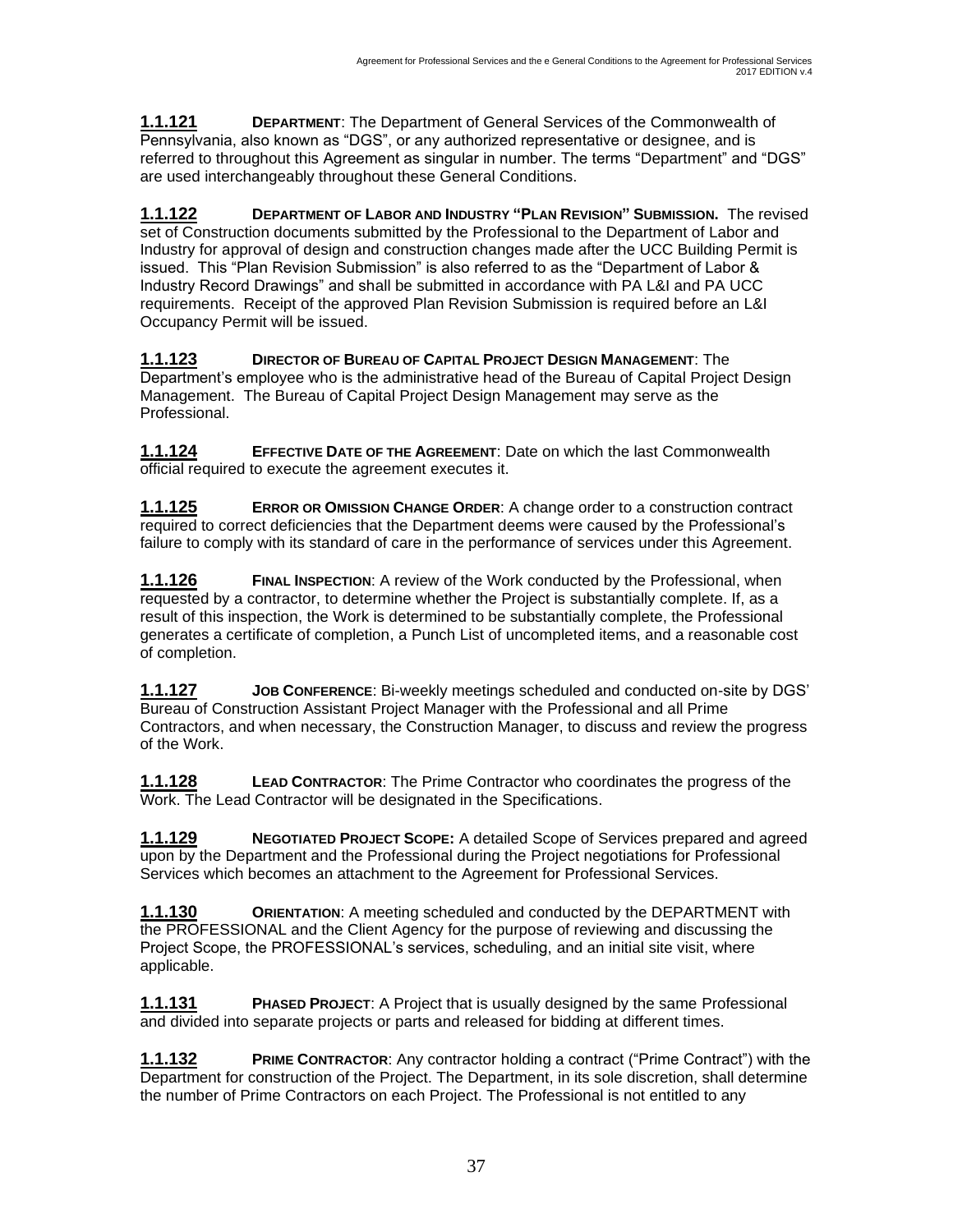additional fee for a Project having more than one Prime Contractor or if the Department, during any point prior to Bid Opening Date, increases the number of Prime Contracts.

**1.1.133 PRIME CONTRACT DOCUMENTS**: The Standard Construction Contract, Notice to Bidders (if procured through competitive sealed bids), Instructions to Bidders (if procured through competitive sealed bids), the Bid Proposal (if procured through competitive sealed bids), Notice to Proposers (if procured through competitive sealed proposals), Request for Proposals (if procured through competitive sealed proposals), construction contractor's entire proposal (if procured through competitive sealed proposals), Contract Bonds, Conditions of the Construction Contract (General, Special, Supplementary, and other Conditions), drawings of all Prime Contracts, specifications of all Prime Contracts, all bulletins and addenda issued prior to execution of the Standard Form of Contract, all change orders, all schedules, and the Administrative Procedures of the Bureau of Construction. These form the Construction Contract and are incorporated in the Construction Contract by reference as if fully set forth therein. To the extent that any of these documents are amended by statute, statutory language will control.

**1.1.134 PROFESSIONAL**: The Commonwealth employee or any Architect and/or Engineer retained by the Department to design and document the work of the Project. The term may also include the Architect and/or Engineer's authorized representative or consultant(s). Throughout the Specifications and Drawings, wherever the term A/E. Architect or Engineer are used, it shall mean "Professional."

**1.1.135 PROFESSIONAL'S CONSULTANT**: Specialist(s) providing Professional Services that have been retained under a contract by the Professional as identified in Exhibit A to this Agreement or subsequently approved by the Department for the performance of its specialty. This term includes Small Diverse Business consultants and Veteran Business Enterprise consultants. No privity of contract exists between the Department and any Professional's Consultant and, to the extent set forth by law, the Professional's Consultant has no direct cause of action against the Department for any claim arising out of the Project.

**1.1.136 PROJECT PROCEDURE MANUAL**: Document provided and issued by the Department to direct the Professional setting forth the proper Department procedures and policies with regards to the Professional's responsibilities, duties and obligations necessary for the completion of its Services under the Agreement.

**1.1.137 PROJECT**: The total Work to be performed by all separate Prime Contractors under the Project Number.

**1.1.138 PROJECT SCHEDULE:** A schedule identifying all project activities and milestones from commencement of Design through completion of Construction. Schedule format is at the Professional's option but a bar chart type schedule is acceptable. The schedule must include but is not limited to all activities and milestones associated with the following activities: each design submissions, project site meetings and meetings with the Client Agency, all permits and approvals, all utility confirmations and agreements, post stormwater agreement if applicable, all additional services work orders, bid advertisement, bid receipt and award of construction contracts, start and completion of construction. This scheduling requirement is in addition to any scheduling activities that may be in e-Builder.

**1.1.139 PROJECT SCOPE**: The authorization or approval by the Department and the Office of Budget of a capital improvement project that describes the Allocation, the property site and a description of the construction required.

**1.1.140** PUNCH LIST: An itemized list of WORK requiring completion or correction generated by the Professional at the Final Inspection.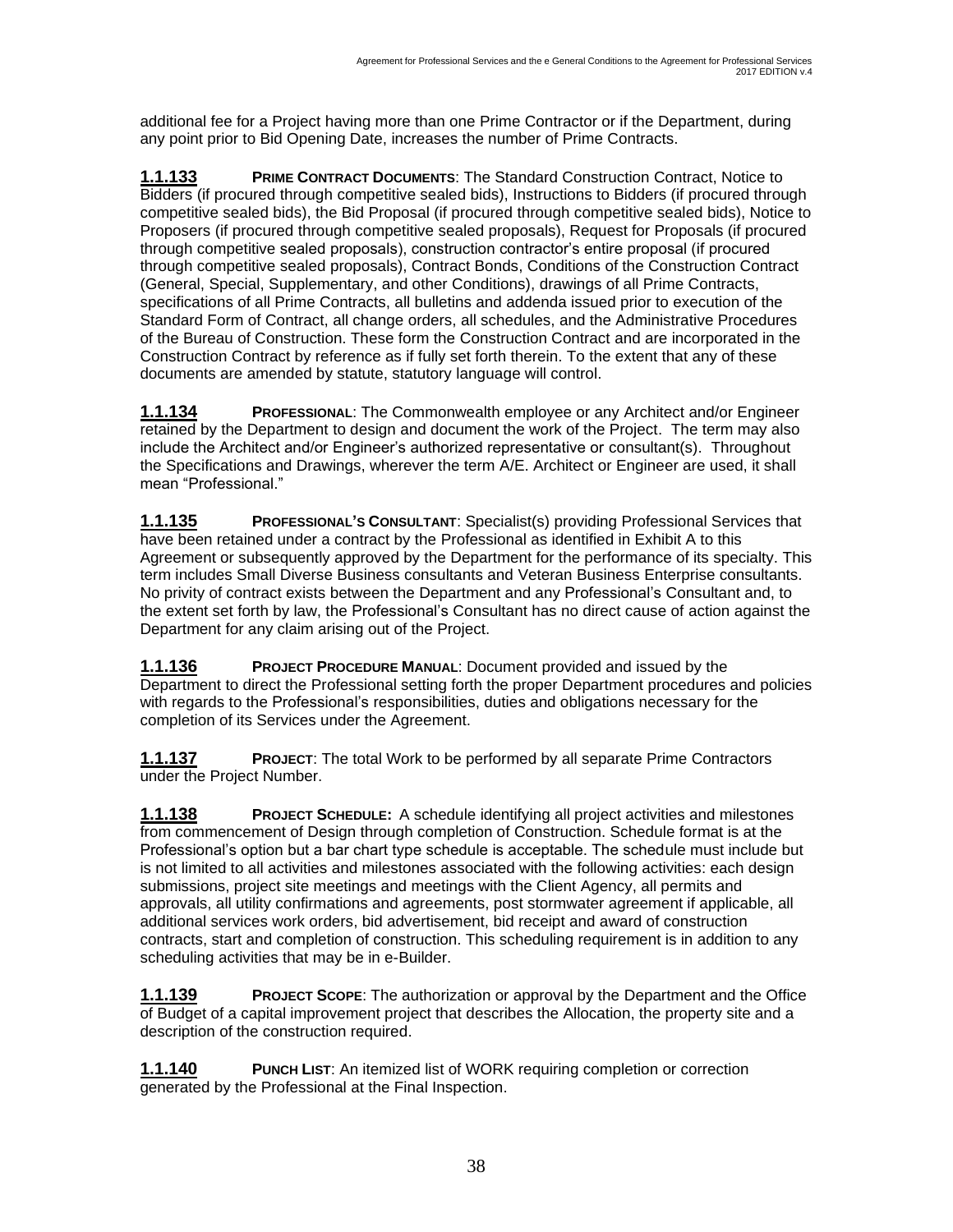**1.1.141 RECORD DRAWINGS**: Terminology used by the Department to identify contract prints or drawings, corrected with suitable markings to show all changes or variations from the original contract drawings, including all items uncovered during the Work and showing details of the Work as actually built, including but not limited to horizontal and vertical dimensional references of all concealed pipe, conduit and other lines and equipment and similar items.

"Record Drawings" are not the same as the Department of Labor and Industry "Plan Revision" submission.

**1.1.142 REQUEST FOR INFORMATION**: A written question issued by a Prime Contractor to the Professional seeking clarification of the Contract Documents.

**1.1.143 SAMPLES**: Physical examples furnished by a Prime Contractor to illustrate materials, equipment or workmanship, and to establish standards by which the Work will be judged.

**1.1.144 SECRETARY**: The administrative head of the Department of General Services.

**1.1.145 SMALL DIVERSE BUSINESS / VETERAN BUSINESS ENTERPRISE CONSULTANT:** See "Professional's Consultant" in these Definitions.

**1.1.146 SPECIFICATION**: A description of the physical or functional characteristics or the nature of a construction item, including a description of any requirement for inspecting, testing or preparing a construction item for delivery. The specifications are a part of the Contract Documents and must be interpreted in conjunction with the other Contract Documents, as specified further in the General Conditions of the Construction Contract.

**1.1.147 SUBCONTRACTOR**: A person or organization that has a contract with a Prime Contractor to perform any of the Work. The term Subcontractor is referred throughout the Contract Documents as singular in number and means a Subcontractor or its authorized representative. There is no privity of contract between the Department and any Subcontractor. The Subcontractor has no direct cause of action against the Department for any claim arising out of the Project.

**1.1.148 SUBMITTALS**: Administrative or technical information, including but not limited to shop drawings, diagrams, illustrations, schedules, performance charts, brochures, catalog data, and other data that are prepared by a Prime Contractor or any subcontractor, manufacturer, supplier, or distributor, and which illustrate some portion of the Work or how it fits in relation to other parts of the Work.

**1.1.149 SUBSTANTIAL COMPLETION**: When the Work on the Contract is sufficiently completed in accordance with the Contract Documents and certified by the Department and the Professional so that the Project or specified part(s) of the Project can be used, occupied or operated for its intended use. In no event shall a Project be certified as substantially complete until at least 90% of the Work has been completed and accepted by the Department and is capable of Beneficial Occupancy.

**1.1.150 UNIFORM CONSTRUCTION CODE (UCC)**: Pennsylvania's Uniform Construction Code (35 P.S. §7210.101 et seq.) that grants the Pennsylvania Department of Labor & Industry sole jurisdiction over state-owned buildings. A general description and important links can be found at [http://www.dli.state.pa.gov](http://www.dli.state.pa.gov/) and clicking on the Uniform Construction Code link. The Professional is responsible for compliance as set forth in the UCC and these General Conditions.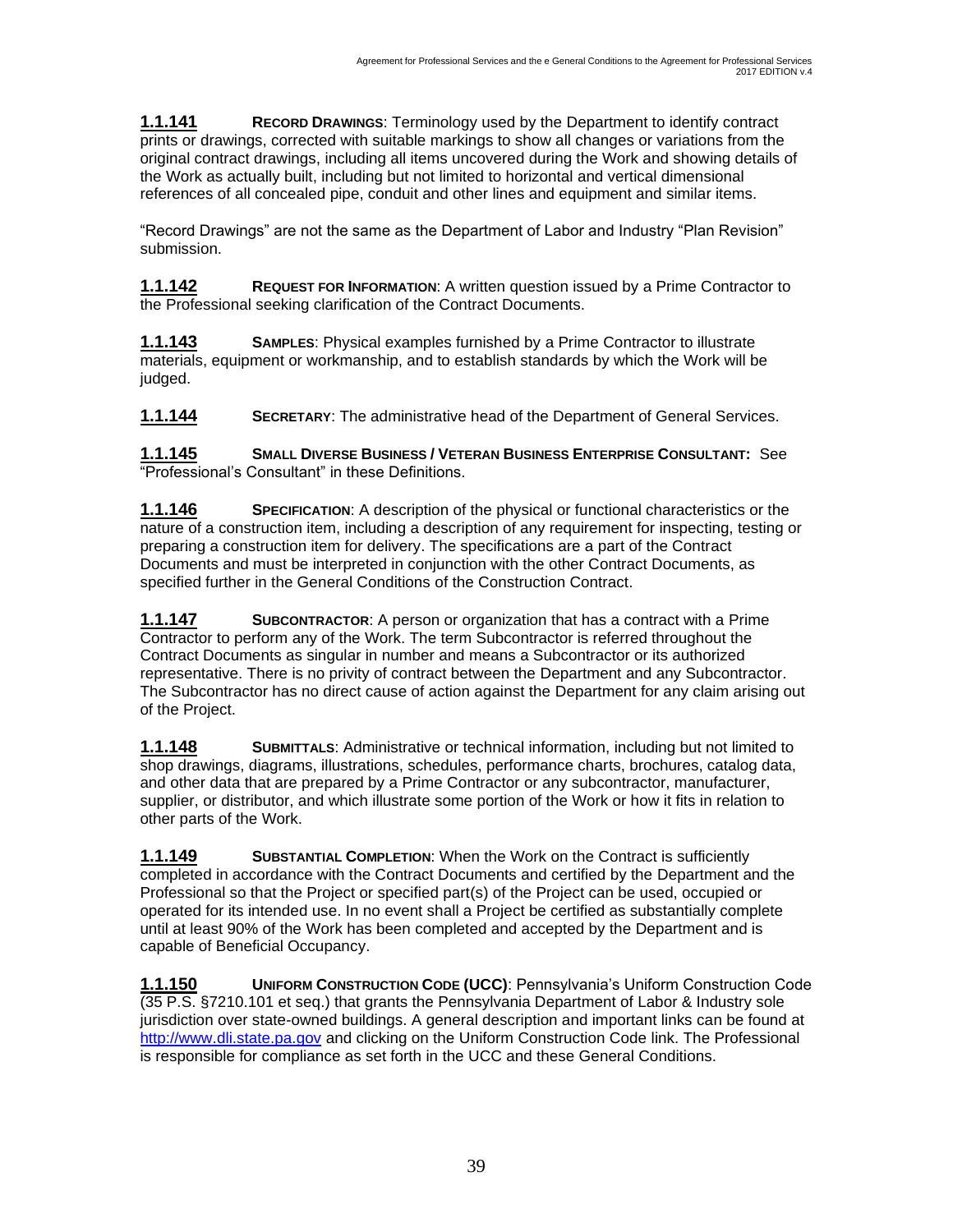**1.1.151 WORK**: The construction and services required by Contract Documents, whether completed or partially completed, including all labor, materials, equipment and services provided or to be provided by a Prime Contractor to fulfill its obligations. The Work may constitute the whole or a part of the Project.

**1.1.152 WORK ORDER:** Written authorization by the Department for Additional Services.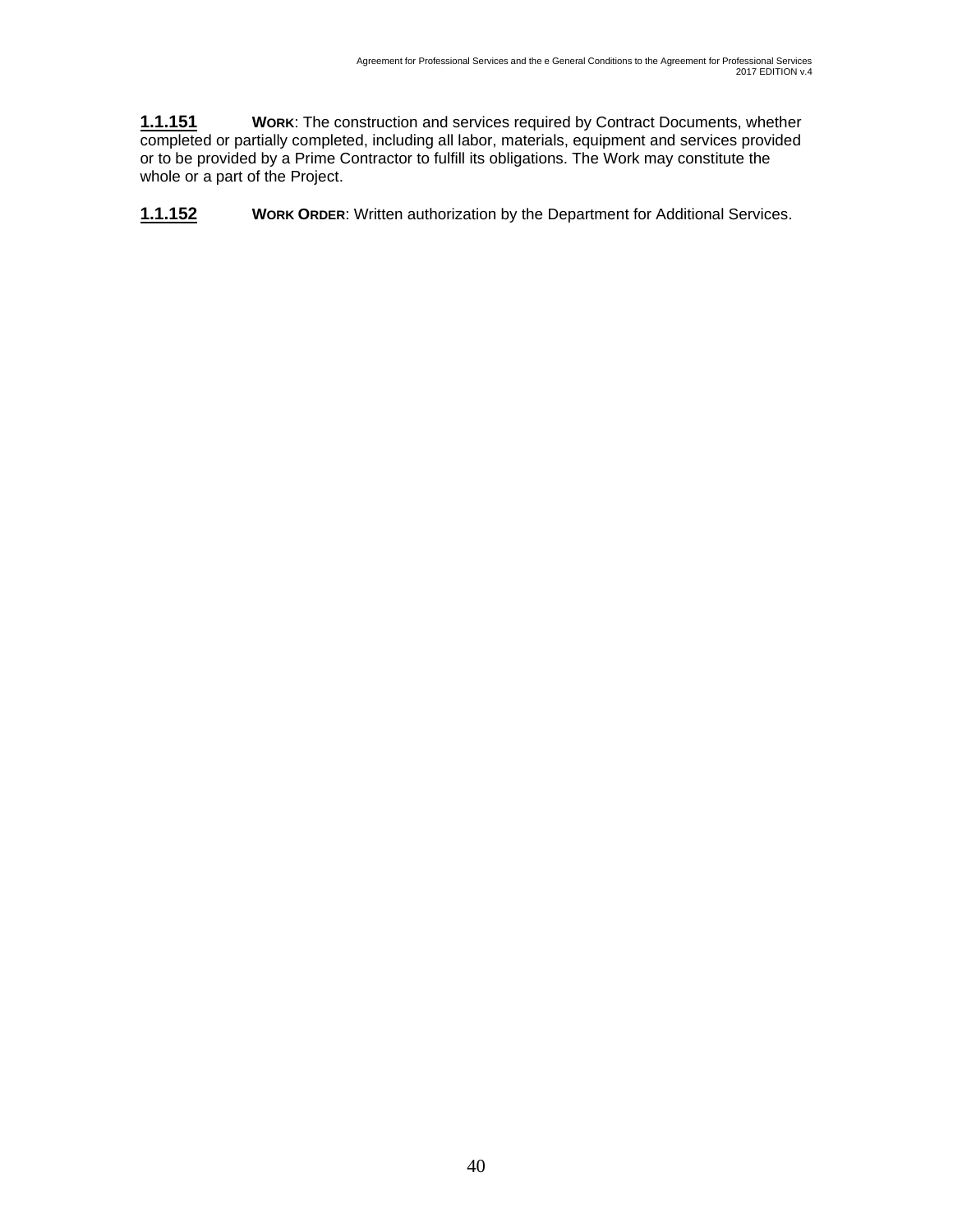### **ARTICLE 2 – THE PROFESSIONAL'S RESPONSIBILITIES AND SERVICES**

#### **2.1 GENERAL REQUIREMENTS**

**2.1.100 PROFESSIONAL'S SERVICES**. The Professional's Services consist of Stages and Submissions described in these General Conditions and the Basic and Additional Services required for the Project, as further described in Exhibit B to this Agreement. The Professional shall utilize the following for its required submissions unless otherwise instructed by the Department:

- A. **E-Builder Construction Management Software. To improve productivity and efficiency, and to streamline the process of construction management during all phases of design, procurement, award and contract administration, the Department will utilize the e–Builder Enterprise Software Program (e-Builder). The Professional shall become familiar with and utilize e-Builder for all Professional Services and administrative duties provided under this Agreement.**
- B. **Compliance Management Software. To improve efficiency and to streamline the process of reporting Small Diverse Business (SDB) and Veteran Business Enterprise (VBE) payment information to the Bureau of Diversity, Inclusion, and Small Business Opportunities (BDISBO), the Department will utilize a Compliance Management Software. The Professional shall become familiar with and utilize the Department's Compliance Management Software to report all payment information from the Professional to SDBs and VBEs under this Agreement.**

**2.1.101 LIMITED BUDGET CONTRACT**. This is a limited budget agreement. It is the Professional's responsibility to promptly notify the Department if, in the Professional's opinion, the Project cannot be designed and constructed within the Base Construction Amount for the Project as set forth in Article 2.1.115 of these General Conditions. It is the Professional's responsibility to so notify the Department that such a situation is apparent. If, without such notification, the following occurs:

- A. The construction contracts are bid or RFP is issued; and
- B. The construction contractors' bids/Proposals when received are in excess of the Base Construction Amount; and
- C. The Project cannot be awarded by authorization of additional project funds,

then the Department has the discretion to require the Professional to adjust the Project's design, without charge to the Department, and rebid the Project until the aggregate of the bids is within the Base Construction Amount.

**2.1.102 PROFESSIONAL - CLIENT RELATIONSHIP**. The Professional is responsible to the Department, and only the Department may give instructions which bind the Department. The Department is constructing the Project for the Client Agency in accordance with the Project Scope. The Professional is required to coordinate and communicate with the Client Agency, but such coordination and communication does not constitute a client relationship between the Professional and the Client Agency. Neither the Client Agency nor the Professional may change the Project Scope. All requests for such changes must be submitted to the Department in writing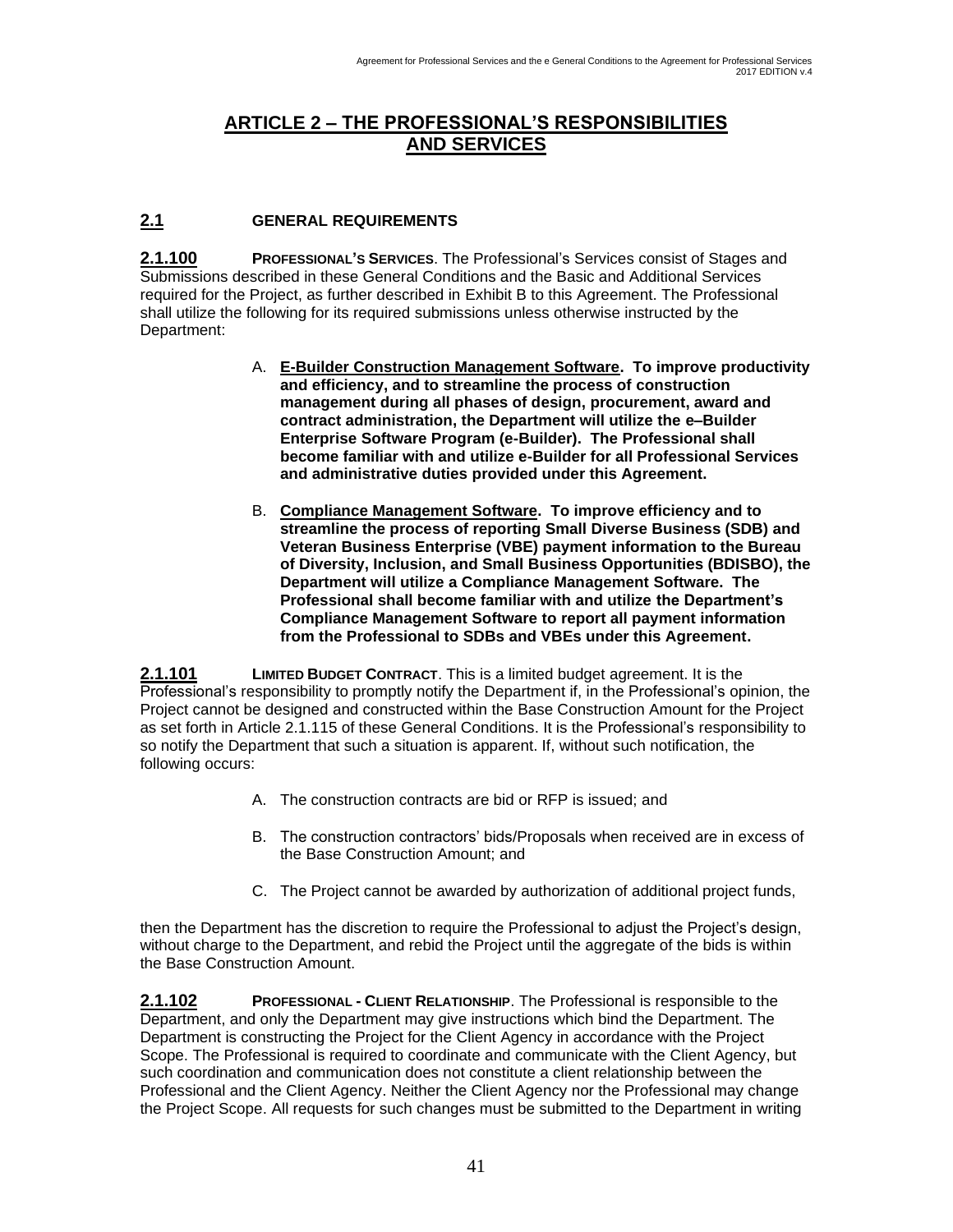by the Client Agency. If the Professional receives communication and/or information from the Client Agency regarding the Project Scope, schedule or an increase in the Construction Budget over the Base Construction Amount then the Professional shall notify the Department in writing immediately and shall not proceed to act upon such communication and/or information unless instructed to do so by the Department. If the Professional relies on such information and/or communication regarding the Project Scope, schedule and/or an increase in the Construction Budget over the Base Construction Amount that has not been submitted to and approved by the Department, the Professional would be relying on such information and/or communication at its own risk and shall absorb all costs associated with its services performed upon such reliance.

**2.1.103 PROFESSIONAL'S CONSULTANTS**. The Professional's Compensation for Basic Services, except as otherwise specifically provided, includes the compensation for all consultants in the several branches of the architectural and engineering professions necessary to perform the Basic Services.

- A. Consultant Agreement(s): All agreements between the Professional and the Professional's Consultant must:
	- 1. Set forth the amount the Professional's Consultant is to be paid;
	- 2. Describe the scope of services to be performed by the Professional's Consultant; and
	- 3. Require that the Professional's Consultant is without privity of contract with the Department and that the Consultant agrees by signing the Consultant Agreement that it neither acquires nor intends to acquire any rights against the Department on a third party beneficiary theory or any other theory.
	- 4. Require the Professional to pay the Professional's Consultant in accordance with the requirements of the Prompt Payment Schedule, (62 Pa. C.S. §3931 et seq.), where the Professional shall be "the Contractor" and the Professional's Consultant shall be "the subcontractor". Violation of the provisions of the Prompt Payment Schedule will have ramifications, including but not limited to subjecting the Professional to penalties and attorney fees under §3935, and possible suspension and/or debarment under §531 of the Commonwealth Procurement Code.
	- 5. Incorporate these General Conditions and include an acknowledgement by the Professional's Consultant that it has received and read a copy of this Agreement with the Department, including these General Conditions. All provisions of these General Conditions relating to Professional's Consultants or to their services, are binding upon and shall be a part of each Professional's Consultant's Agreement.
- B. Upon request from the Department, the Professional shall upload a copy of the requested Professional's Consultant Agreement to e-Builder.
- C. The Professional shall upload a copy of every Professional's Consultant Agreement with a Small Diverse Business or Veteran Business Enterprise to e-Builder.

**2.1.104 PROGRESS REPORTS DURING DESIGN**. The Professional shall, during all Design Submissions, provide the Department with monthly progress reports showing: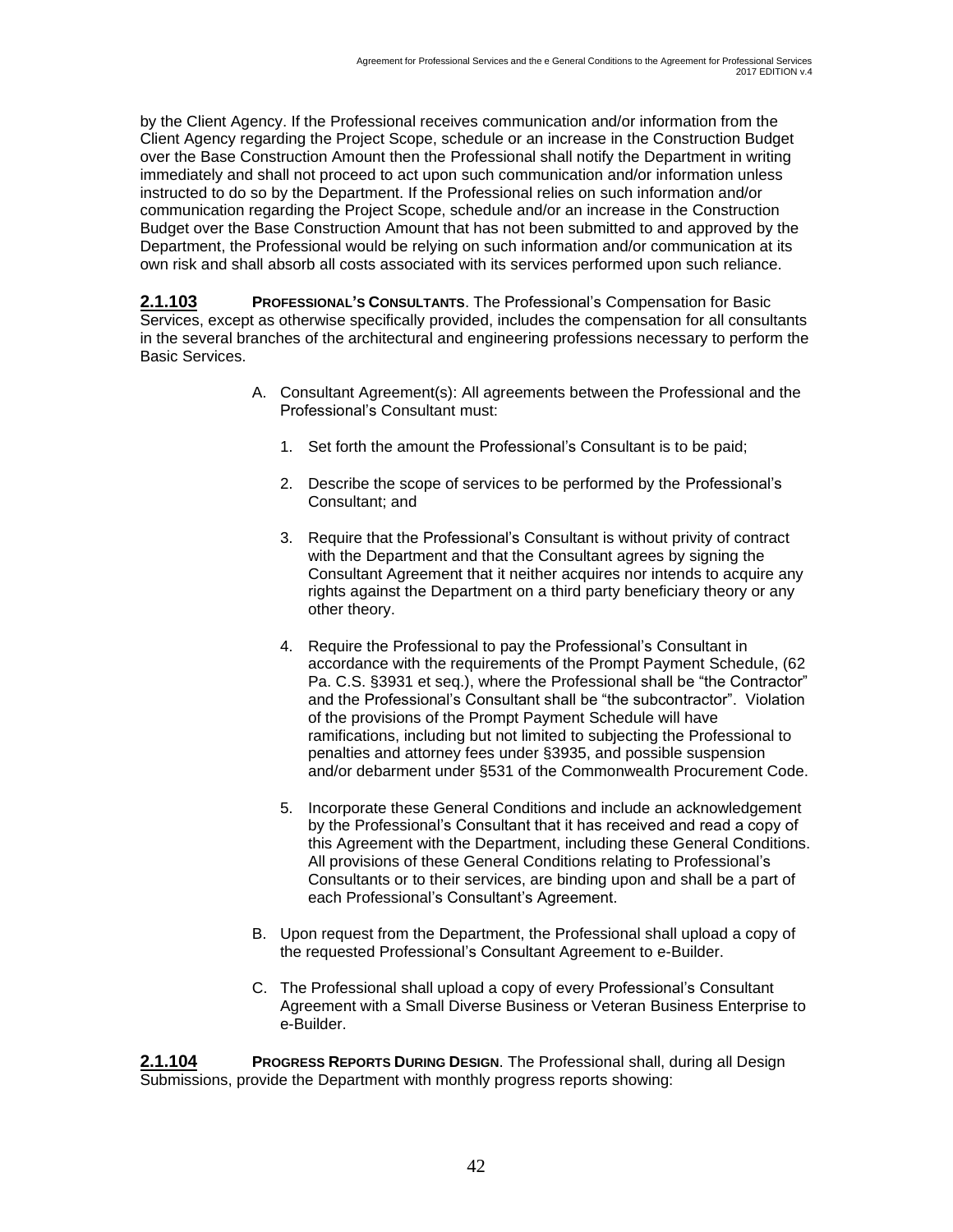- A. Percentage of completion of the design documents and items pending since the last report; and
- B. The Project progress;
- C. Comparison of schedule and actual progress;
- D. Decisions or information required;
- E. Status of issued and anticipated Work Orders; and
- F. Other significant actions.

The monthly progress report must appear in a format acceptable by the Department. If in the Professional's opinion, the Project cannot be designed and constructed within the Base Construction Amount for the Project as set forth in Paragraph 4 (Compensation and Costs) of the Agreement or within the Time Schedule as set forth in Paragraph 3 of the Agreement, the monthly progress report shall be accompanied by a separate letter so stating and setting forth the reason(s). The report shall also state the date on which the Professional proposes to make the next submission. The monthly progress report must be received by the Department before that month's payment to the Professional is due. Failure to submit monthly progress reports during design may result in the delay of payments made to the Professional.

**2.1.105 ATTENDANCE AT AND MINUTES OF CONFERENCES AND MEETINGS DURING DESIGN**. The Professional shall attend all meetings during design stages which are required by the Department as part of Basic Services. The Professional, or its authorized representative, and the Professional's Consultants when appropriate, shall attend all meetings and conferences that are reasonably required by the Department. The Professional shall submit to the Department detailed minutes of all meetings and conferences within one (1) week after each such conference or meeting. The Professional must have in attendance at the meeting all individuals from the Professional or any of Professional's Consultants who are deemed necessary by the Department to properly address the agenda. Professional attendance at meetings is indicated in Paragraph 18 (Attendance at Meetings) of the Agreement. Meetings at the same location on a given date, regardless of the number of attendees or meetings constitute one meeting for the purposes of the Attendance at Meetings paragraph in the Agreement. See Article 2.9.102 for meetings during the Construction Contract Administration.

#### **2.1.106 CONTRACTOR CLAIM REVIEW AND ATTENDANCE AND TESTIMONY AS WITNESS**.

- A. Field Dispute Review Meetings: Neither the Professional nor any of Professional's Consultants will be compensated for preparing for or participating in the three mandatory field dispute review meetings (at 50%, 75% and 100% as described in the Construction Contract General Conditions) at the project site. These meetings are deemed to be Basic Services.
- B. In-House DGS Claim Settlement Conferences: The Professional shall attend all In-House Claim Settlement Conferences scheduled by the Department. The Professional shall provide up to 12 man-hours (including preparation, travel and meeting time) as Basic Services. Compensation for any hours beyond the 12 man-hours will be negotiated as an Additional Service.
- C. If any construction contractor pursues a claim or other dispute against the Department or another construction contractor at the Board of Claims or any other formal hearing or court proceeding (i.e., not In-House) not involving the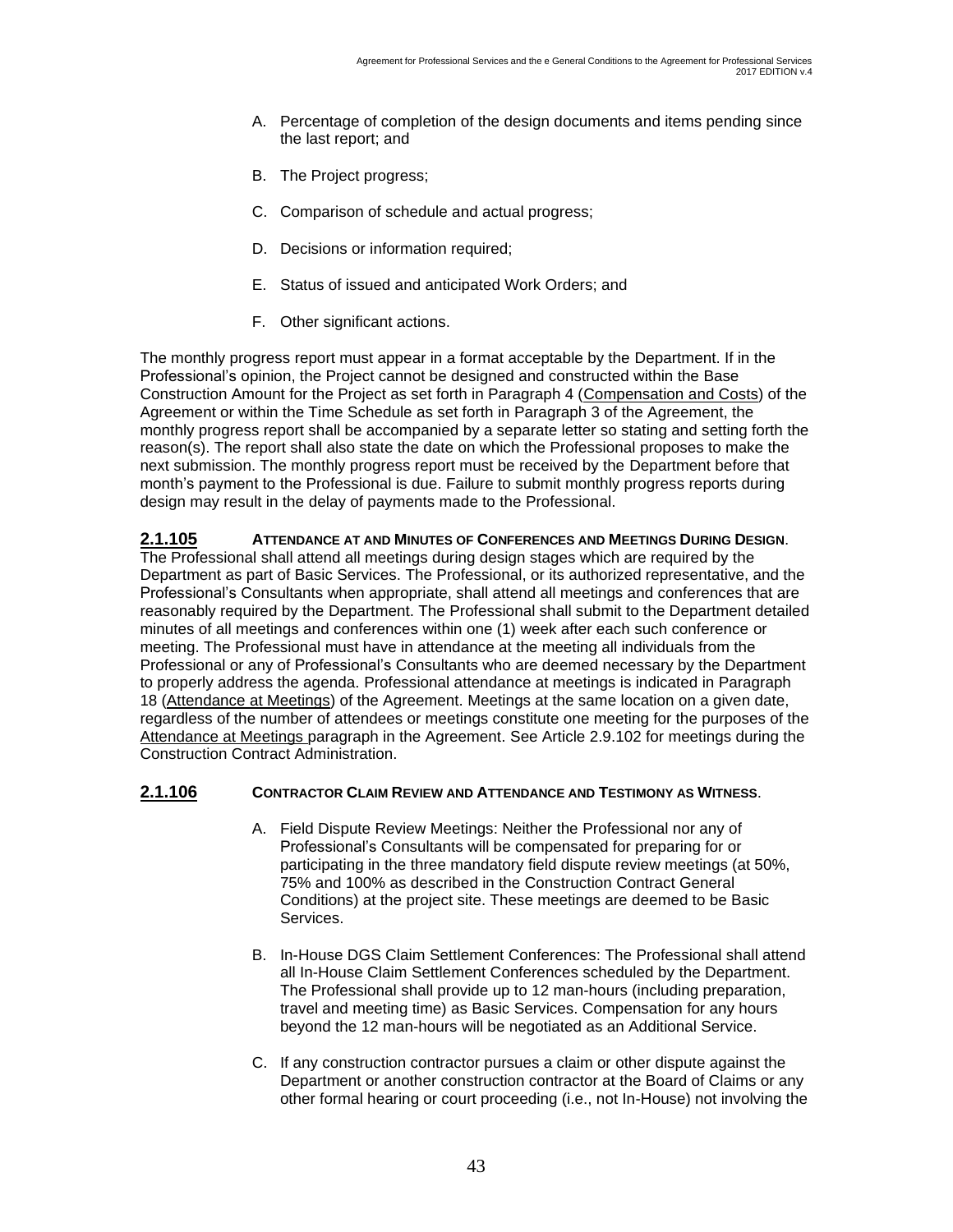Professional's failure to design or administer construction in accordance with this Professional Agreement then, if requested by the Department, the Professional and/or the appropriate Professional's Consultant, and/or their qualified and authorized representative(s) shall assist with preparation for such formal hearings and/or Board of Claims or other court proceedings and shall prepare testimony and shall testify, both as to facts and as to expert opinion, in all such proceedings on behalf of the Department as an Additional Service with compensation negotiated with the Department prior to the assistance being rendered.

- D. If any construction contractor pursues a claim or other dispute against the Department or another construction contractor at the Board of Claims or any other formal hearing or court proceeding that concerns or alleges the Professional failed to design or administer construction in accordance with this Professional Agreement, then Professional and/or the appropriate Professional's Consultant, and/or their qualified and authorized representative(s) shall attend all formal hearings and/or Board of Claims or other court proceedings as part of Basic Services without any initial additional charge to the Department, subject to Paragraph 2.1.106.E.
- E. The Professional will only be compensated for travel, preparation and meeting time and for providing testimony at any formal hearings and/or Board of Claims or other court proceedings if the entity having jurisdiction over the claim does not render a final decision that such dispute occurred because of an error or omission made by the Professional.
- F. If the construction contractor's case involved both types of claims (Professional failed to design and/or administer construction AND claim not involving Professional) then, upon a final determination that determines the Professional failed in some manner, compensation for Additional Services may be calculated in a pro rata method to compensate for the portion of the Additional Services related to awarded damages not relating to or arising out of the Professional's failure.
- G. Under no circumstances, regardless of the cause, will the Professional be paid a fee on any settlement agreement paid by the Department to a construction contractor to settle an in-house claim or judgment awarded by the Board of Claims or any other court.
- H. The Department's decision will be final regarding the compensation due the Professional or Professional's Consultants, subject to the disputes process set forth in Article 14 of these General Conditions.

**2.1.107 COORDINATION OF SERVICES, UTILITIES AND EXISTING FACILITIES**. As part of Basic Services, the Professional shall coordinate all of its services with and between its consultants, the Department and the Client Agency and obtain all necessary data for coordinating the Project with existing structures and all support utilities. The Professional shall consult with the Department and Client Agency regarding any correlation of design with future planning. The Professional shall confirm in writing to the Department and the Client Agency all data furnished to the Professional in this connection and the data's adequacy. The Professional shall obtain from the various Public Services and Utility Companies, such as but not limited to gas, electric, water, steam, waste water treatment/disposal, surface water disposal, telephone and communication, a written commitment of their capability to service this Project and shall arrange for all such services to be provided to the Project site. Where Project studies, reports, investigations, tests, or specialized additional services have been performed, the Professional shall, as part of Basic Services, coordinate, incorporate and develop design appropriately. In cases where new or modified utility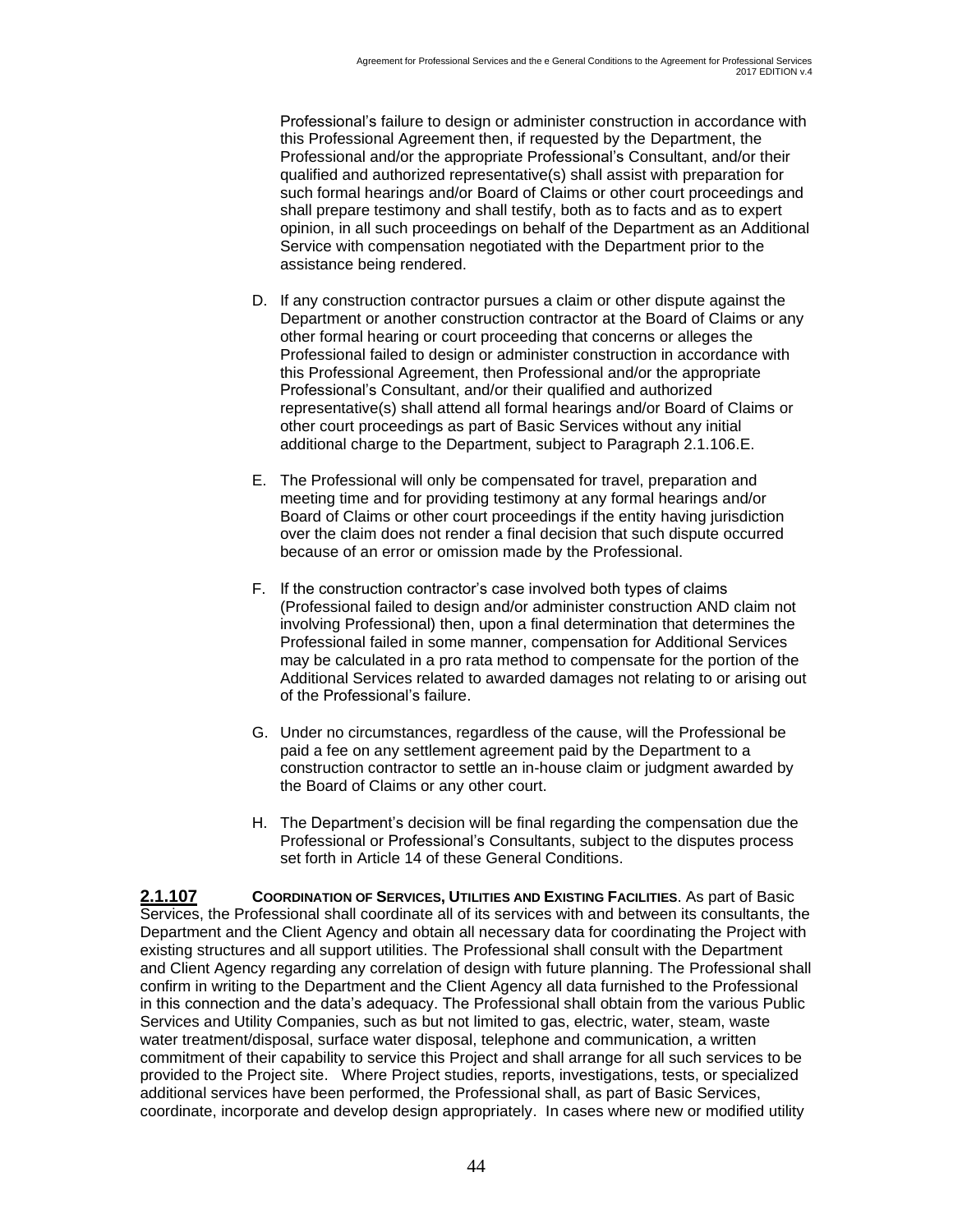service requires access to Commonwealth property, the Professional shall notify the Department so necessary Public Service Line License or Rights-of-Way with the respective utility companies can be prepared. Where water or sewage disposal are not readily available from the public services, the Professional's design responsibility, unless otherwise directed by the Department, includes the preparation of necessary plans and specifications for well drilling or for the sewage disposal system (municipal or private), and the cost thereof will be included in the Statement of Probable Construction Cost.

**2.1.108 COORDINATION WITH OCCUPANT ACTIVITIES AND OTHER PROJECTS.** Multiple design and construction projects by others and occupant activities may be occurring within the limit of contract. The Professional will be required to coordinate their ongoing design with construction of these projects, and with the occupant activities, in order to minimize disruption of services, occupant relocation, and/or interference of work. Coordinate construction staging, phasing, overlapping project limits, building, systems and piping interconnection between projects and scheduling. A detailed coordination plan will be required in Division 1 of the specifications for construction coordination among projects and occupant activities and is required as part of Basic Services.

**2.1.109 VISITS TO SITE**. During the design of the Project, the Professional shall visit the Project Site as required and shall obtain and study available record drawings, investigate existing conditions, visual topographic and site data, and the Client Agency's available future plans. Such documentation shall be obtained for the purpose of acquiring any and all pertinent or necessary information as to local conditions not required to be shown, or shown without complete detail, on the Plat of Survey and Report of Survey furnished by the Department, which may affect the design of the Project and the necessity for special provisions or wording in the Specifications. The Professional shall verify in writing to the Department, no later than with its Schematic Submission, that it has requested and obtained pertinent interference documentation from all utility companies, the Client Agency, and any other entity that may have underground or concealed lines or objects in the area of the proposed construction. The Professional shall verify project related existing conditions by visual inspection and measurement and not by sole reliance on the Record Documents or the Land Survey. If any corrective or additional work becomes necessary by reason of such failure to obtain all necessary, clarifying and available data for a proper and correct design of the Project, the Professional shall reimburse the Department for the cost of such corrective or additional work to the extent that such costs exceed the costs that would have been payable if the initial design had taken such data into proper consideration.

### **2.1.110 SUBMISSIONS**.

- A. SCHEDULING SUBMISSIONS: The Professional must undertake to obtain all approvals in a timely manner to permit the Services to continue on schedule.
- B. APPROVAL: All submissions must be approved by the Department through e-Builder.
- C. REVISIONS: The Professional is responsible for responding to any and all comments to design made by the Department and/or the Client Agency through e-Builder.

**2.1.111 SEPARATE PRIME CONTRACTS**. The Professional shall develop and coordinate the Construction Documents for all the separate prime contracts to ensure against omissions, conflicts, overlaps or duplication of any items of Work or materials on the Project. All documents, including all Statements of Probable Construction Cost, must be prepared in accordance with the Separations Act (71 P.S. § 1618) and the Commonwealth Procurement Code (62 Pa. C.S. §322).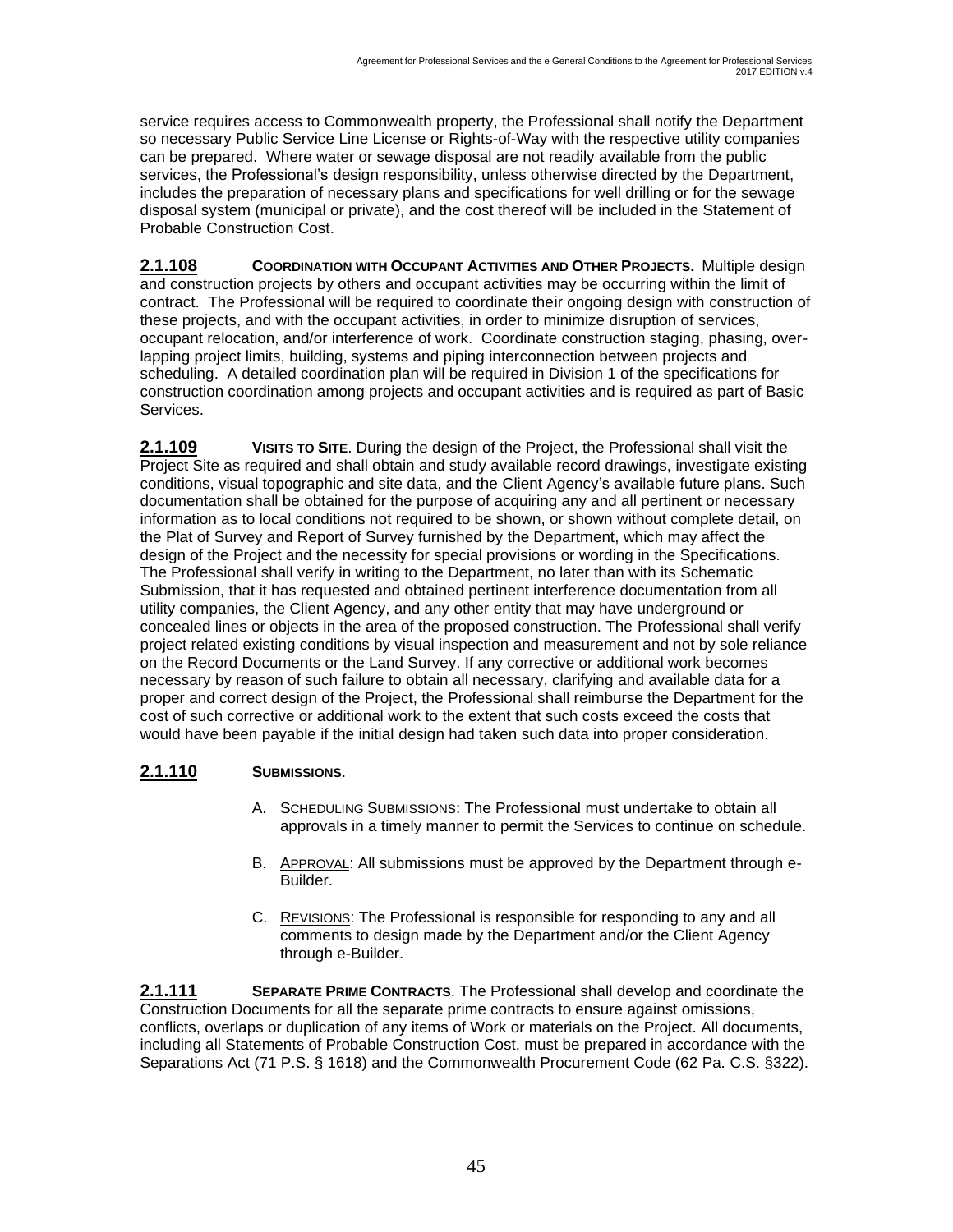**2.1.112 REPRESENTATION AS TO QUALIFICATIONS**. The Professional specifically represents and covenants with the Department that the Professional and Professional's Consultants and each of their agents, employees and officers possess and shall possess the experience, knowledge and skills necessary to qualify them individually for the particular duties they perform. The Department may demand, with written justification to the Professional, the withdrawal from the Project of any person employed by the Professional who the Department deems to be insufficiently qualified for that portion of the Services or who is incompetent or guilty of misconduct.

**2.1.113 SELECTED CONSTRUCTION MANAGEMENT**. When the Department has determined, at any point in the design, construction procurement or construction contract administration stage, that construction management services will be used to provide selected services, including but not limited to, cost estimating, scheduling, constructability review, value engineering, and construction administration, the Professional shall cooperate with the Construction Manager. The Professional shall provide the Construction Manager with drawings, specifications and other information pertinent to the selected construction management services. No additional compensation shall be paid to the Professional for services and documents provided in support of the Construction Manager.

**2.1.114 SELECTED COMMISSIONING AGENT.** When the Department has determined, at any point during the design, construction procurement or construction contract administration stage of the Project, that a Commissioning Agent will be used to provide services, including but not limited to, design intent documentation, commissioning plan, constructability evaluation, commissioning of any of the various constructed building systems, and training, the Professional shall cooperate with the Commissioning Agent. The Professional shall provide the Commissioning Agent with design and construction documents, Statements of Probable Construction Costs, and all other information pertinent to the building systems. No additional compensation shall be paid to the Professional for services and documents provided in support of the Commissioning Agent.

**2.1.115 STATEMENT OF PROBABLE CONSTRUCTION COSTS**. The Professional's Statement of Probable Construction Cost must be submitted in e-Builder on the form prescribed in the Department's Bureau of Capital Project Design Management Project Procedure Manual and shall be to the level of detail commensurate with the current level of design. If the Professional proposes to use a different but similar format to the Department's prescribed forms that provides a comparable level of detail, the Professional shall submit the proposed cost structure to the Department for approval prior to its use. The Department reserves the right to have the Construction Manager, if any, on the Project, review and comment on the Professional's Statement of Probable Construction Cost.

- A. The Professional shall submit a Statement of Probable Construction Cost with each design submission through e-Builder. Such Statements of Probable Construction Costs shall always be based upon the Base Construction Amount. The Professional shall not rely on any potential increase in the Base Construction Amount, unless same has been approved by the Department.
- B. For each design submission beginning with Schematic Design, the Professional shall list a minimum of three (3) proposed additive ascending Base Bids of approximately equal incremental value, which may be used to compartmentalize the construction costs. At least two (2) Base Bids shall be within the Base Construction Amount, with Base Bid No. 1 at approximately 90% but no more than 95% of the Base Construction Amount. Additional Base Bids over the Base Construction Amount may be permitted on a project by project basis. Written approval by the Department is required on any Base Bids in excess of the Base Construction Amount. If the Statement of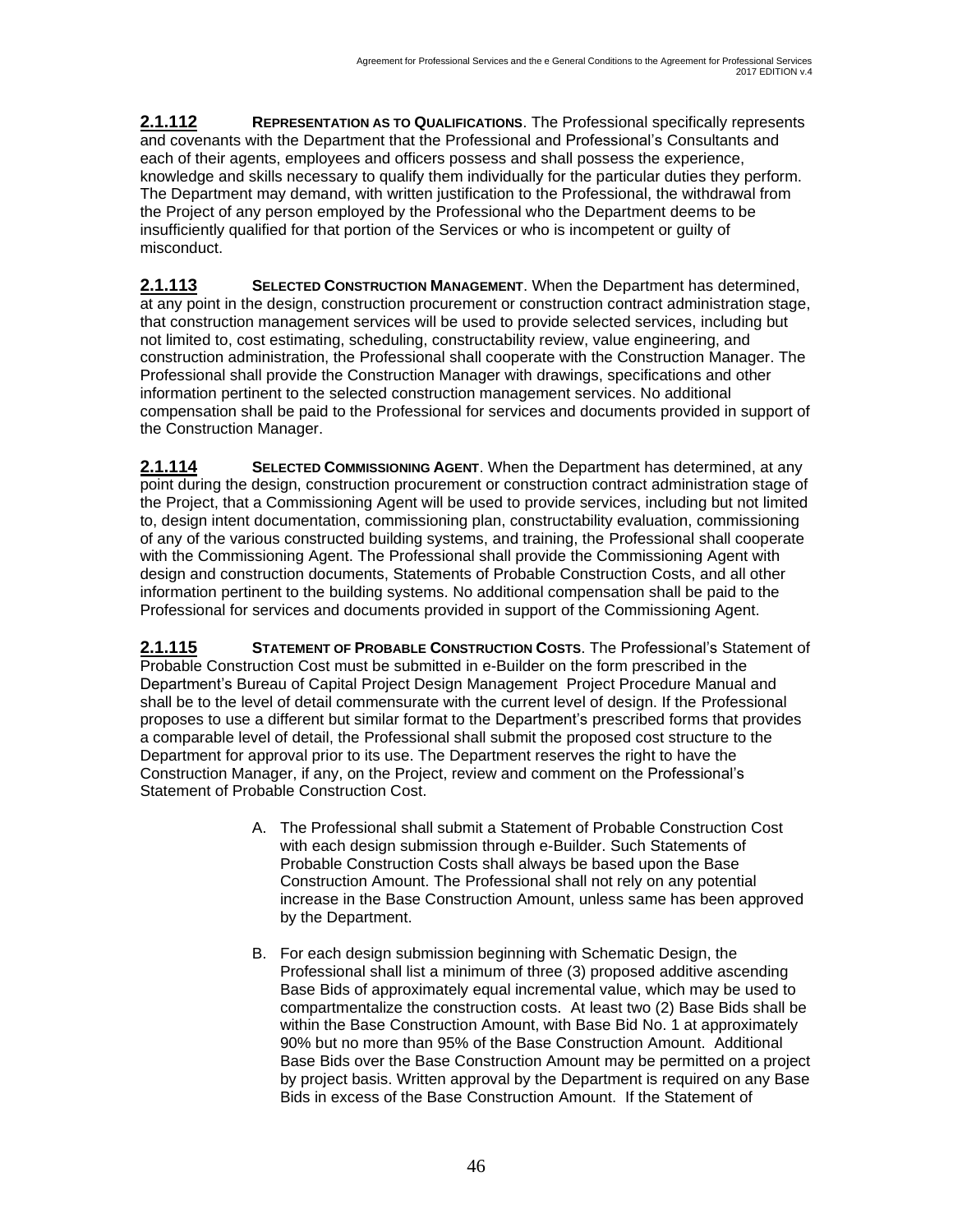Probable Construction Cost indicates a potential problem in securing a base bid within the Base Construction Amount, the Professional shall notify the Department and shall coordinate with the Client Agency to redefine the design concepts of space utilization, building efficiencies, materials of construction, etc., so that the estimated cost of construction does not exceed the Base Construction Amount.

C. The Statement of Probable Construction Cost should reflect construction standards and should address indexes utilized, outreach to the contracting community, and any assumptions made in computing the Statement of Probable Construction Cost, including escalation to the midpoint of construction.

### **2.2 PROGRAMMING SUBMISSION**

**2.2.100 PROJECT SCOPE STATEMENT**. A Project Scope Statement will be supplied by the Department for the Project. The Project Scope Statement may contain background and justification for the Project and quantification of work items contained in the Project. The Project Scope Statement will define the Base Construction Amount. For new construction and major rehabilitation projects, the Department may provide a program statement describing proposed program activities, space requirements and equipment needs.

**2.2.101 ORIENTATION CONFERENCE**. The Project Scope Statement will be discussed with the Professional at the Orientation Conference. Beginning with the Initial Site Visit, the Professional shall meet and work with the Client Agency to determine detailed program requirements and shall refine and complete the Program as described in the Bureau of Capital Project Design Management Project Procedure Manual.

**2.2.102 PROGRAM**. The Program is developed by the Professional in order to describe the Department's budget, objectives, Project Schedule, constraints, applicable codes, criteria, including space requirements and relationships, special equipment, systems and site conditions, including but not limited to local zoning, utilities, permits and all state and federal regulatory approvals. The Programming portion of the Design Stage is intended to gather and to clarify the project requirements with all involved parties. The Program shall be submitted for review and approval by DGS and the Client Agency. If the Professional determines, after coordinating and problem-solving with the Client Agency, that the program cannot be developed as defined in this section, then the Professional shall submit an explanation to the Department immediately and the Department may direct the Professional accordingly.

**2.2.103 CONCEPT DESIGN OPTIONS**. In accordance with the Program as accepted by the Department and the Client Agency, the Professional shall prepare and submit to the Department and the Client Agency no more than 3 concept design options consisting of site concepts, bubble diagrams, shape and size sufficient to demonstrate an understanding of the program and such other graphic and narrative information as is necessary to describe fully the Professional's proposed solution and an explanation of all of the concept designs options considered by the Professional. These options shall consider land use, the environment, master plans, traffic, parking, transportation, utilities, and functional relationships within the Project and building systems. A Statement of Probably Construction Cost shall be included for each concept option. In order to be considered complete, the submission shall include the written acceptance of the Client Agency of the proposed solution, in accordance with the Bureau of Capital Project Design Management Project Procedure Manual.

**2.2.104 PROGRAMMING SUBMISSION APPROVAL**. The Department shall provide direction as to the Professional's proposed solution, including the Program and all considered concept design options with Statements of Probable Construction Cost for each option. The Department reserves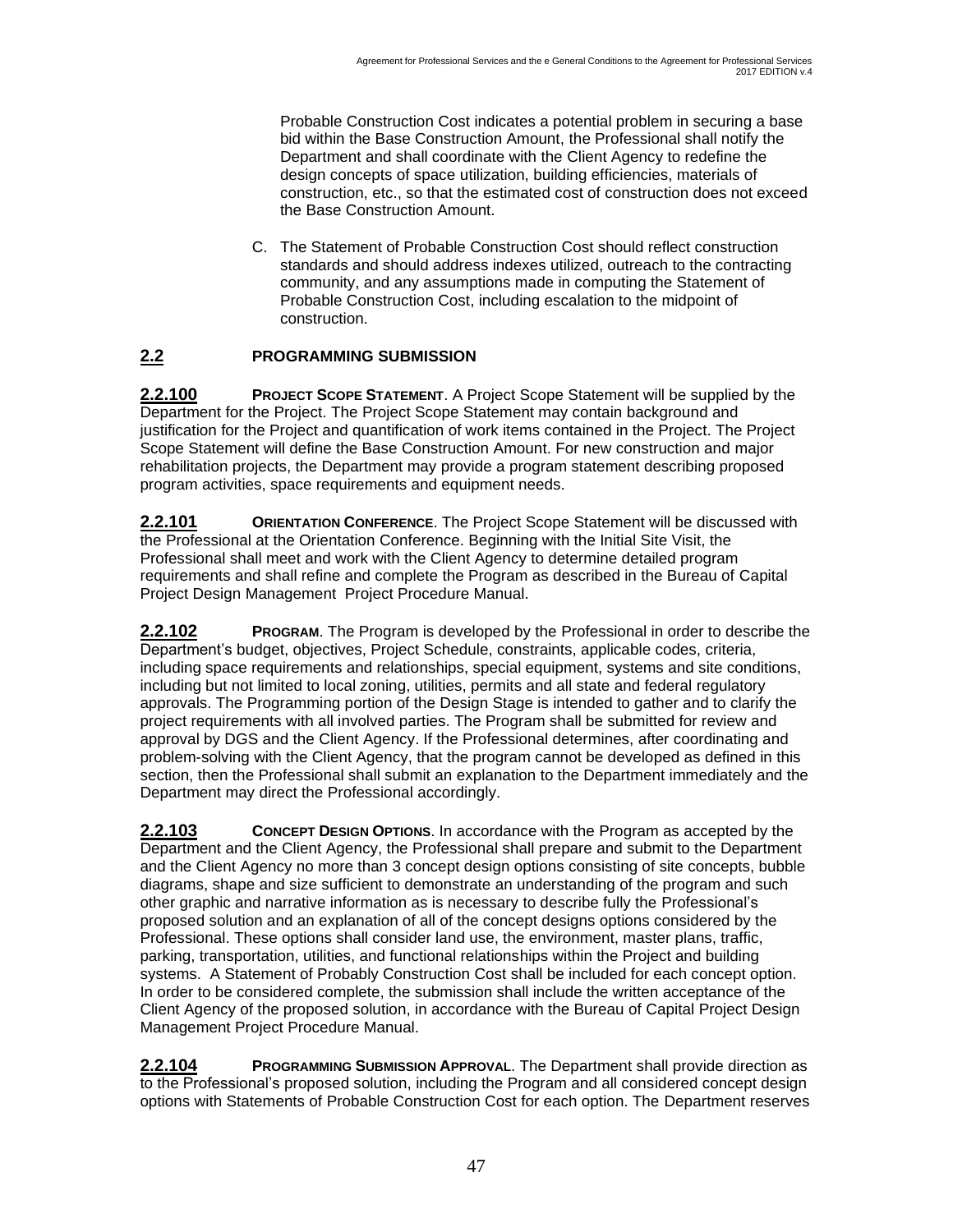the right to require the Professional to modify the proposed solution prior to the Professional's preparation of the Schematic Design Submission for the Project.

**2.2.105 PROGRAMMING SUBMISSION REJECTION**. The Department will provide the Professional documentation regarding any rejection of the submission due to failure to adhere to the requirements of the Bureau of Capital Project Design Management Project Procedure Manual.

- A. The Professional shall address all comments and issues raised by the Department and shall submit revised Programming Submission Documents that address all such comments within the revised submission deadline provided by the Department in the rejection. The Professional shall also submit a proposed recovery Project Schedule with the revised submission. The Department will set forth the final recovery Project Schedule that the Professional shall adhere to throughout the remainder of the Project.
- B. During the period of rejection, the Professional shall not submit any additional invoices for this submission or any subsequent submission until it receives approval of the submission from the Department. The Professional shall not be paid on any outstanding invoices submitted prior to the date of the written rejection, until it receives approval from the Department.
- C. If the Professional fails to remedy the reasons for rejection by the revised submission date, the Department may direct that design cease and continue to cease payment. Such failure may result in default by the Professional of this Professional Agreement.

### **2.3 SCHEMATIC DESIGN SUBMISSION**

**2.3.100 SCHEMATIC DESIGN DOCUMENTS**. Upon approval of the Programming Submission by the Department, the Professional shall prepare and submit to the Department and the Client Agency the Schematic Design Documents, which shall be based upon the proposed solution accepted by the Department and shall include drawings. These documents shall represent a further development of the approved design concept, providing additional detail and specificity regarding the intended design solution. Typically, all such documents shall be drawn to scale, indicating materials and assemblies, as appropriate, to convey the design intent. All major pieces of equipment shall be illustrated to scale. The Schematic Design Documents shall be as detailed in accordance with the requirements of the Bureau of Capital Project Design Management Project Procedure Manual.

**2.3.101 STATEMENT OF PROBABLE CONSTRUCTION COST**. The Professional shall prepare and submit a Statement of Probable Construction Cost on forms prescribed by the Department's Bureau of Capital Project Design Management Project Procedure Manual. If the Professional proposes to use a different, but similar format to the Department's prescribed forms, providing a comparable level of detail, the Professional shall submit the proposed cost structure to the Department for written approval prior to its use. The Professional is responsible for providing a complete budget summary based on areas, volume, and other unit costs, escalated to midpoint of construction. The Professional shall prepare and submit to the Department a Statement of Probable Construction Cost which is within the Base Construction Amount as set in Paragraph 4(a) of the Agreement for Professional Services. The Statement of Probable Construction Cost shall be coordinated and consistent with Project descriptions, plans, drawings and Specifications at the time the statement is prepared. The Statement of Probable Construction Cost furnished with this submission shall be within the Base Construction Amount and include ascending Base Bids as per Paragraph 2.1.115 of these General Conditions.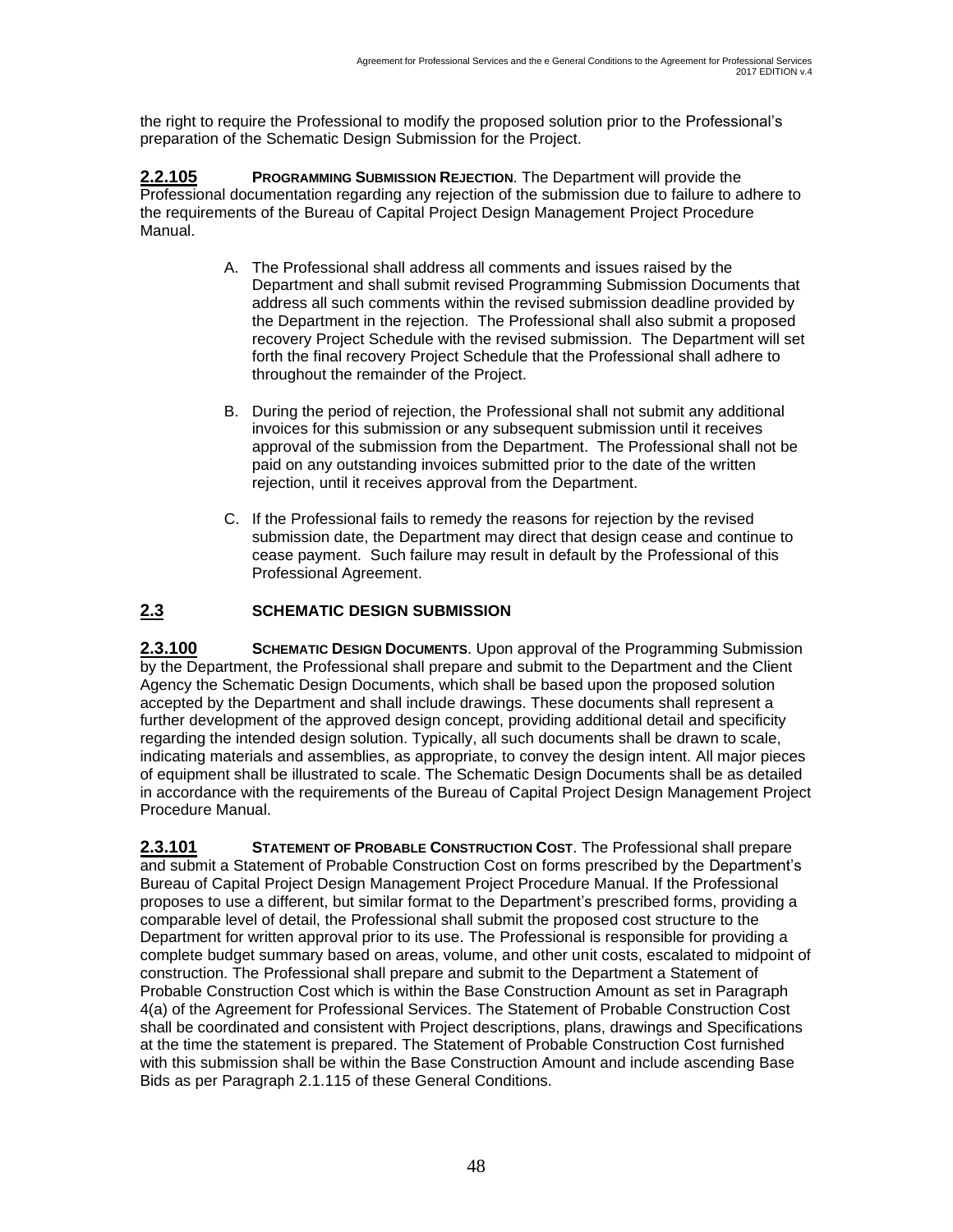**2.3.102 SCHEMATIC DESIGN APPROVAL**. The Professional shall meet with the Department for the purpose of presenting and reviewing the Schematic Design Documents including the updated Project Schedule and the Statement of Probable Construction Cost at the scheduled Review Conference. The Professional shall obtain the approval of the Client Agency and the Department of the Schematic Design Documents prior to proceeding with the Design Development Submission. Once the Schematic Design Submission is approved, the Professional may not change any of the approved Schematic Design Documents with its submission of any subsequent submission without the Department's approval.

**2.3.103 SMALL DIVERSE BUSINESS AND VETERAN BUSINESS ENTERPRISE REQUIREMENTS.**  The Professional shall submit, as a condition of Schematic Design approval, consultant agreements for each SDB or VBE the Professional listed on Exhibit A of Agreement. The Professional shall also submit all other SDB or VBE consultant agreements when appropriate to be considered for credit.

**2.3.104 SCHEMATIC DESIGN DOCUMENTS REJECTION**. The Department will provide the Professional documentation regarding any rejection of the submission due to failure to adhere to the requirements of the Bureau of Capital Project Design Management Project Procedure Manual.

- A. The Professional shall address all comments and issues raised by the Department and shall submit revised Schematic Design Documents that address all such comments within the revised submission deadline provided by the Department in the rejection. The Professional shall also submit a proposed recovery Project Schedule with the revised submission. The Department will set forth the final recovery Project Schedule that the Professional shall adhere to throughout the remainder of the Project.
- B. During the period of rejection, the Professional shall not submit any additional invoices for this submission or any subsequent submission until it receives written approval of the submission from the Department. The Professional shall not be paid on any outstanding invoices submitted prior to the date of the rejection, until it receives approval from the Department.
- C. If the Professional fails to remedy the reasons for rejection by the revised submission date, the Department may direct that design cease and continue to cease payment. Such failure may result in default by the Professional of this Professional Agreement.

### **2.4 DESIGN DEVELOPMENT SUBMISSION**

**2.4.100 DESIGN DEVELOPMENT DOCUMENTS.** Upon receipt of approval of the Schematic Design Submission from the Department, the Professional shall, based on the Project Scope, Program and Schematic Submission approval, prepare the Design Development Documents. These documents consist of such drawings, outline specifications and other documents as may be necessary to fix and describe the approximate size and character of the entire Project, its exact site location, and character and capacity of all structural, mechanical and electrical systems, and such other estimates as may be appropriate or as may be required by the Department. The Design Development Documents shall illustrate and describe the refinement of the design of the Project, establishing the scope, relationships, forms, size and appearance of the Project by means of plans, sections and elevations, typical construction details, and equipment layouts. The Design Development Documents shall include Outline Specifications that give a basic description of each component of all systems, identify major materials and establish, in general, their quality levels. The Design Development Documents shall be as detailed in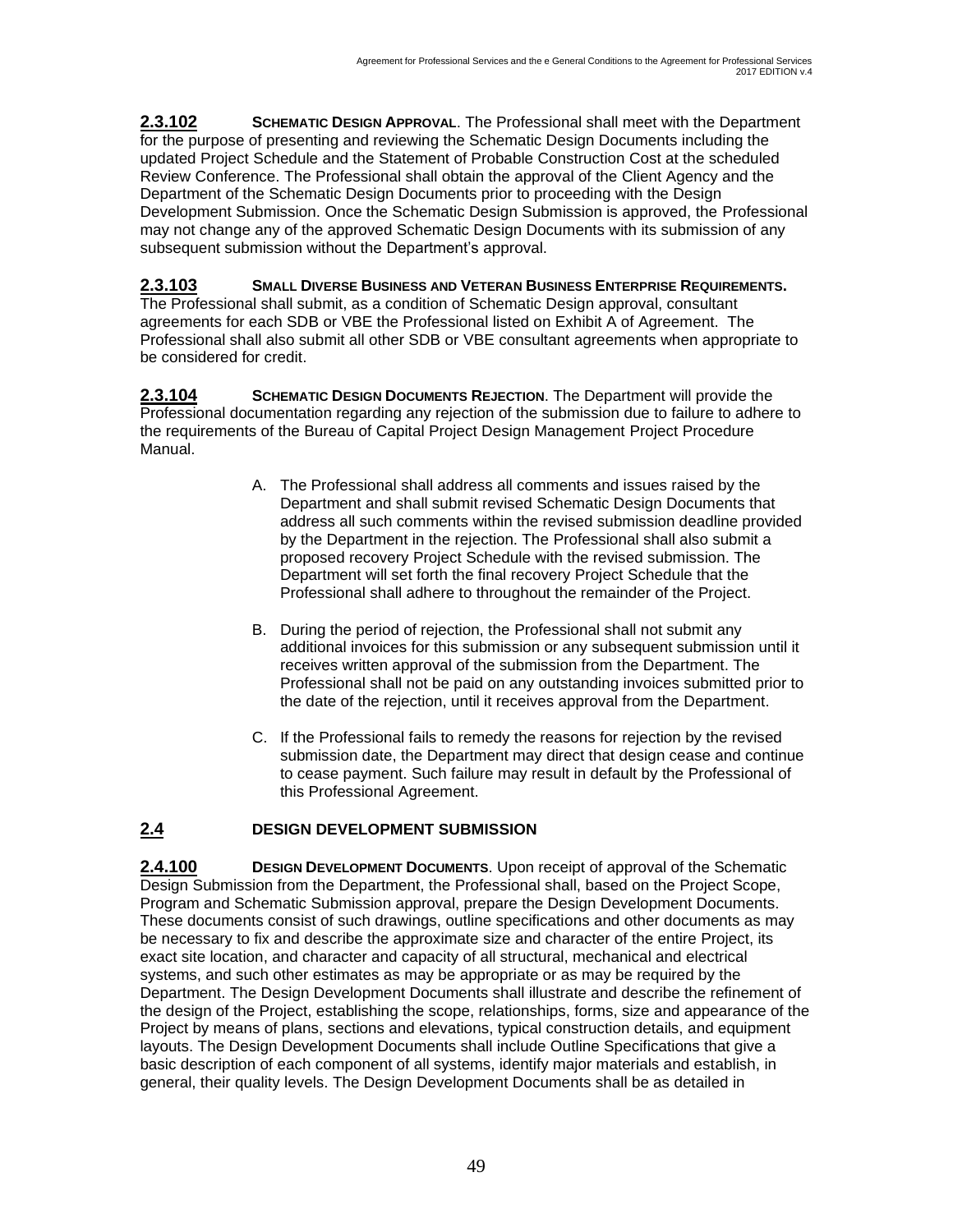accordance with the requirements of the Bureau of Capital Project Design Management Project Procedure Manual.

**2.4.101 STATEMENT OF PROBABLE CONSTRUCTION COST**. With the Design Development Documents, the Professional shall submit a Statement of Probable Construction Cost, on forms prescribed in the Department's Bureau of Capital Project Design Management Project Procedure Manual. If the Professional proposes to use a different, but similar format to the Department's prescribed form, providing a comparable level of detail, the Professional shall submit the proposed cost structure to the Department for written approval prior to its use. At this submission, the Statement of Probable Construction Cost shall include a breakdown of the estimated construction cost computed at present prices, projected to the midpoint of construction, and a justification of the factors used for such projection. The Professional is responsible for providing a complete budget summary showing the breakdown including detailed line items. The Statement of Probable Construction Cost shall be coordinated and consistent with project descriptions, plans, drawings and specifications at the time the statement is prepared. The Statement of Probable Construction Cost furnished with this submission shall be within the Base Construction Amount and shall include additive ascending Base Bids as per Paragraph 2.1.115 of these General Conditions

**2.4.102 DESIGN DEVELOPMENT APPROVAL**. The Professional shall meet with the Department for the purpose of presenting and reviewing the Design Development Documents including the updated Project Schedule and the Statement of Probable Construction Cost at the scheduled Review Conference. The Design Professional shall obtain the approval of the Department and the Client Agency of the Design Development submission prior to proceeding to the Interim Construction Documents Submission. Once the Design Development Submission is approved, the Professional may not change any of the approved Design Development design with its submission of any subsequent submission without the Department's approval.

**2.4.103 DESIGN DEVELOPMENT DOCUMENTS REJECTION**. The Department will provide the Professional documentation regarding any rejection of the submission due to failure to adhere to the requirements of the Bureau of Capital Project Design Management Procedure Manual.

- A. The Professional shall address all comments and issues raised by the Department and shall submit revised Design Development Documents that address all such comments within the revised submission deadline provided by the Department in the rejection. The Professional shall also submit a proposed recovery Project Schedule with the revised submission. The Department will set forth the final recovery Project Schedule that the Professional shall adhere to throughout the remainder of the Project.
- B. The Professional shall not be paid on any outstanding invoices above 90% of the fee for the rejected submission until it receives approval from the Department of the Design Development Documents.
- C. If the Professional fails to remedy the reasons for rejection by the revised submission date, the Department may direct that design cease and continue to cease payment. Such failure may result in default by the Professional of this Professional Agreement.

#### **2.5 INTERIM CONSTRUCTION DOCUMENTS SUBMISSION**

**2.5.100 INTERIM CONSTRUCTION DOCUMENTS**. Upon receipt of the approval of the Design Development Submission, the Professional shall proceed with the Interim Construction Documents Submission. The purpose of the Interim Construction Document is to enable the Professional to further develop its Design Development Documents in response to any comments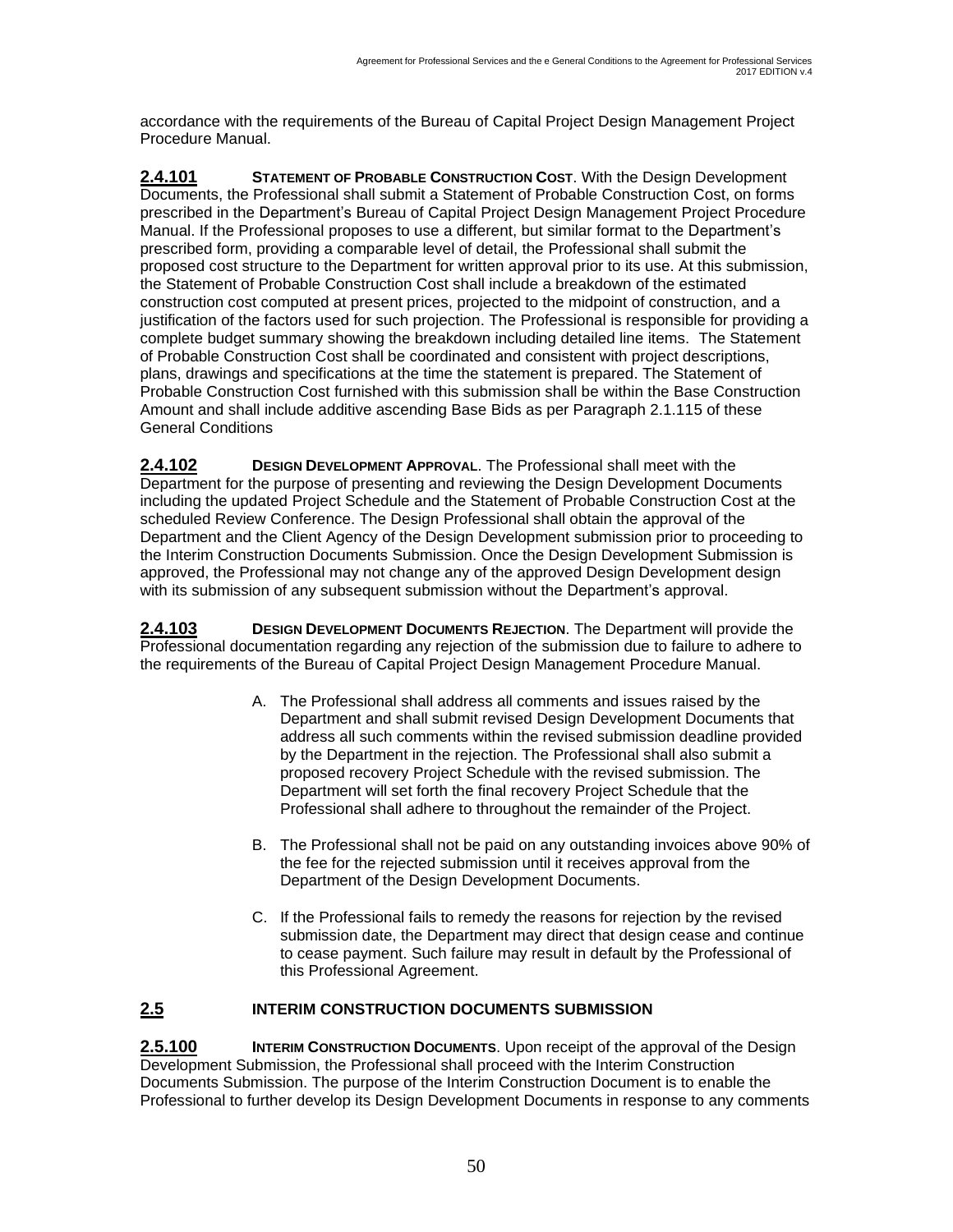or required changes made by the Department and to develop the Construction Contract Drawings and Specifications. The Interim Construction Documents should be developed to demonstrate that at least seventy five percent (75%) of the Construction Documents Submission is complete. However, for Federally funded Department of Military and Veterans Affairs' projects, the Interim Construction Documents should be developed to demonstrate that at least sixty-five percent (65%) of the Construction Documents Submission is complete. The Construction Documents are the drawings and specifications from which the Project is built. They must be clear, concise, and prepared in accordance with generally accepted Professional design practices. The Professional shall meet with the Department for the purpose of showing the progress to date, presenting any and all revised Documents, and confirming the remainder of the schedule. The Interim Construction Documents shall be as detailed in accordance with the requirements of the Bureau of Capital Project Design Management Project Procedure Manual.

**2.5.101 STATEMENT OF PROBABLE CONSTRUCTION COST**. With the Interim Construction Documents, the Professional shall provide an updated Statement of Probable Construction Cost on the form prescribed in the Department's Bureau of Capital Project Design Management Project Procedure Manual. If the Professional proposes to use a different, but similar format to the Department's prescribed forms, providing a comparable level of detail, the Professional shall submit the proposed cost structure to the Department for approval prior to its use. At this submission, the Statement of Probable Construction Cost shall include a breakdown of the estimated construction cost computed at present prices, **projected to the midpoint of construction**, and a justification of the factors used for such projection. This Statement shall address any modifications made by the Professional in the course of revising the Interim Construction Documents. The Professional is responsible for providing a complete budget summary showing the breakdown, including detailed line items and takeoffs. The Statement of Probable Construction Cost shall be coordinated and consistent with project descriptions, plans, drawings and specifications at the time the statement is prepared and shall be within the Base Construction amount and shall include additive ascending Base Bids per Paragraph 2.1.115 of these General Conditions.

**If the Statement of Probable Construction Cost for at least two (2) of the required Base Bids furnished with this submission is not within the Base Construction amount, the Department, subject to the limitations of Section 2.1.101, may require the Professional to adjust the design, at no expense to the Department, to bring the Statement of Probable Construction Cost within the Base Construction.** 

**2.5.102 INTERIM CONSTRUCTION DOCUMENTS APPROVAL**. The Professional shall meet with the Department for the purpose of presenting and reviewing the Interim Construction Documents, including the updated Project Schedule and the Statement of Probable Construction Cost. The Design Professional shall obtain the approval of the Department of the Interim Construction Documents Submission before proceeding with the next submission. Once the Interim Construction Document Submission is approved, the Professional may not change any of the subsequent submissions without the Department's approval.

**2.5.103 INTERIM CONSTRUCTION DOCUMENTS REJECTION**. The Department will provide the Professional documentation regarding any rejection of the submission due to failure to adhere to the requirements of the Bureau of Capital Project Design Management Project Procedure Manual.

> A. The Professional shall address all comments and issues raised by the Department and shall submit revised Interim Construction Documents that address all such comments within the revised submission deadline provided by the Department in the rejection. The Professional shall also submit a proposed recovery Project Schedule with the revised submission. The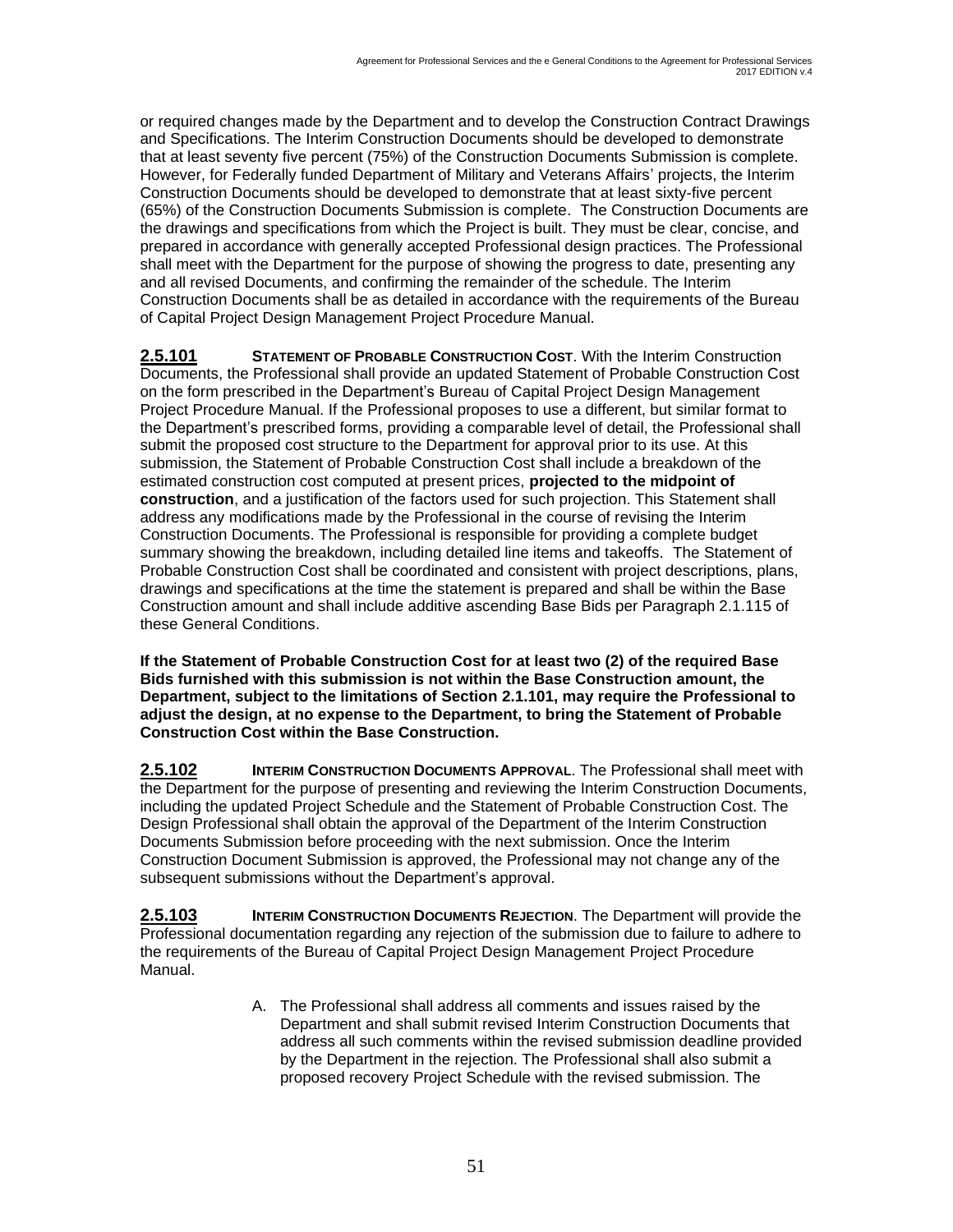Department will set forth the final recovery Project Schedule that the Professional shall adhere to throughout the remainder of the Project.

- B. The Professional shall not be paid on any outstanding invoices above 90% of the fee for the rejected submission until it receives approval from the Department of the Interim Construction Documents.
- C. If the Professional fails to remedy the reasons for rejection by the revised submission date, the Department may direct that design cease and continue to cease payment. Such failure may result in default by the Professional of this Professional Agreement.

#### **2.6 CONSTRUCTION DOCUMENTS SUBMISSION**

**2.6.100 CONSTRUCTION DOCUMENTS**. Upon the Department's approval of the Interim Construction Document Submission, the Professional shall finalize the Construction Documents, on or before the date provided in the final Time Schedule, as amended, and shall submit the same for review and approval to the Department and for review by the Client Agency. The submission shall include the recommendation for the number of calendar days for construction and the number of calendar days for Temporary Heat. This submission shall include working drawings setting forth all items necessary for bidding and proper execution of the Work including but not limited to, materials, workmanship, finishes, mechanical and electrical systems, special equipment, site work, and utility connections and services. The Construction Documents shall be detailed in accordance with the requirements of the Bureau of Capital Project Design Management Project Procedure Manual.

**2.6.101 FINAL STATEMENT OF PROBABLE CONSTRUCTION COST**. With the Construction Documents Submission, the Professional shall provide an updated Statement of Probable Construction Cost on the form prescribed in the Department's Bureau of Capital Project Design Management Procedure Manual. If the Professional proposes to use a different, but similar format to the Department's prescribed forms, providing a comparable level of detail, the Professional shall submit the proposed cost structure to the Department for approval prior to its use. At this submission, the Statement of Probable Construction Cost shall include a breakdown of the estimated construction cost computed at present prices, **projected to the midpoint of construction**, and a justification of the factors used for such projection. This Statement shall address any modifications made by the Professional in the course of revising the Interim Construction Documents. The Professional is responsible for providing a complete budget summary showing the breakdown including detailed line items and takeoffs. Statements of Probable Construction Cost shall be coordinated and consistent with project descriptions, plans, drawings and specifications at the time the statement is prepared and shall be within the Base Construction amount and shall include additive ascending Base Bids per Paragraph 2.1.115 of these General Conditions.

**If the Statement of Probable Construction Cost for at least two (2) of the required Base Bids furnished with this submission is not within the Base Construction, the Department, subject to the limitations of Section 2.1.101, may require the Professional to adjust the design, at no expense to the Department, to bring the Statement of Probable Construction Cost within the Base Construction.** 

**2.6.102 UNIFORM CONSTRUCTION CODE (UCC) APPLICATION FOR BUILDING PERMIT**. The Professional shall determine when the Project documentation is sufficiently completed and ready to be submitted for building permit purposes and will submit all the construction documents to the Department of Labor and Industry with completed UCC Application for building permit.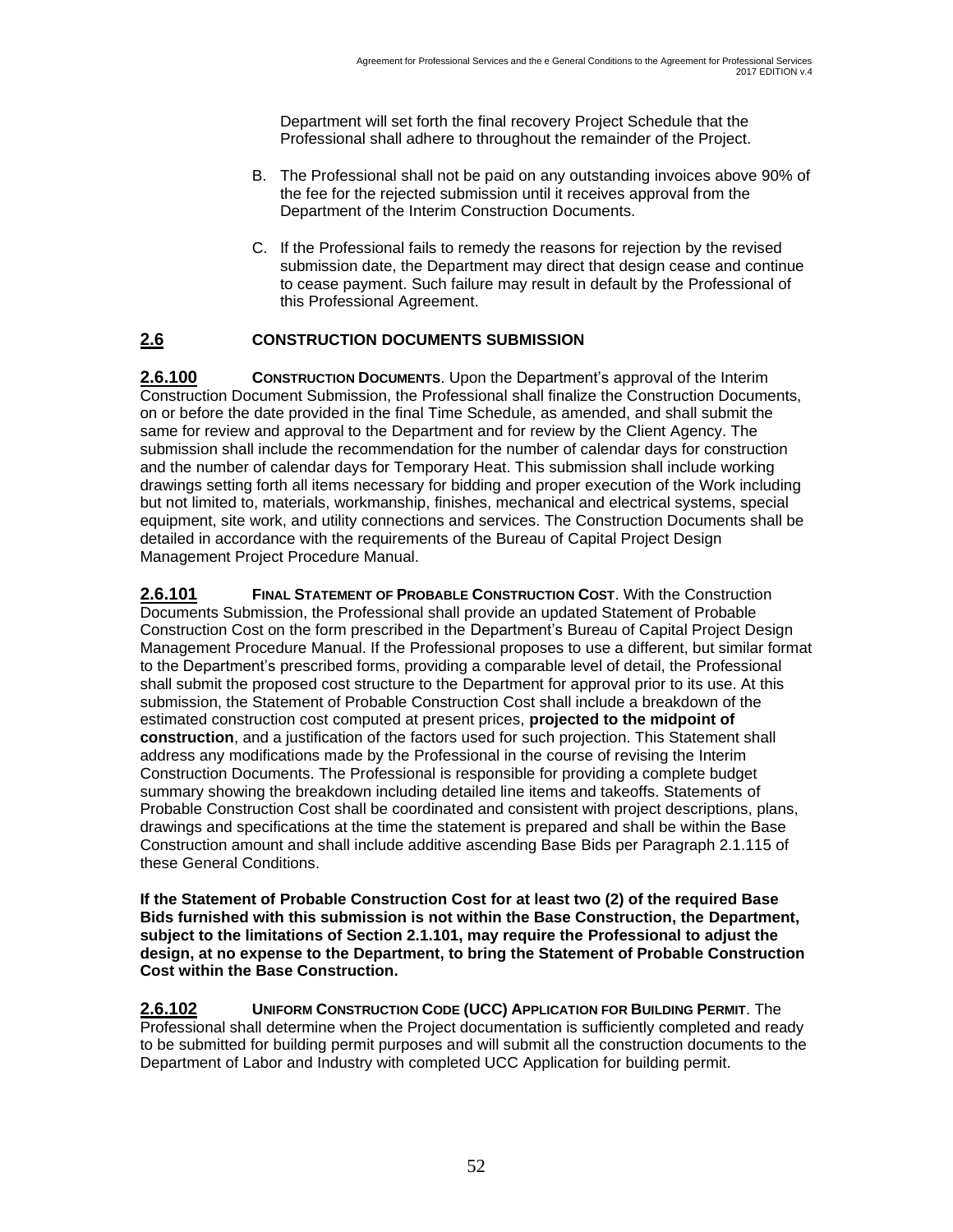**2.6.103 CONSTRUCTION DOCUMENTS APPROVAL**. The Professional shall meet with the Department for the purpose of presenting and reviewing the Construction Documents, including but not limited to the updated schedule, the Final Statement of Probable Construction Cost, permits and approvals, and utility agreements. The Design Professional shall obtain the approval of the Department. The Professional agrees that approval of the Construction Documents by any person, body or agency shall not relieve the Professional of the responsibility for the adequacy, fitness, suitability and correctness of architectural and engineering design and for designing the work in accordance with sound and accepted engineering and architectural practices.

**2.6.104 CONSTRUCTION DOCUMENTS REJECTION**. The Department will provide the Professional documentation regarding any rejection of the submission due to failure to adhere to the requirements of the Bureau of Capital Project Design Management Project Procedure Manual.

- A. The Professional shall address all comments and issues raised by the Department as reasons for rejection and shall submit revised Construction Documents which address all such comments within the revised submission deadline provided by the Department in the rejection.
- B. The Professional shall not be paid on any outstanding invoices above 90% of the fee for the rejected submission, until it receives approval from the Department.
- C. If the Professional fails to remedy the reasons for rejection by the revised submission date, the Department may direct that design cease and continue to cease payment. Such failure may result in default by the Professional of this Professional Agreement.

#### **2.7 CONDITIONAL ACCEPTANCE OF DESIGN SUBMISSION DOCUMENTS**

**2.7.100 SCHEMATIC DESIGN DOCUMENTS**. Upon review of the Schematic Design Documents, the Department may conditionally accept the Schematic Design Submission in by adding comments.

- A. Conditional acceptance means that the Professional may proceed with the design of the next submission while resolving the comments to design made by the Department for the previous submission.
- B. The Professional shall address any and all comments made by the Department within fifteen (15) days after receiving conditional acceptance or notify the Department within five (5) days of receipt of the conditional acceptance of their need for an extension of time including the requested days of extension and reasons for the inability to comply within the fifteen (15) day period. The Department shall require the Professional to either respond to all comments and/or resubmit a revised partial submission. If the Department requires a revised partial submission, then the Professional shall highlight each change on each drawing of the submission.
- C. During this period of conditional acceptance, the Professional shall not submit any additional invoices for this submission or any subsequent submission, until it receives the Department's unconditional approval of the submission.
- D. If the Professional fails to satisfactorily address the comments to design made by the Department within fifteen (15) days or the approved extension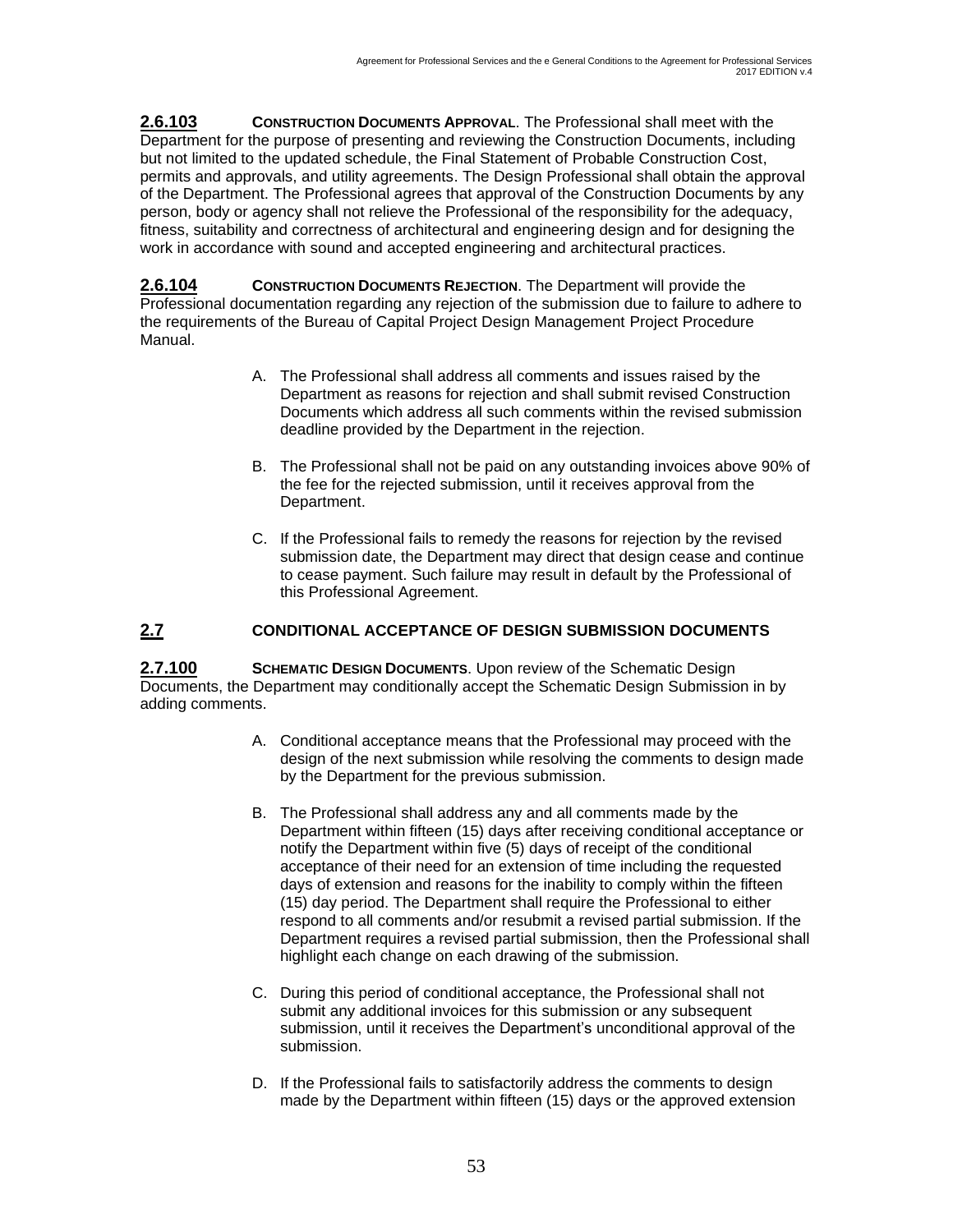date, the Department may direct the Professional to cease design until further direction is received from the Department.

**2.7.101 DESIGN DEVELOPMENT DOCUMENTS**. Upon review of the Design Development Documents, the Department may conditionally accept the Design Development Submission in by adding comments.

- A. Conditional acceptance means that the Professional may proceed with the design of the next submission while resolving the comments to the submission made by the Department for the previous submission.
	- 1. The Department shall require the Professional to either respond to all comments or resubmit a revised partial submission, or both.
	- 2. If the Department requires a revised submission, then the Professional shall highlight each change on each drawing of the submission.
- B. Upon receiving the Department's conditional acceptance, the Professional shall either:
	- 1. Address any and all comments regarding the submission made by the Department and/or resubmit a revised partial submission within fifteen (15) days of receipt of the conditional acceptance; or
	- 2. Notify the Department, within 5 days of receipt of the conditional acceptance, of their inability to comply within this period.
- C. If the Professional fails to satisfactorily respond to the comments to design made by the Department within fifteen (15) days, the Department may direct the Professional to cease design until further direction is received from the Department.
- D. The Department has 15 days from the receipt of the Professional's response to accept or reject the Professional's response. If the Department does not reject the Professional's response within fifteen (15) days of receiving it, the response shall be deemed acceptable to the Department.
- E. The Professional shall not be paid on any outstanding invoices above 90% of the fee for the Design Development Submission until it receives approval or the Department's fifteen days to approve has lapsed.

**2.7.102 INTERIM CONSTRUCTION DOCUMENTS**. Upon review of the Interim Construction Documents, the Department may conditionally accept the Interim Construction Documents submission in by adding comments.

- A. Conditional acceptance means that the Professional may proceed with the design of the next submission while resolving the comments to the submission made by the Department for the previous submission.
- B. The Professional shall address any and all comments made by the Department within fifteen (15) days after receiving conditional acceptance, or notify the Department within five (5) days of receipt of the conditional acceptance of their inability to comply within the fifteen (15) day period. The Department shall require the Professional to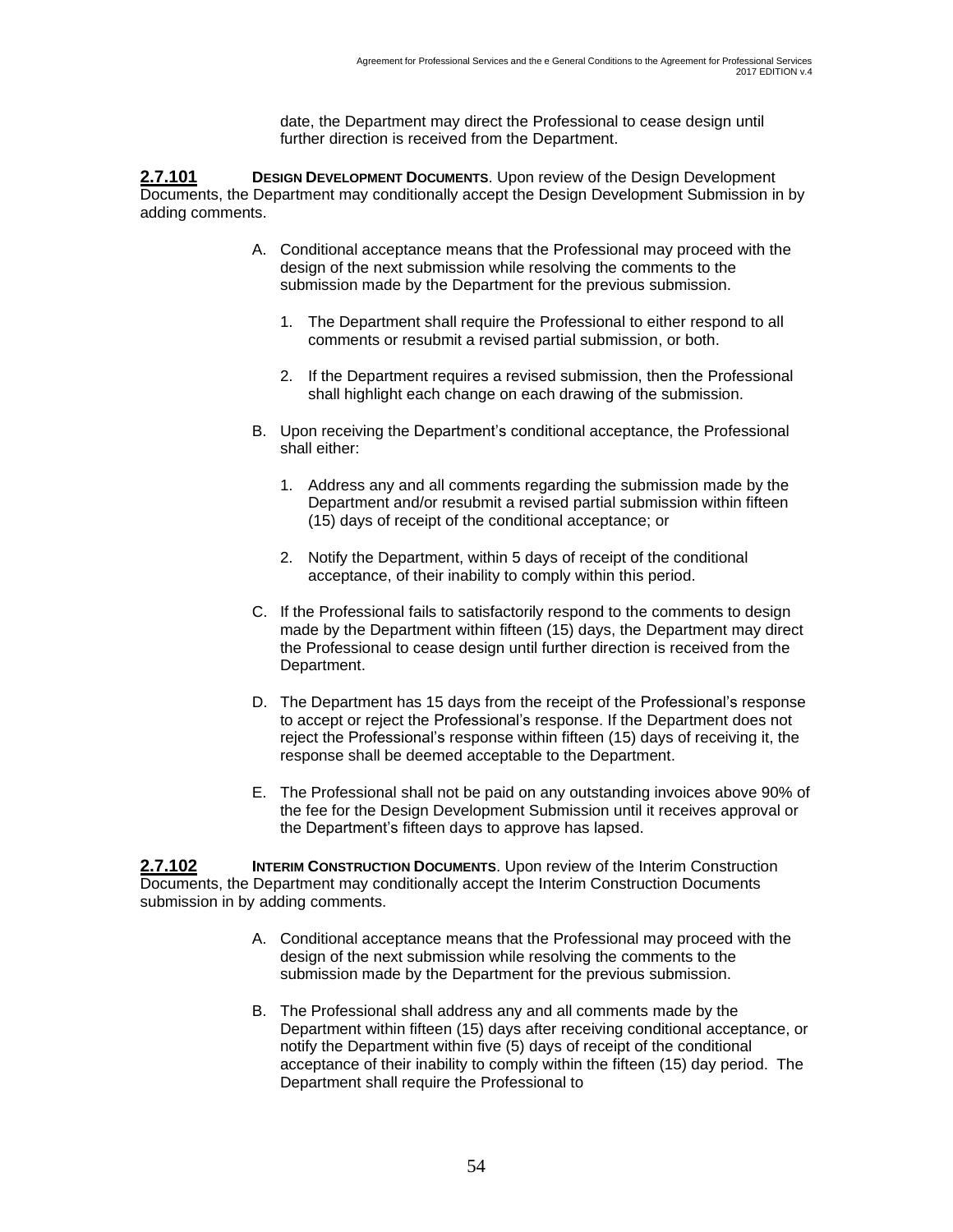- 1. Address any and all comments regarding the submission made by the Department and/or resubmit a revised partial submission. If the Department requires a revised partial submission, then the Professional shall highlight each change on each drawing of the submission.
- C. If the Professional fails to satisfactorily respond to the comments to design made by the Department within fifteen (15) days, the Department may direct the Professional to cease design until further direction is received from the Department.
- D. The Department has fifteen (15) days from the receipt of the Professional's response to accept or reject the Professional's response. If the Department does not reject the Professional's response within fifteen (15) days of receiving it, the response shall be deemed acceptable to the Department.
- E. The Professional shall not be paid on any outstanding invoices above 90% of the fee for the submission until it receives the written approval or the Department's fifteen days to approve has lapsed.

**2.7.103 CONSTRUCTION DOCUMENTS**. Upon review of the Construction Documents, the Department may conditionally accept the Construction Documents Submission in by adding comments.

- A. Conditional acceptance means that the Professional may proceed to Construction Procurement while resolving the comments to the submission made by the Department.
	- 1. The Professional shall address any and all comments made by the Department within fifteen (15) days after receiving conditional acceptance, or notify the Department within five (5) days of receipt of the conditional acceptance of their inability to comply within the fifteen (15) day period. The Department shall require the Professional to address any and all comments regarding the submission made by the Department and/or resubmit a revised partial submission. If the Department requires a revised partial submission, then the Professional shall highlight each change on each drawing of the submission.
- B. If the Professional fails to satisfactorily respond to the comments to design made by the Department within fifteen (15) days, the Department may direct the Professional to cease design until further direction is received from the Department.
- C. The Department has 15 days from the receipt of the Professional's response to accept or reject the Professional's response. If the Department does not reject the Professional's response within fifteen (15) days of receiving it, the response shall be deemed acceptable to the Department.
- D. The Professional shall not be paid on any outstanding invoices above 90% of the fee for the submission until it receives the written approval or the Department's fifteen days to approve has lapsed.

#### **2.8 CONSTRUCTION PROCUREMENT SERVICES**

**2.8.100 SCOPE OF SERVICES**. When the Department determines the Project is ready for bidding, it will utilize the e-Builder Enterprise Software Program (e-builder) for electronic bidding.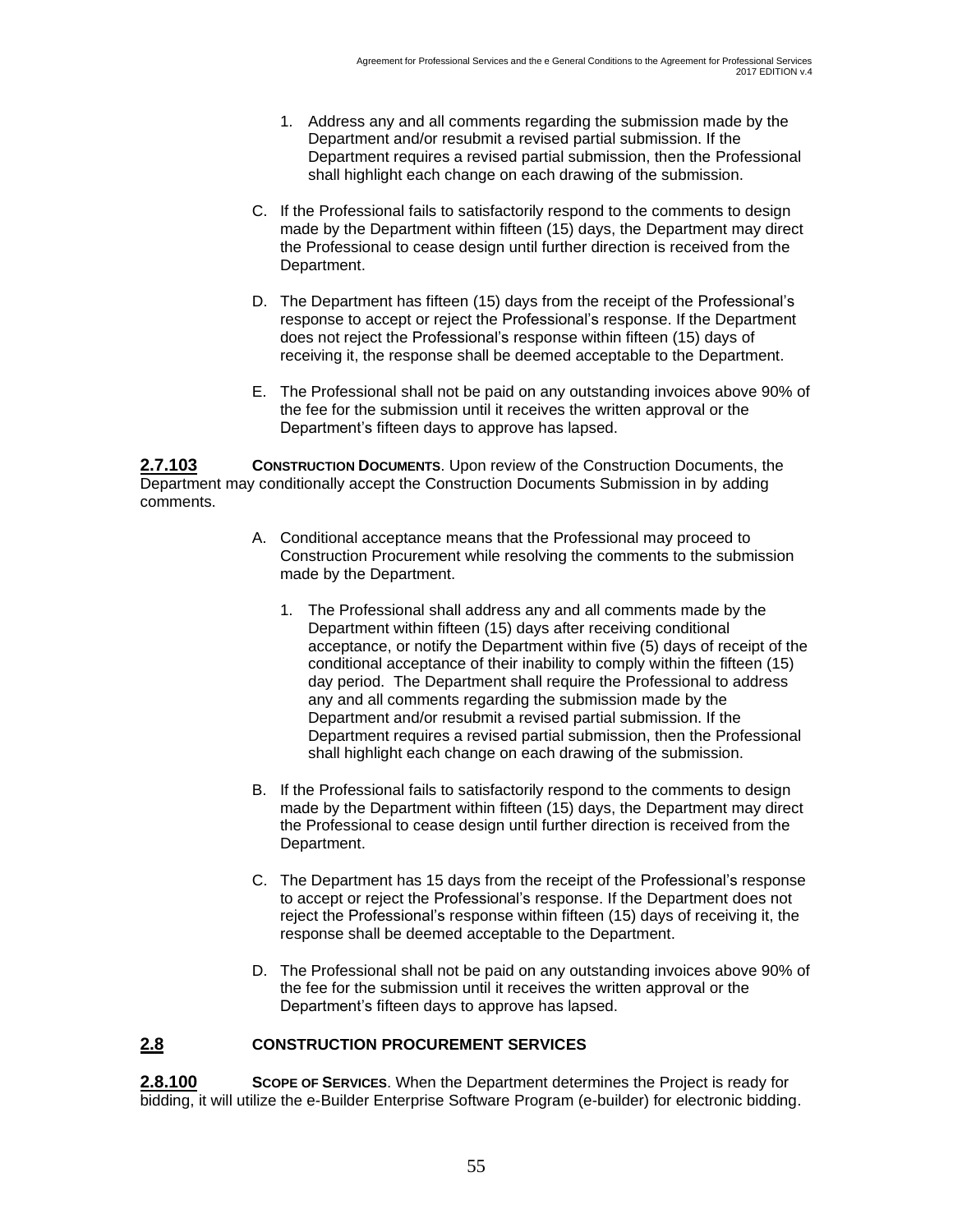The Professional will provide all forms and documents, including a complete set of Contract Documents, required for bidding through the CD submissions process in e-Builder. The Design Manager will move the Contract Documents to the bidding folder. The Professional shall attend the Pre-Bid Conference in sealed bid procurements to answer all technical and constructability issues. If the Department utilizes the Competitive Sealed Proposal (Best Value RFP) procurement method for designated projects, the Professional shall attend the Initial Determination Meeting, the Initial Evaluation Committee Meeting and the Pre-Proposal Conference to provide, at a minimum, an overview of the Project and answer all technical and constructability issues. The Professional will upload all forms and documents, including a complete set of Contract Documents, in e-Builder.

**2.8.101 ADVERTISING AND RECEIPT OF BIDS OR PROPOSALS**. The Department will designate the construction period and advertise the Project in PA e-marketplace at www.emarketplace.state.pa.us. The Department will designate the date and time of the Bid Opening in e-Builder, and it will be open to the public via web conference. The web conference link will be provided in the Notice to Bidders. If the Department is utilizing the Best Value RFP procurement method, the Department will designate the date, hour and place for receipt of the proposals.

**2.8.102 ADDENDA.** The Professional's response to any question, clarification, or other explanation regarding the Contract Documents shall be in the form of an Addendum issued in e-Builder. All bidders that have created a user profile in e-Builder will be notified as addenda are issued. The Professional shall only issue addenda that have been approved by the Department.

**2.8.103 PRE-BID/PRE-PROPOSAL CONFERENCES**. The Professional, with its key consultants, shall attend, as the chairperson, pre-bid / pre-proposal conferences as part of Basic Services. The Professional shall be responsible for taking and issuing the Minutes of the Pre-Bid / Pre-Proposal Conference to the Department. The meeting Minutes, alone, shall not be issued as an addendum. Only written questions received, resulting from the Pre-Bid / Pre-Proposal Conference, shall be addressed by an addendum issued via e-Builder.

**2.8.104 EVALUATION OF BIDS**. Evaluation of Bids is the responsibility of the Department. At the discretion of the Department, the Professional may evaluate the reasonableness of the bids and their compliance with the requirements of the bidding documents. The Professional, upon request, shall render its opinion of qualification with a confidential report to the Department on all information known or ascertainable by reasonable inquiry, bearing on the qualifications of the three (3) lowest bidders or proposers on each contract for which contractor qualifications are required by the bid documents. The evaluation and report must be submitted within three (3) calendar days after the receipt of the qualification information from the Department.

**2.8.105 PAYMENT UPON AWARD OF CONTRACT**. The Professional shall be paid the fee for Bidding Services upon the award of a contract by the Department. If after the bids or proposals are received and, through no fault of the Professional, the award of the construction contract(s) is not made, the Professional shall be paid its Procurement Services amount.

## **2.9 CONSTRUCTION CONTRACT ADMINISTRATION**

**2.9.100 SCOPE OF SERVICES**. The Construction Contract Administration Stage commences with the issuance of a Letter of Intent or a Notice of Award of construction contracts and ends at the issuance of the final payment to the Professional unless otherwise specified by the Department. The Professional shall assist and cooperate with the Department's administration of the Contract and review the performance of the Work in accordance with the applicable provisions of these General Conditions and as described elsewhere in the DGS Construction Contract Documents. Services shall include both construction field and office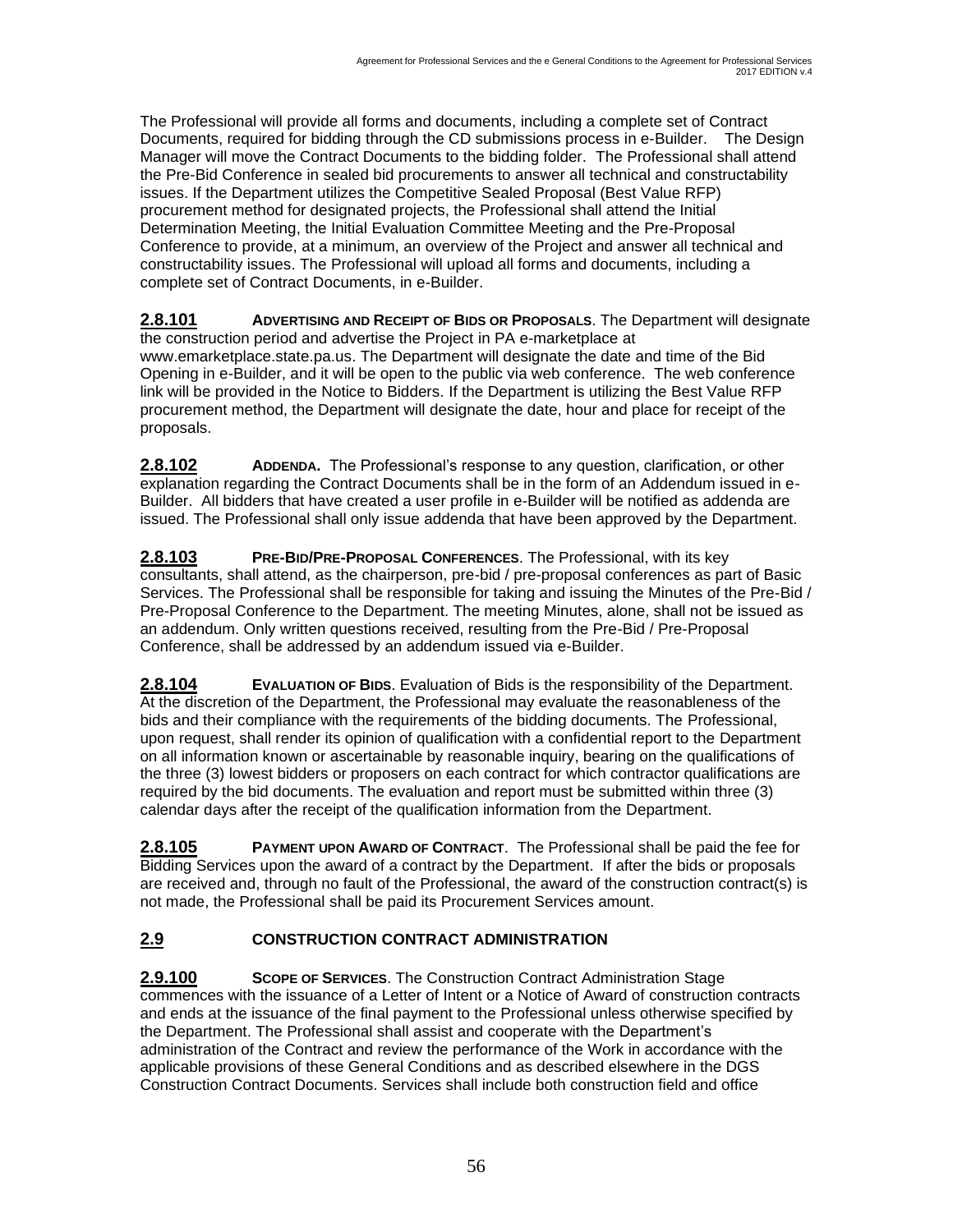activities. The Professional shall provide two complete paper sets of the Contract Documents to BOC.

**2.9.101 ACCESS TO WORK AND ON-SITE REPRESENTATION.** The Professional, the Professional's Consultants and authorized representatives shall have full access to the Work at all times and be required to abide by the applicable safety programs and access requirements, if any, of the Client Agency and security programs established for the Project. The Professional is not responsible for the construction means, methods, techniques, sequences or procedures or for safety precautions and programs in connections with the Work. The Professional shall, as an Additional Service, provide a representative at the site during all times of active construction when directed by the Department.

**2.9.102 VISITS TO THE SITE AND MEETINGS**. The Professional or Professional's Consultants must visit the site at such intervals and such duration as necessary to properly review the respective phases of the Work in order to achieve the requirements of Construction Contract Administration for each Contract. The maximum number of visits is as set forth in the Agreement. When directed by the Department, the Professional and Professional's Consultants must attend any and all meetings and job conferences that are required by the Department. The Professional's and Professional's Consultants attendance at the biweekly job conference shall be counted towards the number of meetings at set forth in the Agreement. Any other meeting required by the Department shall also be counted towards the number of meetings as set forth in the Agreement. A meeting on a given day is counted as one (1) meeting regardless of the number of attendees; however, a consultant will not be required to attend more than one meeting in a thirty (30) day period while work related to the Consultant's expertise is ongoing without an additional meeting being counted towards the number of meetings set forth in the Agreement. The Professional shall review the progress of the Work, including the completeness of the construction contractors' installation drawings, and take actions necessary or appropriate to assist in achieving the compliance with the Contract Documents and submit a Progress Report. The Professional shall advise the Department's representative as to particular matters to watch and guard against. The Professional shall maintain a log of all of its site visits, including the Professional's Consultant's visits to the Site for each discipline.

**2.9.103 INTERPRETER.** The Professional is, in the first instance, the interpreter of the Construction Documents and the initial evaluator of the construction contractor's performance. Within seven (7) days after receipt of a request from a construction contractor or the Department (in the form of an RFI-Request for Information submitted in e-Builder), the Professional will render an interpretation or evaluation consistent with the Contract Documents.

**2.9.104 REVIEW OF CONTRACTOR'S SUBMITTALS**. The Professional shall review and approve or take other appropriate action with regard to submittals, including shop drawings, samples, materials or other submissions of the construction contractor for compliance with the requirements of the Contract Documents. The Professional shall follow the process and procedures more specifically set forth in Article 6 of these General Conditions. The Professional shall request from the construction contractor and may rely on bona fide test data, certifications and other evidence submitted by the construction contractor, as needed to establish conformity with the Contract Documents prior to approving material and products.

**2.9.105 PROGRESS REPORTS AS TO CONSTRUCTION**. The Professional shall, within three (3) days of each job conference or other meeting, submit these reports through e-Builder to the Assistant Project Manager relative to the progress of the Work and or issues discussed at each meeting, in a general discussion, as well as any issues identified and/or discussed during a review of the project and work in progress. The Progress Reports shall include the Professional's or Professional's Consultants' findings on each of their site visits. In the event of construction contractor's non-compliance, including omission of Work or faulty workmanship, the Professional shall recite in the report the paragraph number or article of the Specifications or detail or drawing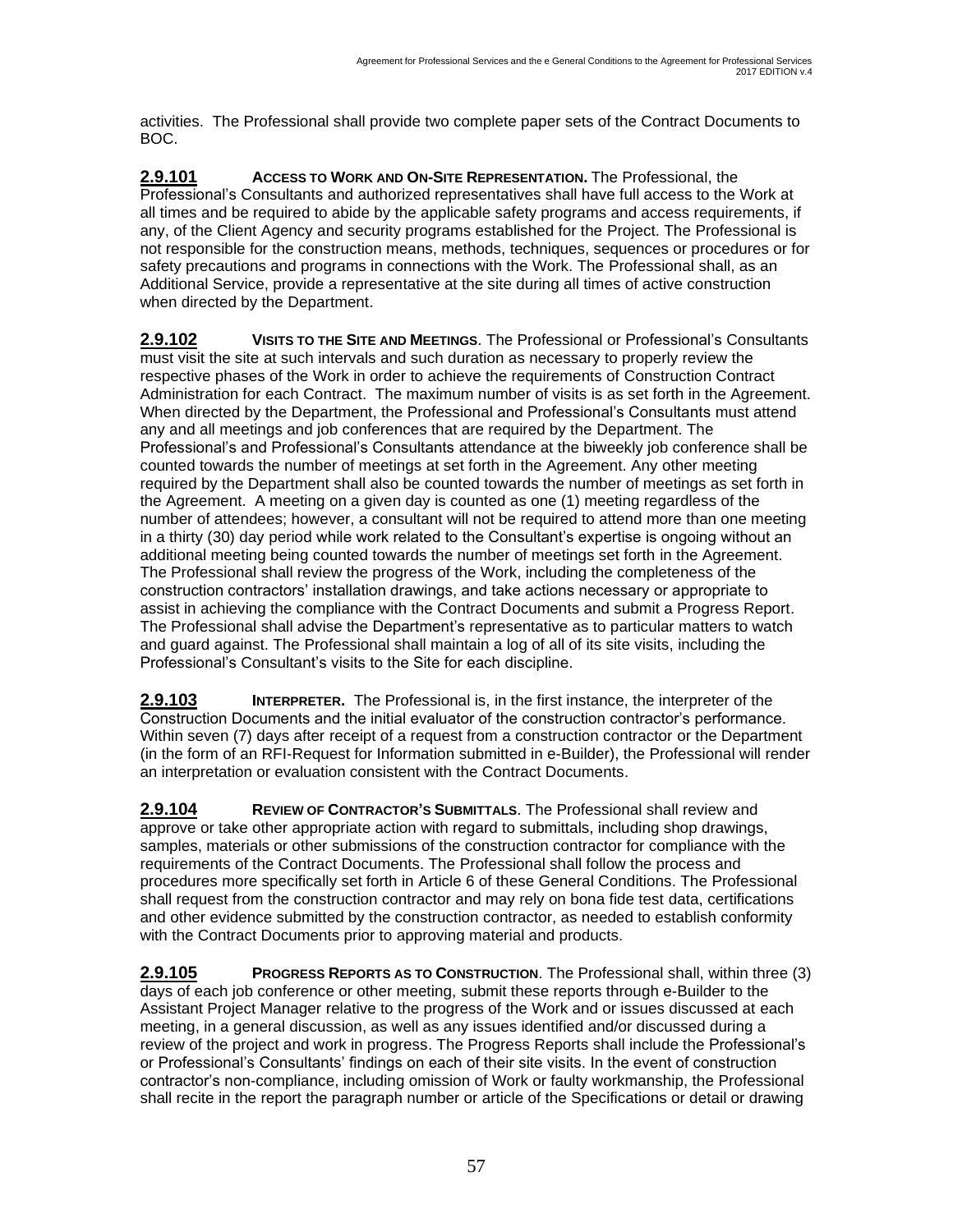that has been violated, indicating the deviation from design. Failure to timely submit Progress Reports may delay payment.

**2.9.106 REVIEW AND APPROVAL OF CONTRACTOR'S BREAKDOWN SHEETS**. The Professional shall review and approve or disapprove the detailed Cost Breakdown sheets submitted by all Contractors in e-Builder.

**2.9.107 CHANGE ORDERS**. The Professional shall evaluate the scope and cost and recommend action to the Department on all change orders initiated by the Department, the Client Agency, the construction contractors, or by the Professional's own observation of the Work.

- A. EVALUATION OF THE CHANGE ORDER. The evaluations shall include a Statement of Probable Construction Cost (with a breakdown of major items of work), an opinion of the cause of the change order with substantiating background and a recommendation as to whether the change order should be pursued.
- B. CONSTRUCTION CONTRACTOR'S CHANGE ORDER BREAKDOWN. The Professional shall review the construction contractor's proposed cost of the work including labor and materials and effect upon time dependent costs. The Professional shall comment on these proposed costs and expenses and advise the Department through e-Builder. If the costs are disputed, the Professional shall provide a detailed cost breakdown to substantiate their dispute of the contractor's costs.
- C. DEPARTMENT'S REVIEW. The Department will review the Professional's input and determine those change orders to be pursued.
- D. FEES. At Final Inspection, or at a time sooner than Final Inspection as determined in the sole discretion of the Department, the Professional shall be paid its fee on all appropriate change orders in accordance with Paragraph 4 of the Agreement.

#### **2.9.108 ERRORS AND OMISSIONS**.

- A. **The Professional shall receive no compensation or fee for any change orders which result from an error or omission by the Professional.** For purposes of this section, error and omission change orders are defined as follows.
	- 1.A change order is an **omission** change order if additional work is required due to the failure of the Professional to produce proper and coordinated specifications and drawings, but no contract work must be removed or replaced to carry out the change order.
	- 2.A change order is an **error** change order if work must be removed and/or replaced due to the failure of the Professional to produce proper and coordinated specifications and drawings.
- B. At Final Inspection, the Department will review change orders preliminarily designated to be an error or omission. No fee will be paid for change orders preliminarily designated as resulting from an error or omission. If the value of the preliminarily designated error or omission change orders exceeds 2.5% of the contract award amount, the Department may initiate an error or omission review, to be conducted at a time determined by the Department.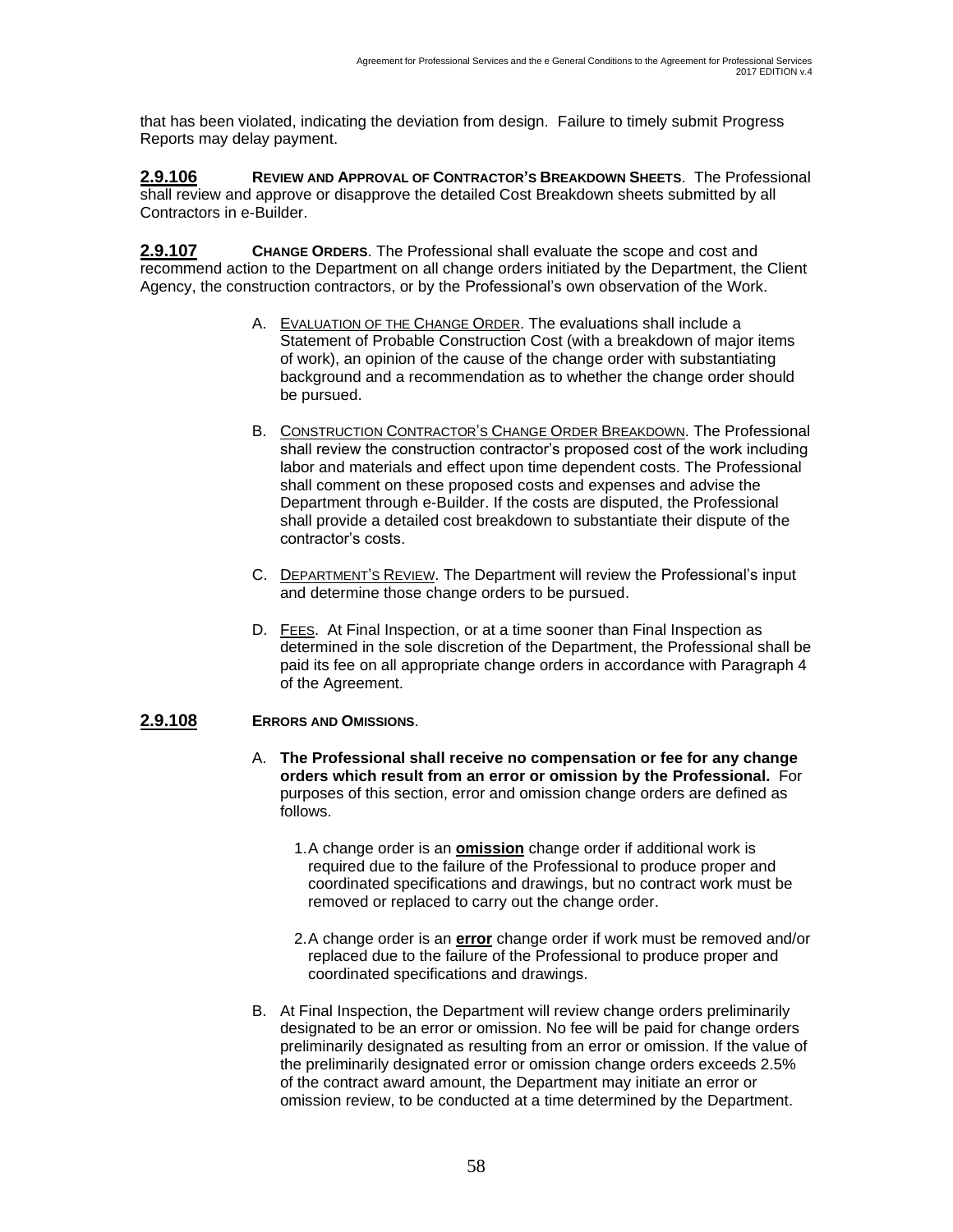- 1.If the outcome of the review determines that the total of all error or omission change orders do not exceed 2.5% of the contract award amount, no fees will be paid on the reviewed error and omissions change orders and no assessment will be made against the Professional.
- 2.If the outcome of the review determines that the total of all error or omission change orders exceeds 2.5% of the contract award amount, no fees will be paid on the reviewed error and omissions change orders and an assessment will be made against the Professional.
- C. **Assessment Costs**. If it becomes necessary during the course of construction to issue change orders which increase the cost of the Project because of the Professional's errors or omissions, and the total of all Error or Omission change orders exceeds 2.5% of the contract award amount, the Professional will be assessed the following on each Error or Omission Change Order:
	- 1.For **omission** change orders, the Professional will be assessed 10% of the change order amount which will cover all associated costs owed to the Department due to the omission.
	- 2.For **error** change orders, the Professional will be assessed the cost of removing and replacing the work to remedy the error, **plus** an Administrative Cost of 10% of the change order amount, **plus** any other costs resulting from the error, which may include but not be limited to inefficiencies, acceleration and delay costs.

**2.9.109 REJECTION OR STOPPAGE OF WORK**. Where the Professional observes deficiencies, or observes the construction contractor failing to execute the Work in accordance with the Contract Documents, the Professional shall promptly notify the construction contractor in writing of all such deficiencies and shall issue such notices of Non-Compliant Work that the Professional deems appropriate. The Professional shall recommend rejection of work that does not conform to the Contract Documents and immediately notify the Department of the recommendation of rejection. The Professional shall recommend stoppage of construction contractors' work or special testing whenever such testing or stoppage is necessary, in the Professional's opinion, to achieve compliance of the finished Work with the Contract Documents. Recommendation of stoppage shall be made orally to the Department's field representative and confirmed, in writing, within twenty-four (24) hours of the recommendation. The confirmation must include the reasons for such recommendation.

**2.9.110 CONSTRUCTION BY STATE EMPLOYEES**. If the Department decides to perform the actual construction using its own personnel, or other State employees, or inmates, the Professional shall prepare appropriate drawings, specifications, and material lists as a negotiated additional service.

**2.9.111 STANDARDS OF QUALITY**. Where a manufacturer's name and product/model designation is specified, it is to be used as a "basis of design," to establish a standard of quality, appearance, design, function, and performance, and for establishing a standard of competitive bidding. The construction contractor will furnish submittals to the Professional and the Department, subsequent to the Effective Date of the Agreement, which shall include a comprehensive description for each material or item of equipment proposed to be utilized, with engineering, construction, dimension and performance data, and certifying that the item is "equal" in quality, appearance, design, function, and performance to the "basis of design." The Professional will render a written determination to the construction contractor. Products,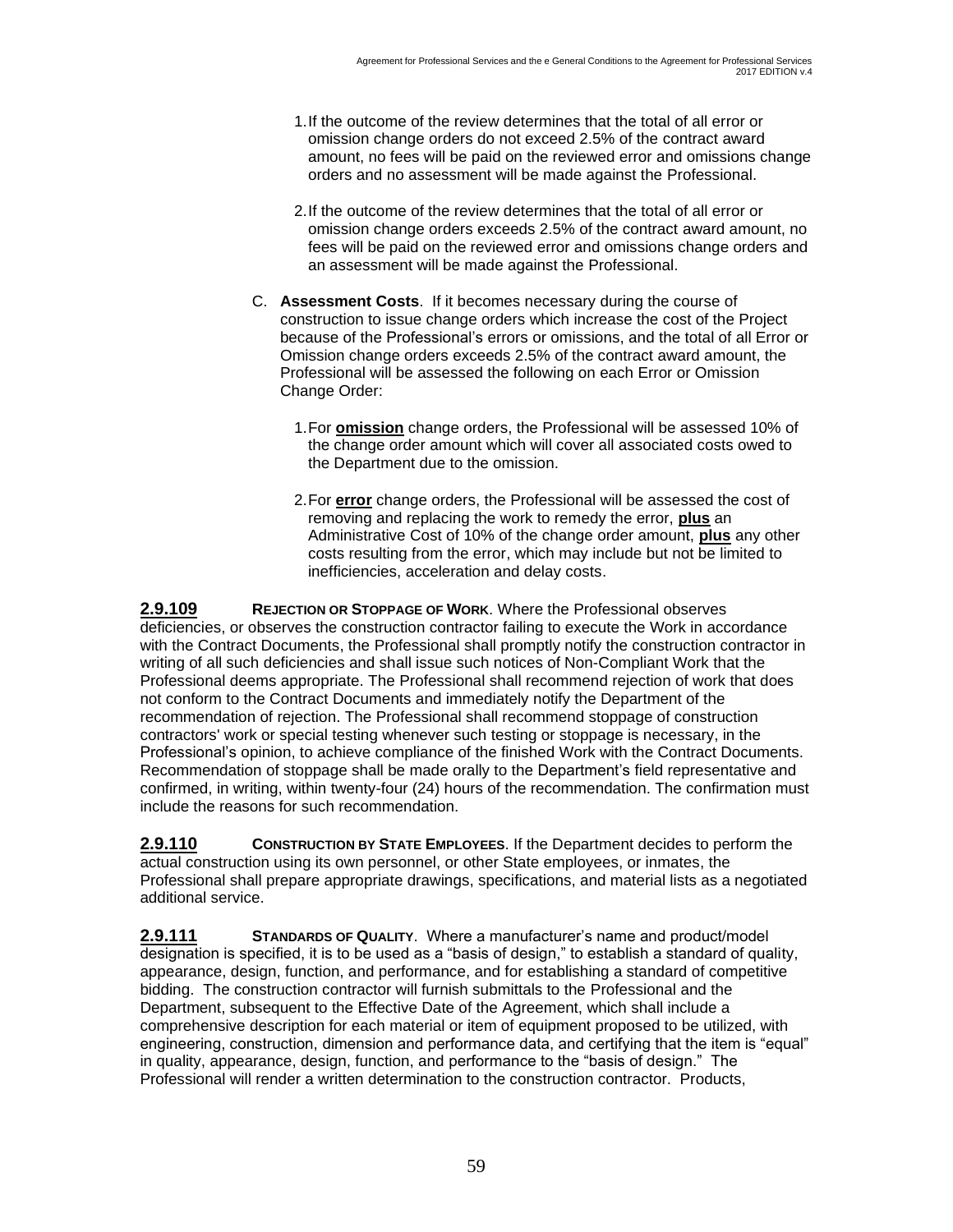materials, or equipment determined as "equal" to that named in the specifications are not Substitutions.

**2.9.112 SUBSTITUTIONS**. If the construction contractor desires to furnish material or equipment different in quality, performance, or appearance from that named in the specification, the construction contractor shall submit to the Professional and the Department a comprehensive description of the proposed substitution, including engineering, construction, dimension, performance, and appearance data, along with a statement of the cost involved. The Professional shall render a written opinion of the proposed substitution to the Department within thirty (30) days after receipt of the request for Substitution. The Department's opinion shall include an evaluation of the salient characteristics of the proposed substitution, its compatibility with the Project, its cost and any schedule impact on the Project.

**2.9.113 EXTENSIONS OF TIME**. The Professional shall assist the Department, if requested, in the review of construction contractors' requests for Extension of Time and claims of any type.

**2.9.114 PROFESSIONAL OBSERVATION OF TESTING**. If the Professional needs to observe inspections, tests or approvals, it shall do so promptly, and where practicable, at the source of supply.

**2.9.115 RECORD DRAWING MAINTENANCE**. The Professional shall maintain a set of record drawings that incorporate drawing changes developed by the Professional and its Consultants in response to RFIs, Change Orders and other administrative information issued by the Professional related to the drawings. The maintained record drawing set is to be shared electronically in PDF format and be updated monthly as the construction progresses. The Professional shall only upload to e-Builder the drawings that have been updated. The Drawing changes to be included generally align with the requirements of the L&I "Plan Revision" Submission referenced in Paragraph 2.10.104. "redlines" or "as-builts" will continue to be maintained by the Contractor(s) and will be turned over to the Professional at the end of construction for incorporating into the final DGS Record Drawings referenced in Paragraph 2.10.105.

### **2.10 PROJECT CLOSEOUT**

**2.10.100 CLOSEOUT GENERALLY.** Project Closeout consists of a Final Inspection, which is deemed to be a significant activity considered to be a Project Milestone. The Professional shall provide such services as are necessary to ensure that the Project has been fully completed in accordance with the Contract Documents. Such services include, but are not limited to, coordinating and conducting Final Inspections, collecting all necessary documents from the construction contractors, and providing assistance for all dispute claims. During the one (1) year period after the date of Final Inspection, the Professional shall assist the Department in securing remedy of any of the construction work found to be not in accordance with the contract.

**2.10.101 FINAL INSPECTION.** A determination of substantial completion will occur within five (5) days from the receipt of both a request by the Contractor to the Department for a Final Inspection and an application for final payment. If the Department and the Professional concur that the Work is at substantial completion, the Final Inspection shall be conducted within ten (10) days by the Department and the Professional. In such case, the Professional shall produce and deliver to the Contractor, at the Final Inspection or soon thereafter, a list of uncompleted items and a reasonable cost of completion (Punch List). The Professional shall submit Record Drawings to the Department of Labor and Industry (L&I) on the date of the Final Inspection in order to receive a certificate of occupancy.

**2.10.102 PUNCH LIST COMPLETION VERIFICATION AND ACCEPTANCE.** At the Department's direction, the Professional shall visit the site for the purpose of verifying and accepting Punch List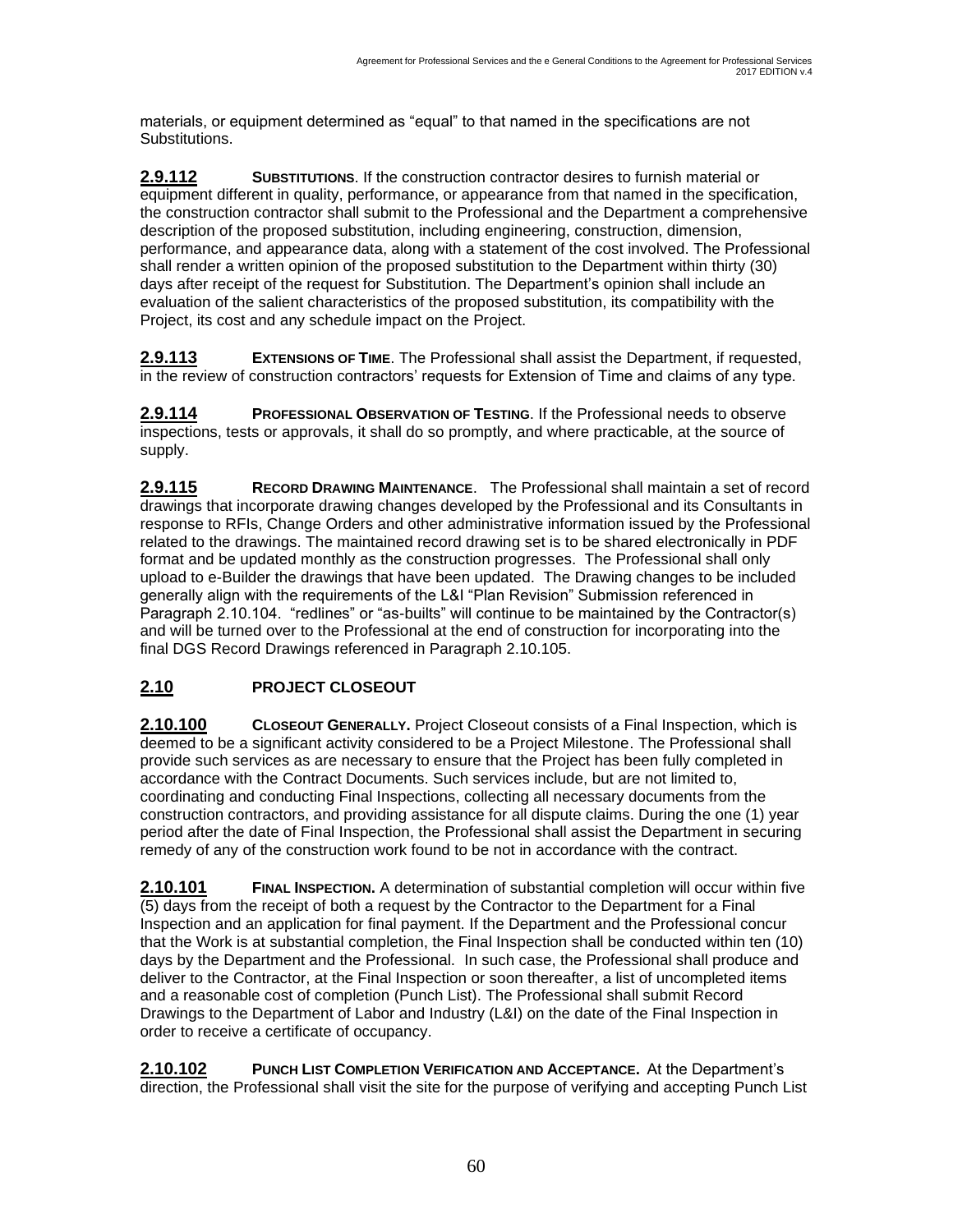work. The Department will be responsible for managing the punch list completion process and requesting the Professional's presence.

**2.10.103 CONSTRUCTION ADMINISTRATION BEYOND SCHEDULED COMPLETION DATE**. If the last Final Inspection for the Prime Contracts occurs after the period of scheduled construction as specified in the contract documents, as amended, then the Professional is entitled to additional compensation for each month up to Final Inspection for which there is: (a) actual and active construction at the site, and (b) bi-weekly job conferences held and the Professional actively attends to both (a) and (b). The additional compensation is payable monthly, upon approval of an invoice, in the amount of seventy-five percent (75%) of the regular monthly installment computed under Section 4.1.103. If (a) and (b) above are not satisfied, a Work Order may be issued, at the Department's sole discretion, for Professional services beyond the scheduled completion date. If the services of a full-time, on-site Professional's representative during an extended or overrun period are required by the Department, they shall be provided as an Additional Service in accordance with this Article 2, Section 2.11 The Professional shall not be entitled to compensation under this paragraph for delays in construction that are attributable in whole or in part to the Professional. If there is more than one construction phase in the Project, the calculation of additional compensation due the Professional under this paragraph shall be made separately for each phase. The decision of the Department shall be final in so far as determining when there is actual and active construction at the job site and when the Professional's compensation shall be withheld because of delays that are attributed in whole or in part to the Professional.

**2.10.104 DEPARTMENT OF LABOR AND INDUSTRY "PLAN REVISION" SUBMISSION.** The Professional is responsible for submitting to the Department of Labor and Industry a revised set of Construction Documents for approval of design and construction changes made after the UCC Building Permit is issued. This "Plan Revision Submission" is also referred to as the "Department of Labor & Industry Record Drawings" and shall be submitted in accordance with PA L&I and PA UCC requirements. The Professional shall provide both the DGS Design Project Manager and the Client Agency with a CD of the approved L&I Plan Revision Submission in .pdf format. Receipt of the approved Plan Revision Submission is required before an L&I Occupancy Permit will be issued

**2.10.105 DGS RECORD DRAWINGS**. Within ninety (90) days from the last Final Inspection of the Project, the Professional shall submit Record Drawings showing all changes from the Construction Documents made during the course of construction. The Record Drawings shall indicate the vertical and horizontal alignment of concealed pipes, conduits and similar items. Recorded changes shall be obtained from clearly marked field prints, provided by the Construction Contractors and from Change Orders, and incorporated into the AutoCAD Construction Document drawing files. Record Drawings shall be delivered to, and shall become the property of the Department.

**2.10.106 OPERATION AND MAINTENANCE DATA**. At Final Inspection, the Professional shall collect from the Prime Contractors, as provided in the Construction Documents, a rough draft of the Operation and Maintenance Instructions Manuals ("Manuals") prepared by the construction contractors. The Professional shall review the rough draft for completeness including all pertinent shop drawings, diagrams, catalog data, manufacturers operating instructions, manufacturer's or supplier's maintenance instructions, certificates, warranties, guarantees and other pertinent operating and maintenance data. The Professional shall indicate its approval of the rough draft with correction if necessary or request a revised draft and resubmission of the Manual for the Professional's review and approval. Upon receipt of the two (2) final indexed PDF Manuals from each Prime Contractor, the Professional shall review them for compliance with the requirements of the Contract Documents, and when the Manuals meet the Professional's approval, the Professional shall forward the two (2) PDF copies to the Department.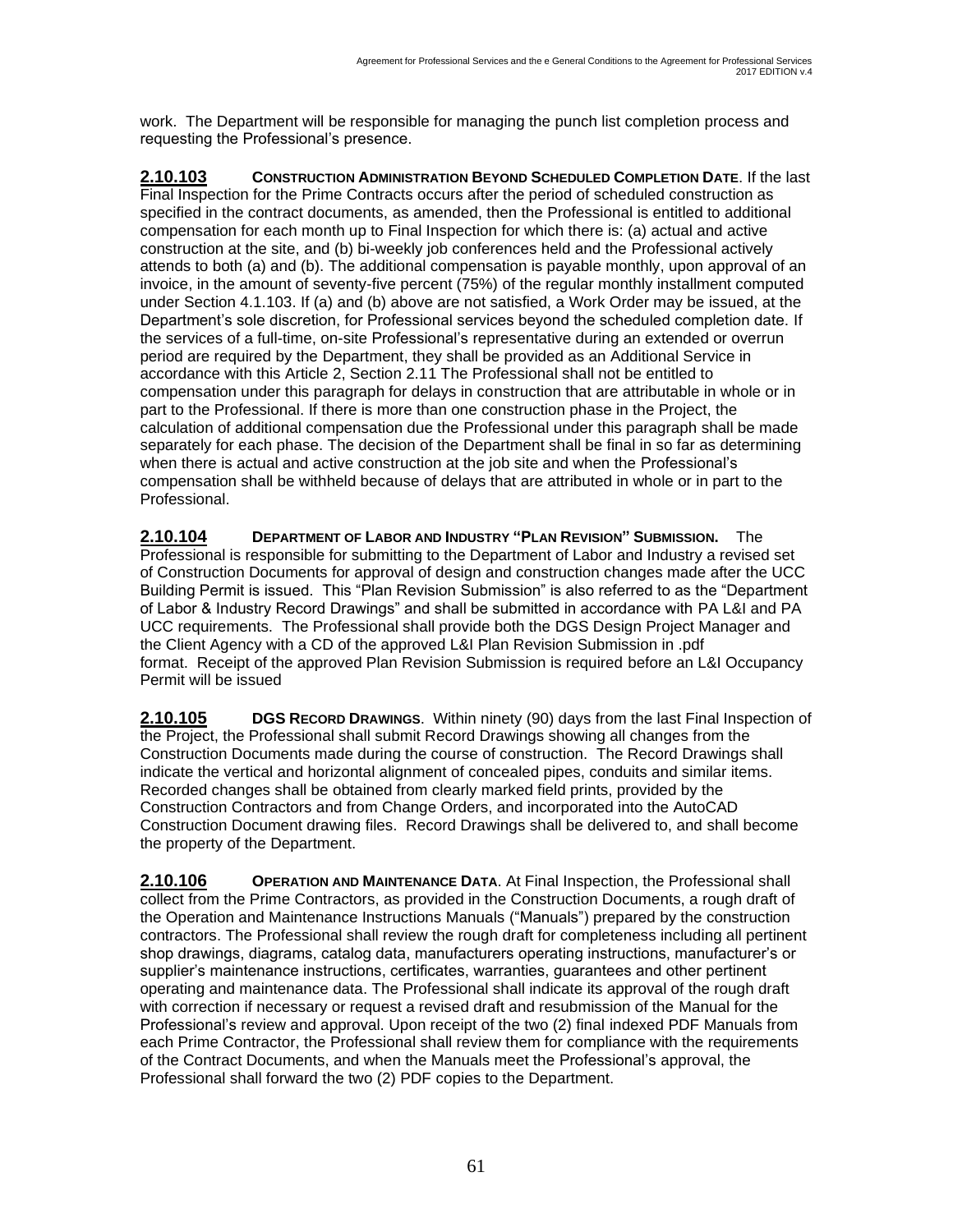# **2.11 ADDITIONAL SERVICES**

**2.11.100 ADDITIONAL SERVICES NOT COVERED BY COMPENSATION FOR BASIC SERVICES**. The Department shall clearly identify in the Negotiated Project Scope, all those services which are required by the Project scope or which should be included as part of Basic Services. Unless identified as included in Basic Services, the Additional Services described in Exhibit B of the Professional Agreement are not covered by the Compensation for Basic Services. If authorized by the Director of the Bureau of Capital Project Design Management , and performed by the Professional, such Additional Services shall be the subject for additional compensation, as provided in this part. Upon direction from the Department, the Professional shall proceed with Additional Services so as not to cause delay to the Project.

**2.11.101 COMPENSATION FOR ADDITIONAL SERVICES**. Compensation for Additional Services shall be in accordance with Section 4.1.101 of these General Conditions and Exhibit B of the Professional Agreement.

## **2.12 UCC COMPLIANCE**

**2.12.100 COMPLIANCE DURING CONSTRUCTION**. This Project shall be subject to the Uniform Construction Code (UCC). The Professional shall become familiar with and adhere to the UCC, including but not limited to site inspection procedures set forth in the Department of Labor and Industry's Inspection Procedures. The most recent list of inspections required by the Department of Labor and Industry is located on the web at [http://www.dli.pa.gov.](http://www.dli.pa.gov/) The Professional, included under Basic Services, shall facilitate and make all site visits during construction required by the Pennsylvania Department of Labor and Industry Uniform Construction Code (UCC), except that special inspections, in accordance with the International Building Code (IBC), will be Additional Services.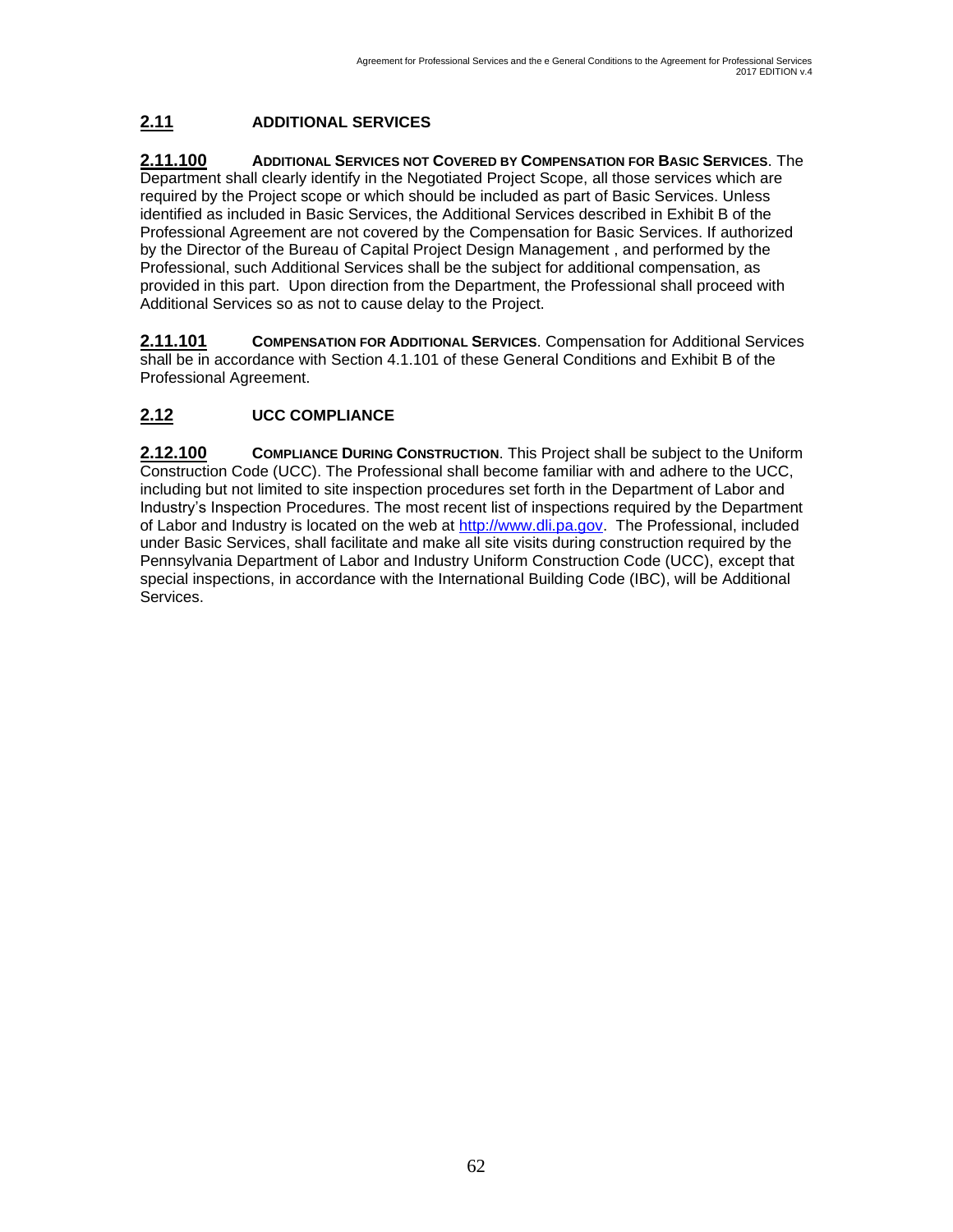## **ARTICLE 3 – THE DEPARTMENT'S RESPONSIBILITIES AND DUTIES**

**3.1.100 BASIC INFORMATION**. The Department shall provide the Professional with the Project Scope and all available information as to the requirements of the Project, including the amount of the Base Construction. If the information furnished is not sufficient for the initiation of the Programming Submission, the Professional shall immediately notify the Department.

**3.1.101 PLAT OR SURVEY AND SURVEYOR'S REPORT AND DUE DILIGENCE IN INVESTIGATING CONDITIONS**. If there is any existing and available Plat or Survey of the site and sufficient adjacent lands, and a Report of Survey, the Department will furnish such information to the Professional. Nothing in this paragraph shall relieve the Professional from responsibility for investigating and determining the quality of such information provided by the Department and providing, when necessary, the performance of any additional Plat or Survey and exercising due diligence in investigating existing conditions.

**3.1.102 INTERPRETATION OF INSTRUCTIONS**. The Department is the sole interpreter of any printed instructions, including the Bureau of Capital Project Design Management Project Procedure Manual.

**3.1.103 DEPARTMENT TO ACT PROMPTLY**. The Department shall act with reasonable promptness upon all submissions and any failure of the Department to so act shall result in an extension of time to the Professional under the current Time Schedule equal to the number of days of the delay. If the Professional and the Director of the Bureau of Capital Project Design Management of the Department cannot agree upon the extension to be granted, the Deputy Secretary of Public Works shall make the final decision. Such extension of time is the only remedy for such delay. The Professional is not entitled to any additional compensation as a result of such delay.

**3.1.104 EFFECT OF DEPARTMENT'S DECISION ON DESIGN WORK**. Any conditional acceptance, approval, or failure of the Department to disapprove or reject, design work submitted by the Professional does not relieve the Professional of its full responsibility to the Department for the proper and Professional performance of all design work on the Project.

**3.1.105 DUTY TO REPORT**. Prompt notice shall be given by the Department if the Department actually becomes aware of any fault, defect, or inconsistency in the Project. However, failure to do so will not limit the responsibility of the Professional to detect and address any fault, defect or inconsistency.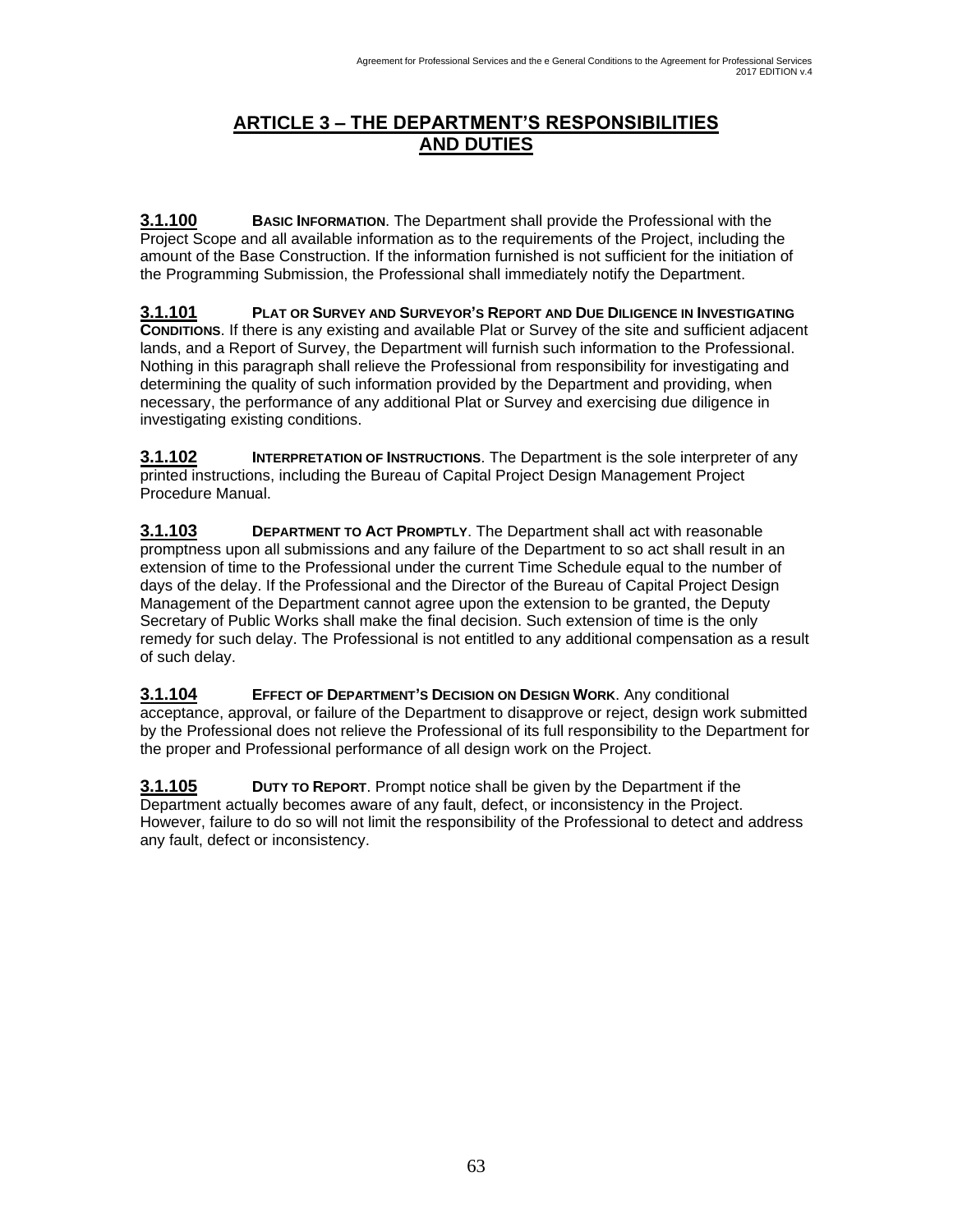## **ARTICLE 4 – THE PROFESSIONAL'S COMPENSATION AND PAYMENT**

**4.1.100 BASIS OF PROFESSIONAL'S COMPENSATION**. The Professional compensation and payments for all submissions, the construction procurement services, and construction contract administration services shall be the negotiated fee set forth in Paragraph 4 of the Professional Agreement. Payments shall be made in accordance with the payment schedule established in this section and the provisions of the Prompt Payment Schedules found in the Commonwealth Procurement Code, 62 Pa. C.S. §3931-§3939.

**4.1.101 BASIS OF PROFESSIONAL'S COMPENSATION FOR ADDITIONAL SERVICES**. Any services not designated as Basic Service in Exhibit B to the Professional Agreement, "List and Description of Additional Services," which has been deemed by the Department as a necessary service for the completion of the Professional Agreement as a Basic Service, shall be compensated based upon a negotiated not-to-exceed value or lump sum payment.

- A. This fee shall be negotiated at the time that the Department discovers the need for the Additional Services and shall be incorporated into this Professional Agreement as a Work Order to the Professional Agreement. In addition to the cost of the services of the Professional's Consultant, the Professional may be compensated up to a maximum of 10% of that value for performance of the Additional Services of the Professional's Consultants and its application into the project.
- B. In the event an agreement cannot be reached regarding the fee, the Department may direct the Professional to provide the Additional Services as a Work Order to the Professional Agreement at the amount specified by the Department, in which case, the Professional shall provide said services and shall keep a daily record of the services performed and its cost for performing the Additional Services. After the Additional Services authorized by the Department are completed by the Professional or are terminated by the Department, the Professional may submit a request for cost incurred in performing the Additional Services to the Director of the Bureau of Capital Project Design Management .

**4.1.102 SCHEDULE OF PAYMENTS DURING DESIGN**. Unless a Special Condition states otherwise, the Professional may invoice monthly for the percent complete for the design stage. The negotiated dollar value of each design stage is listed in the Agreement. When the Project is being designed and bid in multiple bid packages or phases, payment for services in subsequent design phases is not contingent on the approval of a prior phase. The Professional shall only invoice up to ninety (90) percent of the value of a stage until the stage submission is approved by the Department. The below percentages were used as a guide during negotiations.

|    |                                                        | Payment    | Aggregate  |  |
|----|--------------------------------------------------------|------------|------------|--|
|    | A. Upon approval of the Programming Submittal          | 5%         | 5%         |  |
|    | B. Upon approval of the Schematic Submission           | 15%        | <b>20%</b> |  |
|    | C. Upon approval of Design Development Submission      | <b>20%</b> | 40%        |  |
|    | D. Upon approval of Interim Constr. Docs. Submission   | 17%        | 57%        |  |
| Е. | Upon approval of Construction Documents Submission 17% |            | 74%        |  |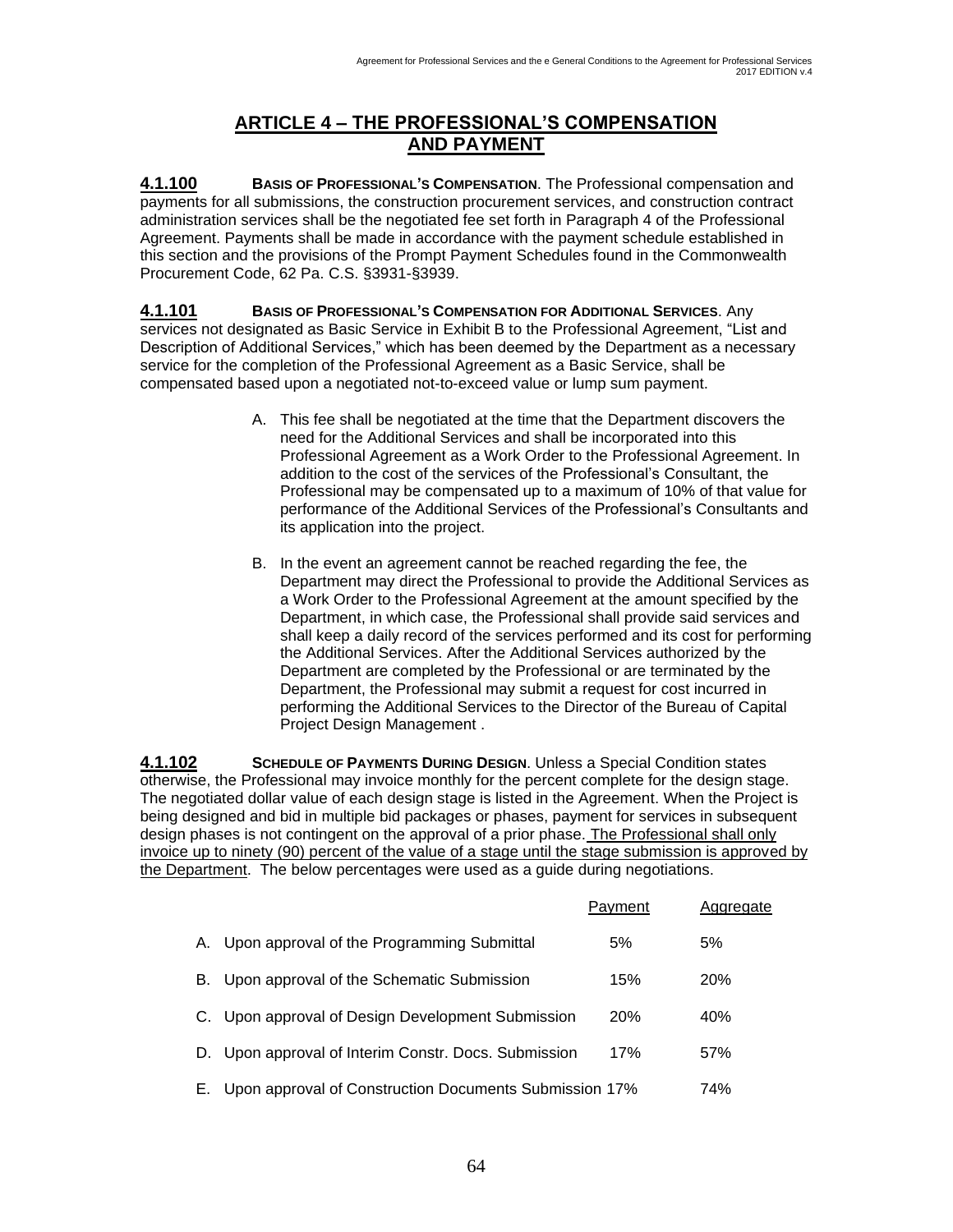| F. Procurement Services (upon Award) | $1\%$ | 75% |
|--------------------------------------|-------|-----|

The Professional shall also submit updated Small Diverse Business / Veteran Business Enterprise payment information in the Department's Compliance Management Software at least every thirty (30) days or prior to every invoice, whichever is more frequent. Failure to submit this payment information prior to each monthly invoice may result in delays in payment.

As used above, the approval required is the written approval of the Department that the indicated stage has been satisfactorily completed. The final 10% of the stage shall not be paid until the Professional receives the written approval from the Department.

#### **4.1.103 SCHEDULE OF PAYMENTS DURING CONSTRUCTION CONTRACT ADMINISTRATION**. Unless a Special Condition states otherwise, invoicing for this stage starts with the Initial Job Conference. The Professional's Construction Contract Administration fee listed in the Agreement may be paid in monthly installments as follows:

A. Balance of payment apportioned into as many installments as there are calendar months from the actual start of construction to the completion date specified in the Construction Contract Documents. Monthly payments will be made upon determination by the Bureau of Construction that acceptable performance has been rendered, including timely submission of Progress Reports. The Professional shall also submit updated Small Diverse Business and Veteran Business Enterprise payment information at least every thirty (30) days or prior to every invoice, whichever is more frequent. Failure to submit updated payment information prior to each monthly invoice may result in delays in payment. The following percentages were used as a guide during negotiations.

| Payment    | Aggregate |
|------------|-----------|
| <b>20%</b> | 95%       |

**4.1.104 FINAL PAYMENT**. Upon approval by the Professional and the Department that all of the construction work of this Project has been completed in an acceptable manner and in accordance with the plans and specifications and any approved contract modifications, and approval of the DGS Record Drawings, completion of the Department's evaluation of Error/Omission change orders, final resolution of all construction contractor and Professional claims and completion of all other contract requirements, the Department will pay the Professional's Final Payment compensation listed in the Agreement.

| Payment | Aggregate |
|---------|-----------|
|         |           |

5% 100%

At the Department's discretion, it may release half of the Final Payment upon approval by the Professional and the Department that all of the construction work of this Project has been completed in an acceptable manner and in accordance with the plans and specifications and any approved contract modifications and receipt of the DGS Record Drawings. Final payment by the Department does not constitute a waiver of claims by the Department or the Professional.

**4.1.105 PHASING**. During any of the design stages, the Department at its sole discretion may determine that the Project and the related Contracts will be designed, bid and/or constructed in more than one phase. The Department and the Professional's will negotiate an Agreement for Professional Services for each phase.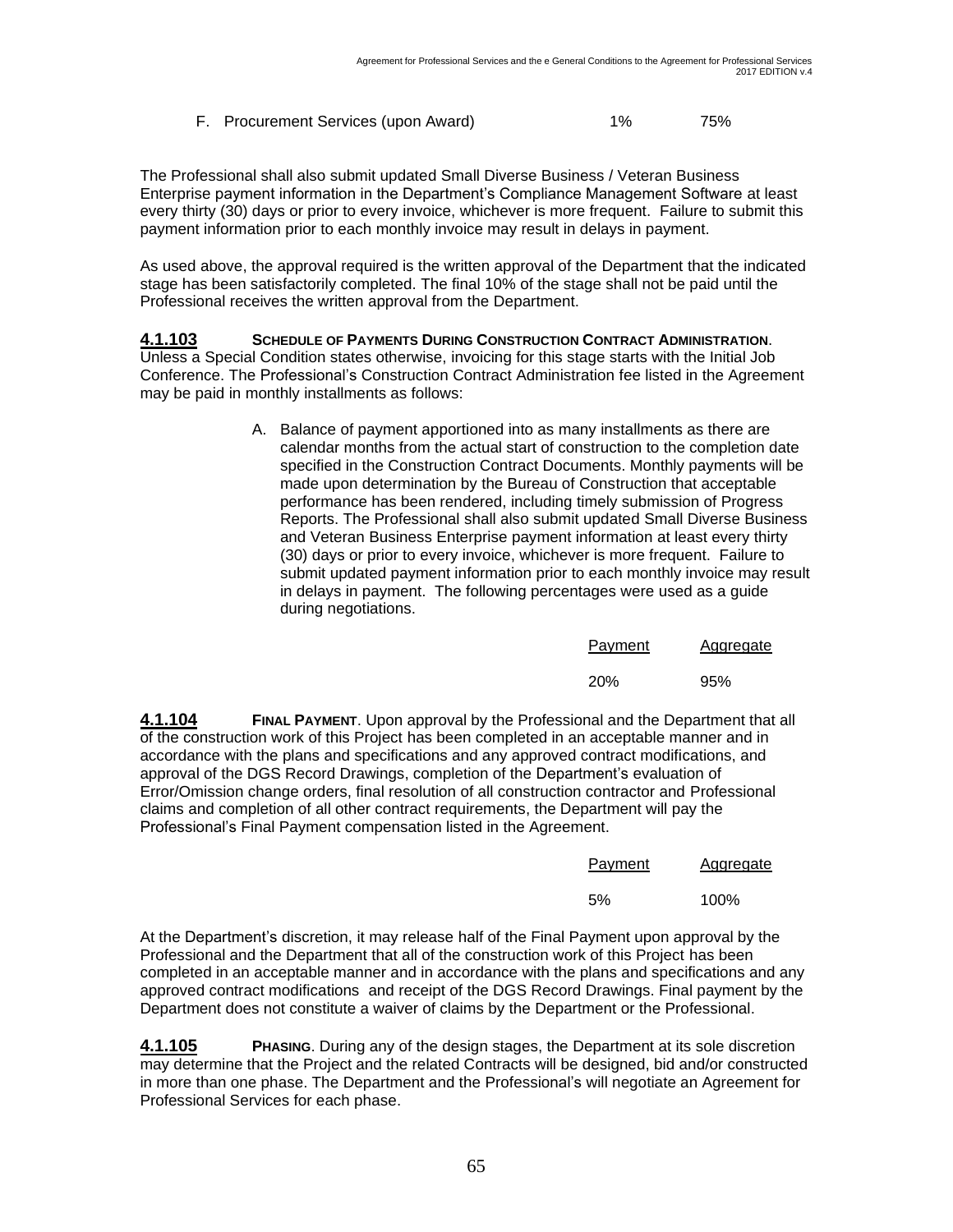**4.1.106 CHANGE ORDERS**. The services of the Professional arising from a Change Order authorized by the Department, which is not the result of the Professional's error or omission, shall be compensated at the Change Order Fee established for the Project applied to the Change Order amount, with no reduction in Basic Services Compensation for Credit Change Orders. The Department will issue a Work Order for some or all Change Order fees owed to the Professional after Final Inspection or at the Department's discretion and then the Professional shall submit an invoice for payment for these fees.

**4.1.107 NO FEES ON CLAIMS**. Under no circumstances, regardless of the cause, will the Professional be paid a fee on any settlement agreement paid by the Department to a Contractor to settle an in-house claim or judgment awarded by the Board of Claims or any other court.

### **4.1.108 NO FEES ON CONSTRUCTION MANAGER OR COMMISSIONING AGENT CONTRACT**.

Coordination with the Construction Manager or the Commissioning Agent is required as part of the negotiated fee for Basic Services as described in 2.1.113 and 2.1.114. Under no circumstances shall the Professional receive a fee calculated upon the value of the contracts for the Construction Manager or the Commissioning Agent.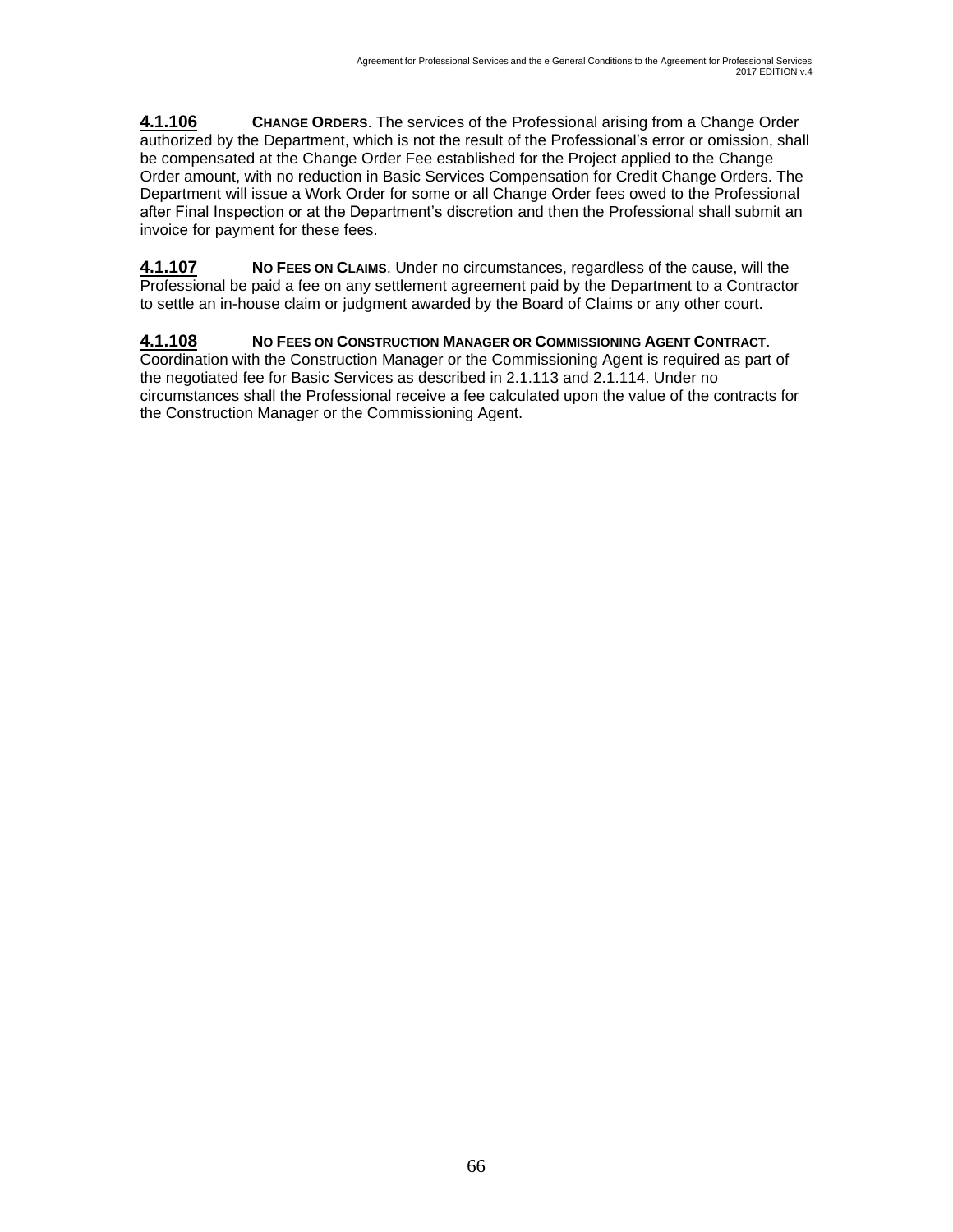# **ARTICLE 5 – PROFESSIONAL'S ACCOUNTING RECORDS**

**5.1.100 RECORDS**. The Professional shall keep and maintain a record of the following expenses using generally acceptable accounting principles: direct personnel costs, Consultant costs and all other expenses pertaining to the Project. Such records shall be available to the Department at the Professional's office for inspection and copying at mutually convenient times for a period of at least three (3) years beyond completion or termination of the contract.

**5.1.101 RECORDS OF ADDITIONAL SERVICES**. Cost incurred by Professional for providing Additional Services shall be kept separate and apart from all other project costs. Such records shall be available to the Department at the Professional's office for inspection and copying at mutually convenient times for a period of at least three (3) years beyond completion or termination of the contract.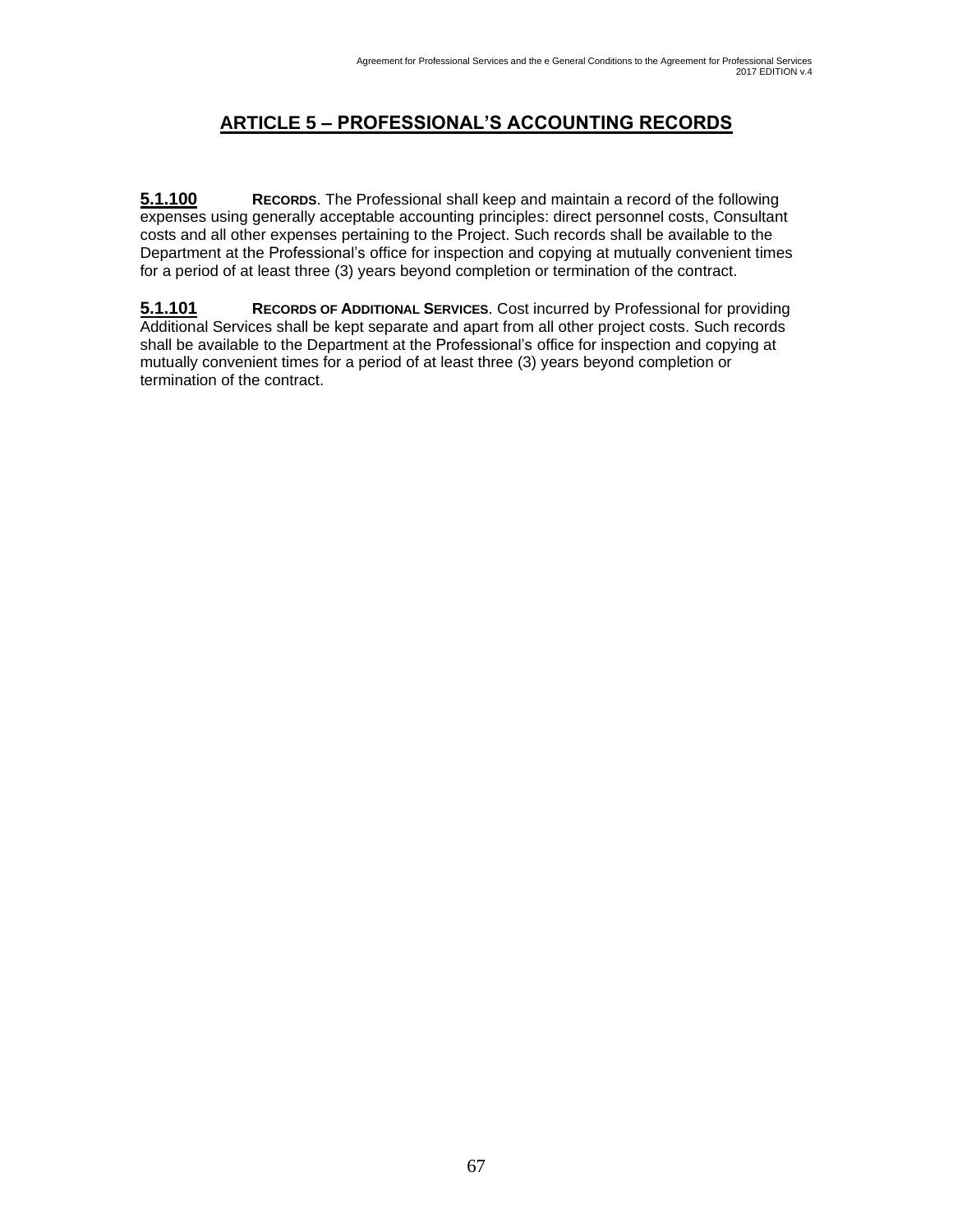# **ARTICLE 6 – SUBMITTALS**

**6.1.100 SUBMITTAL REGISTER.** The Professional must prepare and submit a listing of all submittals identified in the Project Manual including but not limited to shop drawings, material data, samples and product data. Include all items the Professional is required to review to verify the correct products and equipment will be provided by the construction contractors. Prepare the Submittal Register as a separate document for the Construction Document submission. The final Submittals Register is to be uploaded to e-Builder® by the Professional no later than Notice of Award to the Contractors.

**6.1.101 SUBMITTAL SCHEDULE**. Prime contractors shall submit all necessary submittals in e-Builder for the Professional to review in accordance with a priority submittal schedule established by the Professional and the prime contractors. The priority submittal schedule shall be determined no later than the first job conference held after the Initial Job Conference.

**6.1.102 APPROVAL OF SUBMITTALS**. The Professional agrees that time is of the essence with regards to review and decision-making for submittals. Therefore, the Professional shall take action on the submittals within fourteen (14) calendar days of receipt, unless a different period is approved by the Department. The fourteen-day period consists of the time from the Professional's receipt of the submittal in e-Builder to the time of the date that the Professional takes action on the submittal. If the receipt of the submittals is late by the approved schedule, the Professional shall endeavor to meet the schedule for acting upon the submission, but shall take action no later than fourteen (14) calendar days after receipt. Nothing in this paragraph relieves the Prime Contractor from its responsibility for a late submission.

**6.1.103 CONTRACTOR COORDINATION OF APPROVED SUBMITTALS**. Each Prime Contractor shall be responsible for reviewing other prime contractors' approved submittals for consistency and interface with its work. A Prime Contractor must note any exceptions taken to the content of another prime contractor's approved submittal in e-Builder within seven (7) calendar days of the Prime Contractor's receipt of the approved submittal. The Professional shall work with prime contractors to resolve these discrepancies. Nothing in this paragraph relieves the prime contractors from their responsibilities to coordinate their work with the other prime contractors.

**6.1.104 CORRECTIONS TO SUBMITTALS**. The Professional shall review and take action by approving or disapproving any resubmissions within ten (10) calendar days of its receipt in e-Builder, unless a different period is approved by the Department. The ten (10) calendar day period is the time from the date of receipt of the resubmission in e-Builder to the date that the Professional takes action on the resubmission.

**6.1.105 EFFECT OF APPROVAL**. The Professional's review and approval is only for conformance with the Program of the project and with the information given in the Contract Documents. The Professional's approval of a separate item does not indicate approval of an assembly in which the item functions. The Professional's approval of submittals does not relieve the Prime Contractor of responsibility for any deviation from the Contract Documents, unless the Prime Contractor has informed the Professional in writing of such deviation at the time of submission, has noted the deviation on the submittals, and the Professional has given written approval of the specific deviation.

**6.1.106 FAILURE TO ADHERE TO SCHEDULE**. If the Professional fails to comply with the time provisions of this section or fails to act in a timely manner, the Department reserves the right to assess damages attributable to the Professional's delays in approving the submittals at a later date. Any reduction in the Professional's compensation shall not be the Department's sole remedy for damages caused by the delay of the submittal approval.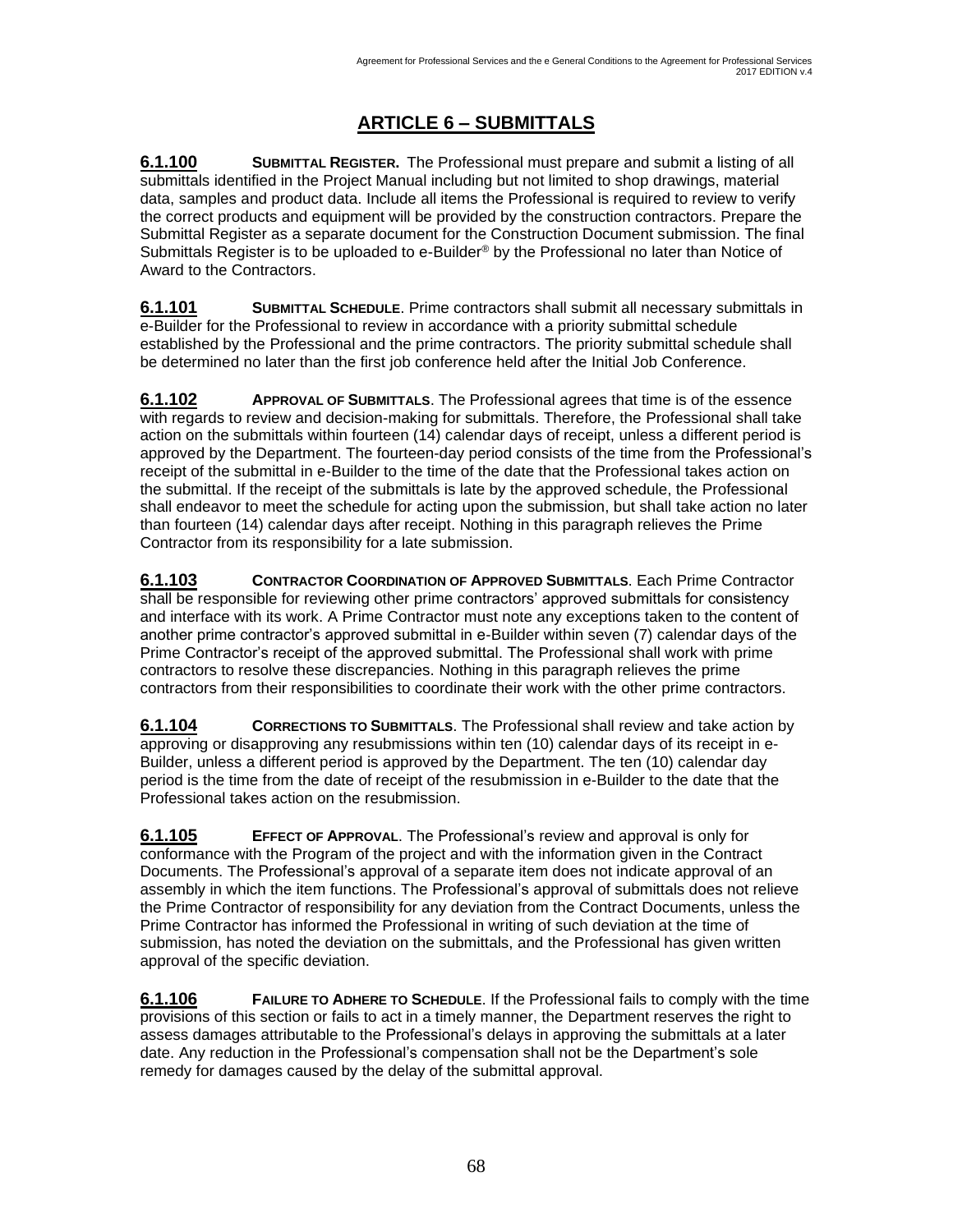### **ARTICLE 7 – PROFESSIONAL'S RESPONSIBILITY FOR CONSULTANTS, OBSERVANCE OF LAWS AND COOPERATION WITH LOCAL BODIES, AND INSTRUCTION REGARDING PROPRIETARY ITEMS**

**7.1.100 RESPONSIBILITY**. The Professional is responsible for preparing the Drawings and Specifications in compliance with all applicable permits, laws, regulations and ordinances of all commissions, agencies and government (federal, Pennsylvania and local), insofar as they are applicable to, and have jurisdiction over, the Project. The Professional shall make all required submittals to, and shall obtain all required approvals from, the applicable agencies in a timely manner so as not to cause delays to the Project. Basic Services shall include all regulatory permits and approvals required for construction of the Project, including but not limited to: Labor & Industry, Department of Health, Department of Environmental Protection, land development plan, sewage module, erosion and sedimentation control, stormwater management, PNDI, NPDES, highway occupancy, zoning and code variances.

**7.1.101 COOPERATION WITH LOCAL BODIES.** During the design of the Project, the Professional shall keep informed of and comply with the requirements of all local zoning, planning and supervisory bodies. If these requirements change during the course of the Project, or should any required approvals be withheld by the local bodies, the Professional shall immediately notify the Department.

**7.1.102 PROPRIETARY ITEMS, COPYRIGHTS, PATENTS**. The Professional shall not include in the design of the Project any equipment, material or mode of construction which is proprietary or which contains a copyright or patent right relating to designs, plans, drawings or specifications, unless the equipment, material or mode of construction is required to meet the unique circumstances of the Project. If the Professional includes in the design of the Project any equipment, material or mode of construction which is proprietary, it shall have prior approval by the Department. Approval of a proprietary item will only be given because the item is required to meet the unique circumstances of the Project, and shall not be given for the purpose of preventing or restricting competitive bidding.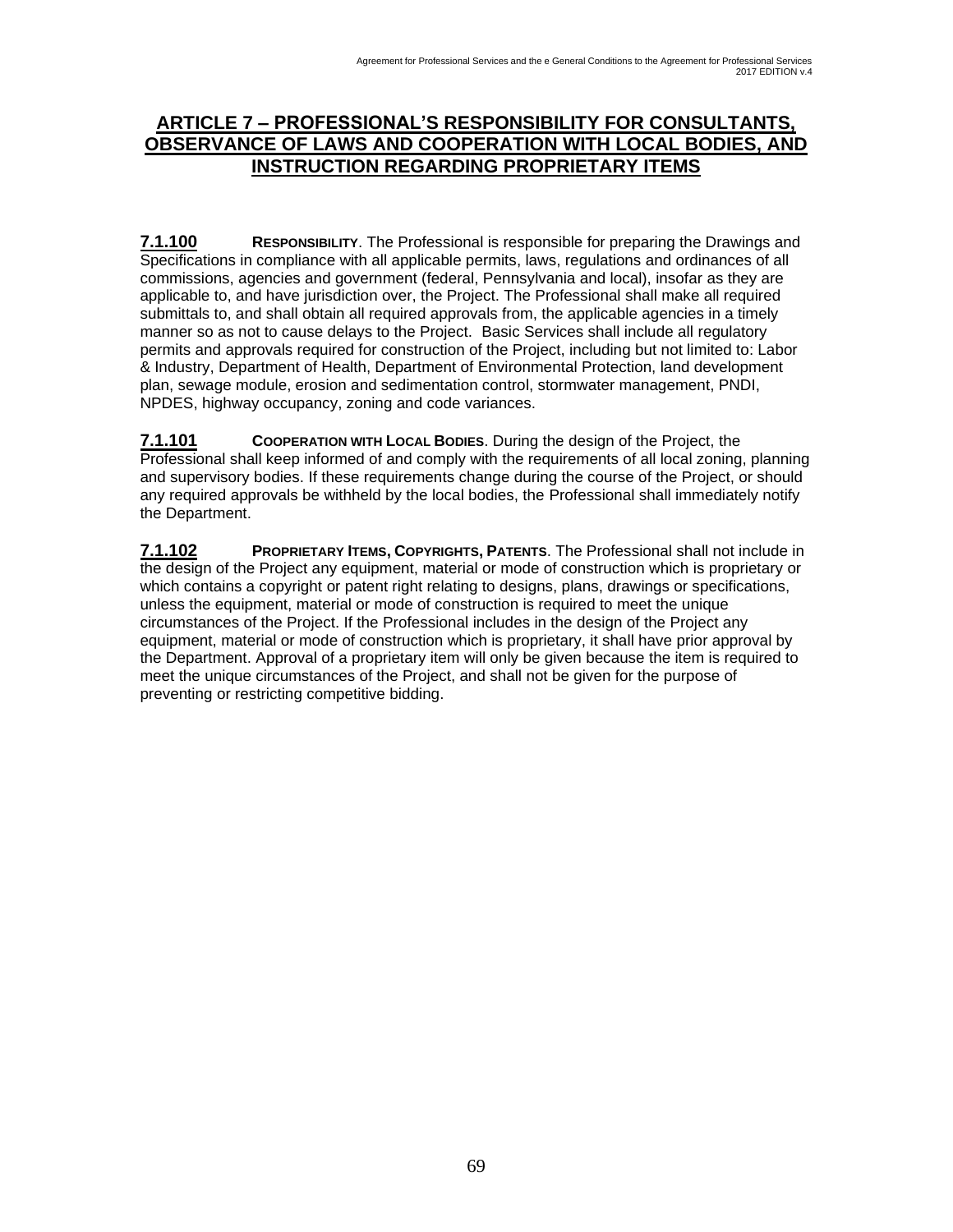# **ARTICLE 8 – INSURANCE**

**8.1.100 PROFESSIONAL LIABILITY INSURANCE***.* The Professional shall secure and maintain, at its sole cost and expense, Professional Liability Insurance to protect against loss resulting from design errors and omissions, failure to coordinate properly the Drawings and Specifications of the Project, and failure to properly execute the construction administration duties for the Project.

- A. Unless otherwise specifically provided in the Professional Agreement, the Professional shall be required to secure and maintain Professional Liability Insurance with a minimum coverage of \$1,000,000, or the total of the Professional's fee under all Project contracts (including Additional Services) with the Department as of the date of this Professional Agreement, whichever is greater.
- B. If the Professional is a Joint Venture, one Professional Liability Insurance policy covering the Joint Venture, or separate policies covering the individual companies that comprise the joint venture may be furnished. If separate policies covering the individual joint ventures are furnished, each policy must provide the minimum coverage called for by Paragraph 8.1.100 (A) of these General Conditions. In addition, the certificates of insurance required under Paragraph 8.1.102 of these General Conditions, these separate policies must be accompanied by statements that the insurance covers joint venture projects.
- C. The Professional is required to secure and maintain Professional Liability Insurance, in accordance with this Paragraph 8.1.100 of these General Conditions, up to and including one year after the date of the last Final Inspection of the Project contracts.

**8.1.101 GENERAL LIABILITY INSURANCE**. The Professional shall secure and maintain, at its sole cost and expense, adequate General Liability Insurance to indemnify, protect and hold harmless the Department and its employees against claims arising out of the Professional's services during the design and construction of the Project for damages in law or equity for property damage and personal injury, including wrongful death. The Department shall be named as an additional insured in the policy and if requested, the PROFESSIONAL shall submit a certified copy of the entire policy to the Department, prior to the Department's submission of the executed Professional Agreement to the Professional. The limits of coverage shall be acceptable to the Department. The Professional is required to secure and maintain General Liability Insurance up to and including the submission of Record Drawings and a Certificate of Final Completion.

**8.1.102 CERTIFICATE OF INSURANCE**. The Professional shall return to the Department with the signed Professional Agreement, a Certificate of Insurance from an Insurance Carrier authorized to do business in Pennsylvania. The Certificate shall be furnished annually, unless otherwise requested, and shall indicate the following:

- A. Existence of the insurance required under this Article;
- B. Amount of the deductible; and
- C. The amount of coverage of such insurance.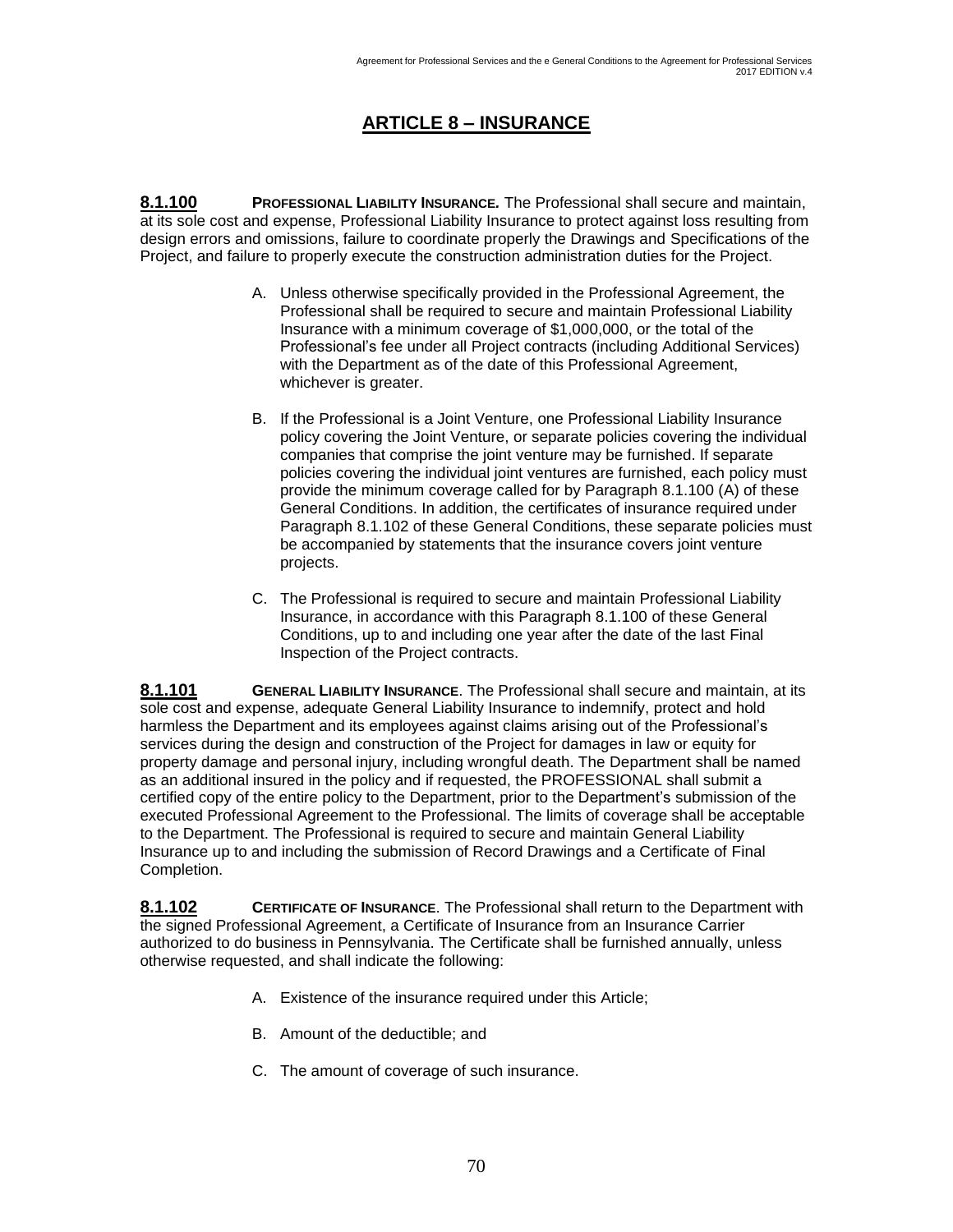The Professional shall submit a Certificate of Insurance covering the Professional Liability Insurance requirement for one year beyond the last Final Inspection referenced in Paragraph 8.1.100. **These certificates shall contain a provision that coverages afforded under the policies will not be canceled or changed without giving sixty (60) days prior written notice to the Department.**

**8.1.103 UNACCEPTABLE INSURANCE COMPANY**. Should any insurance company providing the required coverage become unsatisfactory to the Department, the Professional shall promptly furnish such additional insurance coverage as may be required to protect the interest of the Department.

**8.1.104 FAILURE TO COMPLY WITH INSURANCE REQUIREMENTS**. During any period in which the Professional is not in compliance with the terms of this Article 8, no compensation shall be paid by the Department to the Professional, and such failure to comply will result in the issuance of a notice of default to the Professional.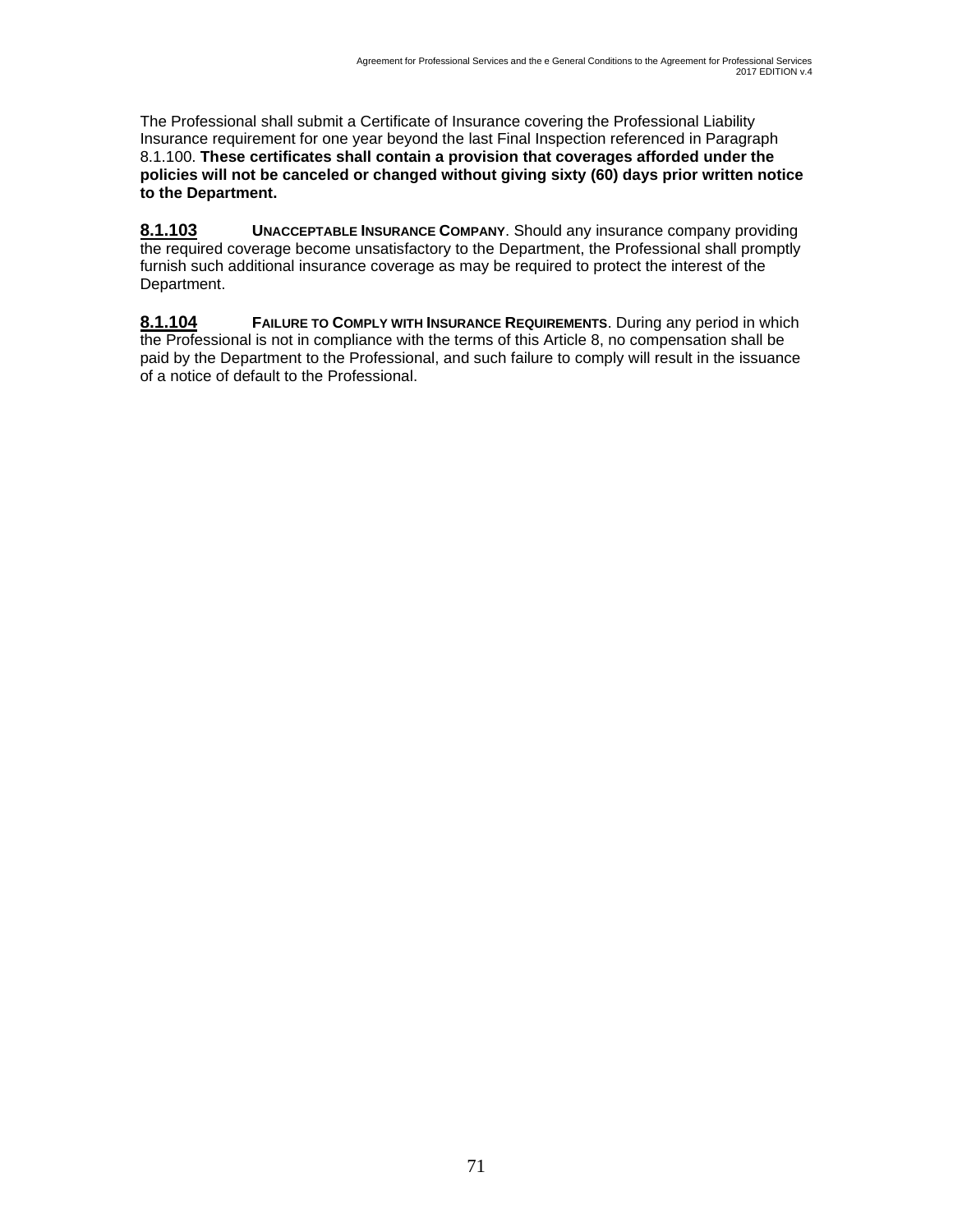## **ARTICLE 9 – TERMINATION OF PROFESSIONAL AGREEMENT AND SUSPENSION OF WORK THEREUNDER**

## **9.1 TERMINATION**

**9.1.100 TERMINATION FOR CONVENIENCE OF THE DEPARTMENT.** The Department shall have the right at any time for any reason, to terminate the Professional Agreement by written notice, which termination shall be effective as provided in said notice. The Professional shall comply with all reasonable instructions of the Department, at that time or subsequently given, relating to such termination, including but not limited to: instructions concerning delivery of electronic files, drawings, sketches, and other architectural/engineering data to the Department; discontinuance of Services on outstanding contracts; and furnishing to the Department information concerning all action to be taken respecting outstanding agreements with consultants, contracts, awards, orders or other matters. The Department may inform the Selection Committee regarding an explanation of the termination of a Professional who has been terminated by reason of convenience.

**9.1.101 TERMINATION UPON DISABILITY OF PROFESSIONAL**. In the event of death or mental or physical disability of the Professional, or the Professional's inability to complete the Professional Agreement for any other reason over which Professional has no control including military mobilization, or dissolution of the Professional firm, the Department may terminate the Professional Agreement by written notice, which termination shall be effective as provided in said notice, and the Department may select and employ a new Professional to complete the Services. The Professional or its personal representative shall comply with all reasonable instructions of the Department, at that time or subsequently given, relating to such termination, including but not limited to: instructions concerning delivery of drawings, sketches, and other architectural/engineering data to the Department; discontinuance of Services on outstanding contracts; and furnishing to the Department information concerning all action to be taken respecting outstanding agreements with Professional's Consultants, contracts, awards, orders or other matters.

**9.1.102 TERMINATION FOR DEFAULT OF PROFESSIONAL**. The Department may terminate this Professional Agreement for any material default of the Professional, including default in making submissions or failing to take action within the time limits specified in the Professional Agreement, by providing written notice to the Professional. The notice shall apprise the Professional that it shall cure the default within a period of not less than ten (10) days from the date of the letter of default, and that failure to do so will result in termination by default of the Professional. The Professional shall comply with all reasonable instructions of the Department, at that time or subsequently given, relating to such termination, including but not limited to: instructions concerning delivery of electronic files, drawings, sketches, and other architectural/engineering data to the Department; discontinuance of Services on outstanding contracts; and furnishing to the Department information concerning all action to be taken respecting outstanding agreements with Professional's Consultants, contracts, awards, orders or other matters. The Department may refer a Professional **who has been terminated by reason of default to the Contractor Responsibility Program relating to suspension and debarment. A copy of such notice of default shall be provided to the Professional Selections Committee.**

**9.1.103 ADJUSTMENT OF COMPENSATION UPON TERMINATION**. Upon termination of the Professional Agreement, as herein provided, the compensation of the Professional shall be adjusted in accordance with the following:

> A. If the Professional Agreement is terminated for any reason except the material default by the Professional, at any time during the course of any Design Submission or the Construction Procurement Services Stage, all obligations of the Department to the Professional shall be discharged by the payment to the Professional of all sums due and unpaid in respect to all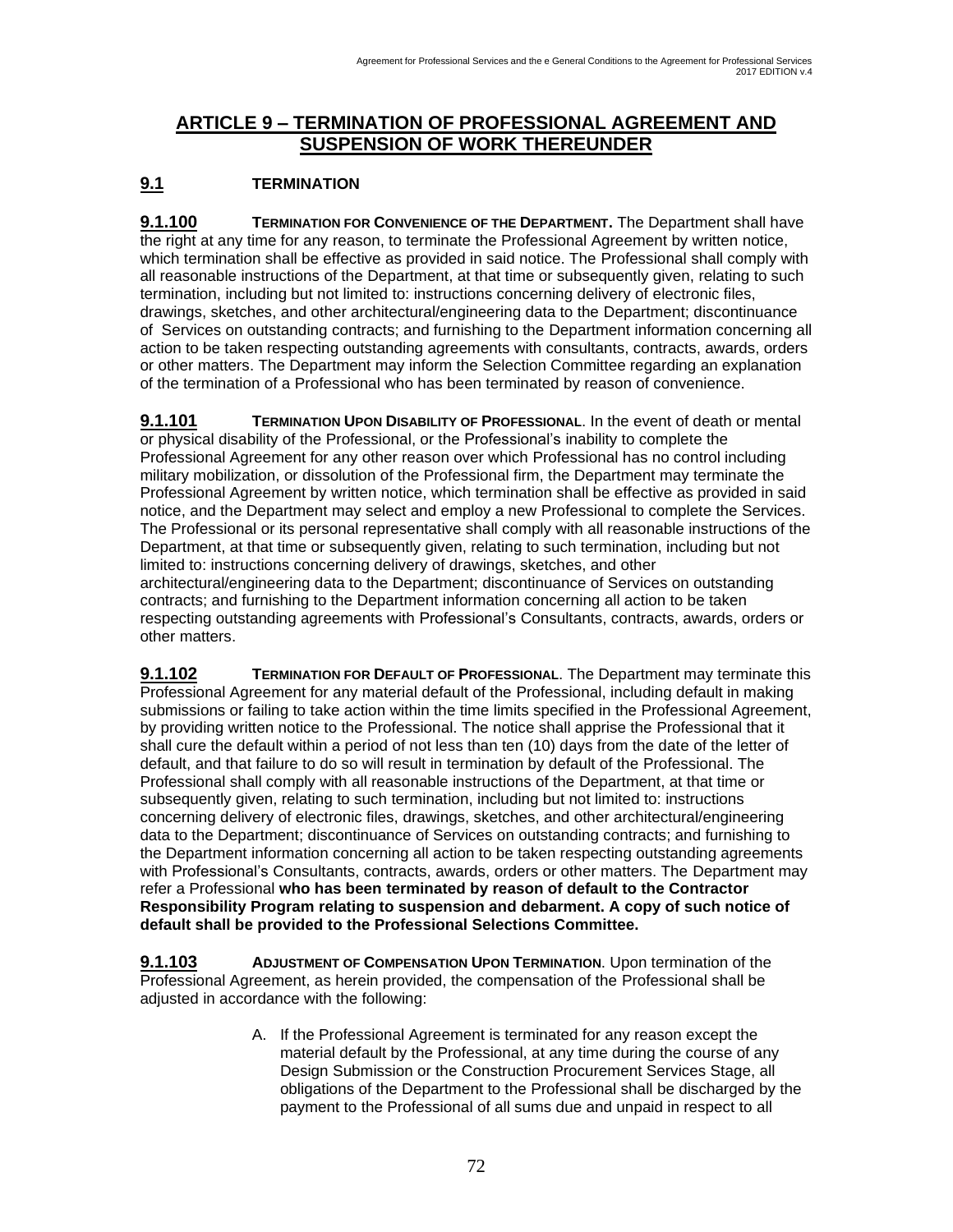completed design phases, plus an appropriate portion of the payment due for the phase in which the Professional Agreement is terminated.

- B. If the Professional Agreement is terminated at any time during the Construction Contract Administration Stage, for any reason except the material default by the Professional, the obligation of the Department to the Professional shall be discharged by the payment of the monthly payment due for the month in which such termination occurs, plus any other unpaid items due and owing for work performed prior to the termination date.
- C. If the Professional Agreement is terminated by reason of death or incapacity of the Professional, all payments due and owing shall be made to the Professional's personal representative for a sole proprietorship or to the company/partnership which employed the deceased or incapacitated Professional. If the Professional Agreement is terminated by reason of the liquidation of a partnership, the dissolution of a corporation, or the dissolution of a joint venture, payment shall be made in accordance with the articles of dissolution.
- D. If the Professional Agreement is terminated by reason of a material default of the Professional, continuing for the period specified in the written notice of such default and demand for cure, the only payments which may be made shall be for Services deemed completed and acceptable at the time of termination; otherwise, no further payments will be made until the Department has engaged another Professional to complete the Project. If another Professional is engaged, the cost to the Department of the compensation and expenses of such replacement Professional will be deducted from the remainder of the compensation otherwise payable to the Professional for completion of the Services under the Professional Agreement. If the costs of furnishing the Services which the Department has incurred in accordance with the Professional Agreement exceed the Basic Services Compensation for the completion of the Services, the Professional shall pay the difference to the Department.

## **9.2 SUSPENSION**

**9.2.100 SUSPENSION OF WORK**. The Department may, at any time, direct the Professional in writing to suspend all work on the Project, or any part thereof, pending receipt of further notice from the Department. In all such cases the Department and the Professional shall agree upon an appropriate phasing out of the Services, or any part thereof, in such a manner that the work may be resumed with a minimum of added cost to the Department.

**9.2.101 PAYMENT DURING SUSPENSION**. When Services are suspended, compensation shall be paid for all Services provided to the date of suspension, but no additional compensation shall be paid during the period of suspension. If the Project is suspended due to the fault of the Professional, including failure to design within the allocation, no further payments shall be made.

## **9.3 REACTIVATION OF PROJECT**

**9.3.100 ADJUSTMENT OF COMPENSATION ON REACTIVATION OF PROJECT**. Where a Project has been suspended, or if the time between Construction Document Submission approval and the authorization to prepare for Construction Procurement is a period longer than six (6) months, the Department and the Professional shall agree, prior to the reactivation of Services, upon a lump-sum or other basis of reimbursement to the Professional for extra startup costs occasioned as a result of the Services having been suspended or terminated.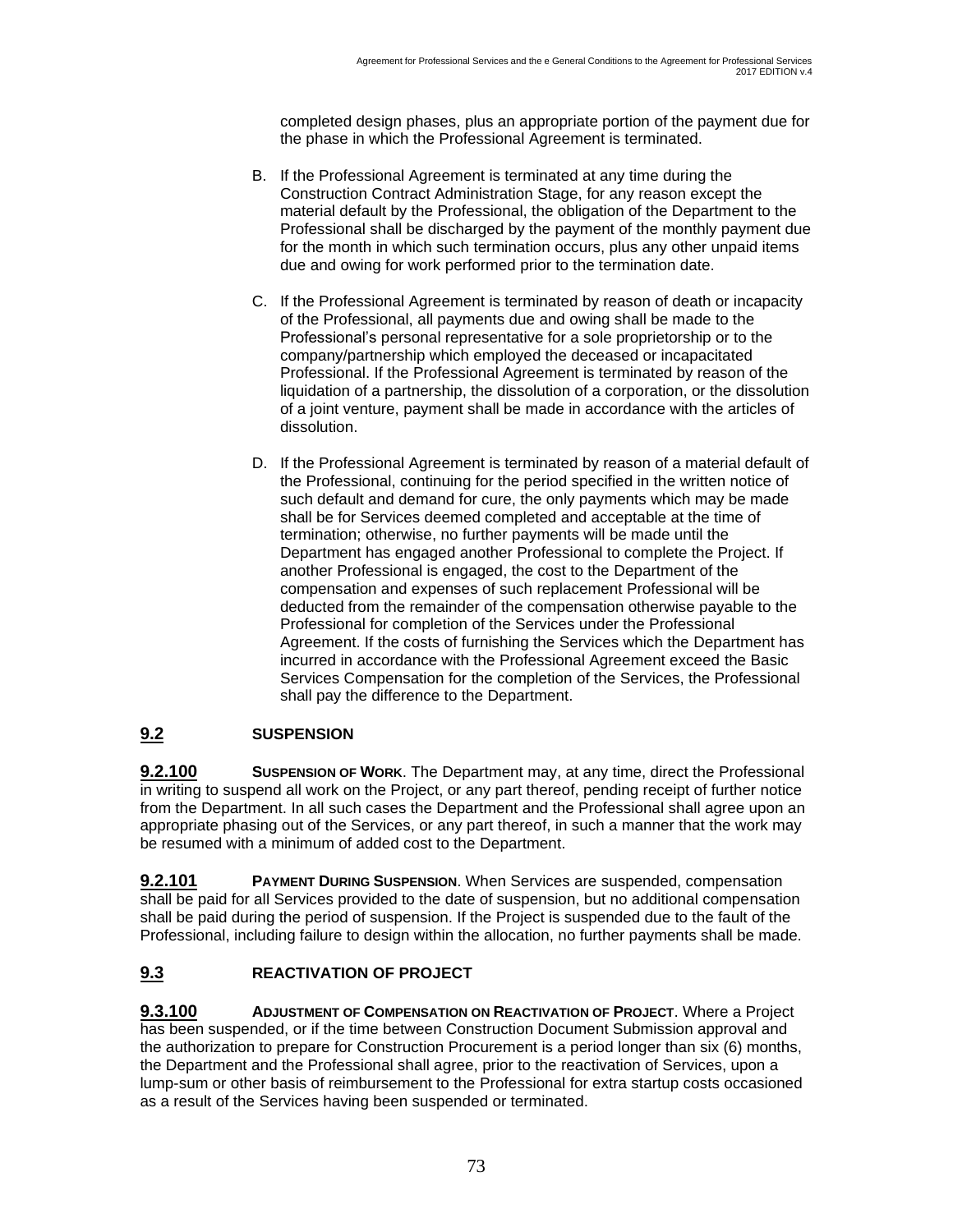**9.3.101 DISPUTES REGARDING REACTIVATION**. In the event of a disagreement between the Professional and the Department as to the amount of reimbursement for reactivation of Services, the Professional shall proceed with the Services when so directed and submit the dispute in accordance with Article 14 Disputes of these General Conditions. Failure of the Professional to proceed when directed by the Department will be cause for termination of the Professional Agreement as a material default.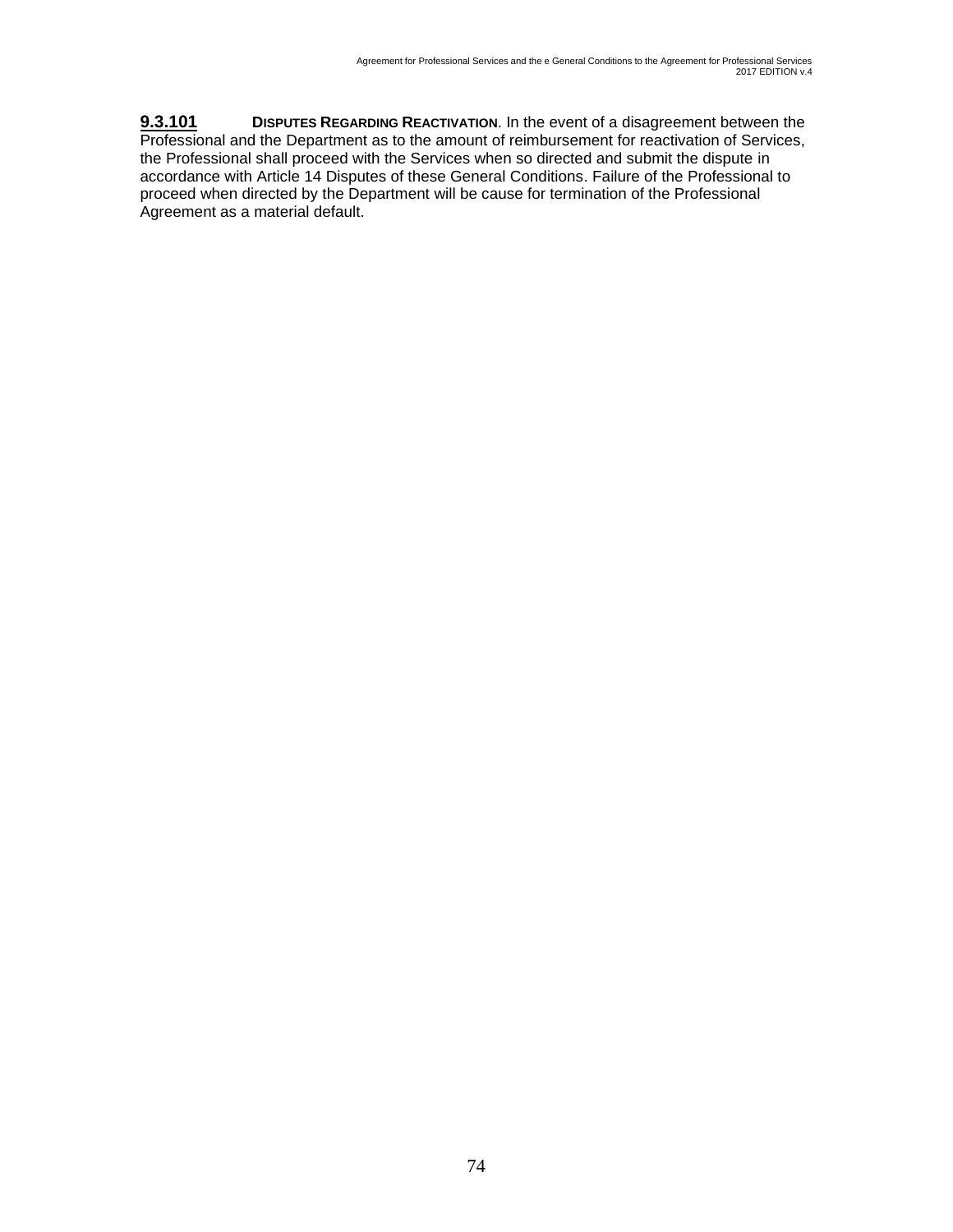## **ARTICLE 10 – OWNERSHIP OF DOCUMENTS**

**10.1.100 DEPARTMENT OWNS DOCUMENTS**. All design concepts; preliminary, feasibility and special studies; design calculations; Contract Drawings and Specifications; Special Conditions; Statements of Probable Construction Costs; and all other data, samples and surveys compiled by the Professional or its Consultants under this Professional Agreement, become the sole property of the Department. Such documents may be used by the Department for any desired purpose without any compensation to the PROFESSIONAL.

**10.1.101 PATENTS, COPYRIGHTS, LICENSES, AND OWNERSHIP OF DOCUMENTS**. All proprietary materials and methodologies brought by the Professional to the Project and all documents, sketches, drawings, designs, works, papers, files, reports, computer programs, data, computer documentation, electronic files and other tangible materials authored and prepared by Professional as the work product covered in the scope of work shall be treated in accordance with the following principles:

- A. PATENT OWNERSHIP: The Professional and its Consultants shall retain ownership to patentable items, patents, processes, inventions of discoveries (collectively the "Patentable Items") made by the Professional during the performance of this Professional Agreement. Notwithstanding the foregoing, the Department is granted a non-exclusive, non-transferable, royalty free license to use or practice the Patentable Items. **The Department may disclose to third parties any such Patentable Items made by Professional or any of its Consultants under the scope of work for the Project that have been previously publicly disclosed.** The Department understands that any third party disclosure will not confer any license under such Patentable Items.
- B. COPYRIGHT OWNERSHIP OWNERSHIP OF MATERIALS DEVELOPED AS PART OF THE SCOPE OF WORK FOR THE PROJECT: All documents, sketches, drawings, designs, works, papers, files, reports, computer programs, data, computer documentation, electronic files, and other tangible materials authored and prepared by Professional as the Work Product covered in the scope of work for the Project (collectively the "Works") including Works developed by Consultants are the sole and exclusive property of the Department and shall be considered "works made for hire" under the Copyright Act of 1976, as amended, 17 United States Code. In the event that such Works do not fall within the specifically enumerated works that constitute works made for hire under the United States copyright laws, Professional agrees to assign and, upon their authorship or creation, expressly and automatically assigns all copyright interests, proprietary rights, trade secrets, and other right, title and interest in and to such Works to the Department. The Department shall have the rights accorded a holder of copyright under the United States copyright laws including, but not limited to, the exclusive right to reproduce the Works in copies, the right to distribute copies by sale or other transfers, the right to register all copyrights in its own name as author in the United States and in foreign countries, the right to prepare derivative works based upon the Works, and the right to display the Works. Upon completion or termination of this Professional Agreement, all working papers, files and other documentation shall immediately be delivered by Professional to the Department. The Professional warrants that the Works are original and do not infringe the rights of any other work.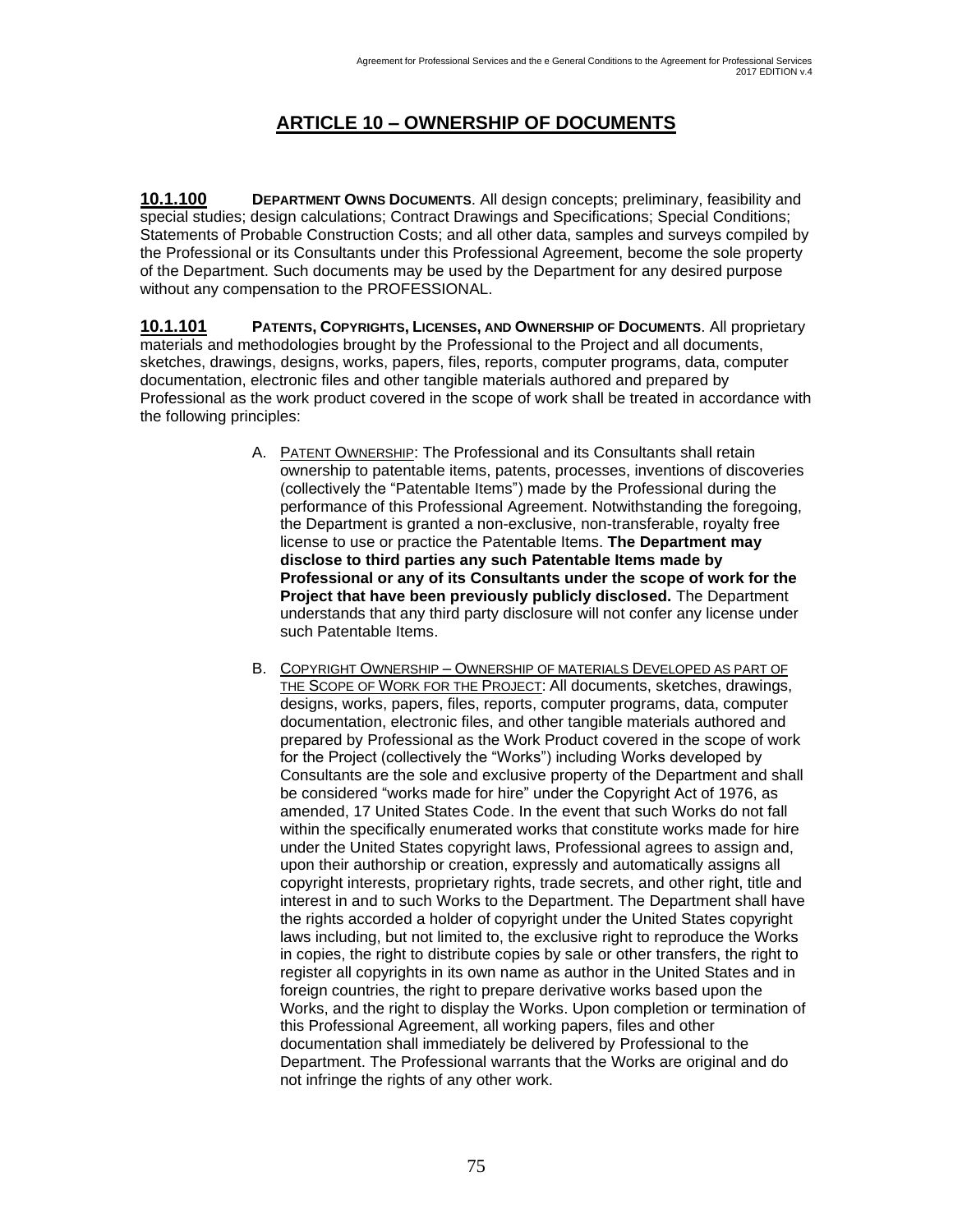- C. PROFESSIONAL LICENSE: Notwithstanding the foregoing, Professional and any Consultants shall retain a royalty free non-exclusive license to reproduce such Works for internal use and to have such Works published for any academic purpose including, but not limited to, publication as part of any thesis or dissertation or journal article.
- D. PREEXISTING MATERIALS BROUGHT BY THE PROFESSIONAL TO THE PROJECT: The Department shall have no ownership rights to Professional's proprietary materials, data, software, methodologies or other intellectual property that Professional brings to the Project or has previously developed with or obtained from third parties ("Professional Property");
- E. FEDERAL GOVERNMENT INTERESTS: It is understood that certain funding under this Professional Agreement may be provided by the Federal government. Accordingly, the rights to Works or Patentable Items of Professional's or Consultants hereunder will be further subject to government rights as set forth in 37 C.F.R. Section 401, and other applicable statutes. Notwithstanding the foregoing, the Department retains the right to share information relating to Works or Patentable Items developed under the scope of work for a wholly state-funded contract with the Federal Government.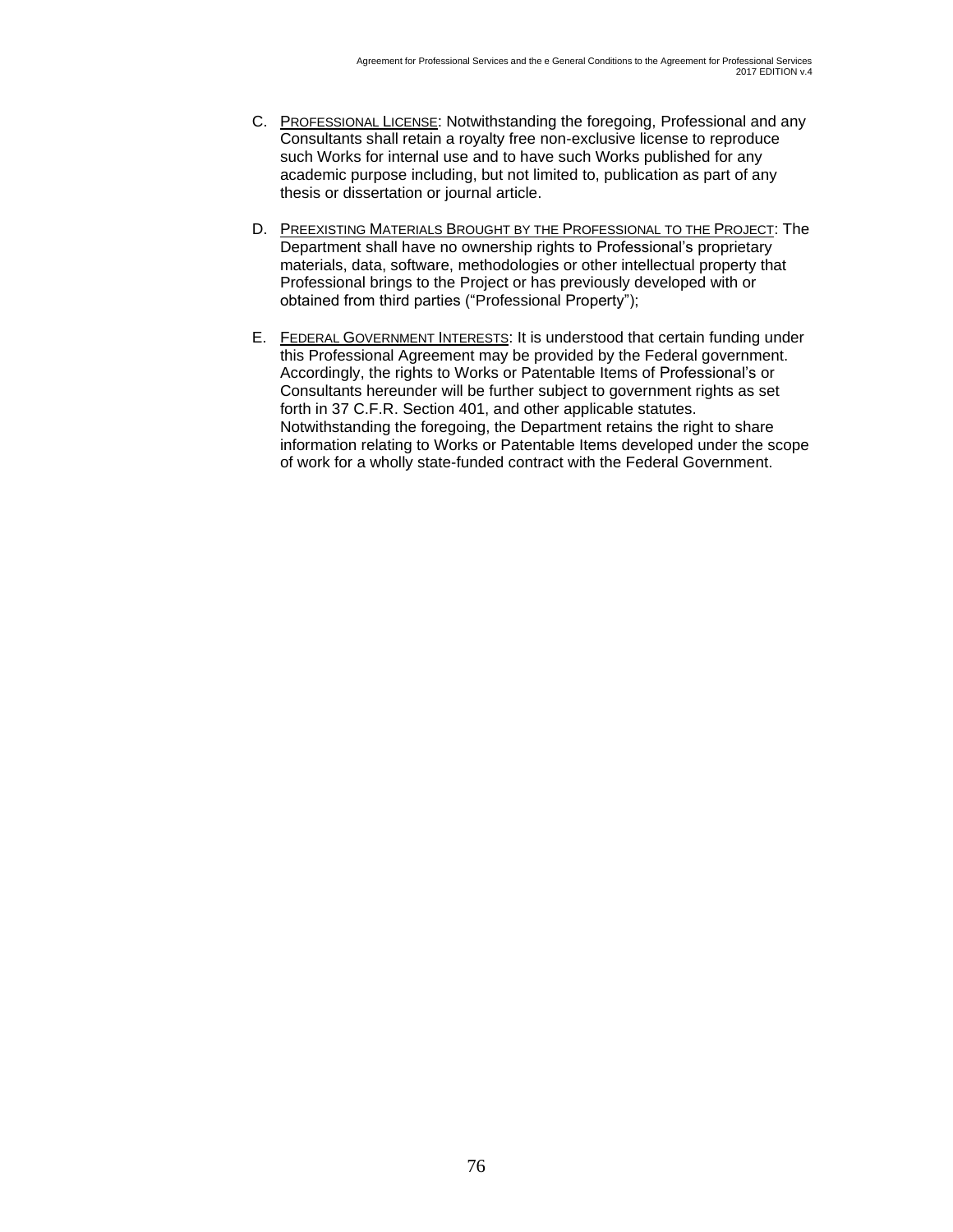# **ARTICLE 11 – PROVISIONS REQUIRED BY LAW TO BE INSERTED**

**11.1.100 PROVISIONS DEEMED INSERTED**. Each and every provision required to be inserted in Professional Agreement by the law of Pennsylvania, or the lawful regulations of any agency of the Commonwealth are included in the Professional Agreement by reference, and the Professional Agreement shall be read, interpreted and enforced as if such provisions were set forth herein in full. If the Project involves the use of federal funds, each and every provision required to be inserted by any law of the United States of America or the lawful regulations of any federal agency thereof applicable to the Professional Agreement, are included in the Professional Agreement by reference, and the Professional Agreement shall be read, interpreted and enforced as if such provisions were set forth herein in full.

**11.1.101 NONDISCRIMINATION AND SEXUAL HARASSMENT CLAUSE**. So long as this Professional Agreement is in effect, the Professional agrees to the terms of the Nondiscrimination and Sexual Harassment Clause attached hereto as Exhibit "C." For purposes of this Professional Agreement, the word "Contractor" in these provisions means "Professional."

**11.1.102 CONTRACTOR INTEGRITY PROVISIONS AND DISCLOSURE OF FINANCIAL INTEREST**. So long as this Professional Agreement is in effect, the Professional agrees to the Contractor Integrity Provisions attached hereto as Exhibit "D." For purposes of this Professional Agreement, the word "Contractor" in these provisions means "Professional."

**11.1.103 CONTRACTOR RESPONSIBILITY PROVISIONS**. The Professional agrees to the Contractor Responsibility Provisions, included in and made a part of this Professional Agreement in Exhibit "E." For purposes of this Professional Agreement, the word "Contractor" in these provisions means "Professional."

**11.1.104 AMERICANS WITH DISABILITIES ACT (ADA) PROVISIONS**. The Professional agrees to the ADA Provisions attached hereto as Exhibit "F."

**11.1.105 TRADE PRACTICES ACT PROVISIONS**. The Professional agrees to the Trade Practices Act Provisions attached hereto as Exhibit "G."

**11.1.106 STEEL PRODUCTS PROCUREMENT ACT**. The Professional agrees to comply with the provisions of the Steel Products Procurement Provisions attached hereto as Exhibit "H."

**11.1.107 TAX LIABILITY PROVISIONS**. The Professional agrees to the Tax Liability Provisions, included in and made part of this Professional Agreement as Exhibit "I." For purposes of this Professional Agreement, the word "Contractor" in these provisions means "Professional."

**11.1.108 ENVIRONMENTAL STATEMENT**. The Commonwealth Procurement Code, Act of May 15, 1998, P.L. 358, No. 57, 62 Pa. C.S. §§ 101-4509, requires all invitations for bids and requests for proposals for construction projects issued by any government agency shall set forth any provision of Federal and State statutes, rules, and regulations dealing with the prevention of environmental pollution and the preservation of public natural resources that affect the Project.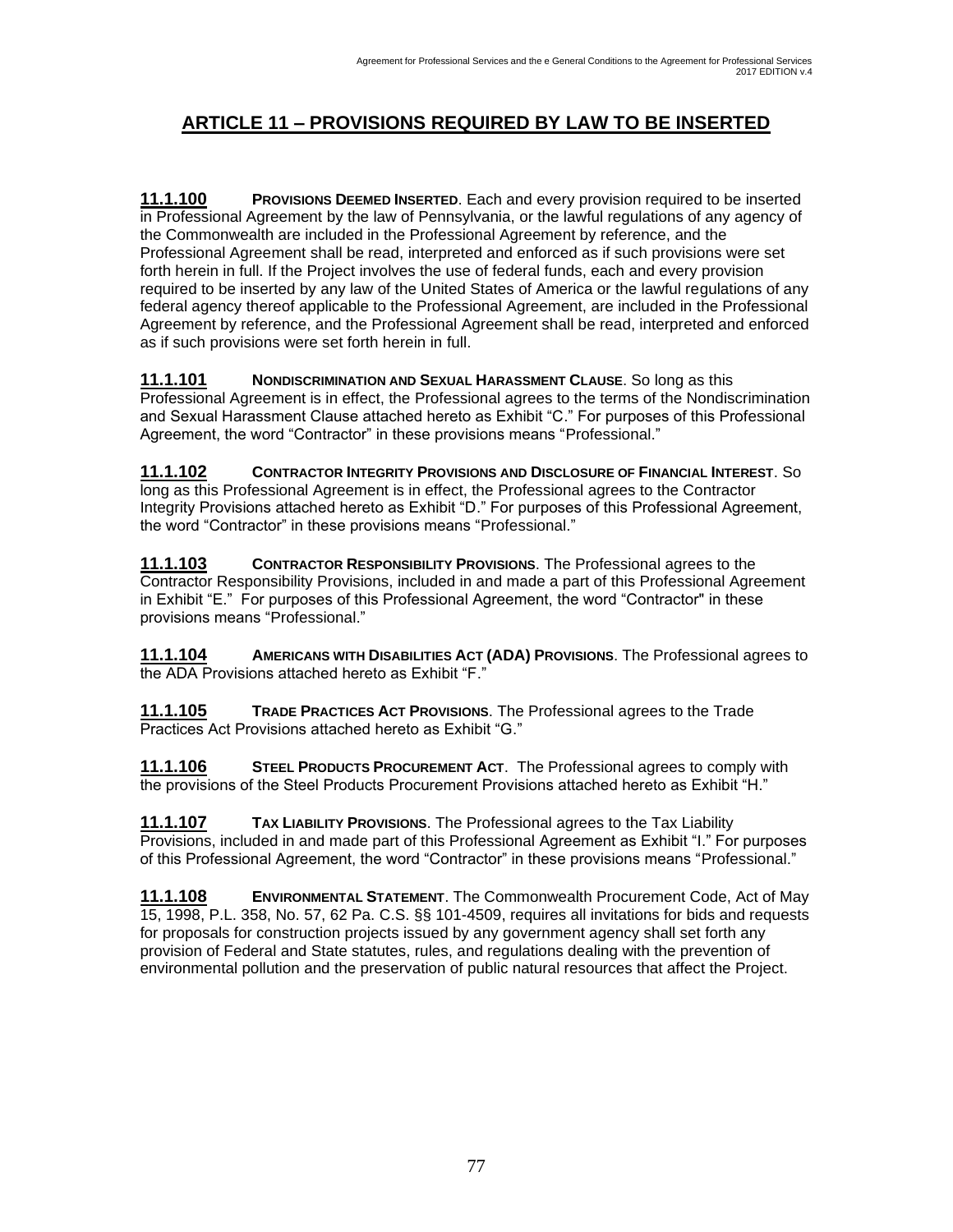## **ARTICLE 12 – PROFESSIONAL AND CONSULTANT RELATIONSHIP**

**12.1.100 PROFESSIONAL AND CONSULTANT RELATIONSHIP**. The Professional, in accordance with Paragraph 2.1.103, must enter into a Consultant Agreement with each of the Professional's Consultants listed on the Exhibit A and deemed necessary for the proper design of the Project and any other Consultant deemed necessary for the proper design of the Project. The relationship between the Professional and the Professional's Consultants limits the participation of the Professional's Consultant as follows:

- A. Professional's Consultant may not individually or as a firm submit a bid directly or indirectly to the Commonwealth, to any Prime Contractor, Subcontractor of any tier or any Contractor or firm submitting a bid or proposal on a project on which the Professional's Consultant has provided design or technical services.
- B. Professional's Consultant may not individually or as a firm have any personal interest or holding in any firm or company that bids or proposes as a Prime Contractor or Subcontractor of any tier, submitting a bid or proposal on a project on which the Professional's Consultant has provided design or technical services.
- C. Professional's Consultant may not individually or as a firm have any personal interest or holding, in any firm that bids or proposes as a manufacturer, distributor or supplier on any project on which the Consultant has provided design or technical services.
- D. During Design Stages, if the Professional desires to change any Professional's Consultant, it shall obtain approval by the Department.

Professional's Consultant must immediately inform the Department of any current or former Commonwealth employees on its payroll. The names of former employees who have not been employed by the Commonwealth within the last twelve (12) months need not be disclosed.

**12.1.101 PROFESSIONAL'S CONSULTANT PAYMENT**. Performance by Professional's Consultant in accordance with the provisions of a contract shall entitle the Professional's Consultant to prompt payment from the Professional pursuant to 62 Pa. C.S. §3933 *Contractor's and Subcontractor's payment obligations*.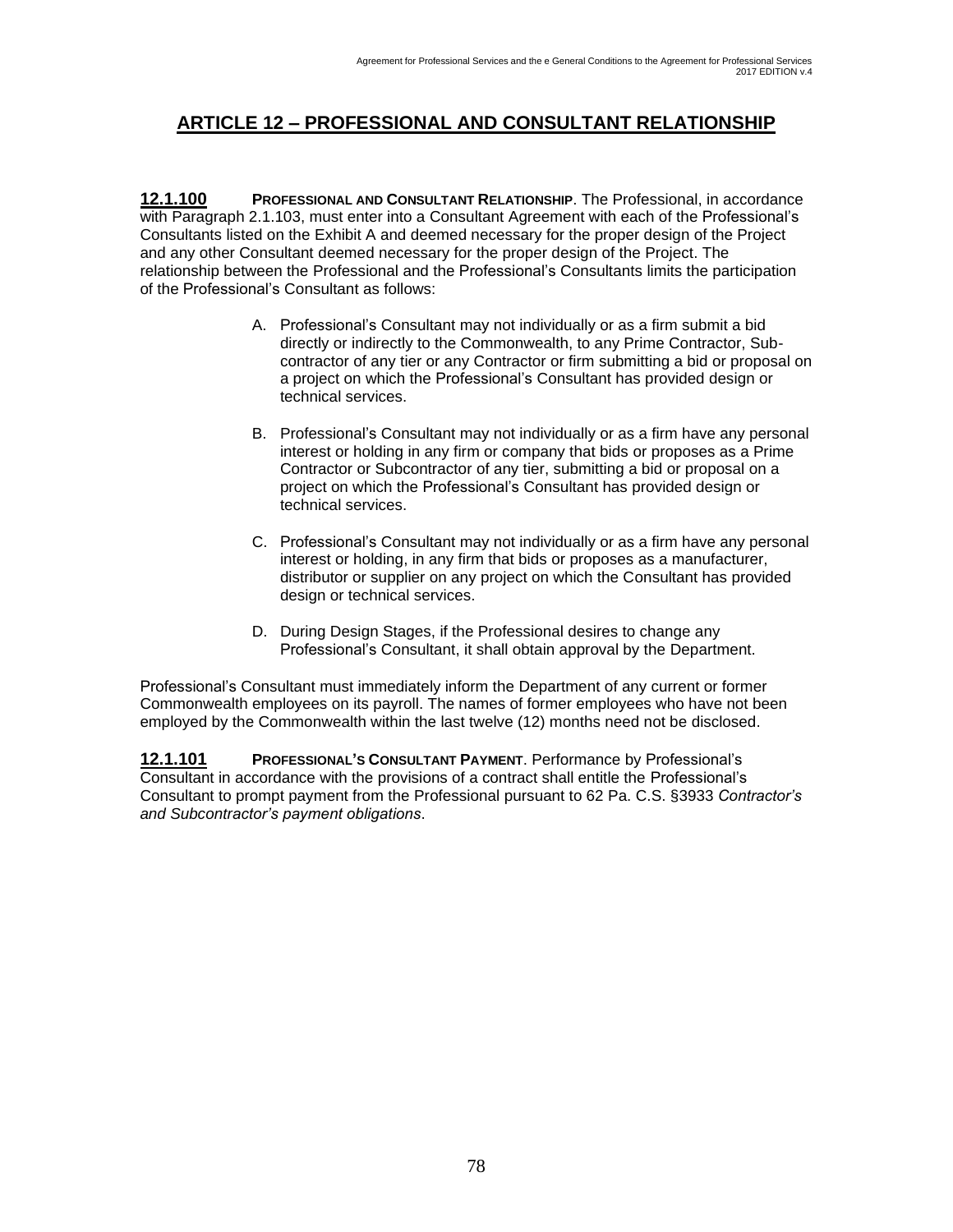## **ARTICLE 13 – SMALL DIVERSE BUSINESS AND VETERAN BUSINESS ENTERPRISE PARTICIPATION**

**13.1.100 GENERAL INFORMATION.** The Professional must meet or exceed the participation percentages provided in the Agreement for Small Diverse Business (SDB) and Veteran Business Enterprise (VBE) utilization. The Professional acknowledges that the total percentages committed to SDBs and VBEs are contractual obligations upon execution of the Agreement, are calculated based upon the total compensation paid to the Professional, and cannot be altered without written approval from the Bureau of Diversity, Inclusion and Small Business Opportunities (BDISBO).

**13.1.101 PROFESSIONAL'S DUTY.** The Professional must meet or exceed the participation percentages for the Project. The Professional's compliance with this contractual obligation will be tracked through the Professional's submission of SDB/VBE payment information to BDISBO.

#### **13.1.102 SMALL DIVERSE BUSINESS (SDB)/ VETERAN BUSINESS ENTERPRISE (VBE) UTILIZATION REPORT.**

- A. The SDB/VBE payment information submitted in the Department's Compliance Management Software will be used to track and confirm the actual dollar amount paid to SDB/VBE consultants and will serve as a record of fulfillment of the contractual commitment.
- B. The Professional shall submit updated the SDB/VBE payment information in the Department's Compliance Management Software at least every thirty (30) days or prior to every invoice, whichever is more frequent. A Professional invoice may not be processed if the payment information is not submitted in accordance with this Article.

#### **13.1.103 CALCULATION AND CREDIT OF THE PROFESSIONAL'S PAYMENTS TOWARD THE SUBMITTED PARTICIPATION PERCENTAGES.**

- A. The participation percentages shall be calculated by adding the dollar values of payments to Commonwealth self-certified and verified SDB/VBE primes (i.e., Professional), and consultants and dividing the payment sum by the total compensation paid to the Professional.
- B. Only DGS verified SDB/VBE primes (i.e., Professional), and consultants can be credited toward satisfying the participation percentage provided in the Agreement. For any additional SDB/VBE firms not listed on Exhibit A but hired by the Professional, these SDB or VBE consultants must be a DGS-verified SDB or VBE as of the date of the execution of the consultant agreement for the Professional to receive credit.
- C. SDB primes (i.e., Professional) may satisfy commitments made toward the SDB participation goal through their own performance. VBE primes (i.e., Professional) may satisfy commitments made toward the VBE participation goal through their own performance.
- D. For the SDB/VBE consultants providing design professional services associated with their consultant agreement, these SDB/VBE consultants through their own employees must perform at least 50% of the amount of the consultant agreement. **If this occurs, 100 percent of the consultant agreement payments will be counted towards the Professional's SDB/VBE participation percentages.**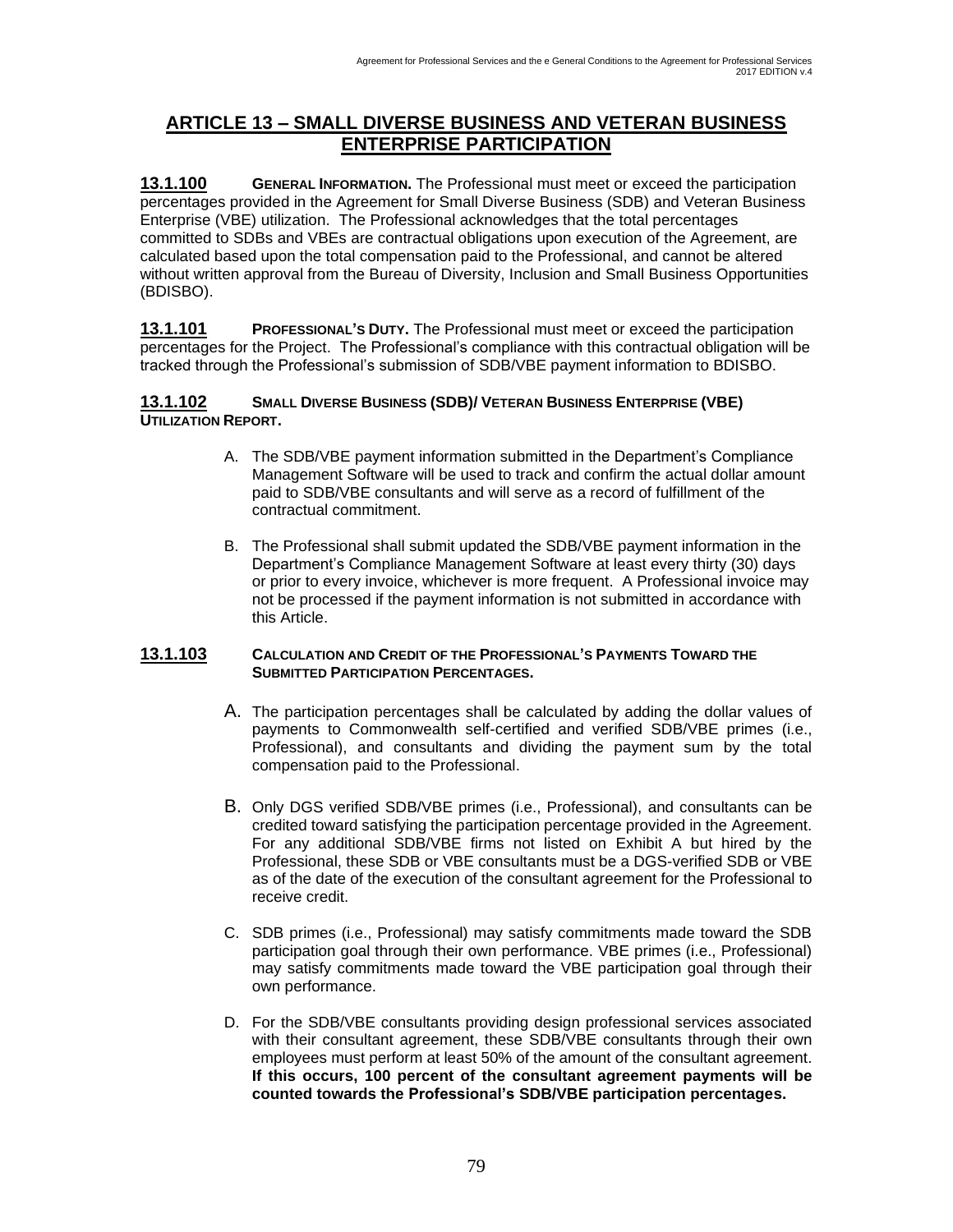#### **13.1.104 REMEDIES.**

**A.** The Professional's compliance with the SDB and VBE participation requirements, including the fulfillment of any SDB and VBE commitments in all consultant agreements, is material to the Agreement between the Professional and the DGS. Any failure to comply with these requirements constitutes a substantial breach of the Agreement. It is further understood and agreed that in the event the DGS determines that the Professional has failed to comply with these requirements, the DGS may, in addition to any other rights and remedies the DGS may have under the Agreement or at law or in equity, impose remedies as applicable on the Professional. Remedies for breach of this component may include but are not limited to, withholding of payments; termination of the contract along with consequential damages; revocation of the Professional's SB, SDB, and/or VBE status; a determination that the Professional's SDB or VBE participation submittal be deemed non-responsible in future procurements; and/or any actions under the Commonwealth's Contractor Responsibility Program, up to and including suspension or debarment from future contracting opportunities with the Commonwealth. The remedies enumerated herein are for the sole benefit of the DGS and the DGS's enforcement of any provision or the DGS's indulgence of any non-compliance with any provision hereunder shall not operate as a waiver of any of the DGS's rights in connection with the Agreement, nor shall it give rise to actions by any third parties, including any SDB or VBEs.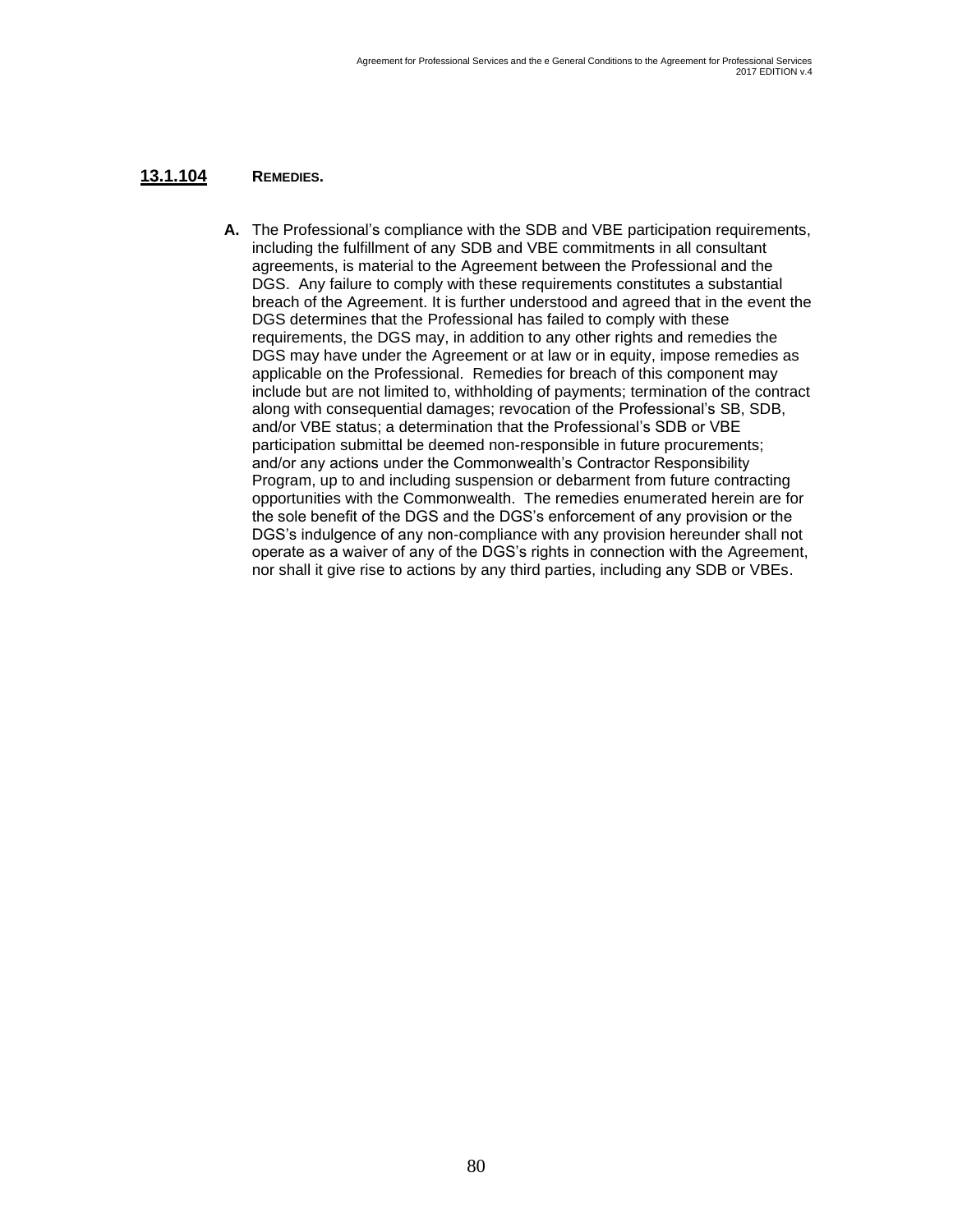# **ARTICLE 14 – DISPUTES**

**14.1.100 PROFESSIONAL MUST CARRY ON WORK DURING DISPUTE.** The Professional may note that they are performing the Work under protest and may keep records of costs during the dispute resolution process but the Professional shall not refuse to perform as directed by the Department. The Professional must meet the Time Schedule unless otherwise agreed to by the Department. If the Professional fails or refuses to perform as directed, this action will constitute a breach of contract and the Department may terminate the Professional and/or may default the Professional.

**14.1.101 DISPUTE RESOLUTION IS A 3-STEP PROCESS.** The Professional and the Department agree that any and all disputes arising out of this Agreement are subject to a 3-step resolution process described in this Article. The Professional and the Department agree that participation in each preceding step is a condition precedent to the Professional's right to pursue any and all unresolved disputes in the next step.

**14.1.102 STEP 1: DESIGN PROFESSIONAL DISPUTE REVIEW REQUEST.** The Design Professional Field Dispute Review Request is the initial step in identifying and attempting to reach a timely and equitable resolution of the variety of issues that arise on any project. The Field Dispute Review Request process will be automatically started in e-Builder at the project intervals listed below. The Professional must take action on the FDR process by declaring any disputes or indicating that they have no disputes at this time.

- A. Project Intervals: A Design Professional Field Dispute Request ("FDR") will occur at the following intervals of the Project:
	- 1. Within thirty (30) days after Design Development approval;
	- 2. Within thirty (30) days after construction contract award; and
	- 3. Concurrent with the Bureau of Construction's 100% contractor's FDR; and
	- 4. At any time deemed necessary by the Department.
- B. Procedure:
	- 1. The Professional will see and take action on the Field Dispute Review process in e-Builder. If the Professional does not have any disputes at the above project interval, the Professional shall indicate "no disputes at this time" and submit. Any submitted information regarding disputes will be available to the Department and the Professional. The Professional must upload documentation in support of its contentions and shall advance no claim in the absence of such documentation or use or attempt to use any verbal conversation with any parties against the Department, or in prosecuting any claim against the Department. At a minimum, the Professional shall provide with its FDR Request:
		- a.A factual background of the disputed issue(s);
		- b.Time schedule impacts, which may only be presented using the current Time Schedule in the Agreement; and
		- c.A proposed solution to the dispute, including but not limited to:
			- i. Time Schedule modifications;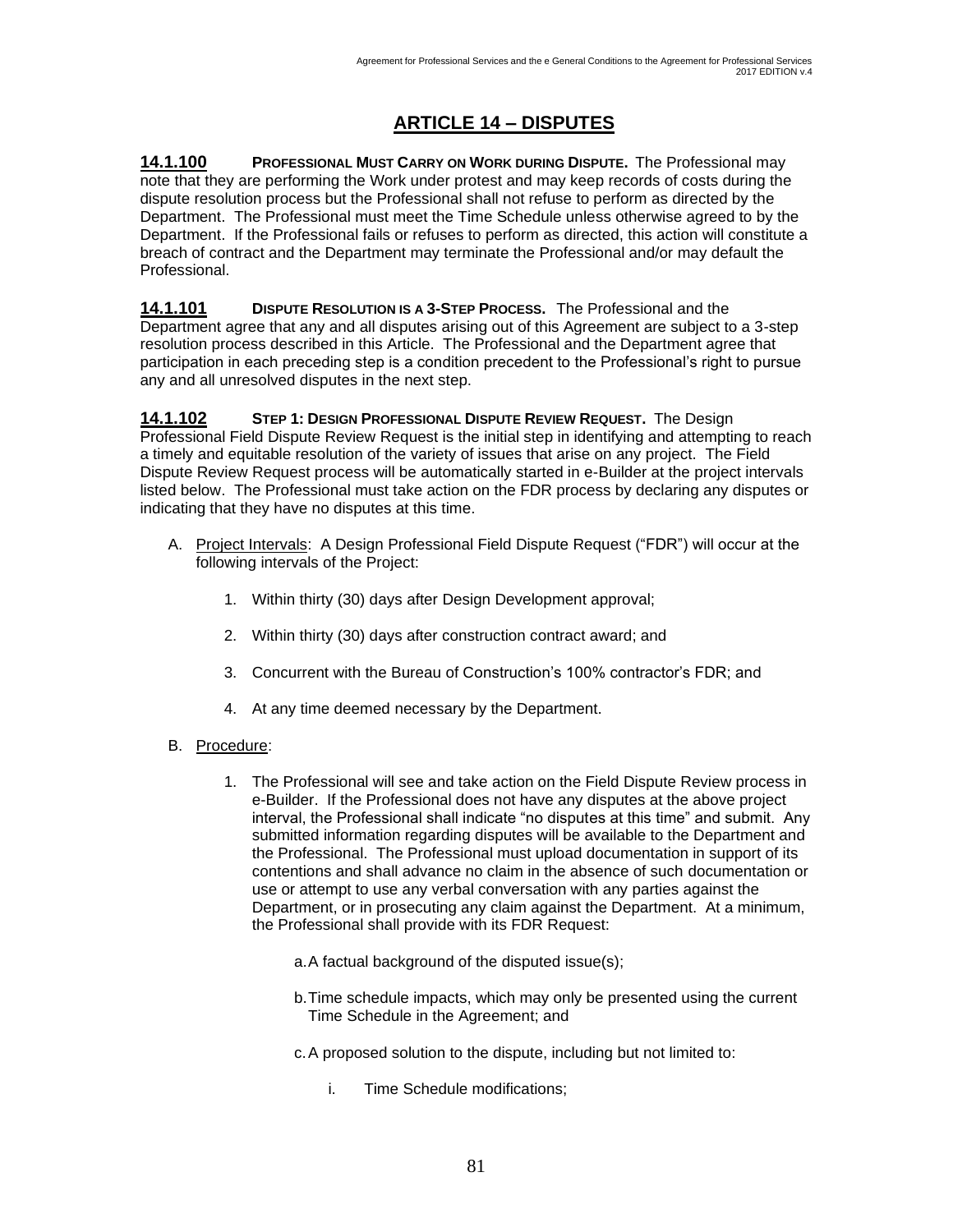- ii. Damages attributed to the dispute;
- iii. If applicable, identify the party the Professional believes is responsible for creating the dispute.
- 2. The Design Project Manager, after the Professional submits its FDR, will also provide the following:
	- a.Their understanding of the disputed issue(s);
	- b.A response to the dispute(s) raised by the Professional, including:
		- i. The Department's view of the Time Schedule impact;
		- ii. The Department's response to the proposed solution(s); and
		- iii. If applicable, the identity of the party/parties the Department believes is responsible for creating the dispute.
- 3. The Director of Capital Project Design Management, or designee, will review the FDR request and all documentation provided by the Professional and Design Project Manager. The Director, or designee, may request additional information from the Professional, the Design Project Manager, or any other party that may have relevant information regarding the disputed issue(s).
- 4. If necessary, the Department may schedule a mutually convenient date and time for a meeting to discuss the dispute(s). The nature of such a meeting shall be flexible and consist of an informal, good faith discussion of the issues raised in the initial FDR request. If possible, the FDR meeting will be convened through video conference or at Public Works. The Department's Designated Representative will chair the meeting.
- 5. Within two weeks of the FDR Request, the Director of Capital Project Design Management, or designee, will render a decision on the issues raised. The decision will be uploaded to e-builder. The decision is not binding upon any party if the Professional proceeds to Step 2.
- 6. If is the Professional is dissatisfied with the decision reached, they may appeal the decision to the second step in the dispute process.
- 7. If the Professional is satisfied with the decision reached, they must notify the Design Project Manager and then Capital Project Design Management and/or the Professional will proceed as the FDR decision states.
- **8. Any issue or dispute arising on the Project must be presented at the first FDR Request interval after the dispute arose. If a Professional fails to raise an issue at the appropriate FDR Request interval, then the Professional is deemed to have waived the issue**
- **9. Only claims raised during an FDR Request may be appealed to the Claim Settlement Conference stage**.

**14.1.103 STEP 2: CLAIM SETTLEMENT CONFERENCE.** The second step in the dispute resolution process is a Claim Settlement Conference, which is a more formal step in the process and is described in general in §1712.1 of the Commonwealth Procurement Code. To the extent that this language conflicts with §1712.1, the statutory language controls.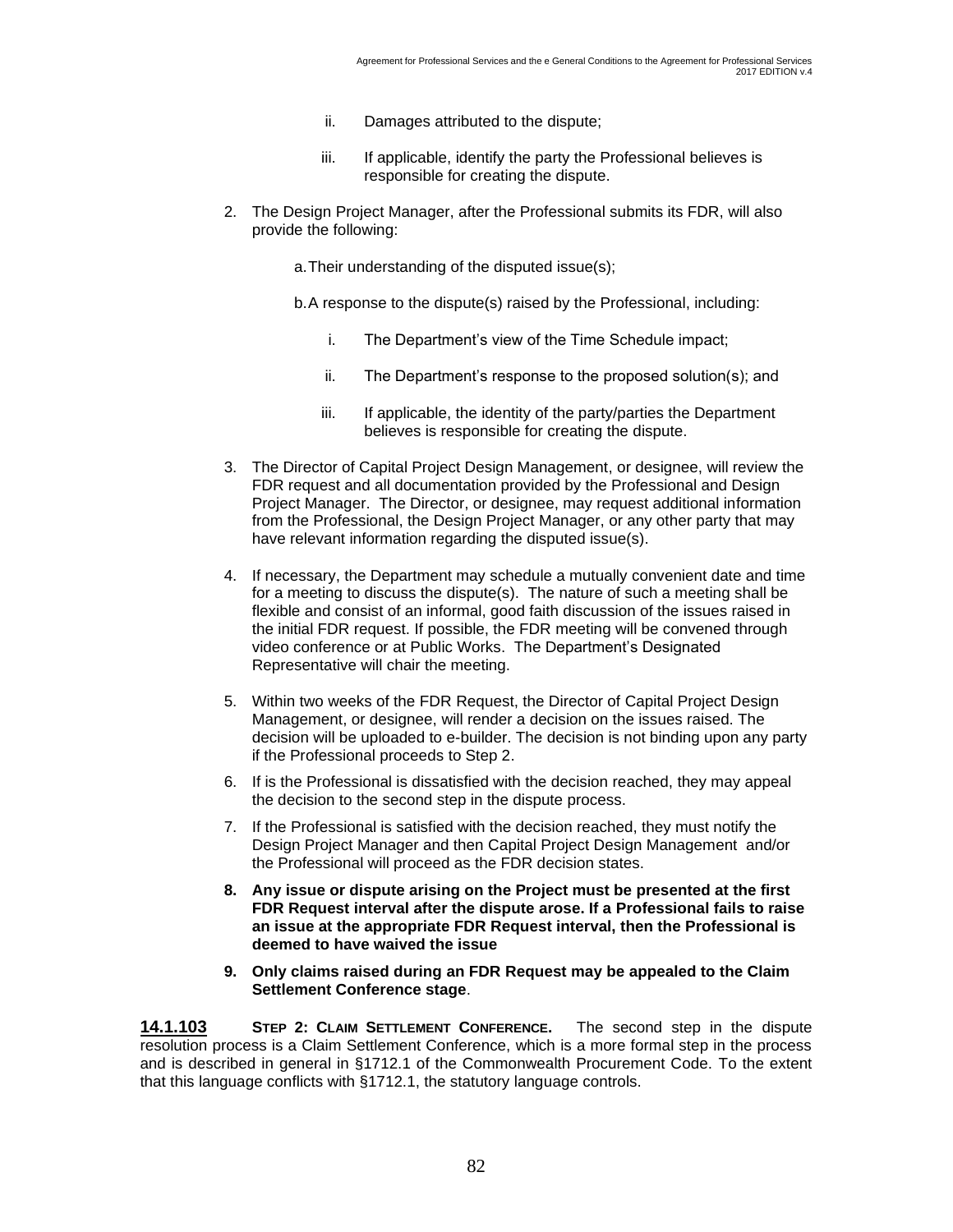- A. TIME TO FILE A CLAIM: Under this second step of the process, a Professional may appeal the FDR Meeting decision by submitting a written claim to the Deputy Secretary for Public Works, 18<sup>th</sup> & Herr Streets, Harrisburg, PA 17125.
	- 1. **Any issue or dispute arising on the Project that is not mutually resolved at the FDR stage may only be appealed to the Claim Settlement Conference stage. If the Professional fails to pursue any unresolved FDR issue to a Claim Settlement Conference within the 6-month time frame set forth below, then the Professional is deemed to have waived the issue.**
	- 2. **A claim accrues upon the date of the Director's, or designee's, written decision in Step 1. If the Professional decides to appeal the decision reached as a result of the FDR Request, the Professional must file an appeal of the decision to the Deputy Secretary within six months of the date of the Director's, or designee's, written decision by requesting a Claim Settlement Conference. If the Professional fails to file a written request within this time period, the Professional is deemed to have waived its right to assert the claim in any forum. The Deputy Secretary will disregard untimely claims.**
- B. CONTENTS OF THE CLAIM: The claim filed by the Professional with the Deputy Secretary shall state **all grounds** upon which the Professional asserts a controversy exists. The claim must contain, at a minimum:
	- 1. The documentation submitted by the Professional to the Department during the FDR Meeting to substantiate the Professional's view of the issue; and
	- 2. The Director's, or designee's, decision.
- C. DATE OF THE CLAIM SETTLEMENT CONFERENCE: The Deputy Secretary or a designee may schedule a mutually convenient date and time for the Claim Settlement Conference.
- D. ATTENDEES: All parties identified in the Claim Packet or deemed necessary by the Department shall attend the Claim Settlement Conference. At a minimum, the Professional and the Bureau of Capital Project Design Management personnel assigned to the Project shall attend the Claim Settlement Conference.
- E. PROCEDURE: If the Deputy Secretary deems the Claim Settlement Conference is necessary, the Deputy Secretary or a designee may convene the Claim Settlement Conference.
	- 1. The Claim Settlement Conference shall not be subject to 2 Pa. C.S. (relating to administrative law and procedure).
	- 2. Neither audio recording nor videotaping will be allowed during the Claim Settlement Conference.
	- 3. No transcripts will be taken but attendees are free to take their own notes.
	- 4. The Deputy Secretary or a designee will allow all parties a reasonable time to present and discuss the issues.
	- 5. The Professional's representative shall present a description of the issue, including:
		- a. the factual background of the issue;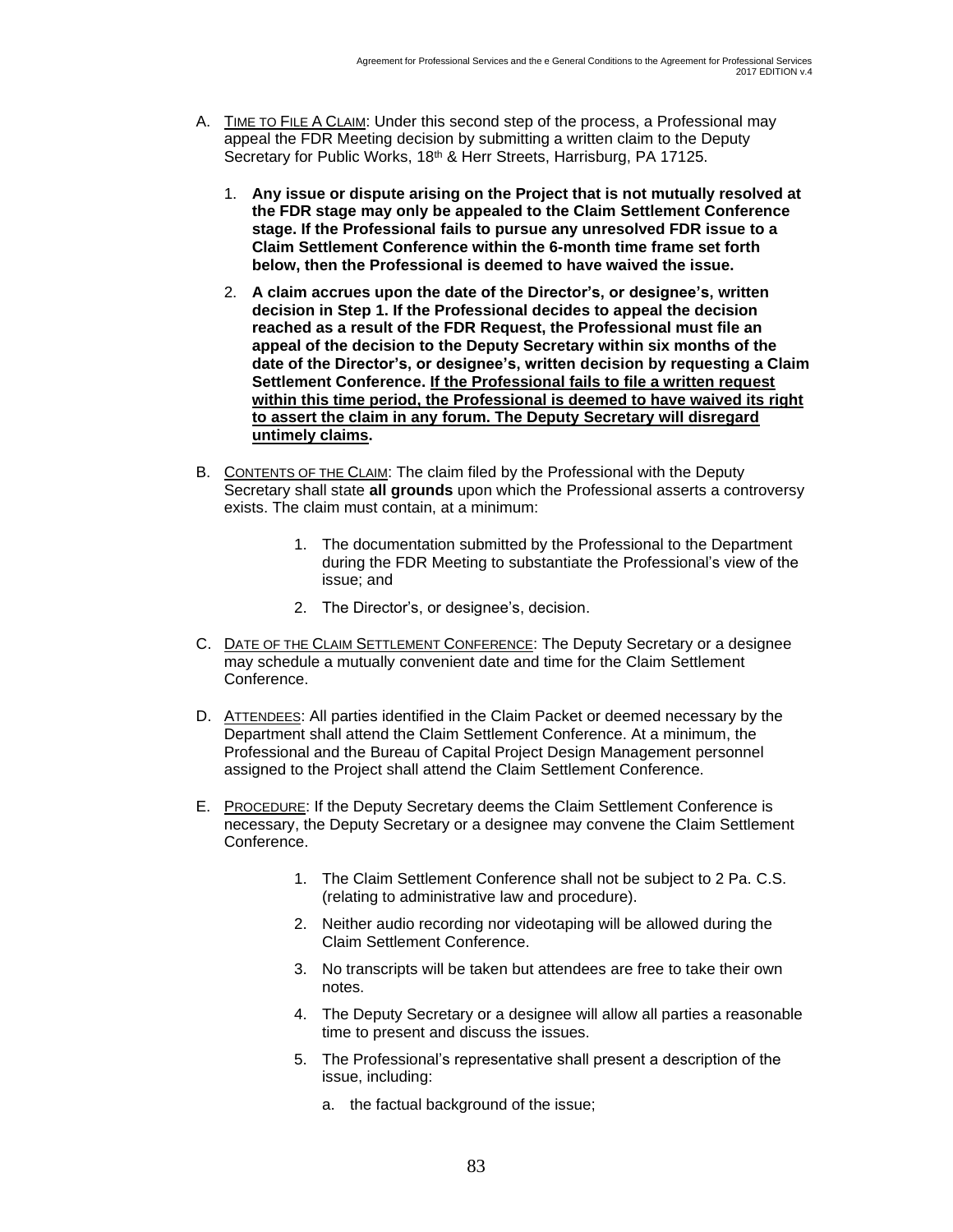- b. the Time Schedule impacts, which may only be presented using the current Time Schedule in the Agreement; and
- c. the proposed solution to the dispute, including:
	- i. Time Schedule modifications;
	- ii. Damages attributed to the dispute;
	- iii. Change Order cause modification; and
	- iv. If applicable, identify the party the Professional believes is responsible for creating the dispute.
- 6. The Department's representative shall present a description of:
	- a. a response to the dispute(s) raised by the Professional, including:
		- i. the Department's view of the Time Schedule impact, which may only be presented using the current Time Schedule; and
		- ii. the Department's response to the Professional's proposed solution(s); and
		- iii. the identity of the party the Department believes is responsible for creating the dispute.
- 7. The Deputy Secretary may render a final determination on the contents of the Claim within 120 days of the receipt of the claim by the Deputy Secretary. The parties may, during the 120-day period, mutually agree to extend the 120-day deadline. Department will confirm all agreements to extend the 120-day deadline in writing. If no decision is rendered within the 120 days of the receipt of the claim by the Deputy Secretary, and the Department has not confirmed in writing the parties agreement to extend the 120-day deadline, the claim is deemed to be denied on the 120<sup>th</sup> day. The determination of the Deputy Secretary shall be the final order of the Department with regard to the contents of the Claim.

**14.1.104 STEP 3: FILING A CLAIM AT THE BOARD OF CLAIMS.** The third step in the dispute resolution process is filing a Statement of Claim with the Board of Claims, which is a more formal step in the process and is described in general in §1712.1 and §1721 *et seq.* of the Commonwealth Procurement Code. To the extent that this language conflicts with §1712.1 or §1721 *et seq*,, the statutory language controls.

- A. TIME TO FILE A STATEMENT OF CLAIM. The Professional may proceed to the third stage of the dispute resolution process by filing a claim with the Board of Claims either:
	- 1. Within fifteen (15) days of the mailing date of the Deputy Secretary's final determination denying a claim; or
	- 2. Within 135 days of the Professional filing the claim with the Deputy Secretary if no final determination has been received and no agreement to extend the 120 day deadline has been confirmed in writing by the Department;

whichever occurs first.

#### **Only claims that were raised during a Claim Settlement Conference may proceed to the Board of Claims.**